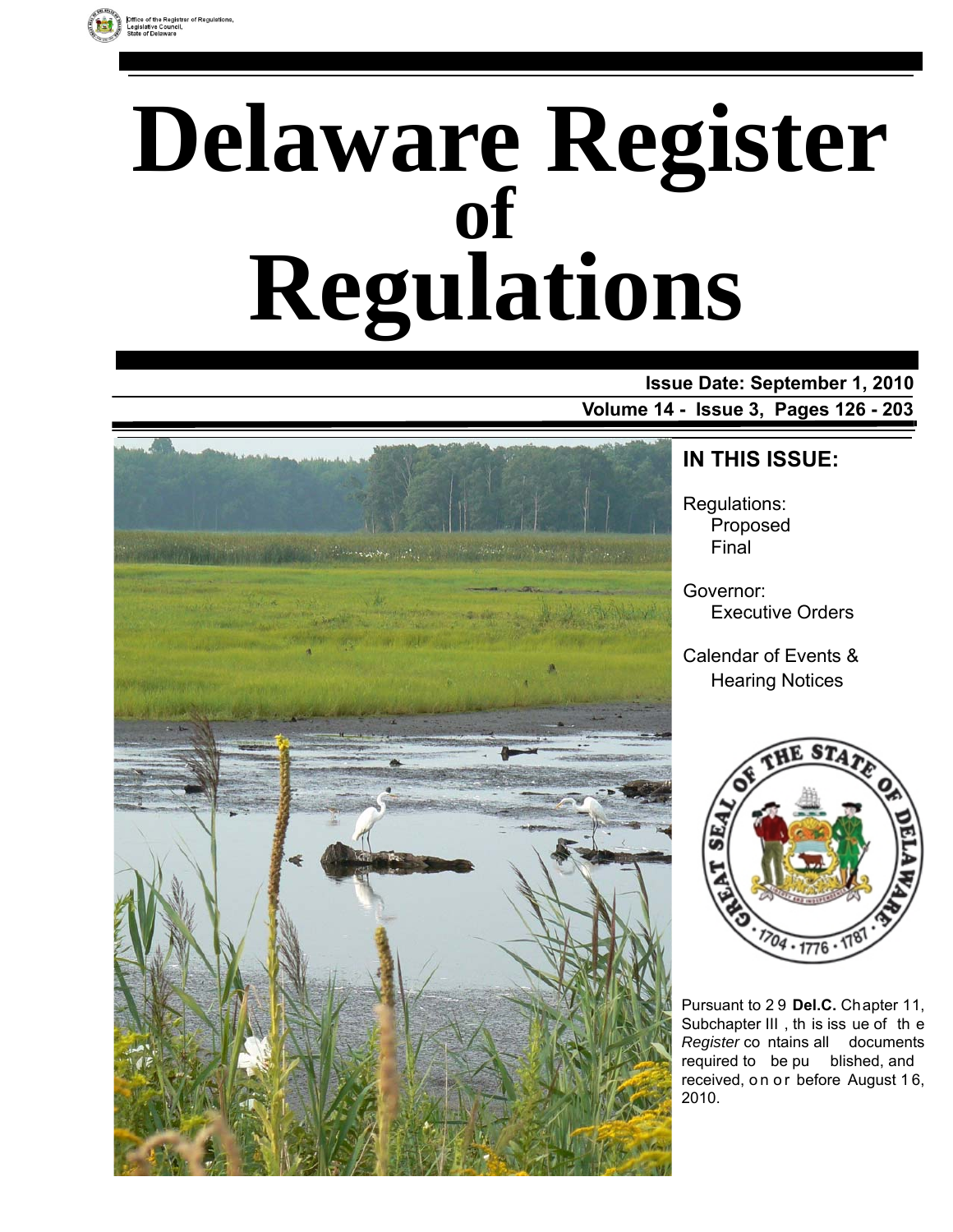# **INFORMATION ABOUT THE DELAWARE REGISTER OF REGULATIONS**

# **DELAWARE REGISTER OF REGULATIONS**

The *Delaware Register of Regulations* is an official State publication established by authority of 69 *Del. Laws*, c. 107 and is published on the first of each month throughout the year.

The *Delaware Register* will publish any regulations that are proposed to be adopted, amended or repealed and any emergency regulations promulgated.

The *Register* will also publish some or all of the following information:

- Governor's Executive Orders
- Governor's Appointments
- Agency Hearing and Meeting Notices
- Other documents considered to be in the public interest.

# **CITATION TO THE DELAWARE REGISTER**

The *Delaware Register of Regulations* is cited by volume, issue , p age number and date. An example would be:

13 **DE Reg.** 24-47 (07/01/09)

Refers to Volume 13, pages 24-47 of the *Delaware Register* issued on July 1, 2009.

# **SUBSCRIPTION INFORMATION**

The cost of a yearly subscription (12 issues) for the *Delaware Register of Regulations* is \$135.00. Single copies are available at a cost of \$12.00 per issue, including postage. For more information contact the Division of Research at 302-744-4114 or 1-800-282-8545 in Delaware.

# **CITIZEN PARTICIPATION IN THE REGULATORY PROCESS**

Delaware citizens an d othe r in terested p arties may p articipate in the pr ocess b y which a dministrative regulations are adopted, amended or repealed, and may initiate the process by which the validity and applicability of regulations is determined.

Under 29 **Del.C.** §10115 whenever an agency proposes to formulate, adopt, amend or repeal a regulation, it shall file notice and full tex t of su ch proposals, together with copies of the existing regulation being adopted, amended or repealed, with the Registrar for publication in the *Register of Regulations* pursuant to § 1134 of this title. The notice shall describe the nature of the proceedings including a brief synopsis of the subject, substance, issues, possible terms of the agency action, a reference to the legal authority of the agency to act, and reference to any oth er regulations th at ma y be impacted or affected by the proposal, and shall st ate the manner in wh ich persons may present their views; if in writing, of the place to which and the final date by which such views may be submitted; or if at a public hearing, the date, time and place of the hearing. If a public hearing is to be held, such public he aring shall not be sched uled less than 20 days fo llowing publication of no tice of the p roposal in the *Register of Regulations*. If a public hearing will be held on the prop osal, notice of the time, date, pl ace and a summary of the n ature of the p roposal shall a lso be published in at lea st 2 Delawa re newspapers of general circulation. The notice shall also be mailed to all persons who have made timely written requests of the agency for advance notice of its regulation-making proceedings.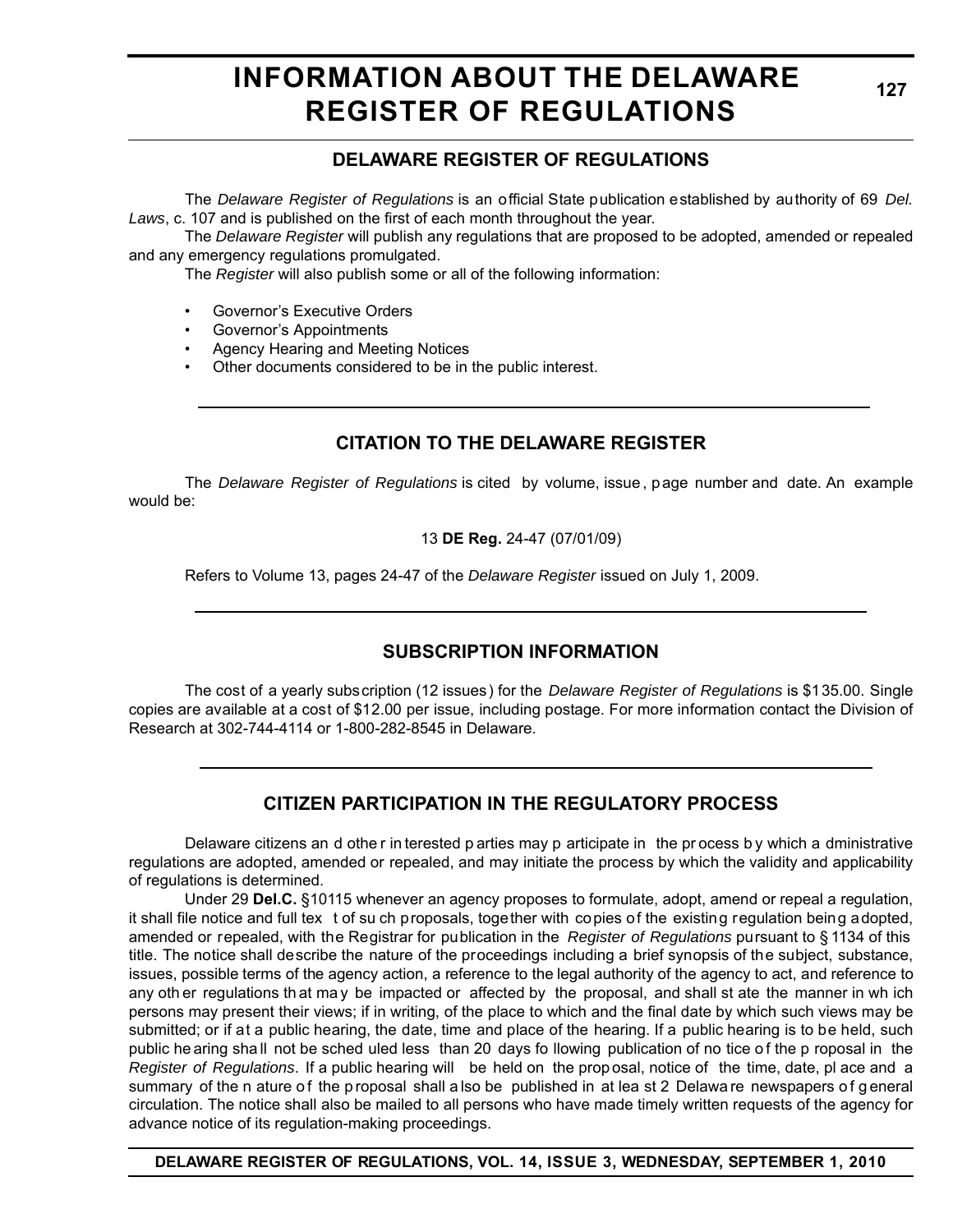**128**

# **INFORMATION ABOUT THE DELAWARE REGISTER OF REGULATIONS**

The opportunity for public comment shall be held open for a minimum of 3 0 days after the proposal is published in the *Register of Regulations*. At the conclusion of all hearings and after receipt, within the time allowed, of all written materials, upo n a ll the testim onial a nd written e vidence and information sub mitted, toge ther with summaries of the e vidence and information by subordinates, the agency shall de termine whether a regulation should be adopted, amended or repealed and shall issue its conclusion in an order which shall include: (1) A brief summary of the evidence and information submitted; (2) A brief summary of its findings of fact w ith respect to the evidence and information, except where a rule of procedure is being adopted or amended; (3) A decision to adopt, amend or repeal a r egulation or to take no action and the decision shall be supported by its findings on the evidence and infor mation received; ( 4) Th e exact te xt an d citation of such re gulation ad opted, am ended or repealed; (5) The effective date of the order; (6) Any other findings or conclusions required by the law under which the agency has authority to act; and (7) The signature of at least a quorum of the agency members.

The effective date of an order which adopts, amends or repeals a regulation shall be not less than 10 days from the date the order adopting, amending or repealing a regulation has been published in it s final form in the *Register of Regulations*, unless such adoption, amendment or repeal qualifies as an emergency under §10119.

Any person aggrieved by and claiming the unlawfulness of any regulation may bring an action in the Court for declaratory relief.

No action of an agency with respect to the making or consideration of a proposed adoption, amendment or repeal of a regulation shall be subject to review until final agency action on the proposal has been taken.

When any regulation is the subject of an enforcement action in the Court, the lawfulness of such regulation may be reviewed by the Court as a defense in the action.

Except as provided in the preceding section, no judicial review of a regulation is a vailable unless a complaint therefor is filed in the Court within 30 days of the day the agency order with respect to the regulation was published in the *Register of Regulations*.

# **CLOSING DATES AND ISSUE DATES FOR THE DELAWARE REGISTER OF REGULATIONS**

| <b>ISSUE DATE</b> | <b>CLOSING DATE</b> | <b>CLOSING TIME</b> |  |
|-------------------|---------------------|---------------------|--|
| October 1         | September 15        | $4:30$ p.m.         |  |
| November 1        | October 15          | 4:30 p.m.           |  |
| December 1        | November 15         | 4:30 p.m.           |  |
| January 1         | December 15         | 4:30 p.m.           |  |
| February 1        | January 17          | 4:30 p.m.           |  |
|                   |                     |                     |  |

# **DIVISION OF RESEARCH STAFF**

**Deborah A. Porter**, In terim Supervisor; **Judi Abbo tt,** Administrative S pecialist I; **Jeffrey W . Hag ue**, Registrar of Regulations; **Robert Lupo**, Printer; **Ruth Ann Melson**, Legislative Librarian; **Deborah J. Messina,** Print Shop Supervisor; **Kathleen Morris,** Administrative S pecialist I; **Debbie Puz zo,** Research A nalyst; **Don Sellers,** Printer; **Georgia Roman**, Unit Operations Support Specialist; **Victoria Schultes,** Administrative Specialist II; **Rochelle Yerkes**, Administrative Specialist II.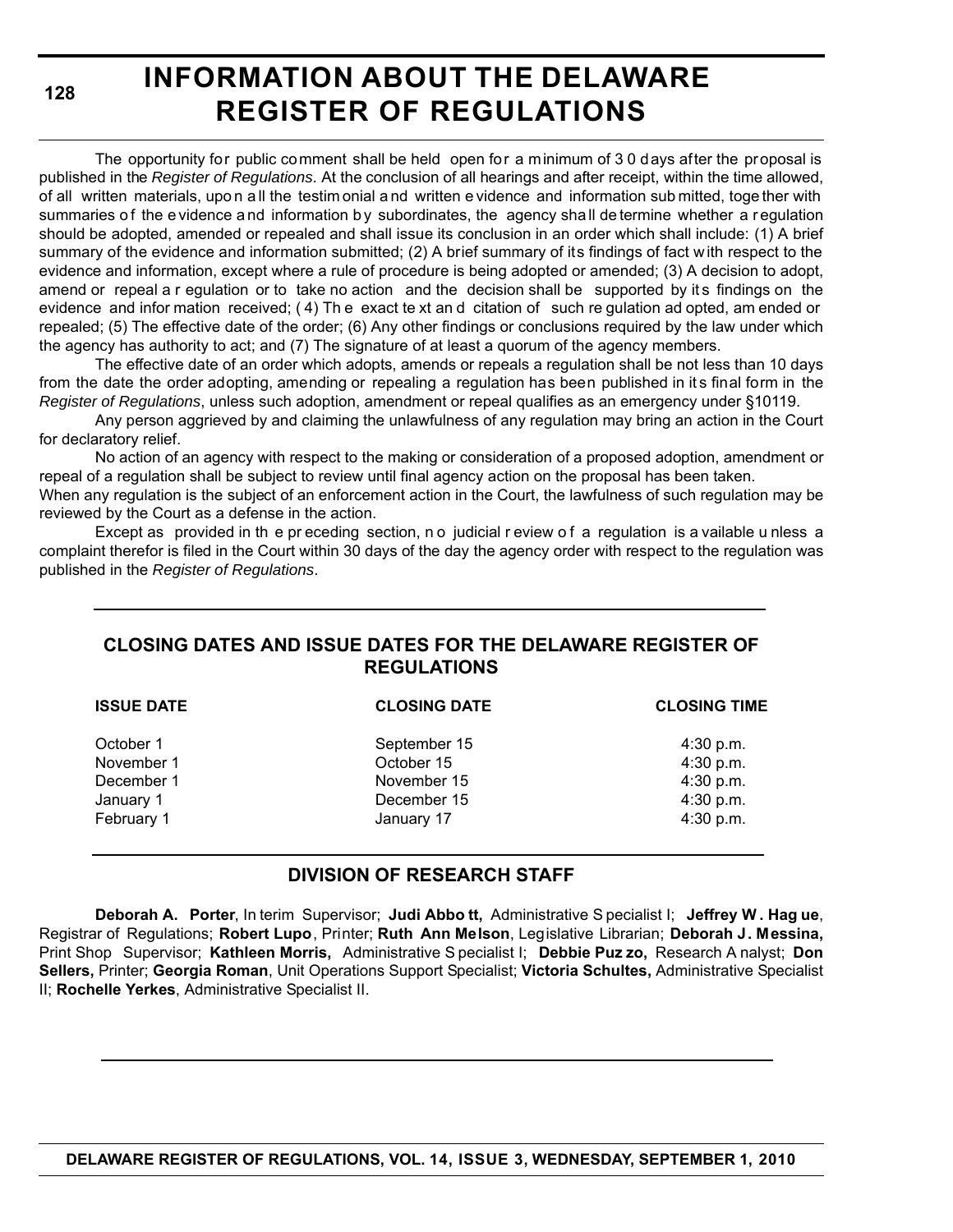# **TABLE OF CONTENTS**

**129**

<span id="page-3-0"></span>

|                                                                                          | 131 |
|------------------------------------------------------------------------------------------|-----|
| <b>PROPOSED</b>                                                                          |     |
| <b>DEPARTMENT OF AGRICULTURE</b>                                                         |     |
| <b>Harness Racing Commission</b>                                                         |     |
|                                                                                          | 134 |
| <b>DEPARTMENT OF EDUCATION</b>                                                           |     |
| <b>Office of the Secretary</b>                                                           |     |
|                                                                                          | 135 |
|                                                                                          | 138 |
|                                                                                          | 140 |
| <b>DEPARTMENT OF HEALTH AND SOCIAL SERVICES</b>                                          |     |
| <b>Division of Medicaid and Medical Assistance</b>                                       |     |
|                                                                                          | 142 |
| <b>DEPARTMENT OF INSURANCE</b>                                                           |     |
|                                                                                          | 144 |
| DEPARTMENT OF NATURAL RESOURCES AND ENVIRONMENTAL CONTROL                                |     |
| <b>Division of Air and Waste Management</b>                                              |     |
|                                                                                          | 147 |
| <b>DEPARTMENT OF STATE</b>                                                               |     |
| <b>Division of Historical and Cultural Affairs</b>                                       |     |
|                                                                                          | 148 |
| <b>Division of Professional Regulation</b>                                               |     |
| <b>Delaware Gaming Control Board</b>                                                     |     |
| <b>Public Service Commission</b>                                                         | 156 |
| 1008 Regulations Governing Requests made pursuant to the Freedom of Information Act      | 162 |
|                                                                                          |     |
| <b>FINAL</b>                                                                             |     |
| <b>DEPARTMENT OF EDUCATION</b>                                                           |     |
| <b>Office of the Secretary</b>                                                           |     |
|                                                                                          | 167 |
| <b>DEPARTMENT OF HEALTH AND SOCIAL SERVICES</b>                                          |     |
| <b>Division of Long Term Care Residents Protection</b>                                   |     |
| 3220 Training and Qualifications for Nursing Assistants and Certified Nursing Assistants | 169 |
| <b>Division of Social Services</b>                                                       |     |

|  | DEPARTMENT OF NATURAL RESOURCES AND ENVIRONMENTAL CONTROL |  |
|--|-----------------------------------------------------------|--|
|  |                                                           |  |

#### **Division of Fish and Wildlife**

[3541 Atlantic Sharks.............................................................................................................. ............ 191](#page-65-0)

**DSSM:** [11003.9.1 Income and 11003.9.5 Making Income Determinations.......................... ............ 178](#page-52-0)

...... ..... [11004.2 Interviews and Necessary Documentation ................................................ ............ 182](#page-56-0) ...... ..... [11005.4 Child Care Overpayments ......................................................................... ............ 187](#page-61-0)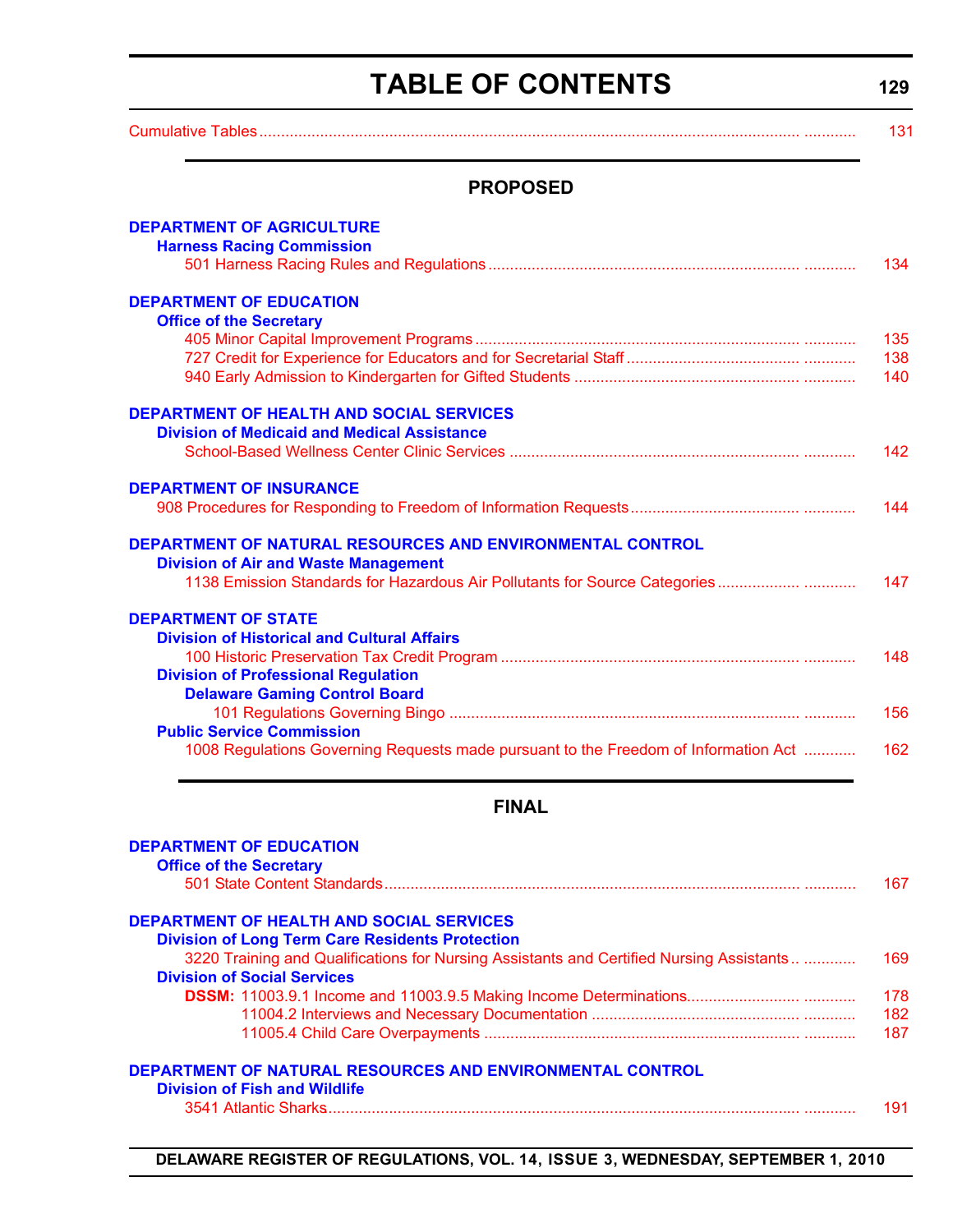# **TABLE OF CONTENTS**

| <b>Division of Planning</b> |     |
|-----------------------------|-----|
|                             | 196 |

# **GOVERNOR**

### **[Executive Order:](http://governor.delaware.gov/orders/index.shtml)**

| No. 20: In Observance of War Hero and Delaware Farmer Robert 'Bob' Minner, Jr | 199 |
|-------------------------------------------------------------------------------|-----|
|-------------------------------------------------------------------------------|-----|

# **CALENDAR OF EVENTS/HEARING NOTICES**

| 200 |
|-----|
| 200 |
| 200 |
|     |
| 200 |
| 201 |
|     |
| 201 |
| 202 |
| 202 |
| 202 |
|     |

# **DELAWARE REGISTER OF REGULATIONS, VOL. 14, ISSUE 3, WEDNESDAY, SEPTEMBER 1, 2010**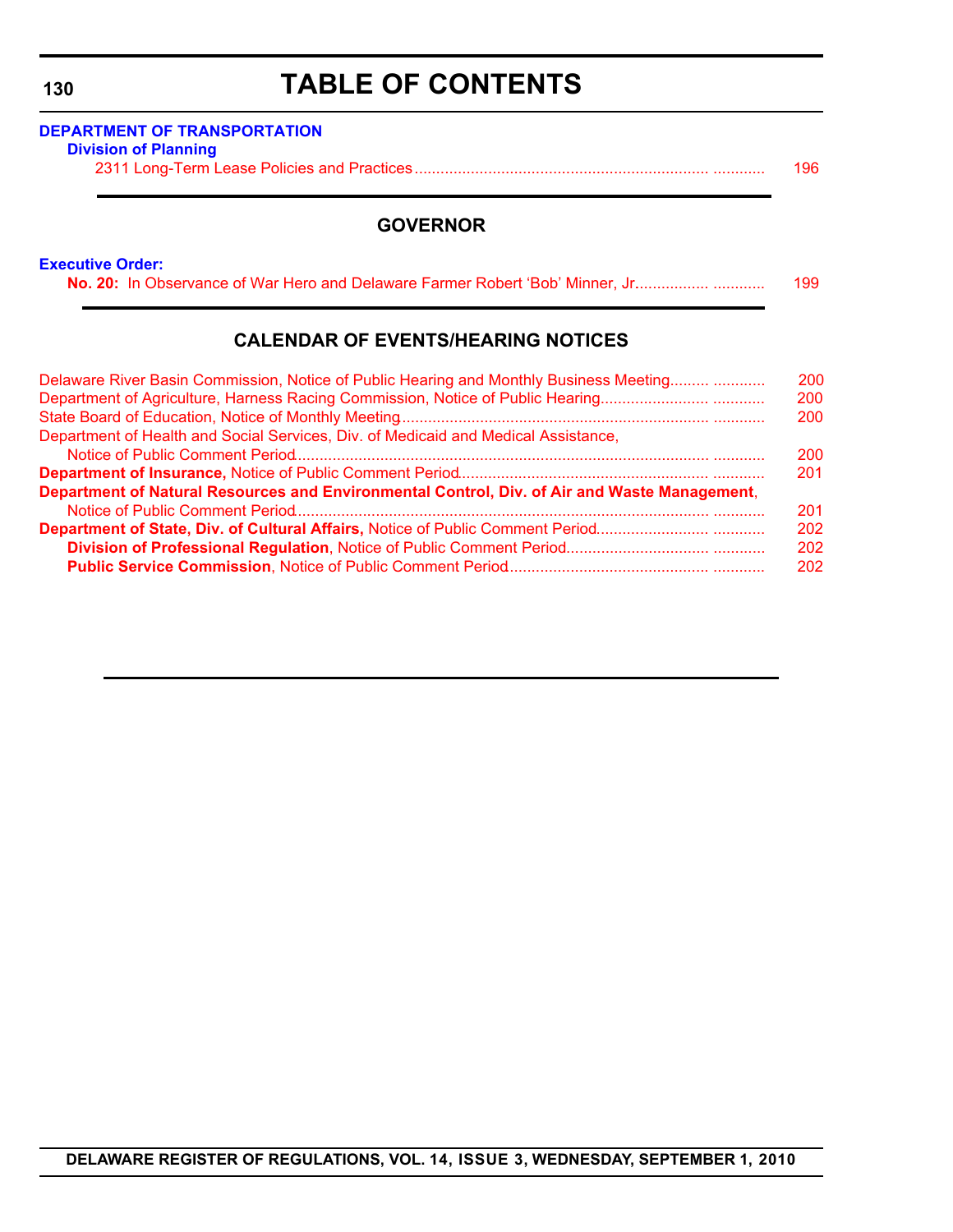# **[CUMULATIVE TABLES](#page-3-0)**

<span id="page-5-0"></span>**DELAWARE RIVER BASIN COMMISSION** Amendments to the Water Quality Regulations, Water Code and Comprehensive Plan to Update Water Quality Criteria for Toxic Pollutants in the Delaware Estuary and Extend These Criteria to the Delaware Bay................................................ 14 **DE Reg.** 70 (Prop.) **DEPARTMENT OF AGRICULTURE Harness Racing Commission** 501 Harness Racing Rules and Regulations, Subsection 5.1.8 Substance Abuse/Addiction........................................................................................... 14 **DE Reg.** 23 (Final) **DEPARTMENT OF EDUCATION Office of the Secretary** 251 Family Educational Rights and Privacy Act (FERPA)................................. 14 **DE Reg.** 26 (Final) 501 State Content Standards............................................................................. 14 **DE Reg.** 6 (Prop.) 545 K to 12 School Counseling Programs......................................................... 14 **DE Reg.** 28 (Final) 920 Educational Programs for English Language Learners (ELLs)................... 14 **DE Reg.** 103 (Final) **Professional Standards Board** 1503 Educator Mentoring .................................................................................. 14 **DE Reg.** 29 (Final) 1521 Elementary Teacher.................................................................................. 14 **DE Reg.** 83 (Prop.) **DEPARTMENT OF HEALTH AND SOCIAL SERVICES Division of Medicaid and Medical Assistance** Combining §1915(c) Home and Community-Based Services Waivers.............. 14 **DE Reg.** 88 (Prop.) Non-Emergency Medical Transportation Services............................................. 14 **DE Reg.** 103 (Final) **Division of Public Health** 4455 Delaware Regulations Governing a Detailed Plumbing Code................... 14 **DE Reg.** 36 (Final) **Division of Social Services DSSM:** 3000 Temporary Assistance for Needy Families (TANF) - Definition.... 14 **DE Reg.** 91 (Prop.) 3000.4 TANF and State Only Foster Care............................................ 14 **DE Reg.** 91 (Prop.) 3004 Specified Relationship.................................................................. 14 **DE Reg.** 91 (Prop.) 3004.1 Living in the Home.................................................................... 14 **DE Reg.** 91 (Prop.) 3010 Participation and Cooperation in Developing CMR...................... 14 **DE Reg.** 91 (Prop.) 3018 General Assistance (GA)............................................................. 14 **DE Reg.** 91 (Prop.) 3021 Unrelated Children....................................................................... 14 **DE Reg.** 91 (Prop.) 3022 Ineligibility Due to Family Cap...................................................... 14 **DE Reg.** 91 (Prop.) 3027 Age as a Condition of Eligibility.................................................... 14 **DE Reg.** 91 (Prop.) 3027.2 Minor Parents............................................................................ 14 **DE Reg.** 91 (Prop.) 3028.1 Mandatory Composition of Assistance Units............................. 14 **DE Reg.** 91 (Prop.) 3028.2 Optional Composition of Assistance Units................................ 14 **DE Reg.** 91 (Prop.) 4001 Family Budget Group................................................................... 14 **DE Reg.** 91 (Prop.) 4001.1 Examples to Illustrate Rules Regarding Budget Groups........... 14 **DE Reg.** 91 (Prop.) 4004.3 Earned Income Disregards in GA............................................. 14 **DE Reg.** 91 (Prop.) 4007.1 Standards of Need/Payment Standard - GA............................. 14 **DE Reg.** 91 (Prop.) 4009 Determining Financial Eligibility and Grant Amounts in GA......... 14 **DE Reg.** 91 (Prop.) 11003.9.1: Income ................................................................................ 14 **DE Reg.** 8 (Prop.) 11003.9.5: Making Income Determinations .......................................... 14 **DE Reg.** 8 (Prop.) The table printed below lists the regulations that have been proposed, adopted, amended or repealed in the preceding issues of the current volume of the *Delaware Register of Regulations*. The regulations are listed alphabetically by the promulgating agency, followed by a citation to that issue of the *Register* in which th e re gulation was pu blished. Pro posed re gulations ar e desig nated with ( Prop.); Final regulations are designated with (Final); Emergency regulations are designated with (Emer.); and regulations that have been repealed are designated with (Rep.).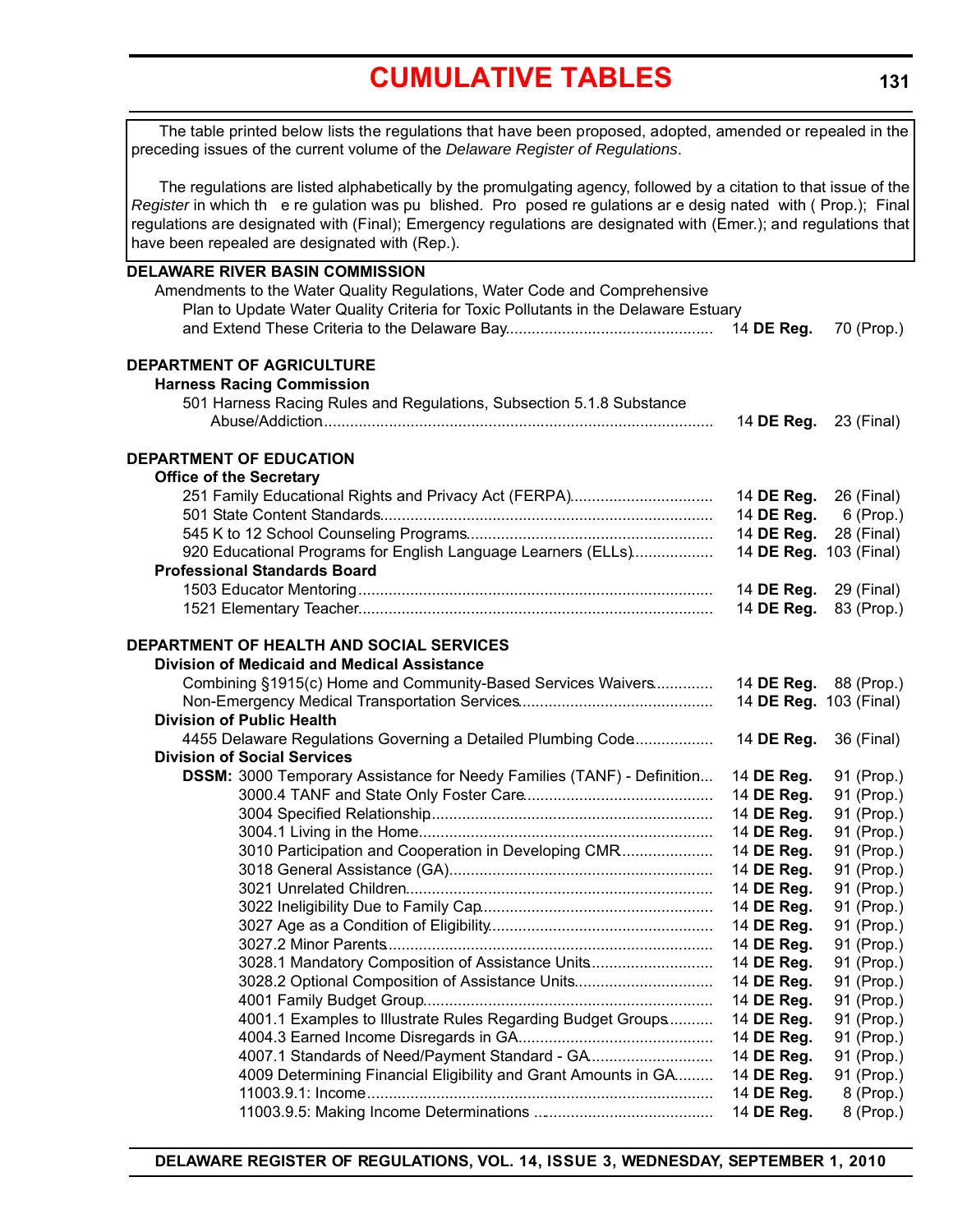# **CUMULATIVE TABLES**

| Division of Substance Abuse and Mental Health                                                                                                             | 14 DE Reg.<br>14 DE Reg.<br>14 DE Reg.<br>14 DE Reg.<br>14 DE Reg.<br>14 DE Reg.<br>14 DE Reg. | 11 (Prop.)<br>11 (Prop.)<br>15 (Prop.)<br>15 (Prop.)<br>15 (Prop.)<br>15 (Prop.)<br>39 (Final) |
|-----------------------------------------------------------------------------------------------------------------------------------------------------------|------------------------------------------------------------------------------------------------|------------------------------------------------------------------------------------------------|
|                                                                                                                                                           | 14 DE Reg.                                                                                     | 18 (Prop.)                                                                                     |
| <b>DEPARTMENT OF INSURANCE</b>                                                                                                                            |                                                                                                |                                                                                                |
| 901 Arbitration of Automobile and Homeowners' Insurance Claims (Withdrawn)<br>1208 New Annuity Mortality Table for Use in Determining Reserve Liabilities | 14 DE Reg.<br>14 DE Reg.                                                                       | 41 (Final)<br>44 (Final)                                                                       |
|                                                                                                                                                           | 14 DE Reg.                                                                                     | 48 (Final)                                                                                     |
|                                                                                                                                                           | 14 DE Reg.                                                                                     | 49 (Final)                                                                                     |
|                                                                                                                                                           | 14 DE Reg.                                                                                     | 92 (Prop.)                                                                                     |
| <b>DEPARTMENT OF JUSTICE</b><br><b>Fraud and Consumer Protection Division</b>                                                                             | 14 DE Reg.                                                                                     | 93 (Prop.)                                                                                     |
|                                                                                                                                                           |                                                                                                |                                                                                                |
| <b>DEPARTMENT OF LABOR</b><br><b>Division of Industrial Affairs</b>                                                                                       |                                                                                                |                                                                                                |
|                                                                                                                                                           | 14 DE Reg.                                                                                     | 50 (Final)                                                                                     |
|                                                                                                                                                           |                                                                                                |                                                                                                |
| DEPARTMENT OF NATURAL RESOURCES AND ENVIRONMENTAL CONTROL                                                                                                 |                                                                                                |                                                                                                |
| <b>Division of Fish and Wildlife</b><br>3507 Black Sea Bass Size Limit; Trip Limits, Seasons; Quotas                                                      | 14 DE Reg.                                                                                     | 113 (Final)                                                                                    |
|                                                                                                                                                           | 14 DE Reg.                                                                                     | 117 (Final)                                                                                    |
|                                                                                                                                                           | 14 DE Reg.                                                                                     | 117 (Final)                                                                                    |
|                                                                                                                                                           | 14 DE Reg.                                                                                     | 52 (Final)                                                                                     |
|                                                                                                                                                           | 14 DE Reg.                                                                                     | 52 (Final)                                                                                     |
|                                                                                                                                                           | 14 DE Reg.                                                                                     | 52 (Final)                                                                                     |
|                                                                                                                                                           | 14 DE Reg.                                                                                     | 52 (Final)                                                                                     |
|                                                                                                                                                           | 14 DE Reg.                                                                                     | 52 (Final)                                                                                     |
|                                                                                                                                                           | 14 DE Reg.                                                                                     | 52 (Final)                                                                                     |
| <b>Division of Water Resources</b>                                                                                                                        | 14 DE Reg.                                                                                     | 52 (Final)                                                                                     |
| 7201 Regulations Governing the Control of Water Pollution, Section 9.5,                                                                                   |                                                                                                |                                                                                                |
|                                                                                                                                                           | 14 DE Reg.                                                                                     | 19 (Prop.)                                                                                     |
|                                                                                                                                                           |                                                                                                |                                                                                                |
| <b>DEPARTMENT OF STATE</b>                                                                                                                                |                                                                                                |                                                                                                |
| <b>Division of Professional Regulation</b>                                                                                                                |                                                                                                |                                                                                                |
|                                                                                                                                                           | 14 DE Reg.                                                                                     | 54 (Final)                                                                                     |
| 2700 Board of Registration for Professional Land Surveyors                                                                                                | 14 DE Reg.                                                                                     | 102(Prop.)                                                                                     |
| 8800 Boxing and Combative Sports Rules and Regulations<br><b>Public Service Commission</b>                                                                | 14 DE Reg.                                                                                     | 20 (Prop.)                                                                                     |
| 2002 Regulations Governing Certificates of Public Convenience and                                                                                         |                                                                                                |                                                                                                |
|                                                                                                                                                           | 14 <b>DE Reg.</b> 120 (Final)                                                                  |                                                                                                |
|                                                                                                                                                           |                                                                                                |                                                                                                |
| DEPARTMENT OF TRANSPORTATION<br><b>Division of Planning and Policy</b>                                                                                    |                                                                                                |                                                                                                |
|                                                                                                                                                           | 14 DE Reg.                                                                                     | 56 (Final)                                                                                     |
|                                                                                                                                                           |                                                                                                |                                                                                                |

**DELAWARE REGISTER OF REGULATIONS, VOL. 14, ISSUE 3, WEDNESDAY, SEPTEMBER 1, 2010**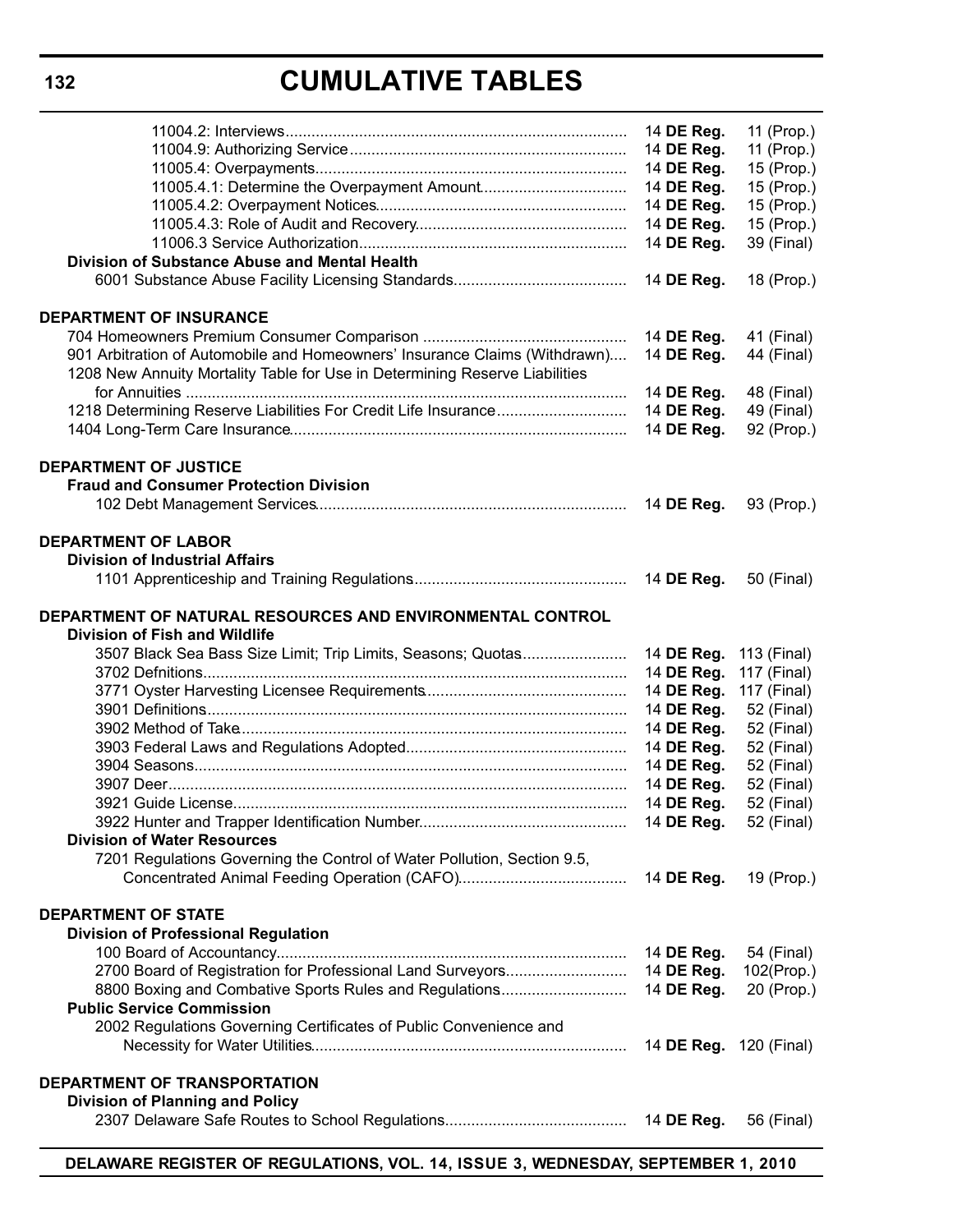# **CUMULATIVE TABLES**

| <b>EXECUTIVE DEPARTMENT</b><br><b>Office of Management and Budget</b> |                              |  |
|-----------------------------------------------------------------------|------------------------------|--|
|                                                                       | 14 <b>DE Reg.</b> 57 (Final) |  |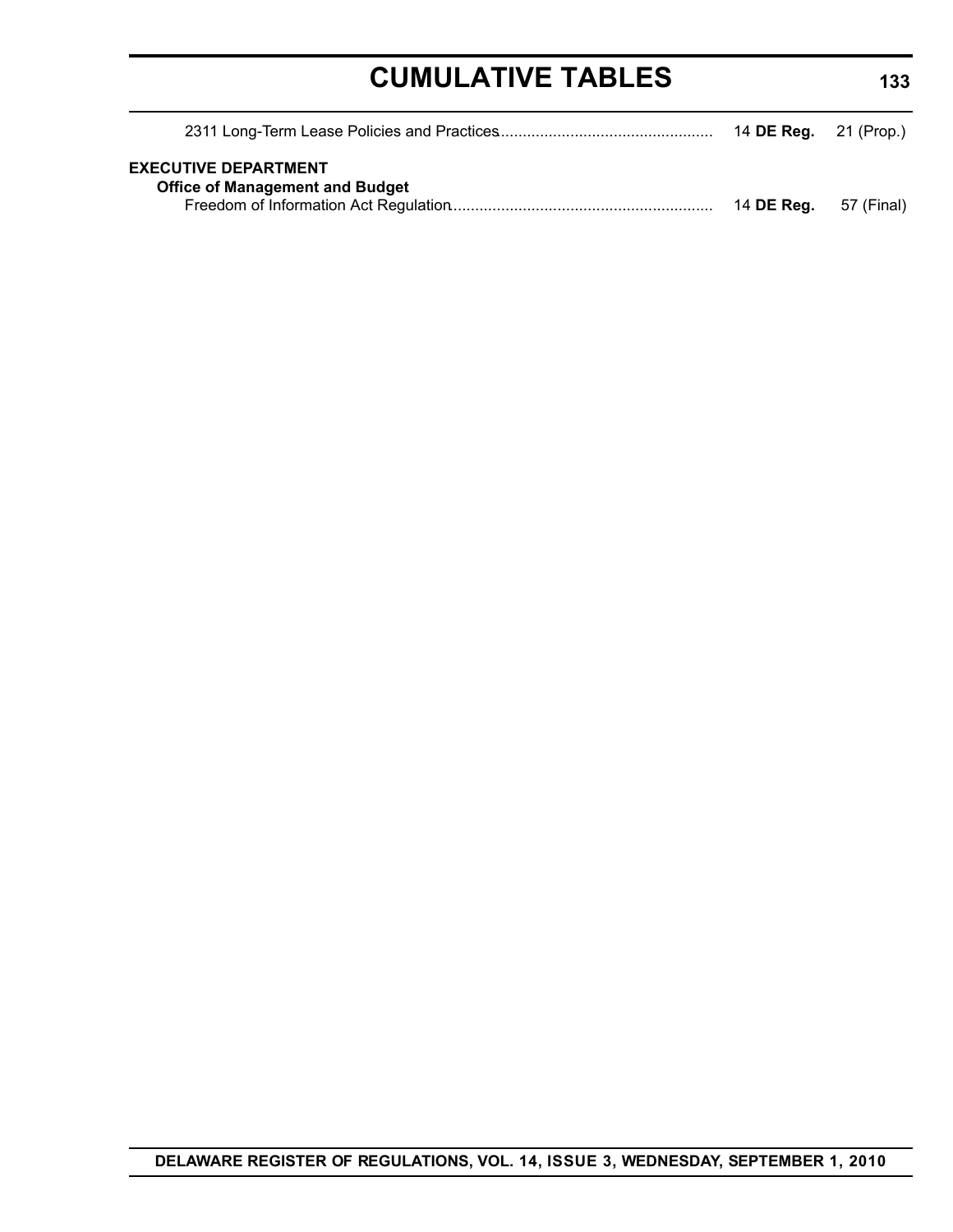# **Symbol Key**

<span id="page-8-0"></span>Arial type indicates the text existing prior to the regulation being promulgated. Underlined text indicates new text. Language which is stricken through indicates text being deleted.

# **Proposed Regulations**

Under 29 **Del.C.** §10115 whenever an agency proposes to formulate, adopt, amend or repeal a regulation, it shall file notice and full text of su ch p roposals, tog ether with cop ies of the e xisting regulation b eing a dopted, amended or repealed, with the Registrar for publication in the *Register of Regulations* pursuant to § 1134 of this title. The notice shall describe the nature of the proceedings including a brief synopsis of the subject, substance, issues, possible terms of the agency action, a reference to the legal authority of the agency to act, and reference to any oth er regulations th at ma y be imp acted or af fected by the proposal, and shall st ate the manner in wh ich persons may present their views; if in writing, of the place to which and the final date by which such views may be submitted; or if at a public hearing, the date, time and place of the hearing. If a public hearing is to be held, such public he aring sha ll not be sched uled less than 20 days fo llowing publication of no tice o f the p roposal in the *Register of Regulations*. If a public hearing will be held on the prop osal, notice of the time, date, plac e and a summary of the nature of the p roposal shall a lso be pu blished in at lea st 2 Dela ware newsp apers of general circulation. The notice shall also be mailed to all persons who have made timely written requests of the agency for advance notice of its regulation-making proceedings.

# **[DEPARTMENT OF AGRIGULTURE](http://dda.delaware.gov/harness/index.shtml)**

**HARNESS RACING COMMISSION** Statutory Authority: 3 Delaware Code, Section 10005 (3 **Del.C.** §10005) 3 **DE Admin. Code** 501

# **[PUBLIC NOTICE](#page-3-0)**

The Delaw are Harness Racing Co mmission, pu rsuant to 3 **Del.C.** §10 005, pro poses to cha nge it s Rule 7.6.6.7.7. The Commission will hold a public hearing on the proposed rule changes on *October 12, 2010. (Please note this date has been changed from the previous posting of August 10, 2010.)*

Written comments sho uld be sent to Hu gh J. Gallagher, Admin istrator of Harness Racing, Dep artment of Agriculture, 2320 S. D uPont Highway, Dover, DE 19901. W ritten comments will be acc epted for thirty (30) days from the date of publication in the *Register of Regulations* on September 1, 2010.

The proposed ch anges a re for the purpose of updating the Rules and to m ore a ccurately reflect cur rent policies, pr actices a nd p rocedures. Copies a re pu blished on line at th e *Register of Regulations* we bsite: http:// regulations.delaware.gov/services/current\_issue.shtml

A copy is also available for inspection at the Harness Racing Commission office.

### **501 Harness Racing Rules and Regulations**

*(Break in Continuity of Sections)*

**7.0 Rules of the Race**

*(Break in Continuity within Sections)*

7.6 Racing Rules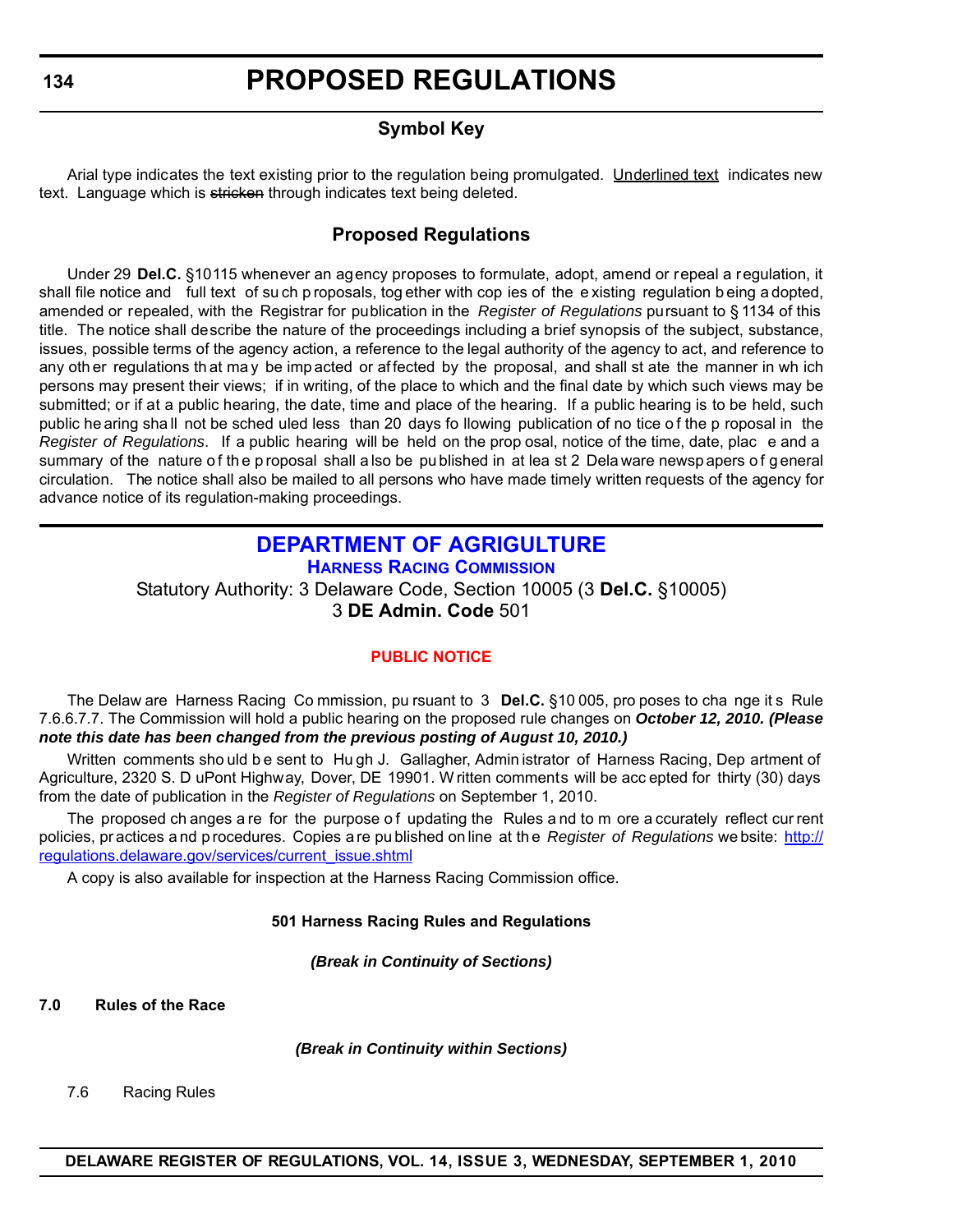## *(Break in Continuity within Sections)*

### <span id="page-9-0"></span>7.6.6 Recall Rules

- 7.6.6.1 In c ase o f a r ecall, a lig ht pla inly visib le t o th e dr ivers s hall be fla shed an d a r ecall sounded, but the starting gate shall proceed out of the path of the horses. In the case of a recall, whenever po ssible, the starter shall lea ve th e win gs of the ga te extended and gradually slo w the spe ed of the g ate to assi st in sto pping the field of ho rses. In an emergency, however, the starter shall use his discretion to close the wings of the gate.
- 7.6.6.2 There shall be n o recall after the word "go" ha s been give un less there is a me chanical failure of the starting gate.
- 7.6.6.3 The starter shall attempt to dispatch all horses away in position and on gait but there shall be no recall for a breaking horse.
- 7.6.6.4 In the event a horse causes two recalls, it may be scratched by the judges.
- 7.6.6.5 The starter may sound a recall for the following reasons:
	- 7.6.6.5.1 A horse scores ahead of the gate;
	- 7.6.6.5.2 There is interference;
	- 7.6.6.5.3 A horse has broken equipment;
	- 7.6.6.5.4 A horse falls before the word "go" is given; or
	- 7.6.6.5.5 A mechanical failure of the starting gate;
	- 7.6.6.5.6 A horse comes to the gate out of position.
- 7.6.6.6 A fine and/or suspension may be applied to any driver for:
	- 7.6.6.6.1 Delaying the start;
	- 7.6.6.6.2 Failure to obey the starter's instructions;
	- 7.6.6.6.3 Rushing ahead of the inside or outside wing of the gate;
	- 7.6.6.6.4 Coming to the starting gate out of position;
	- 7.6.6.6.5 Crossing over before reaching the starting point;
	- 7.6.6.6.6 Interference with another driver during the start; or
	- 7.6.6.6.7 Failure to come up into position and stay in position behind the starting gate until the word "go" is given.

**\*Please Note: Due to th e size of the proposed regulation, it is not being published here. A cop y of the regulation is available at:**

# **[501 Harness Racing Rules and Regulations](http://regulations.delaware.gov/register/september2010/proposed/14 DE Reg 134 09-01-10.htm)**

# **[DEPARTMENT OF EDUCATION](http://www.doe.k12.de.us/)**

**OFFICE OF THE SECRETARY**

Statutory Authority: 14 Delaware Code, Section 122(b) (14 **Del.C.** §122(b)) 14 **DE Admin. Code** 405

# **[405 Minor Capital Improvement Programs](#page-3-0)**

**Education Impact Analysis Pursuant To 14 Del.C. Section 122(d)**

**A. Type of Regulatory Action Required**

Amendment to Existing Regulation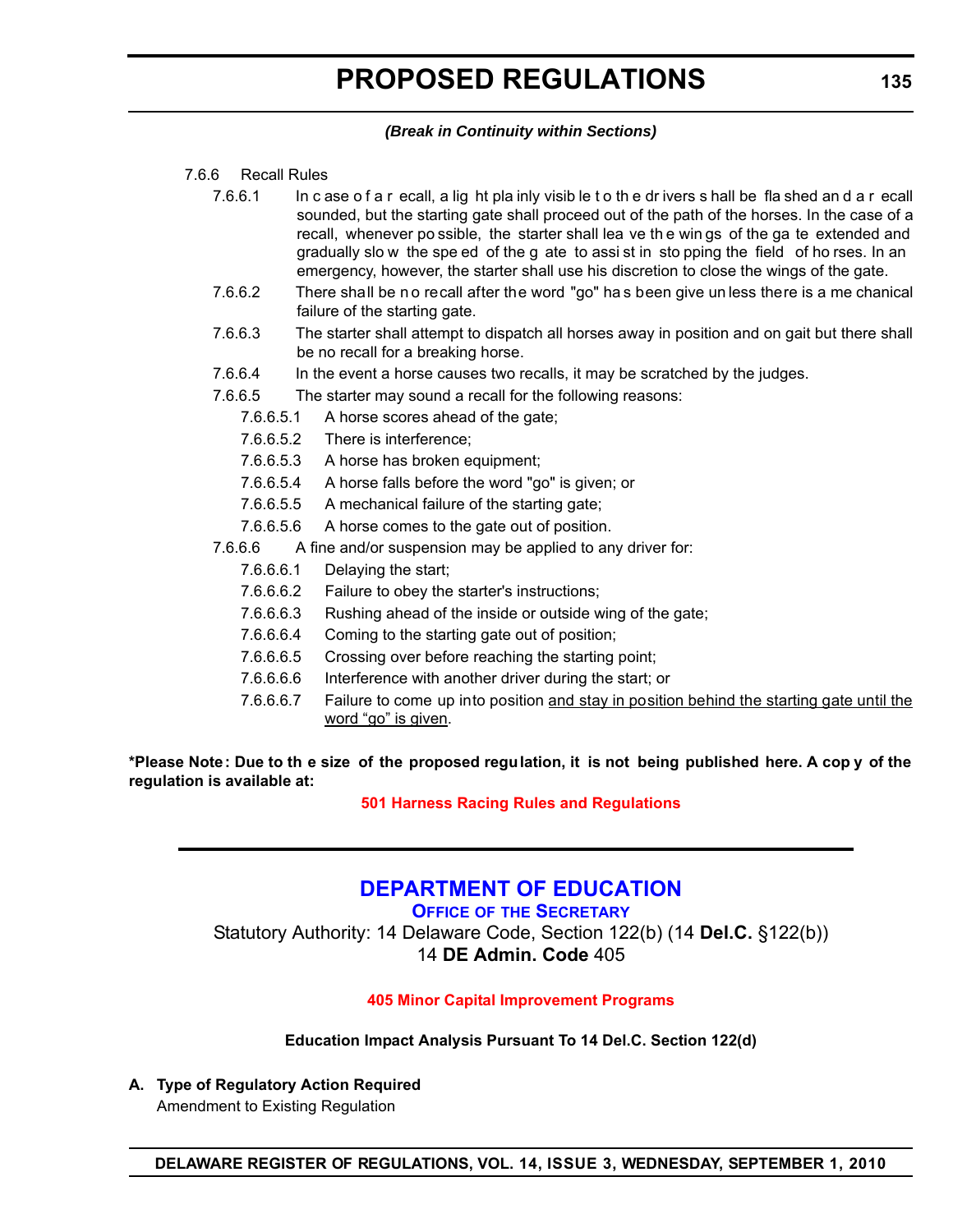**136**

#### **B. Synopsis of Subject Matter of the Regulation**

The Secretary of Education intends to amend 14 **DE Admin. Code** 405 Minor Capital Improvement Programs. This re gulation was r eviewed an d amended a s p art of the 5 year cycle . The a mendments ar e generally for clarification purposes.

Persons wishing to present their views regarding this matter may do so in writing by the close of business on or before October 4, 2010 to Susan Haberstroh, Education Associate, Regulation Review, Department of Education, at 4 01 Fe deral Street, Suite 2, Do ver, Delawa re 19901. A co py of th is r egulation is a vailable fr om the abo ve address or may be viewed at the Department of Education business office.

### **C. Impact Criteria**

1. Will the amended regulation help improve student achievem ent as meas ured against state achievement standards? The amended regulation is related to min or capital improvement and not directly related to student achievement as measured against state achievement standards.

2. Will the amended regulation help ensure that all students receive an equitable education? The amended regulation is r elated to m inor capital improvement and does not directly affect ensuring all students receive and equitable education.

3. Will the amended regulation help to ensure that all students' health and safety are adequately protected? The amended regulation is related to minor capital improvements and should support the health and safety of all students through improved flexibility and a better defined process.

4. Will the amended regulation help to ensure that all stude nts' legal rights are respected? The amended regulation is related to minor capital improvements and should support the health and safety of all students through improved flexibility and a better defined process.

5. Will the amended regulation preserve the necessary authority and flexibility of decision making at the local board and s chool leve l? The amended regulation preserves the necessary authority and improves flex ibility of decision making at the local board and school level through a better defined minor capital improvement regulation.

6. Will the amended regulation place unnecessary reporting or admi nistrative require ments or mandates upon decision makers at the local board and school levels? The amended regulations will decrease reporting and administrative requirement s through improv ed flexib ility and a better defined Minor Capit al Improvement regulation.

7. Will the decision making authority and accountability for addressing the subject to be regulated be placed in the same entity? The amended regulation does no change decision making authority or accountability.

8. Will the amended regulation be consistent with and not an impediment to the implementation of other state educational po licies, in p articular to state educational p olicies a ddressing a chievement in the cor e academic subjects of mathematics, science, language arts and social studies? The amended regulation supports improved implementation through a better defined Minor Capital Improvement regulation.

9. Is ther e a less bu rdensome m ethod for ad dressing th e p urpose o f th e r egulation? The is no t a less burdensome method for addressing the purpose of this regulation. The amended should decrease reporting and administrative burden.

10. What is the co st to the S tate a nd to th e local scho ol bo ards of comp liance with th e re gulation? Th e amended regulation will not have added costs to the State or local school board for compliance. The amendments should decrease the burden to districts.

### **405 Minor Capital Improvement Programs**

### **1.0 Minor Capital Improvement Program**

1.1 The Min or Ca pital Im provement Pro gram  $(M Cl)$  is a p rogram to pr ovide fo r the p lanned an d programmed maintenance and repair of the school plant. The p rogram's primary purpose is to kee p real property assets in their original condition of completeness and efficiency on a scheduled basis. It is not fo r incr easing th e plan t inventory or ch anging its co mposition. Minor Ca pitol Impr ovement Projects are pr ojects that cost less than \$5 00,000 u nless the project is fo r r oof r epair. The MCI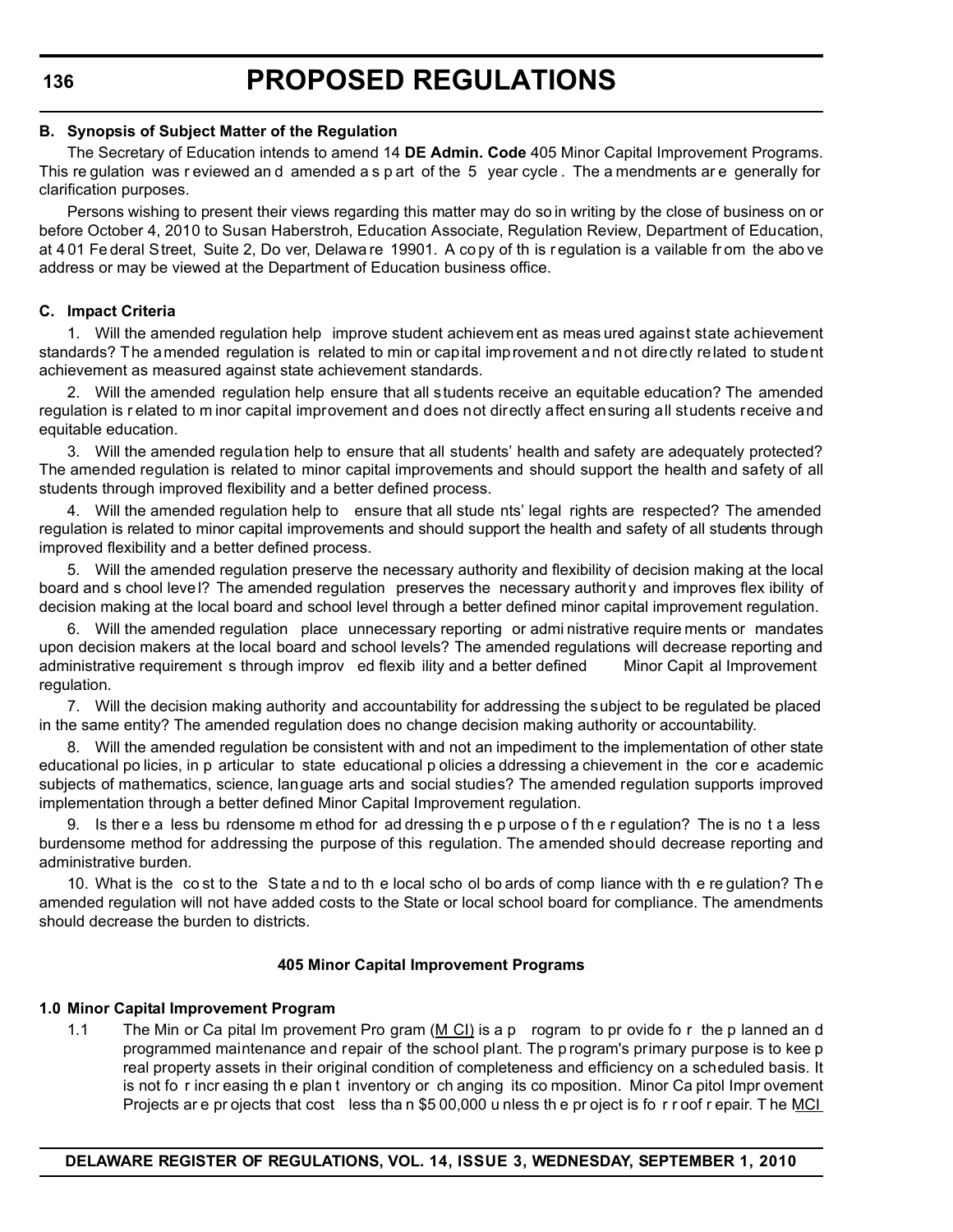program is shall be reviewed an nually by the sc hool d istrict and shou ld b e com prised o f work necessary for good maintenance practice.

- 1.2 Minor Ca pitol Impr ovement Pr oject pur chase o rders sha ll be sub mitted to the S tate Division of Accounting prior to any wo rk b eing done. A separate purchase or der must be submitted for each project. (One copy of the approv ed purchase order will be returned to the district for their information and record.)
- 1.3 Use of Funds: The follo wing areas are authorized for the expenditure of Minor Capital Improvement Program funds: maintenance, repairs, modernization, inspections, testing, maintenance agreements and se rvice contr acts related to : r oofs, he ating systems, ventilation & air co nditioning systems, plumbing & w ater sy stems, electrical sy stems, windows, doors , floors, ceilin gs, masonry, structural built in equipment, painting, fire suppression systems, life safety systems, maintenance of site security systems ins tallation and mainte nance, s chool ground s, athletic facilities and play grounds, of fice equipment used for instructional purposes only and renovations, alterations and modernizations that do not require major structural changes.
- 1.4 Exclusions: Funds allocated for a specific project shall be used only for that project. Program funds may not be u sed for the following: m ovable e quipment o ther tha n office equipment used for instructional purposes that is transported from one location to another, routine janitorial supplies, new construction th at increases the area of a building or extends a ny of it s comp onent systems, site improvements that add to or extend the existing roadways or side walks, surfacing a non surfaced area for parking, co mpleting ma jor co nstruction pro jects or sp ecific item s o mitted or de leted fr om m ajor construction projects or floor space allocated according to formula and used otherwise.
- 1.5 Invoices: Invoices may shall be sent directly to the Division of Accounting for processing. Payments may be made as the pr oject pr ogresses o r af ter wor k has b een comp leted an d a ccepted-, as warranted by the nature and scope of the individual project(s).

# **2.0 Career Technical Program Equipment Replacement Requests**

- 2.1 Requests for the r Replacement of Career Technical Program equipment may be made under the accomplished using Mino r Cap ital Impr ovement Pro gram Req uests shall be ma de wh en the equipment is within three years of its estimated life so districts can accumulate the necessary dollars to purchase the item. Distr icts de siring to p articipate in the Car eer T echnical Program equ ipment replacement program shall submit a r equest in wr iting to the Office of Schoo l Plant Planning at the time of th e Min or Ca pital Im provement Prog ram submission. D istricts should not include Career Technical Pr ogram re placements wit h r egular Major Ca pitol Im provement Pr ojects, V ocational Education Replacement funds.
- 2.2 Career Technical Program Equipment is defined as either a movable or fixed unit but not a built in unit. In addition, the equipment shall retain its original shape and appearance with use, be nonexpendable, and re present an investmen t which makes it fe asible an d advisable to cap italize and n ot lo se it s identity th rough incor poration into a dif ferent or mo re co mplex u nit. Co mputers an d comp uter peripheral eq uipment ma y be purchased using Minor Capit al Im provement Vocational Education Equipment Re placement Funds p rovided such equipment pur chased with such fu nds is use d in a vocational education setting for the service life of said equipment.
	- 2.2.1 In order to replace Career Technical Program equipment, the equipment must have a minimum 10 year life expectancy, have a unit cost of \$500 or more, be obsolete or more then five (5) years old, and be purchased with state, state and local or local funds.
- 2.3 Funds: Funds shall be allocated based on the percentage of a district's Vocational Division II Units to the total of such units of all participating districts. This percentage is applied to the total funds available in a given year for capital equipment. Career Technical Schools are 100% State funded.

### **3.0 Purchase Orders**

Funds may be expended anytime during the life of th e Act wh ich appropriated the funds, usually, a three year period. Appropriations may be accumulated over those three years and expended for a major replacement when a sufficient balance is attained. However, should funds prove insufficient after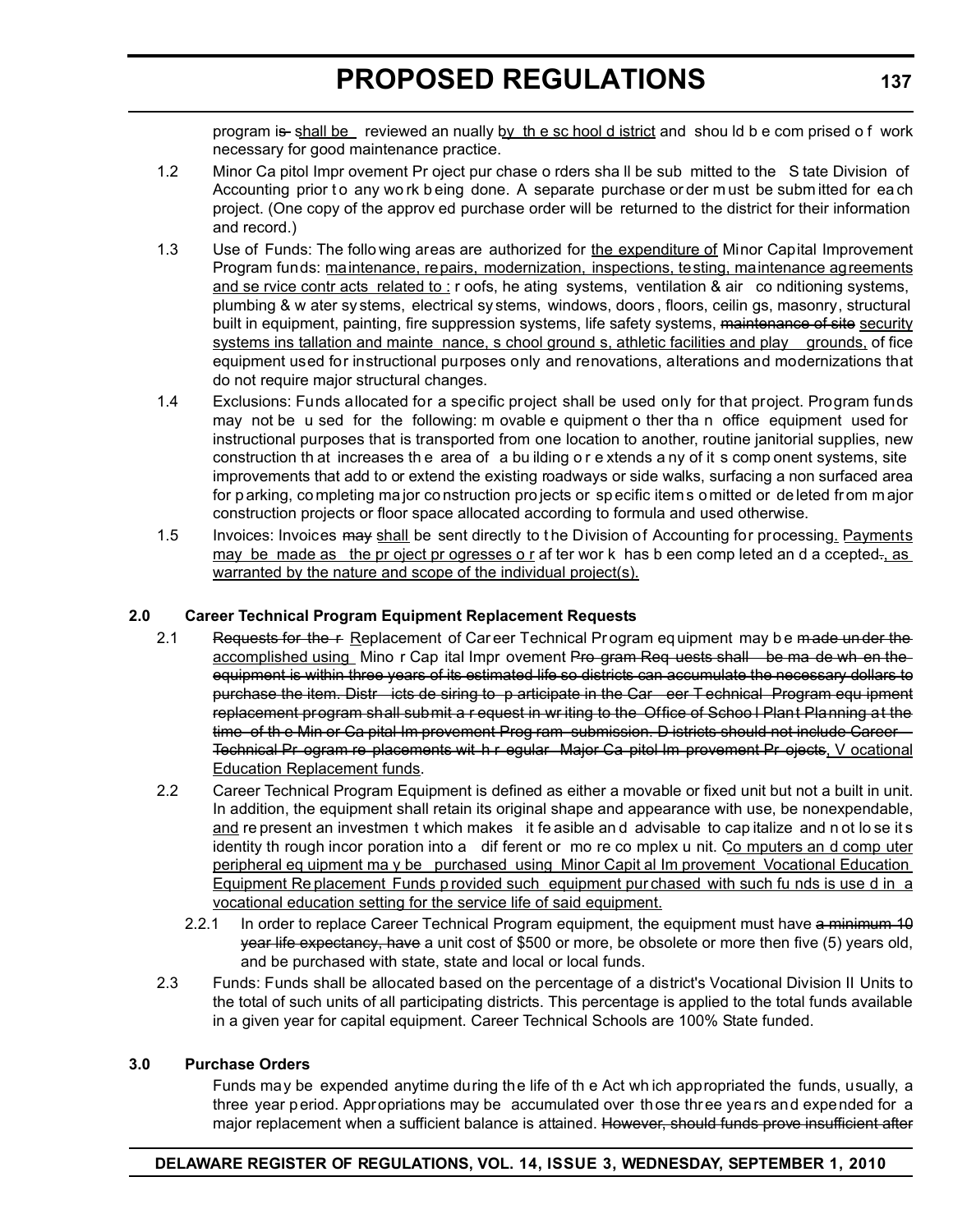# **138**

# **PROPOSED REGULATIONS**

three yea rs o f ap propriations, the district m ust supp lement the pro gram fro m their own or other resources. Funds u nexpended when the ap propriating Act expires shall revert to the S tate unless properly an d duly continued in accor dance with Office o f Ma nagement a nd Bud get requirements. Purchase orders shall include the reference ID system, sub system, component and deficiency code from the correction on the facility assessment website database.

### **4.0 Cost Limitations**

The maximum co st of a Min or Cap ital Improvement Project is \$50 0,000 exce pt roof re pairs an d replacements which are not cost limited. Non roof projects exceeding the ceiling shall be requested in the Major Capital Improvement Program.

### **5.0 Temporary Employees**

Workers may be hired under the Minor Capital Improvement Program provided they are temporary hires and directly involved in the planning, constructing, or record maintenance of th e construction project.

# **6.0 Reporting**

At the end of each fiscal year, s School districts shall submit a list of completed projects accomplished under the Minor Capital Improvement Program account for Minor Capital Improvement summary and detailed projects in the accounting system as req uired by the Delaware Department of Education in order to accomplish proper control and reporting of said projects.

**2 DE Reg. 1382 (2/1/99) 6 DE Reg. 1672 (6/1/03) 9 DE Reg. 970 (12/01/05)**

# **OFFICE OF [THE SECRETARY](http://www.doe.k12.de.us/)**

Statutory Authority: 14 Delaware Code, Section 122(b) (14 **Del.C.** §122(b)) 14 **DE Admin. Code** 727

# **[727 Credit for Experience for Educators and for Secretarial Staff](#page-3-0)**

# **Education Impact Analysis Pursuant To 14 Del.C. Section 122(d)**

### **A. Type of Regulatory Action Required**

Reauthorization of Existing Regulation

### **B. Synopsis of Subject Matter of the Regulation**

The Secretary of Education intends to readopt 14 **DE Admin. Code** 727 Credit for Experience for Educators and for Secretarial Staff. This regulation was reviewed as part of the 5 year review cycle.

Persons wishing to present their views regarding this matter may do so in writing by the close of business on or before October 4, 2010 to Susan Haberstroh, Education Associate, Regulation Review, Department of Education, at 4 01 Fe deral Street, Suite 2, Do ver, Delawa re 19901. A co py of th is r egulation is a vailable fr om the abo ve address or may be viewed at the Department of Education business office.

### **C. Impact Criteria**

1. Will the amended regulation help improve student achievem ent as meas ured against state achievement standards? The regulation addresses credit for experience as it relates to salaries for educators and secretarial staff.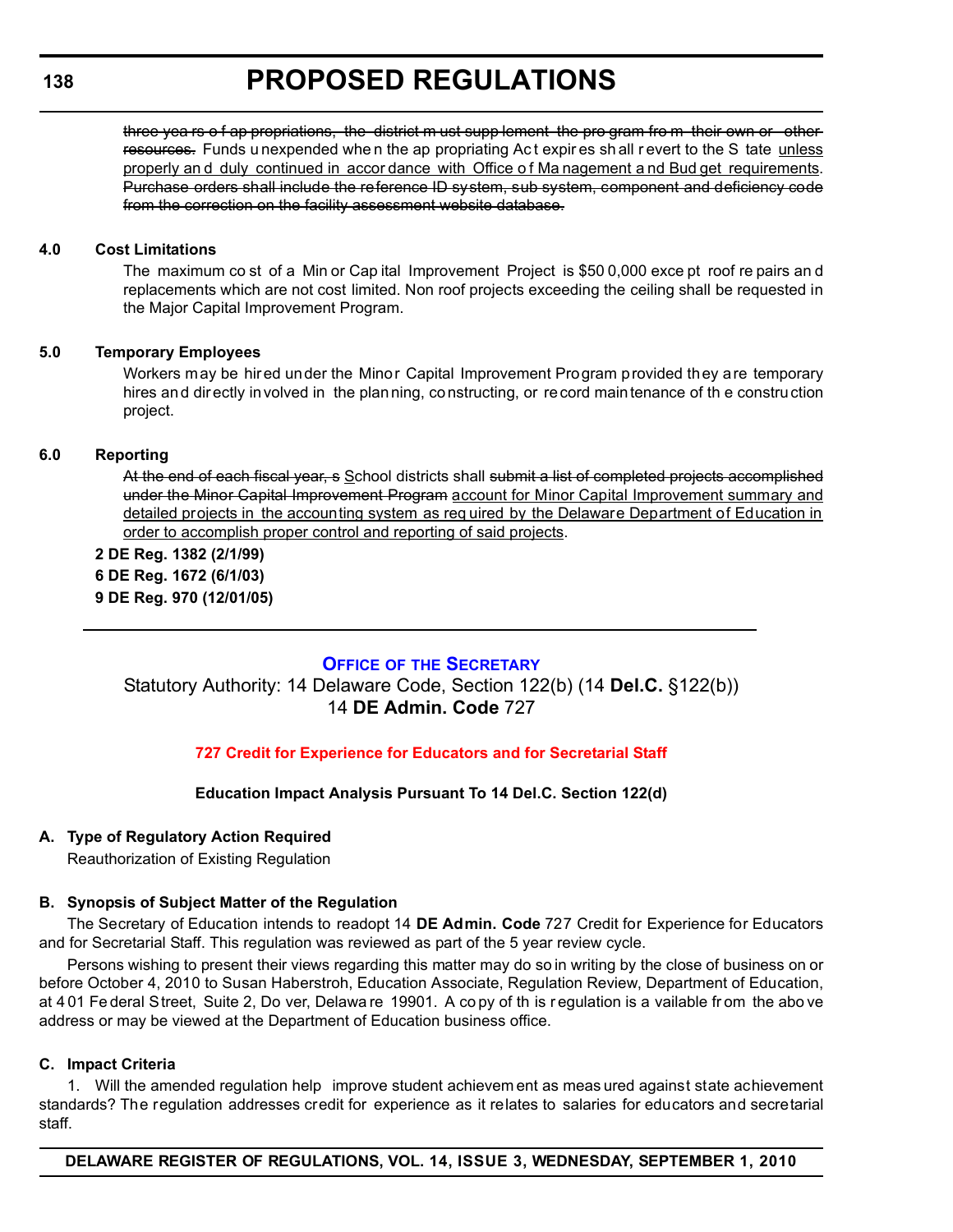2. Will the amended regulation help ensure that all students receive an equitable education? The regulation addresses credit for experience as it relates to salaries for educators and secretarial staff.

3. Will the amended regulation help to ensure that all students' health and safety are adequately protected? The regulation addresses credit for experience as it relates to salaries for educators and secretarial staff.

4. Will the amended regulation help to ensure that all students' legal ri ghts are res pected? The regulation addresses credit for experience as it relates to salaries for educators and secretarial staff.

5. Will the amended regulation preserve the necessary authority and flexibility of decision making at the local board and school level? There are no proposed changes to the regulation.

6. Will the amended regulation place unnec essary reporting or administrative requireme nts or mandates upon decision makers at the local board and school levels? There are no proposed changes to the regulation.

7. Will the decision making authority and accountability for addressing the subject to be regulated be placed in the same entity? There are no proposed changes to the regulation.

8. Will the amended regulation be consistent with and not an impediment to the implementation of other state educational po licies, in p articular to state educational p olicies a ddressing a chievement in the cor e academic subjects of ma thematics, scie nce, la nguage a rts an d social stu dies? The re are no proposed ch anges to the regulation.

9. Is there a less burdensome method for addressing the purpose of the regulation? There are no proposed changes to the regulation.

10. What is the cost to the State and to the local school boards of compliance with the regulation? There are no proposed changes to the regulation.

### **727 Credit for Experience for Educators and for Secretarial Staff**

#### **1.0 Educators Graduating from a 5 Year or 4 Year Preservice Program**

#### 1.1 Definitions

- 1.1.1 The following words and terms when used in this su bsection sh all ha ve the following meaning unless the context clearly indicates otherwise:
	- **"Eligible Employe e"** includ es, bu t is no t limited to , teac hers, nurses, librarians, psychologist s, therapists, and counselors paid in accordance with 14 **Del.C.** §1305 that were hired into their first professional position after June 30, 2001 and zero years of experience. The exception to the zero years of experience would be an employee who qualified for military experience credit under 14 **Del.C**. §1312(a) and 14 **DE Admin. Code** 706.
	- **"Five Year Pre service Pro gram"** me ans a re gionally accr edited college or u niversity five year planned degree program which includes an extensive clinical component or internship in the fifth year.
	- **"Four Y ear Pre service Pro gram"** mea ns a r egionally accredited colle ge o r u niversity four year preservice undergraduate bachelor degree program.
	- **"Grade Point Average (GPA)"** means the grade point average (GPA) stated on the official transcript of the regionally accredited college or university granting the bachelor's degree in the Four Year Preservice Program.
- 1.2 Pursuant to 14 **Del.C.** §1312(a), a graduate of a five year preservice program, or a graduate of a four year preservice program who graduates with a GPA of 3.75 or higher on a 4.0 scale or the equivalent, shall be granted one year of experience on the applicable state salary schedule.
- 1.3 An employee eligible for one year of credited experience shall meet the definition of Eligible Employee in 1.1 and meet the requirements of 1.2.

#### **9 DE Reg. 396 (9/1/05)**

#### **2.0 Administrators**

No credit for experience sha ll be give n for p art time e mployment in a dministrative o r super visory positions.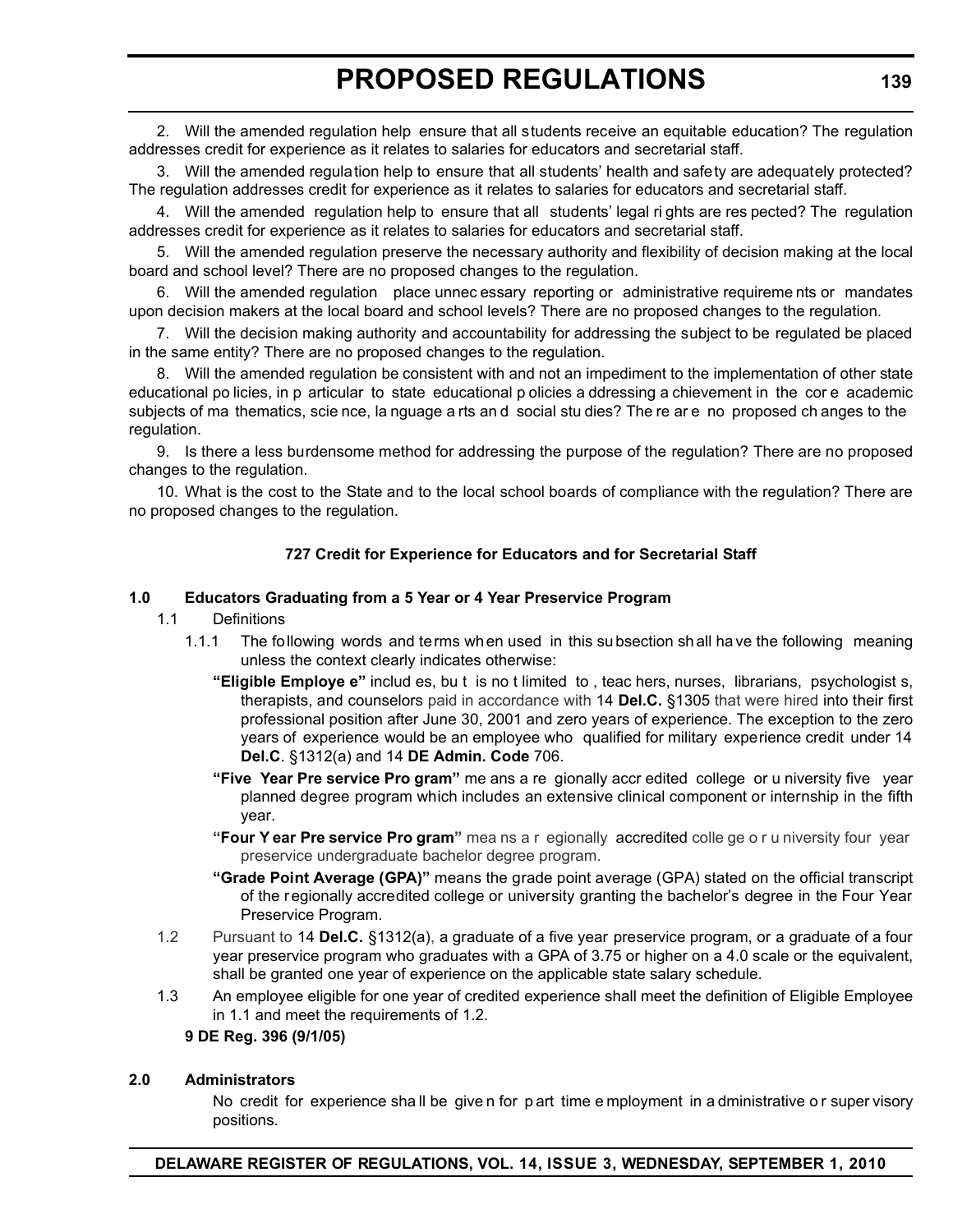<span id="page-14-0"></span>**140**

#### **3.0 Teachers**

- 3.1 Days t aught as a substitute or as a p araeducator ma y no t be used toward cre dit for expe rience; however, emp loyment as a teach er on a r egular part time basis ma y be used towar d cr edit for experience.
	- 3.1.1 A "regular part time" employee is on e who is employed in a position which requires at least 50 hours per month for at least 9 months during any 12 consecutive month period.

### **4.0 Secretarial Staff**

Secretaries may be granted one (1) year's experience for each creditable year of expe rience as a secretary in private business, public or private school, or other governmental agency.

### **5.0 Creditable Experience**

Creditable experience includes experience obtained while working outside of Delaware.

# **6.0 Applicability**

This regulation applies to the d etermination of cred itable experience for salary pu rposes on ly, and does not apply to the determination of creditable experience for pension purposes which is specified in 29 **Del.C.** Ch. 55. Laws on employment and salary for administrators, teachers, and secretaries are found in 14 **Del.C.** Ch. 13.

**3 DE Reg. 1542 (5/1/00) 8 DE Reg. 1607 (5/1/05) 9 DE Reg. 396 (9/1/05)**

# **OFFICE OF [THE SECRETARY](http://www.doe.k12.de.us/)**

Statutory Authority: 14 Delaware Code, Section 122(b) (14 **Del.C.** §122(b)) 14 **DE Admin. Code** 940

# **[940 Early Admission to Kindergarten for Gifted Students](#page-3-0)**

# **Education Impact Analysis Pursuant To 14 Del.C. Section 122(d)**

# **A. Type of Regulatory Action Required**

Repeal

### **B. Synopsis of Subject Matter of the Regulation**

The Secretary of Education seeks the consent of the State Board of Education to repeal 14 **DE Admin. Code** 940 Early Admission to Kindergarten for Gifted Students. This regulation was reviewed under the five ye ar cycle, and a proposed amendment was published in the May 2010 *Register of Regulations*. The Department received comments from the Governor's Advisory Council and thereafter reviewed the regulation and proposed amendment again. Upon this further review and consideration of the comments received, the Department determined that the identification by professionally qualified persons under 14 **Del.C.** §3101(4) and the lo cal district's assessment of the best interest of the child under 14 **Del.C.** §2702(b) is the better mechanism to determine early admission to Kindergarten for Gif ted Students. That mechanism will allow students with all st atutorily listed areas of abilities, singularly or in combination, to be assessed with the same criteria. Accordingly, the Department has determined that continued regulation in this area is unnecessary at this time.

Persons wishing to present their views regarding this matter may do so in writing by the close of business on or before October 4, 2010 to Susan Haberstroh, Education Associate, Regulation Review, Department of Education,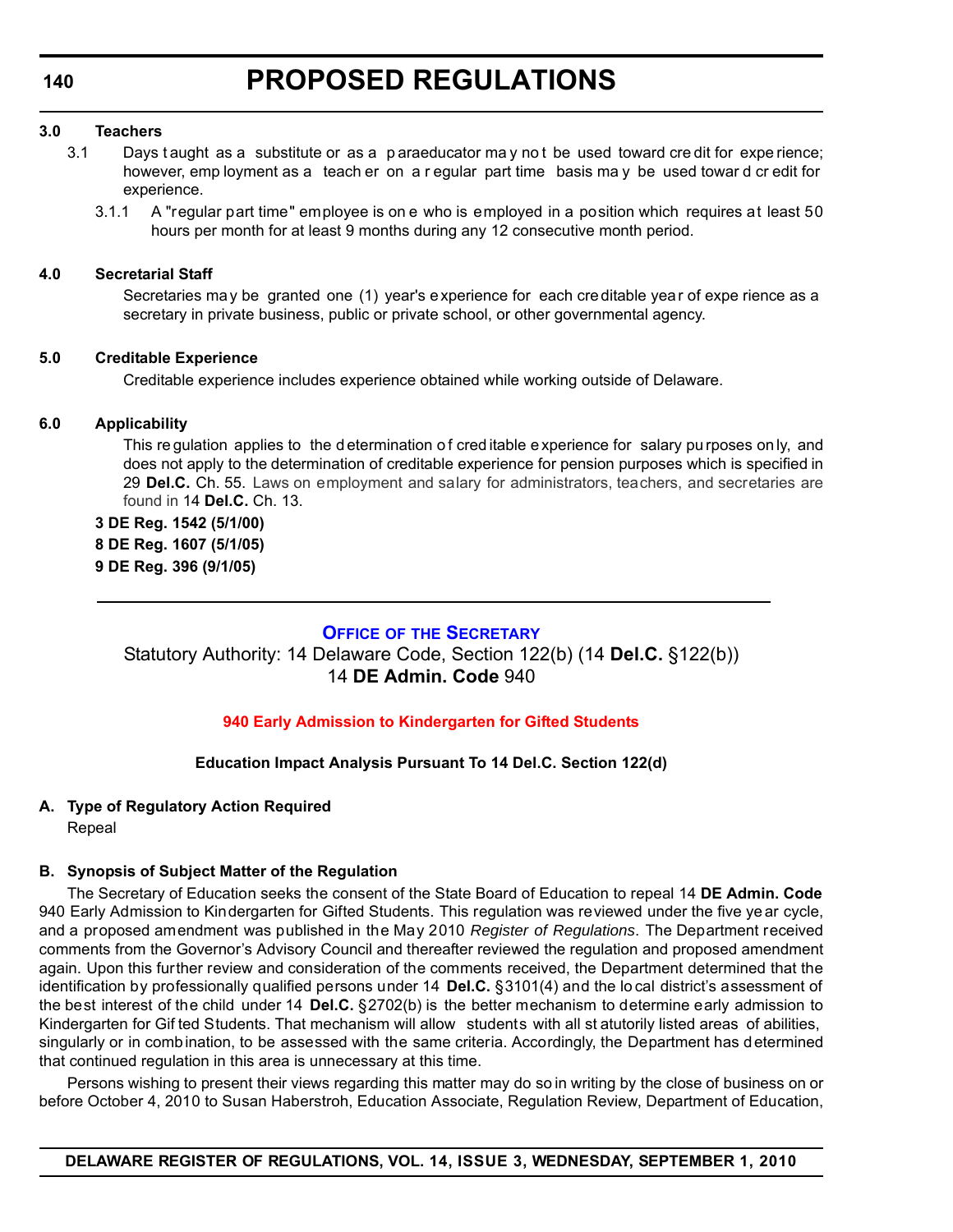at 4 01 Fe deral Street, Suite 2, Do ver, Delawa re 1 9901. A co py of this r egulation is ava ilable fr om the abo ve address or may be viewed at the Department of Education business office.

#### **C. Impact Criteria**

1. Will the repealed regulation help improve student ac hievement as m easured against st ate achievement standards? The repealing of the regulation is consistent with the provisions in Delaware Code related to exceptions to entry into school.

2. Will the amended regulation help ensure that all students receive an equitable education? The repealing of the regulation is consistent with the provisions in Delaware Code related to exceptions to entry into school.

3. Will the amended regulation help to ensure that all students' health and safety are adequately protected? The repeal of this regulation is not intended to affect the health and safety of students.

4. Will the amended regulation help to ensure that all students' legal rights are respected? The repealing of the regulation is consistent with the provisions in Delaware Code related to exceptions to entry into school.

5. Will the amended regulation preserve the necessary authority and flexibility of decision making at the local board and school level? The repealing of the regulation is consistent with the provisions in Delaware Code related to exceptions to entry into school, especially as it related to authority and flexibility of local board and school levels.

6. Will the amended regulation place unnec essary reporting or administrative requireme nts or mandates upon decision makers at the local board and school levels? The repealing of the regulation is consistent with the provisions in Delaware Code related to exceptions to entry into school and is not intended to place unnecessary reporting, administrative requirements or mandates upon decision makers at the local board or school level.

7. Will the decision making authority and accountability for addressing the subject to be regulated be placed in the same entity? The repealing of the regulation is consistent with the provisions in Delaware Code related to exceptions to entry into school.

8. Will the amended regulation be consistent with and not an impediment to the implementation of other state educational po licies, in p articular to state educational p olicies a ddressing a chievement in the cor e academic subjects of mathematics, science, language arts and social studies? The repealing of the regulation is consistent with the provisions in Delaware Code related to exceptions to entry into school and not inconsistent with other state educational policies.

9. Is there a le ss burdensome method for addressing the purpose of the regulation? The repealing of the regulation is consistent with the provisions in Delaware Code related to exceptions to entry into school.

10. What is the c ost to the S tate and to the local scho ol bo ards of comp liance with th e re gulation? The Department does n ot con template a dditional costs to the state or local school b oards with the repeal of this regulation.

#### **940 Early Admission to Kindergarten for Gifted Students**

#### **1.0 Requirements for Early Admission to Kindergarten**

When providing early enrollment into kindergarten of children who are gifted pursuant to the provisions of 14 **Del.C.** §3101(3)(a) o r ( b), lo cal sch ool d istricts an d cha rter scho ols shall com ply with the following requirements:

- 1.1 At the request of any parent, legal guardian or person acting as a caregiver pursuant to 14 **Del.C.** §202(f), the district or charter school shall conduct an evaluation of any such potentially gifted child by a school psychologist or other professionally qualified person, in conjunction with othe r appropriate personnel, to determine if the c hild possesses outstanding mental and cognitive abiliti es and to determine if the child can demonstrate the social, emotional, and physical maturity, normally expected for successfu I p articipation in kindergarten. A discussion shall be held to de termine the p arent, guardian or Relative Caregiver's reason for requesting the child's early admission to kindergarten prior to the legal age.
	- 1.1.1 The evaluation shall be conducted at no cost to the parent, guardian or Relative Caregiver.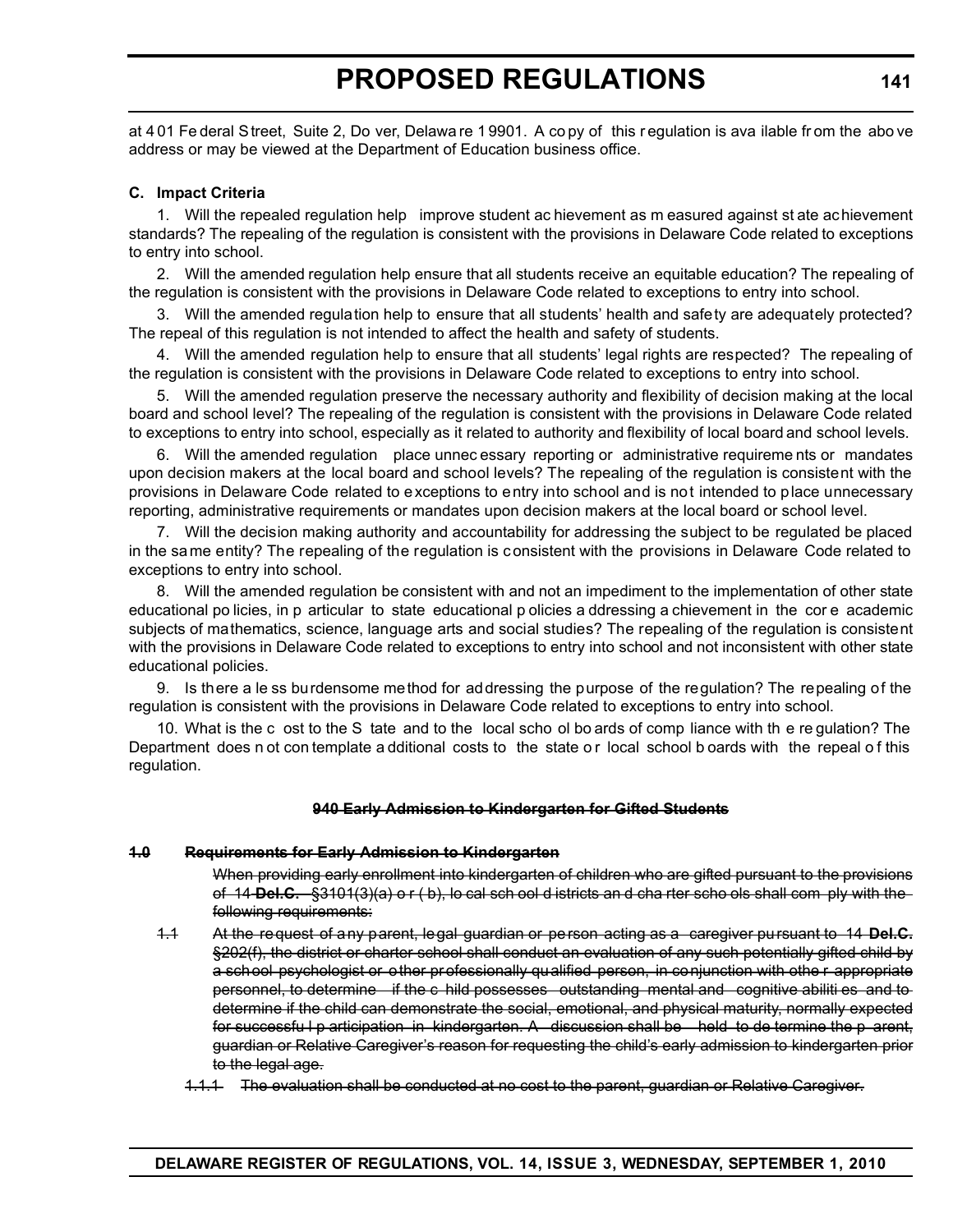# <span id="page-16-0"></span>**142**

# **PROPOSED REGULATIONS**

- 1.2 In order to qualify for early enrollment, the child must achieve a measured score at least 1.5 standard deviations above the mean score for the assessment instrument used to determine the child's mental and cognitive abilities. In addition, the evaluation mu st indicate that the child possesses the social, emotional and physical maturity to successfully participate in kindergarten.
- 1.3 Following the completion of the evaluation, a representative of the school district or charter school who is knowledgeable of the evaluation process and any assessments used during the evaluation shall talk with the parent, guardian or Relative Caregiver to discuss the evaluation results.

**8 DE Reg. 1479 (4/1/05)**

# **[DEPARTMENT OF HEALTH AND SOCIAL SERVICES](http://www.dhss.delaware.gov/dhss/dmma/) DIVISION OF MEDICAID AND MEDICAL ASSISTANCE** Statutory Authority: 31 Delaware Code, Section 512 (31 **Del.C.** §512)

# **[PUBLIC NOTICE](#page-3-0)**

#### **School-Based Wellness Center Clinic Services**

In compliance with the State's Administrative Procedures Act (APA - T itle 29, Chapter 101 of the **Delaware Code**) with 42 CFR §447.205, and under the authority of Title 31 of the **Delaware Cod**e, Chapter 5, Section 512, Delaware Health and Social Services (DHSS) / Division of Medicaid and Medical Assistance (DMMA) is amending the Title XIX Medicaid State Plan to update the reimbursement methodology for *School-Based Wellness Center Clinic Services*.

Any person who wishes to make written suggestions, compilations of data, testimony, briefs or other written materials concerning the proposed new regulations must submit same to Sharon L. Summers, Planning & Policy Development Unit, Division of Medicaid and Medical Assistance, 1901 North DuPont Highway, P.O. Box 906, New Castle, Delaware 19720-0906 or by fax to (302) 255-4454 by September 30, 2010.

The action concerning the determination of whether to adopt the pro posed regulation will be based upon the results of Department and Division staff analysis and the consideration of the comments and written materials filed by other interested persons.

### **SUMMARY OF PROPOSAL**

The pu rpose of th is p roposal is to amend the T itle XIX Med icaid State Plan to u pdate the re imbursement methodology for *School-Based Wellness Center Clinic Services*.

#### **Statutory Authority**

- 42 CFR 440.205, *Public Notice of Changes in Statewide Methods and Standards for Setting Payment Rates*;
- 42 CFR §440.90, *Clinic Services*; and,
- State Medicaid Manual, Section 4320, *Clinic Services*.

#### **Summary of Proposed Amendment**

School-Based W ellness Center Clinic (SBWCCs), operated by the D ivision of Public H ealth in Delaware schools, provide primary prevention and early intervention services, including physical examinations, treatment of acute medical problems, community referrals, counseling and other supportive services to ch ildren in school or educational settings.

The Title XIX Me dicaid State Plan is be ing revised to upd ate the reimbursement methodology for Sch ool-Based Wellness Center Clinic Services, as the current rate methodology expires on September 30, 2010.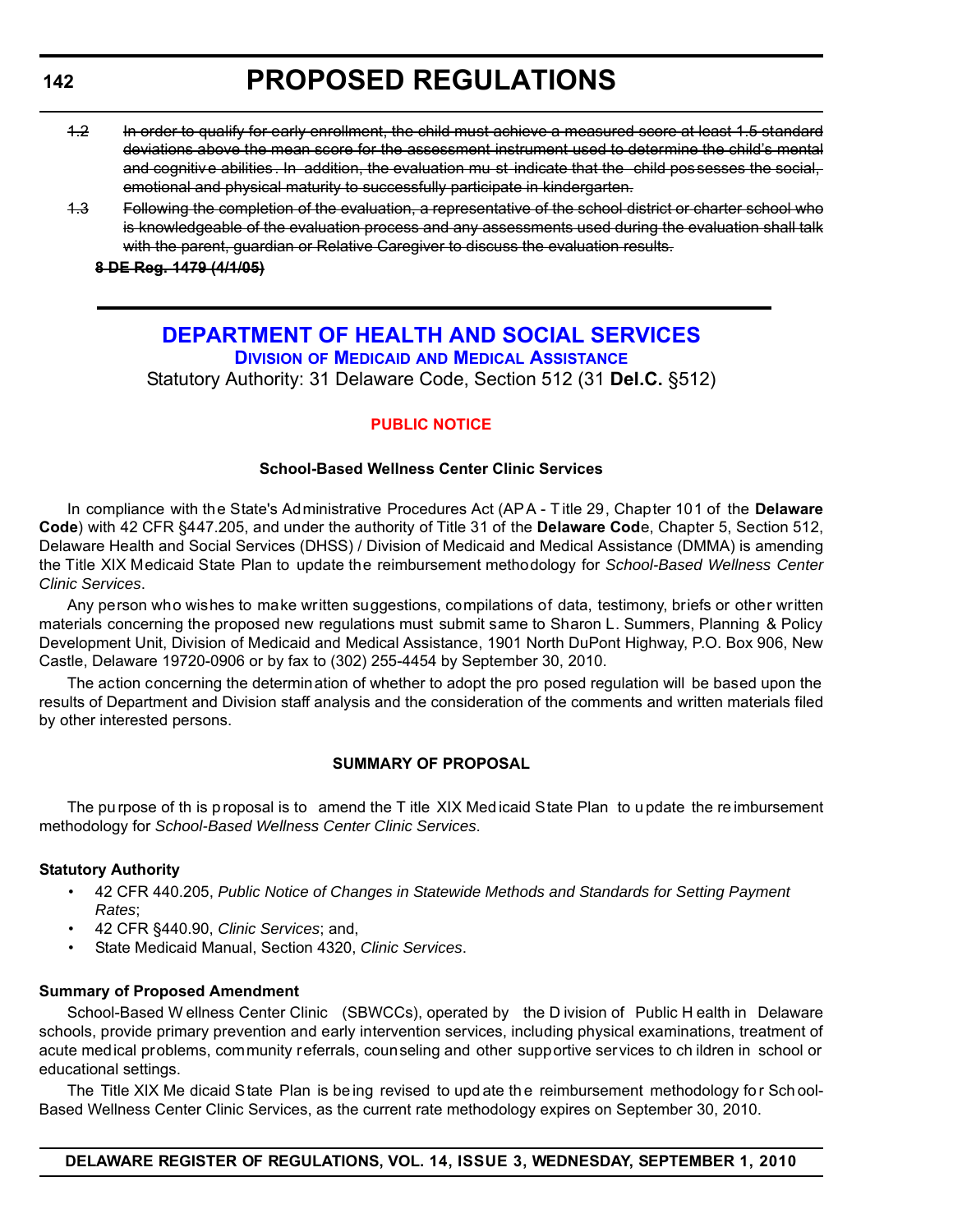Effective for dates of serv ice on Oc tober 1, 2010 and af ter, claims fo r School Based Wellness Center Clinic Services will no longer be reimbursed at a single encounter rate per child per year but will be paid based on billed procedure codes for individual services delivered by SBWCCs at the Delaware Medicaid P hysician Fee Schedule rates.

No change w ill be made to the services provided under the s chool-based wellnes s center clinic s ervices benefit.

The provisions of this amendment are subject to approval by the Centers for Medicare and Medicaid Services (CMS).

### **Fiscal Impact Statement**

The proposal imposes no increase in cost on the General Fund.

# **DMMA PROPOSED REGULATION #10-37 REVISION:**

# ATTACHMENT 4.19-B Page 2

# STATE PLAN UNDER TITLE XIX OF THE SOCIAL SECURITY ACT

# State/Territory: DELAWARE

School-Based Wellness Center Clinic Services, operated by the Division of Public Health in Delaware schools, are reimbursed a single rate once each benefit year for any client served in one of the school-based clinics. This rate methodology will sunset on September 30, 2010 using the DMAP physician fee schedule effective for dates of service on or after October 1, 2010. Except as otherwise noted in the plan, State-developed fee schedule rates are the same for both governmental and private providers of this service and the DM AP physician fee sched ule is available on the DMAP website. (http://www.dmap.state.de.us/downloads/hcpcs.html)

Payments for clinic services will not exceed the upper payment limits set forth in 42 CFR 447.321: (4) For services covered by Medicare, payments are not to exceed the Medicare rates or the Medicare aggregate payment amount for th ose se rvices; and (2 ) F or services no t co vered by Medicare, a ggregate p ayments ar e no t to exceed a n amount that could reasonably be estimated would have been paid under Medicare payment principles. Since the School-Based W ellness Centers will be p aid at the DMAP physician fee sc hedule rates, which is p aid as a percentage of the Medicare phy sician fee sc hedule, not to exc eed 100%, the payments will not ex ceed what Medicare would have paid.

Payments to Scho ol-Based Wellness Centers shall be considered "preventive pediatric services" as per 42 CFR 433.139(b)(3)(i) for the purpose of applying third party billing requirements.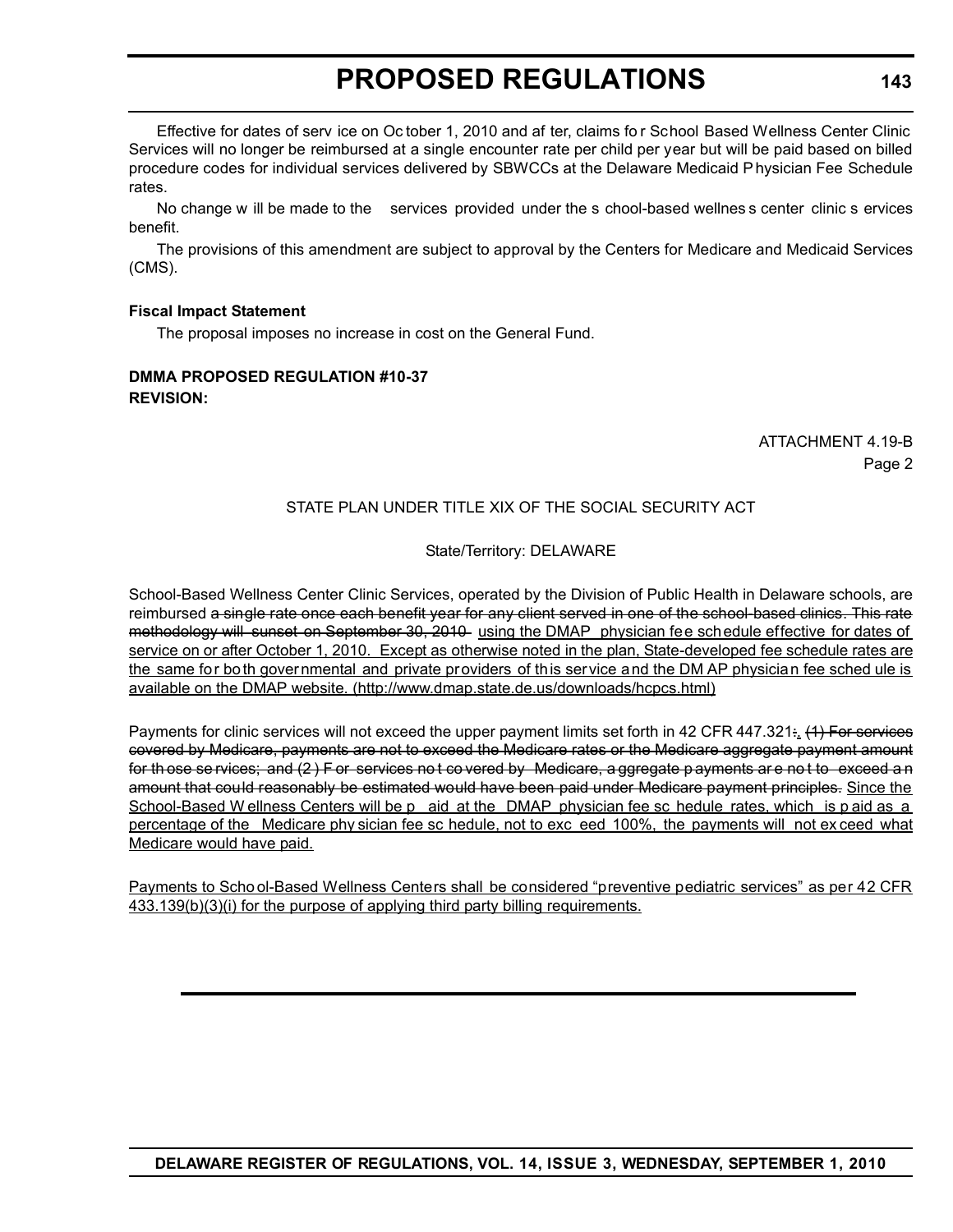# **[DEPARTMENT OF INSURANCE](http://www.delawareinsurance.gov/)**

<span id="page-18-0"></span>Statutory Authority: 18 Delaware Code, Sections 311; 314; 29 Delaware Code, Section 10112 (18 **Del.C.** §§311; 314 & 29 **Del.C.** §10112)

# **PUBLIC NOTICE**

# **[908 Procedures for Responding to Freedom of Information Requests](#page-3-0)**

INSURANCE COMMISSIONER KAR EN WELDIN STEWART, CIR-ML hereby gives notice of intent to ado pt Department of Insurance Regulation 908 relating to requests from the public for information under the *Freedom of Information Act*. The docket number for this proposed amendment is 1379.

The purpose of the proposed Regulation 908 is to establish procedures for providing information requested by the public and guaranteeing that information that is provided can be provided and, if so, is p rovided in a timely fashion. The text of the proposed regulation is reproduced in the September 2010 edition of the *Delaware Register of Regulations.* The text can also be viewed at the Dela ware In surance Commission er's we bsite at: http:// www.delawareinsurance.gov/departments/documents/ProposedRegs/ProposedRegs.shtml.

The Department of Insurance does not plan to hold a public hearing on the proposed changes. Any person can file written comments, suggestions, briefs, compilations of data or other materials concerning the p roposed amendments. Any wr itten submission in response to this notice and relevant to th e proposed changes must be received by th e De partment of Insur ance no later th an 4:00 p .m., Monday October 4 , 20 10, and sho uld b e addressed to Mitch Crane, Esquire, Delaware Department of Insurance, 841 Silver Lake Boulevard, Dover, DE 19904, or sent by fax to 302.739.2021 or email to mitch.crane@state.de.us.

# **908 Procedures for Responding to Freedom of Information Requests**

### **1.0 Definitions**

The following words and terms, when used in this regulation, shall have the following meaning unless the context clearly indicates otherwise:

"**Commissioner**" means the Commissioner of the Delaware Insurance Department.

"**Department"** means the Delaware Department of Insurance.

"**FOIA"** means The Freedom of Information Act as established pursuant to Chapter 100 of Title 29 of the Delaware Code Annotated.

"**FOIA Coordinator**" is defin ed as an individual designated by a pu blic body to accept an d process requests for public records under the act. The Commissioner shall designate the individual who shall be the FOIA Coordinator. The FOI Co ordinator may appoint Assistant FOIA Coordinators to acce pt and process FOIA requests.

"**Public re cord**" is information of a ny kind , owned, made, u sed, r etained r eceived, produced, composed, drafted or otherwise compiled or collected by the Department relating in any way to public business, or in any way of public interest, or in any way related to public purposes, regardless of the physical form or characteristic by which su ch information is stored, recorded or reproduced and not protected from disclosure by law.

"**Writing**" is defined as "handwriting, typewriting, printing, photo stating, photographing, photocopying, and e very othe r me ans of re cording, an d includ es lette rs, wo rds, pictur es, sou nds, or symbols, or combinations ther eof, an d p apers, map s, mag netic or p aper t apes, pho tographic film s o r p rints, microfilm, microfiche, magnet ic or punched cards, discs, drums, or other means of rec ording or retaining meaningful content.

"**Written request**" is defined as "a writing that asks for information, and includes a writing transmitted by facsimile, electronic mail, or other electronic means."

**DELAWARE REGISTER OF REGULATIONS, VOL. 14, ISSUE 3, WEDNESDAY, SEPTEMBER 1, 2010**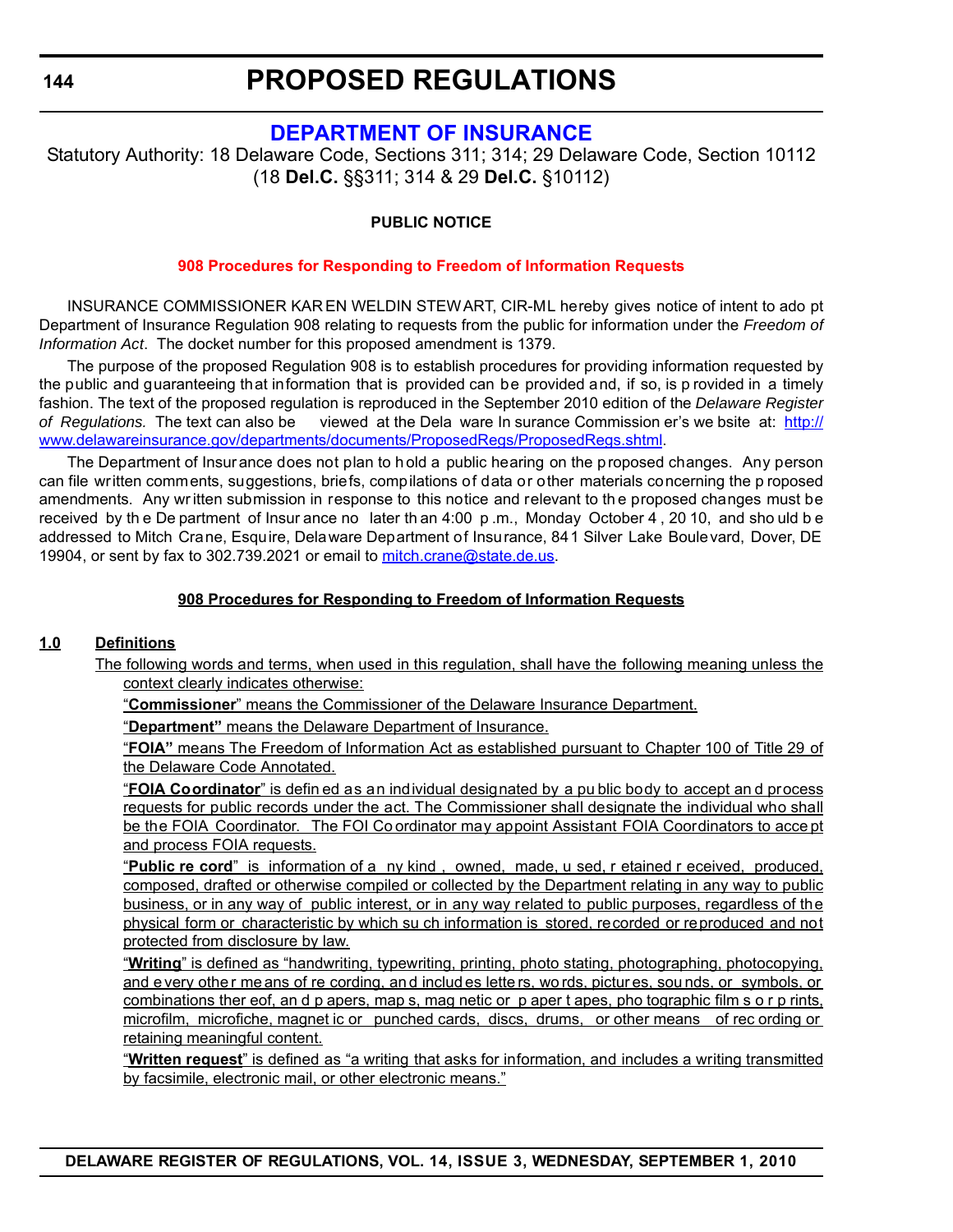# **2.0 Purpose**

The purpose of this Regulation is t o set forth the policy and procedures for responding to requests from the public for information as set forth in 29 **Del.C.** Chapter 100.

# **3.0 Records Request, Response Procedures and Access**

- 3.1 All FOIA Request s s hall be made in w riting to the De partment, a ddressed to: FOIA Coo rdinator, Department of Insurance, 841 Silver Lake Blvd., Dover, DE 19904. All FOIA Requests shall specifically identify in writing the records sought for review in sufficient detail to enable the Department to locate the records with reasonable effort. The Department shall provide reasonable assistance to the public in identifying and locating records to which they are entitled access.
- 3.2 The Department shall respond, in writing, within ten working days of the receipt of a FOIA Request. Such response shall specify the name and telephone number of a contact person with respect to the FOIA Request and shall state whether:
	- 3.2.1 the Department will permit inspection of the public records;
	- 3.2.2 the Department requires additional time beyond the 10 business days for circumstances to include but not limited to, the request is for voluminous records, requires legal advice, for the public record is in storage or archived. In the event the Department is u nable to make the requested public records available for inspection with the 10 business day period, the Department shall provide an expected time at which they will be made available; or
	- 3.2.3 if it does not permit such inspection, the reason or reasons for such refusal.
- 3.3 Prior to disclosure, records will be reviewed to ensure that those records or portions of records deemed n on-public pur suant to 29 **Del.C.** §10002(g) ar e re moved. In r eviewing the r ecords, all documents shall be considered public records unless subject to one of the exceptions set forth in 29 **Del.C.** §10002(g).
- 3.4 After receiving the response of the Department to a FOIA Request, the requesting party shall contact the person specified in the written response thereto to schedule a mutually convenient date, time and place for the inspection of the public records.
- 3.5 All FOIA Requests shall be coordinated by the FOIA Coordinator.
- 3.6 The Department shall provide reasonable access for reviewing public records during regular business hours. Th e De partment shall make the r equested pu blic reco rds availa ble unless th e re cords or portions of the records are determined to be excluded from the definition of a "public record" pursuant to 29 **Del.C.** §10002(g).

# **4.0 Fees**

- 4.1 Administrative Fees
	- 4.1.1 Charges for administrative fees include:
		- 4.1.1.1Staff time associated with processing FOIA Requests will include:
			- 4.1.1.1.1 Locating and reviewing files:
			- 4.1.1.1.2 Monitoring file reviews;
			- 4.1.1.1.3 Generating computer records (electronic or print-outs);
			- 4.1.1.1.4 Review of request by legal counsel
			- 4.1.1.1.5 Other work items as necessary per request.
	- 4.1.2 Calculation of Administrative Charges:
		- 4.1.2.1 Administrative charges will be billed to the requestor per quarter hour. These charges will be billed a t the cu rrent, ho urly p ay gr ade r ate, plus b enefits ( pro-rated fo r q uarter hours increments) of the pers onnel performing the s ervice. Administrative c harges w ill be in addition to any copying charges.
		- 4.1.2.1 Appointment Re scheduling/Cancellation Re questors w ho d o n ot re schedule or ca ncel appointments to view files at lea st one full business day in a dvance of the appointment may be subject to the administrative charges incurred by the Department in preparing the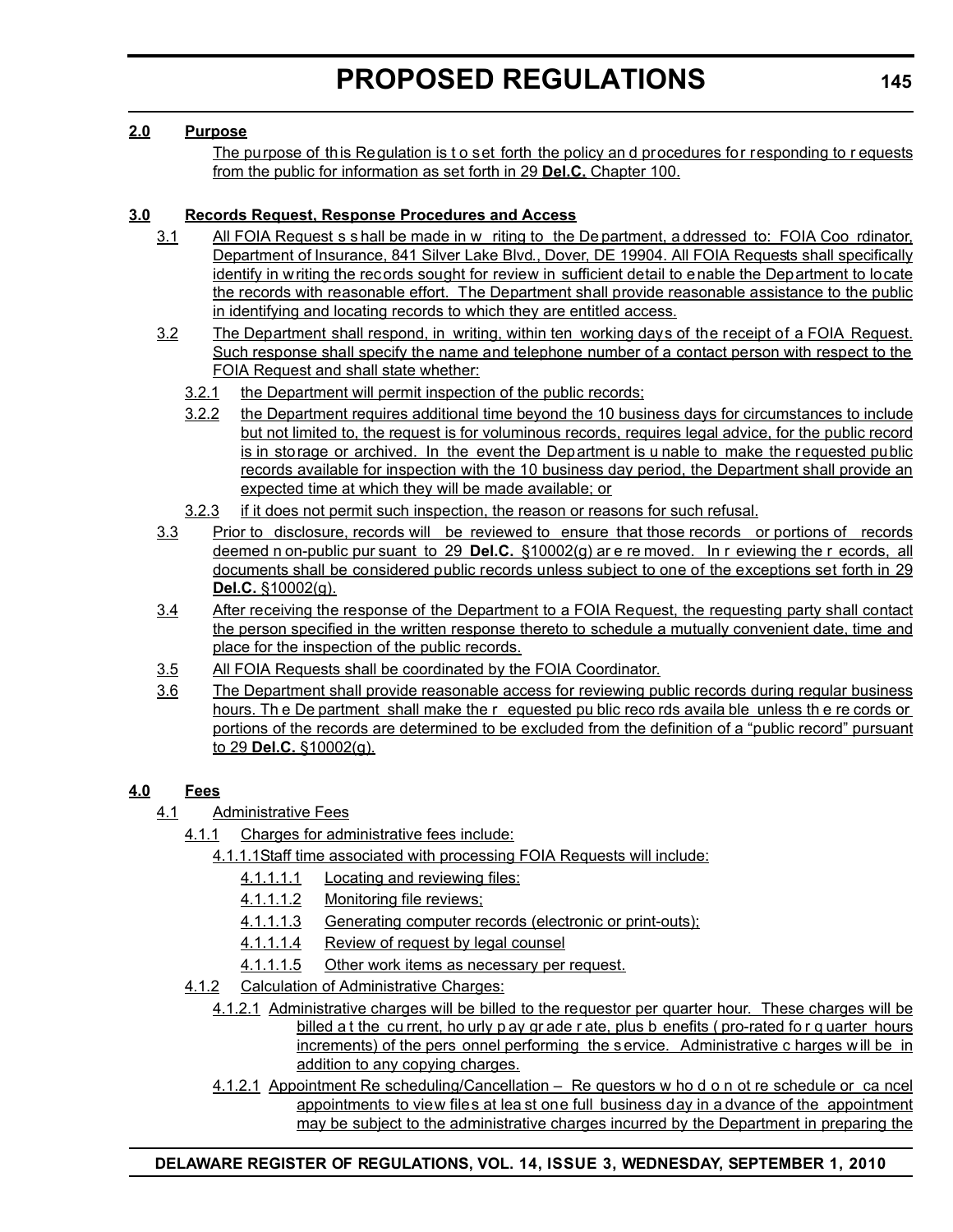requested records. The Department shall prepare an itemized invoice of these charges and mail to the requestor for payment.

- 4.2 Photocopying Fee s The follo wing ar e cha rges for ph otocopies of public r ecords mad e by Department personnel:
	- 4.2.1 Standard Sized, Black and White Copies.
		- 4.2.1.1 The first 20 pages of standard sized, black and white copied material shall be provided free of charge. The charge for copying standard sized, black and white public records for copies over and above 20 shall be \$0.25 per copied sheet. This charge applies to copies on the following standard paper sizes:
			- 4.2.1.1.1 8.5" x 11"
			- 4.2.1.1.2 8.5" x 14" and
			- 4.2.1.1.3 11" x 17"
	- 4.2.2 Oversized Copies/Printouts.
		- 4.2.2.1 The charge for copying oversized public records shall be as follows:
			- 4.2.2.1.1 18" x 22" \$2.00 each
			- 4.2.2.1.2 24" x 36" \$3.00 each
	- 4.2.3 Color Copies/Printouts
		- 4.2.3.1 The charge for standard sized, color copies or color printouts shall be \$1.00 per sheet. This charge applies to copies on the following standard paper sizes:
			- 4.2.3.1.1 8.5" x 11"
			- 4.2.3.1.2 8.5" x 14 and
			- 4.2.3.1.3 11" x 17"
	- 4.2.4 Microfilm and /or Microfiche Printouts.
		- 4.2.4.1 Microfilm a nd/or micr ofiche p rintouts, made by De partment per sonnel o n st andard size d paper, will be calculated at \$0.50 per printed page.
- 4.3 Electronically Generated Records.
	- 4.3.1 Charges for copying records maintained in an electronic format will be ca lculated by the material costs involved in generating the co pies (including, but not limited to: magnetic tape, diskette, or compact disc costs) and administrative costs.
	- 4.3.2 In the ev ent that r equests for records maintained in an ele ctronic for mat can be electro nically mailed to the requestor, only the administrative charges in preparing the electronic records will be charged.
- 4.4 Payment
	- 4.4.1 Payment for copies and/or admini strative charges will be due at the time c opies are released to the requestor.
	- 4.4.2 The Department may require pre- payment of copying and administrative charges prior to mailing copies of requested records.

### **5.0 Effective Date of this Regulation.**

This Regulation will become effective 10 days after being published as a final regulation. Any and all FOIA Requests currently in process at the time of adoption will be subject to this Regulation.

**DELAWARE REGISTER OF REGULATIONS, VOL. 14, ISSUE 3, WEDNESDAY, SEPTEMBER 1, 2010**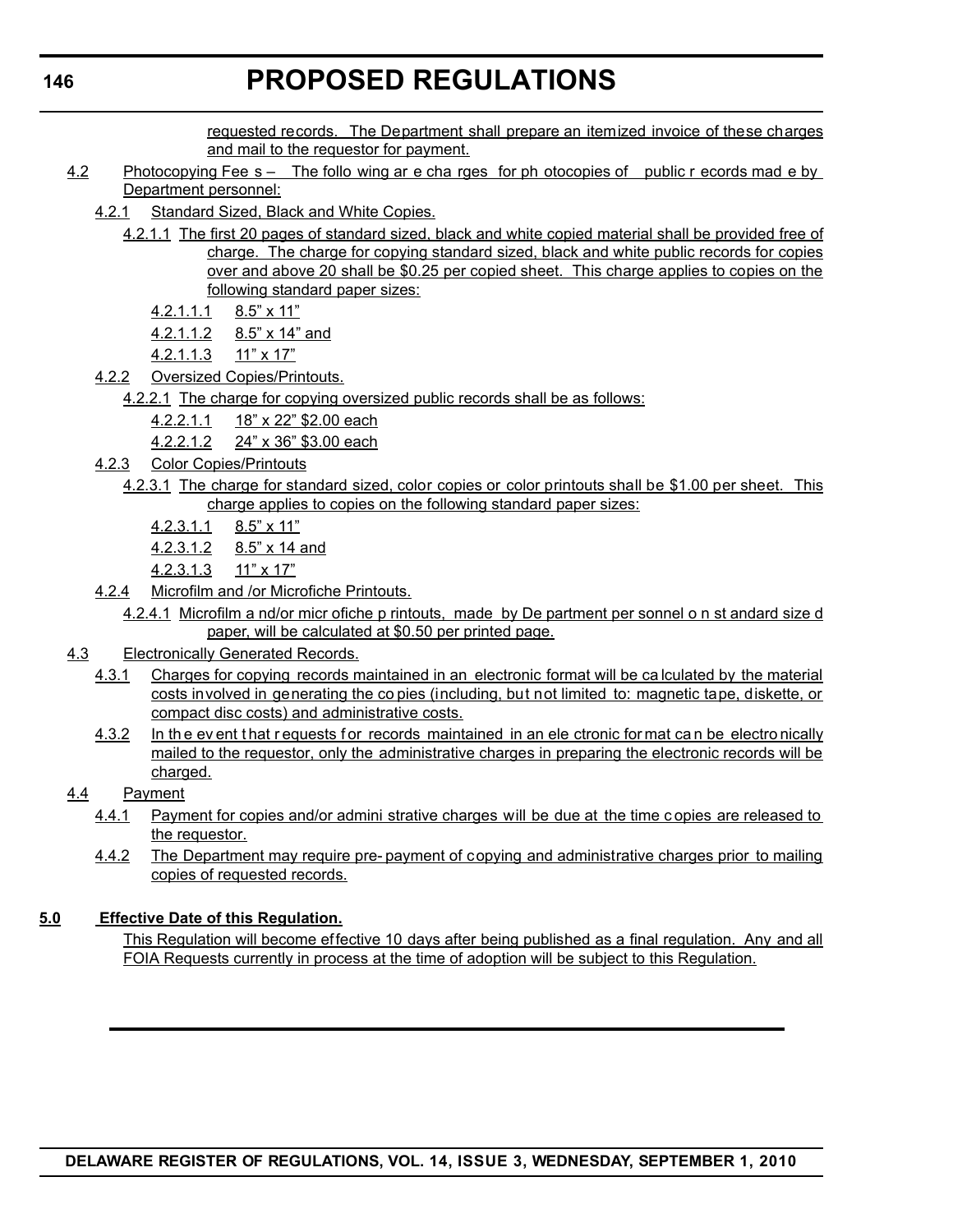# <span id="page-21-0"></span>**[DEPARTMENT OF NATURAL RESOURCES AND ENVIRONMENTAL](http://www.awm.delaware.gov/Pages/default.aspx)  CONTROL**

**DIVISION OF AIR AND WASTE MANAGEMENT**

Statutory Authority: 7 Delaware Code, Chapter 60 (7 **Del.C.**, Ch. 60) 7 **DE Admin. Code** 1138

**[1138 Emission Standards for Hazardous Air Pollutants for Source Categories](#page-3-0)**

#### **PUBLIC NOTICE**

#### **SAN # 2010-17**

#### **1. Title of the Regulations:**

Amendment to Regulation 1138 Emission Standards for Hazardous Air Pollutants for Source Categories

### **2. Brief Synopsis of The Subject, Substance and Issues:**

Under Section 112(k) of the 1990 Clean Air Act Amendments, Congress mandated that the EPA identify 30 or more hazardous air pollutants (HAPs) that posed the greatest threat to public health in urban areas, to identify the small area sources that emit those HAPs, and to develop regulations to reduce the emissions of those HAPs. In 1999, the EPA identified 33 HAPs that posed the greatest threat to public health and has, since that time, identified over 60 new area source categories for which regulations are being developed.

On December 2, 2009, the EPA promulgated another of these ar ea source category standards that will affect existing and fu ture Delaware sources, th e ar ea so urce standard for asp halt p rocessing a nd asphalt r oofing products manufacturing operations under 40 CFR Part 63 Subpart AAAAAAA.

Delaware is proposing to amend Regulation 1138 by adding a new Section 16 that covers asphalt processing and asphalt roofing products manufacturing operations. The purpose of this proposed amendment is to pr ovide increased protection for Delaware citizens against a variety of potential adverse health effects linked to a long term exposure to polycyclic aromatic hydrocarbons, PAHs. Lung cancer is the primary concern. Seven of the PAHs have been classified as Group B2, probable human carcinogens by EPA. The proposed amendment will provide greater consistency between Delaware's air toxics standards for these types of operations and the recently promulgated federal standard (40 CFR Part 63 Subpart AAAAAAA) on which this propos ed amendment is heavily based. In addition, this amendment proposes to include a more health protective requirement that currently exists in similar area source air toxics standards found in Regulation 1138 and other Delaware air regulations.

### **3. Possible Terms of the Agency Action:**

None

# **4. STATUTORY BASIS OR LEGAL AUTHORITY TO ACT:**

7 Delaware Code, Chapter 60

#### **5. Other Regulations That May Be Affected By The Proposal:** None

### **6. Notice of Public Comment:**

Statements a nd te stimony may be presented either o rally or in wr iting a t a public he aring to be held on Wednesday, September 22, 2010 beginning at 6:00 PM in the DNREC's Grantham Lane Conference Room, 715 Grantham Lane, New Castle, DE. In terested parties may submit comments in w riting to: J im Snead, DNR EC Division of Air Quality, 715 Grantham Lane, New Castle, DE 19720.

# **7. Prepared By:**

(302) 323-4542 james.snead@state.de.us August 3, 2010

# **DELAWARE REGISTER OF REGULATIONS, VOL. 14, ISSUE 3, WEDNESDAY, SEPTEMBER 1, 2010**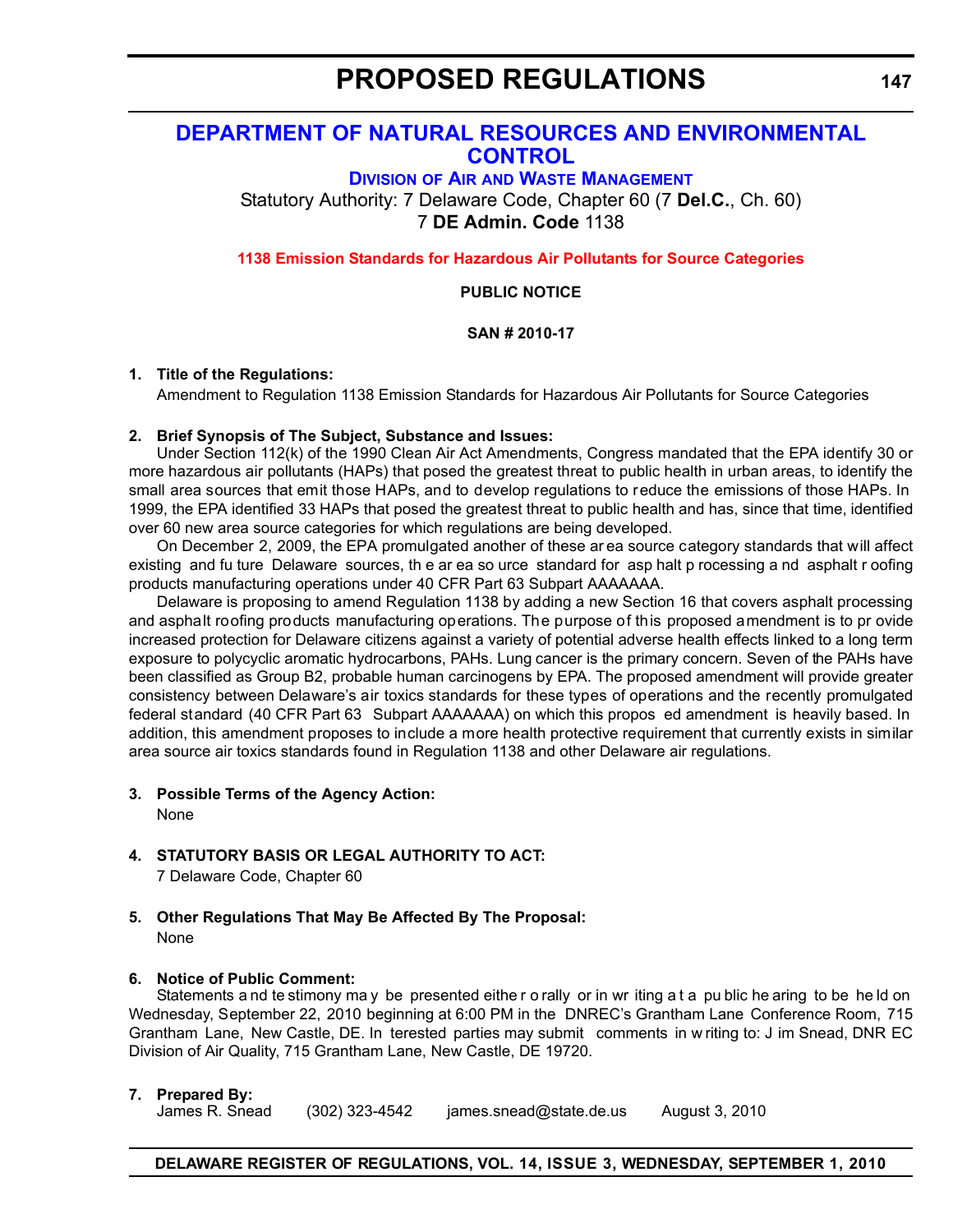<span id="page-22-0"></span>**148**

# **PROPOSED REGULATIONS**

### **1138 Emission Standards for Hazardous Air Pollutants for Source Categories**

**\*Please Note: Due to th e size of the proposed regulation, it is not being published here. A cop y of th e regulation is available at:**

**[1138 Emission Standards for Hazardous Air Pollutants for Source Categories](http://regulations.delaware.gov/register/september2010/proposed/14 DE Reg 147 09-01-10.htm)**

# **[DEPARTMENT OF STATE](http://history.delaware.gov/)**

**DIVISION OF HISTORICAL AND CULTURAL AFFAIRS** Statutory Authority: 30 Delaware Code, Section 1815(b) (30 **Del.C.** §1815(b))

#### **[100 Historic Preservation Tax Credit Program](#page-3-0)**

### **PUBLIC NOTICE**

#### **Title:**

Amendments to the Regulations Governing the Historic Preservation Tax Credit

#### **Brief Synopsis**:

The Histor ic Pre servation Tax Cred it Act (3 0 **Del.C.** Ch. 1 8, Su bch. II ) was first en acted by th e Gen eral Assembly in 2001 and was amended in 2002, 2003, 2004, and 2005. Program regulations were adopted on July 11, 2002 (6 **DE Reg**. 108 published 07/01/02), and were amended on July 11, 2004 (8 **DE Reg.** 194 published on 07/01/04) and on January11, 2005 (8 **DE Reg.** 1031 published 01/01/05). The 2010 amendments to the legislation provide for a ten-year extension to the Historic Preservation Tax Credit Act, sets aside a portion of the annual cap for projects which will receive a credit award under \$300,000 and provides for the Delaware Department of State to report a nnually to the Governor a nd th e Le gislature. Th e pu rpose o f the followin g pr oposed regulatory amendments is to implement the code changes of 2010 and to c larify various sections of th e re gulations. The proposed amendments address the changes to the way in which credits are awarded under this program in section 7.6, and address the new reporting requirements in §10.0. As to the clarification of the regulations, the proposed amendments modify 31 sections of the regulations (1.0, 3.0, 4.1, 4.2, 4.3, 4.4, 5.1, 5.2, 5.3, 5.4, 5.5, 5.6, 5.7, 5.8, 5.9, 5.10, 5.11, 6.1, 6.2, 6.3, 6.4, 6.5, 6.6, 7.0, 7.1, 7.2, 8.2, 8.3, 9.1, 9.3, 9.4), and create nine new sections of the regulations (4.5, 5.4, 5.9, and 7.1- 7.6). The Historic Preservation Tax Credit Act is designed to promote community revitalization and redev elopment through the rehabilit ation of his toric property by providing t ax c redits for expenditures made to rehabilitate any certified historic property.

#### **Statutory Basis or Legal Authority to Act:**

30 **Del.C.** Ch.18, Subch. II, §1815(b)

#### **Other Regulations that may be Effected by the Proposal:**

The State Bank Commissioner and the Division of Revenue may adopt regulations or issue guidelines for tax elements of the Historic Preservation Tax Credit Act.

#### **Notice of Public Comment:**

**PLEASE T AKE NOTICE** , p ursuant to 29 **Del.C .**, Ch. 101, the Division of His torical and Cultural Af fairs proposes to ame nd rules and regulations pursuant to its authority under 30 **Del.C.** §1815(b). The Division will receive and consider all written comments on the proposed rules and regulations related to implementation of amendments to the Historic Preservation Tax Credit Act. Submit comments to the Div ision in care of Timothy A. Slavin, Director, Division of Historical and Cultural Affairs, 21 The Green, Dover, DE 19901. The final date to submit comments is September 30, 2010. Anyone wishing to obtain a copy of the proposed amendments to the rules and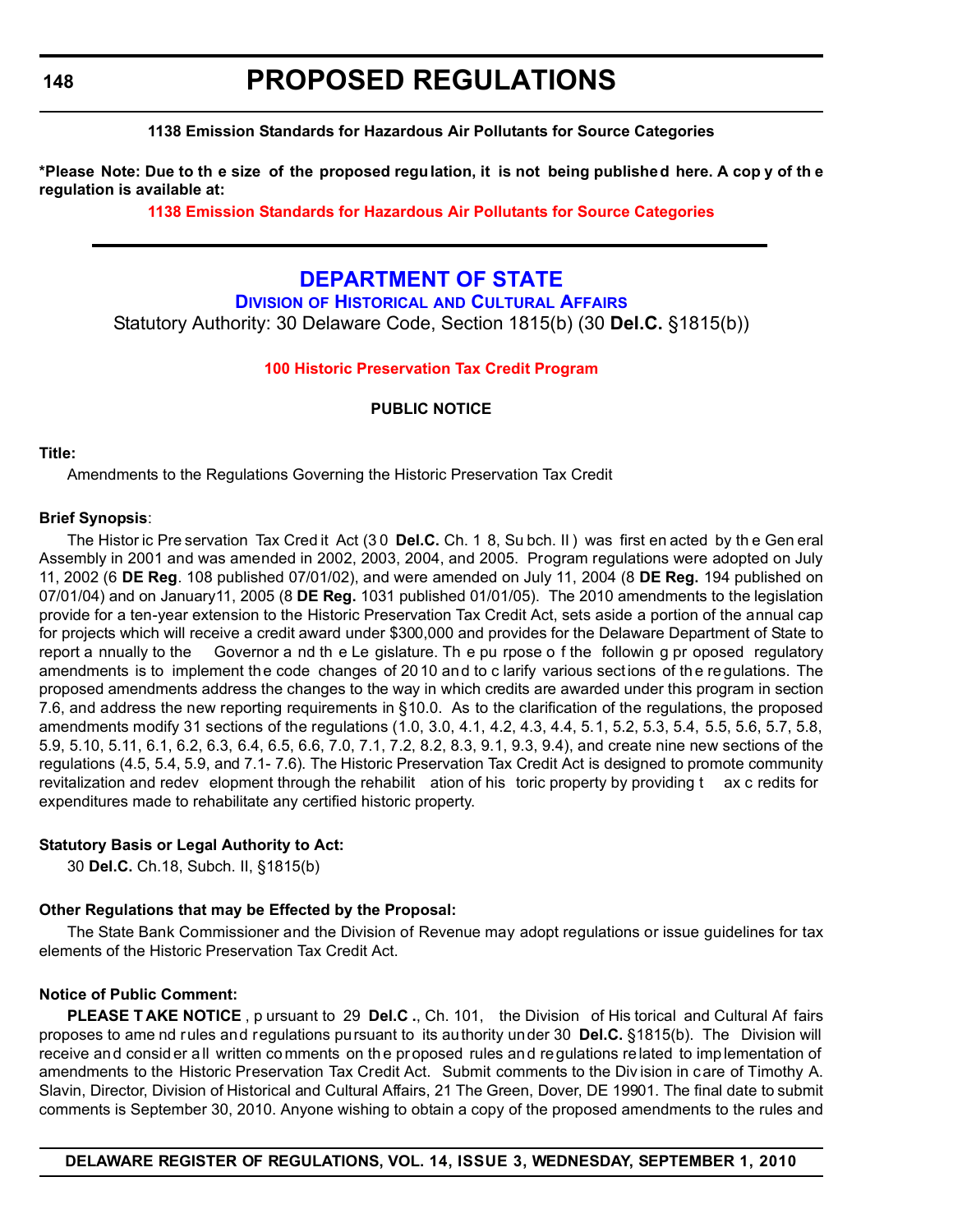regulations should notify Timothy A. Slavin at the above address or call 302-736-7400. This notice will be published in two newspapers of general circulation.

#### **Prepared by:**

Timothy A. Slavin, Director 302-736-7400 September 15, 2010

### **100 Historic Preservation Tax Credit Program**

#### **1.0 Scope**

With permission of the property owner, a A person or business entity that owns and who rehabilitates a certified historic property may receive apply for a credit against personal Delaware State income tax or bank franchise tax liabilities according to procedures and criteria established in these regulations and those th at may be promulgated by the Division of Re venue or th e State Ban k Commissioner. Any person eligible for t <u>ax</u> cre dits u nder this Chapter, e xcept a p erson e ngaged in a resident cur ator relationship, may transfer, sell or assign any or all unused credits.

#### **6 DE Reg. 108 (7/1/02) 8 DE Reg. 1031 (1/1/05)**

#### **2.0 Statutory Authority**

These regulations are created pursuant to 30 **Del.C.** Ch. 18, Subch. II, which authorizes the Division of Historical and Cultural Affairs to promulgate regulations for implementation of the provisions of this subchapter (except t ax-related pr ocedures) including, bu t no t limited to, setting of fee s and development of st andards for the re habilitation of eligible historic properties . The s ubchapter further authorizes the Divis ion of Histori cal and Cultur al Af fairs to pr omulgate the a pplication a nd for ms governing participation in the certification program.

#### **3.0 Definitions**

The following words and terms, when used in this regulation, shall have the following meaning unless the context clearly indicates otherwise:

"**Act"** shall means the 30 **Del.C.** Ch. 18, Subch. II.

"**Application**" shall means the Delaware Historic Preservation Tax Credit application that shall consist of four parts, as follows: the Reques t for Certification of Historic Property (Part 1); the Request for Certification of Rehabilitation (Part 2); the Request for Certification Certificate of Completion (Part 3), and the Request for Credit Award.

"**Certified historic property**" or "**qualified property**" shall means a property located within the State of Delaware that is:

- individually listed in the National Register of Historic Places; or
- located in a historic district listed in the National Register of Historic Places and certified by the United States Secretary of the Interior as contributing to the historic significance of that district; or
- individually designated as a historic property by local ordinance and certified by the Delaware State Historic Preservation Office as meeting the criteria for inclusion in the National Register of Historic Places; or
- located in a historic district set apart or registered by a local government, which historic district is certified by the Delaware State Historic Preservation Office contributing as meeting the criteria for inclusion in the National Register and which property contributes to the historic significance of such area, and certified by the Delaware State Historic Preservation-Office as meeting the criteria for inclusion in the National Register historic district.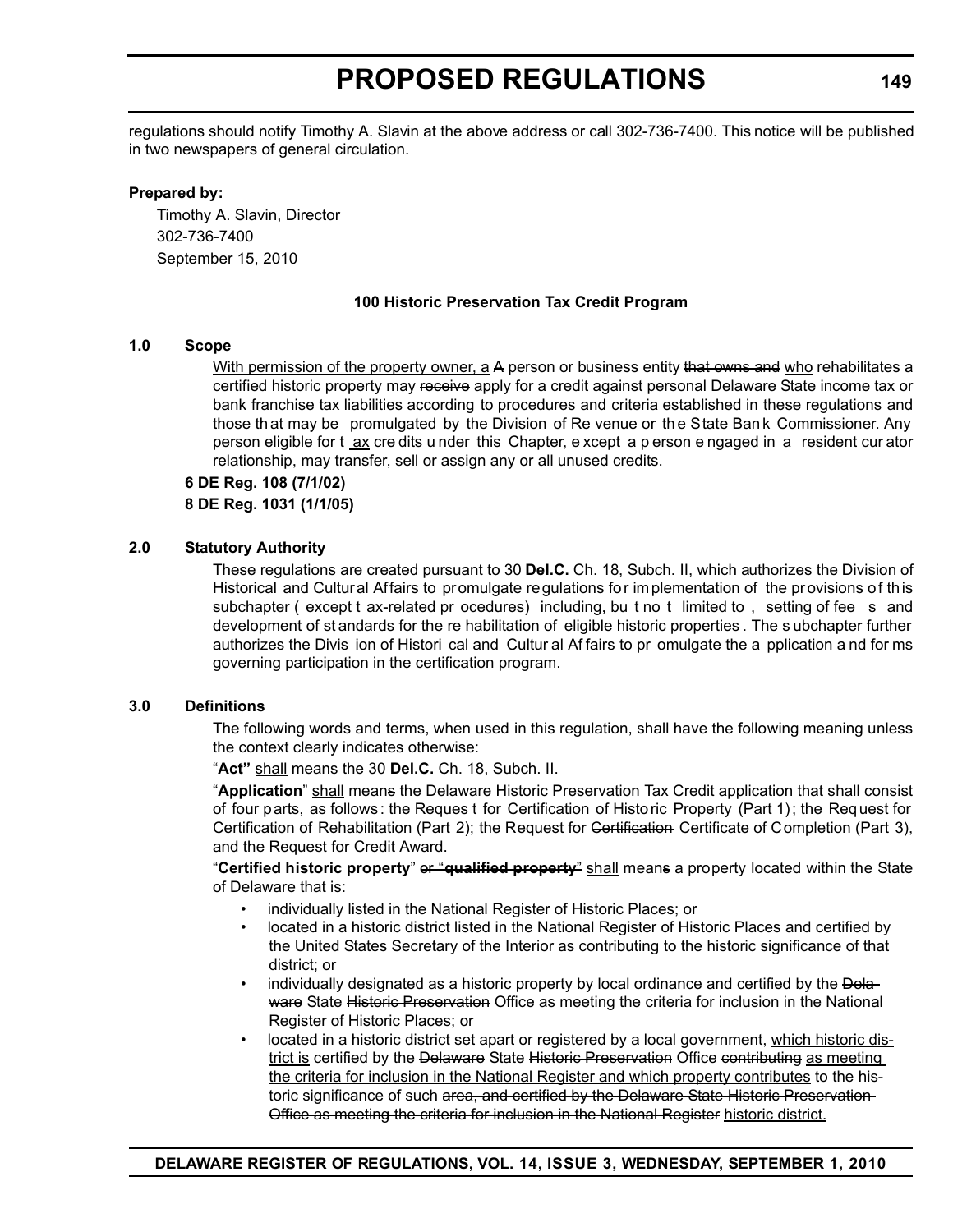"**Certification of Completion**", or "**Certificate of Completion**" shall means the certificate issued by the Dela ware S tate Histo ric Pr eservation Officer attesting that the certified rehabilit ation, or , if applicable, phase thereof, has been completed, and that the documentation of qualified expenditures and project plans that would be required in order to qualify for tax credits under Section 47 of th e Internal Revenue Code (26 USC 47) (whether or not such project would be eligible for such federal tax credit) has been obtained.

"**Certified rehabilitation**" shall means rehabilitation of a certified historic property, or portion thereof, that ha s b een ce rtified b y t he De laware State Historic Pr eservation Of ficer as a subst antial rehabilitation, and is in conformance with the Secret ary of the Interior's Standards for R ehabilitation (36 CRF, part 67) or such other standards as the Delaware State Historic Preservation Office shall from time to time adopt.

"Credit award" shall means the amount of qualified expenditures as determined by the State Office as part of the Part 2 approval multiplied by the appropriate percentage as determined in 30 **Del.C.** §1813.

"**Delaware State Historic Preservation Officer**" shall means the person designated and appointed in accordance with National Historic Preservation Act of 1966, as amended (16 USC §470a(b)(1)(a A)). The Delaware State Historic Preservation Officer is an appointed position held by the Director, Division of Historical and Cultural Affairs.

"**Federal tax credit**" shall means the Federal Rehabilitation Tax Credit as defined in the United States Tax Code, Title 26, Subtitle A, Chapter 1, Subchapter A, Part IV, Subpart E, Section 47 (26 USC 47). "**Fiscal Year**" shall means the State of Delaware's fiscal year.

"**National Register of Historic Places**" or "**National Register**" shall means the National Register of districts, sites, buildings, structures, and objects significant in American his tory, ar chitecture, archaeology, engineering, and culture that the United States Secretary of the Interior is authorized to expand and maintain pursuant to Section 101(a)(1) of the National Historic Preservation Act of 1966, as amended (16 USC §470(a)(1)(A)).

"**Office**" or "**State Office**" shall means the Delaware State Historic Preservation Office, which is a part of the Division of Historical and Cultural Affairs.

"**Owner-occupied h istoric pr operty**" s hall mea ns an y ce rtified hist oric pr operty, or an y po rtion thereof, which is owned by a taxpayer and is being used, or within a reasonable period will be used, by such t axpayer a n ap plicant as the ap plicant's t-axpayer's pr incipal r esidence. Such p roperty may consist of p art of a multiple dwelling or multiple purpose building or series of bu ildings, including a cooperative or condominium. If only a portion of a building is used as the principal residence, only those q ualified e xpenditures th at are properly a llocable to such po rtion sh all be eligible under this subchapter to apply for tax credits calculated at the percentage available to owner-occupants.

"Person" or "applicant" shall means a ny ind ividual; any form of com pany or corporation which is lawful within the State of Delaware (including limited liability companies and S corporations) whether or not for profit; any form of partnership which is lawful within the State of De laware (including limited liability partnerships) whether or not for profit; any trust or estate; and any lawful joint venture. "Person" or "applicant" shall also mean any governmental entity; or any pass-through entity or person under a lease contract for five years or longer.

"**Phased re habilitation**" shall me ans any certifi ed rehabilit ation of a c ertified historic property reasonably expected to be com pleted in two o r mo re distinct st ages of de velopment a s more fully described in Treasury Regulation 1-48-12(b)(v) or any successor provision.

"**Property"** shall means real estate and shall include any building or structure, including multiple-unit structures.

"**Qualified e xpenditure**" shall means any amount p roperly expended by a person for the certified rehabilitation of a certified historic property, but shall not include:

- acquisition of real property or acquiring an interest in real property, or any costs associated with the acquisition of the property;
- any addition to an existing structure except where the combined square footage of all additions is 20% or less than the total square footage of the historic portion of the property and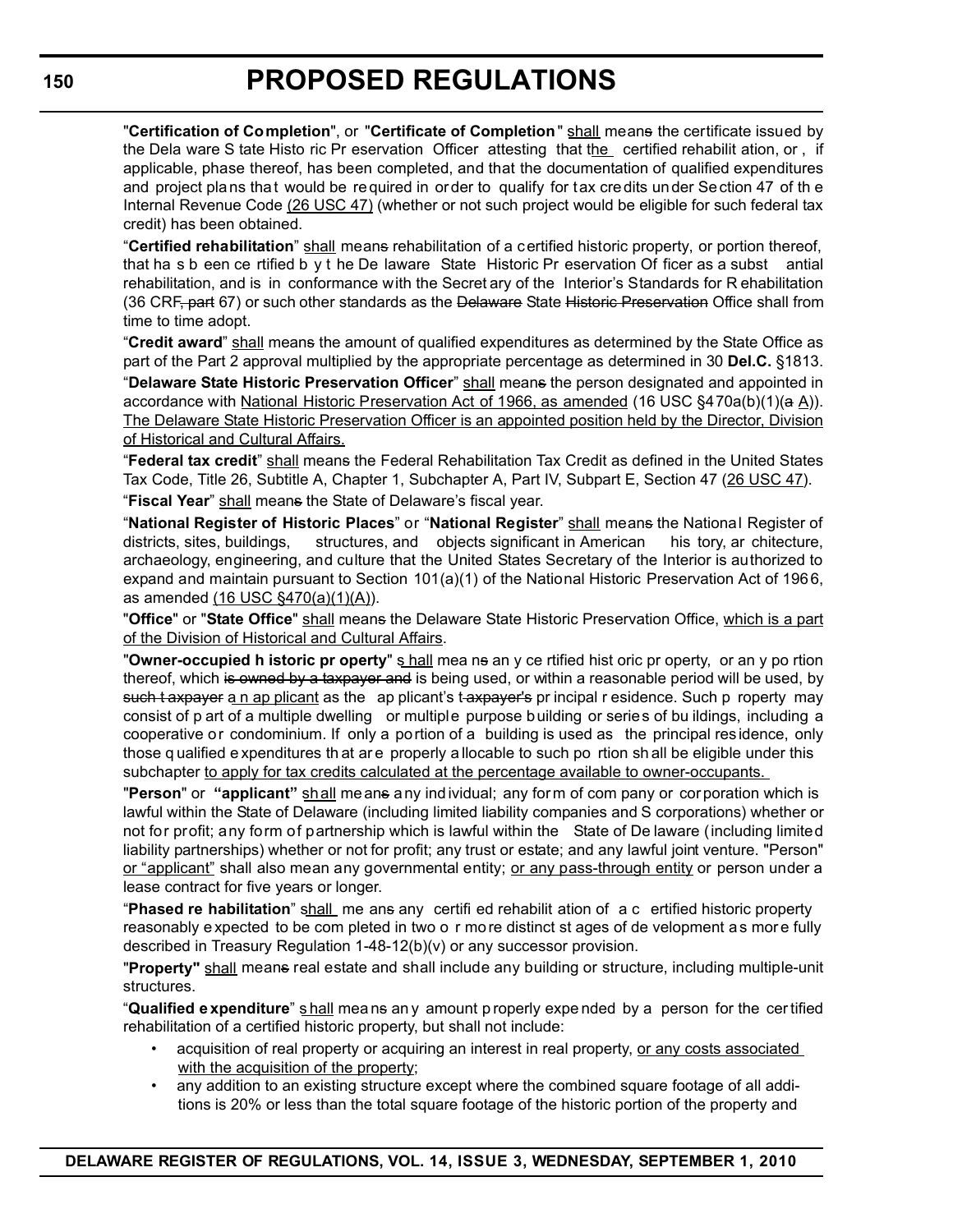each such addition is approved by the Delaware State Historic Preservation Officer, pursuant to federal guidelines, as:

- preserving the character-defining features of the certified historic property,
- adequately differentiating the new construction from the existing structure, and
- complying with requirements regarding safety and accessibility in a manner reasonably designed to minimize any adverse impact on the certified historic property;
- sitework, paving or landscaping costs which exceed in excess of 10% of the total qualified expenditures;
- sales and marketing costs; or
- an expenditures not properly charged to a capital account, including, in the case of owneroccupied property, an expenditures that would not properly be charged to a capital account where the owner person using such property is in a trade or business.

"**Reasonable per iod**" sh all m eans that an owner must occupy the rehabilit ated property as their principal residence within six months of the issuance of the Certificate of Completion. The State Office, in its sole discretion, may offer one extension, not to exceed three months, for cause*.*

"**Resident Cu rator**" shall me ans a per son who ha s en tered into a contractual ag reement with the owner of a qualified certified property in which the person agrees to p ay for full restoration of the owner's  $q$  ualifying property in ex change for a life te nancy in the pr operty without remunerative compensation to the owner for the life tenancy.

"**Substantial re habilitation**" o r " **full re storation**" shall mea ns rehabilit ation of a certified historic property for which the qualified expenditures, during the 24-month period, or the 60-month period for a phased rehabilitation, selected by the taxpayer and ending with or within the taxable year applicant exceeds:

- for income-producing property, and non-income producing property other than owner-occupied historic property, the current standard required by Section  $47(c)(1)(C)$  of the Internal Revenue Code  $(26$  USC  $47(c)(1)(C)$ ; and
- for owner-occupied historic property, non-income producing property, or property under contract with a resident curator, \$5,000.

"**Taxpayer**" shall m eans a ny pe rson, as defin ed in th is se ction, and shall in clude any in dividual or corporation taxable under Title 5, or taxable under either 30 **Del.C.** Ch. 11, or 30 **Del.C.** Ch. 19.

**6 DE Reg. 108 (7/1/02) 8 DE Reg. 194 (7/1/04) 8 DE Reg. 1031 (1/1/05)**

# **4.0 Procedures for Certification of Historic Property**

- 4.1 A t axpayer With pe rmission on the pr operty owne r, an ap plicant m ay re quest submit a Part 1 application to the S tate Of fice req uesting th at the State Histor ic Pr eservation Of ficer c ertify that a property in a National Register listed or locally designated historic district be certified by the Delaware State Historic Preservation Officer as is a certified historic property by filing the Part 1 application with the State Office as de fined in Section 3.0 of this requision. The ap plicant sh all file t<sub>The Part</sub> 1 application shall be filed on standard forms available from developed by the State Office.
- 4.2 The State Office sh all not p rocess an incomplete Pa rt 1 application w ill not be processed un til all required application information has been is received. Where adequate documentation is not provided, the S tate Office will shall notify t he t-axpayer ap plicant of the ad ditional information ne eded to undertake or complete the review.
- 4.3 The De laware State Hist oric Pr eservation O fficer shall de termine whether the property for which a complete Part 1 application is received meets the definition of certified historic property and will shall notify the taxpayer applicant of the decision.
- 4.4 If a property is in dividually listed in the National Register, submission of a Pa rt 1 ap plication is n ot required. The name of the his toric property and its date of listin g in the Na tional Register must be provided in the Part 2 application.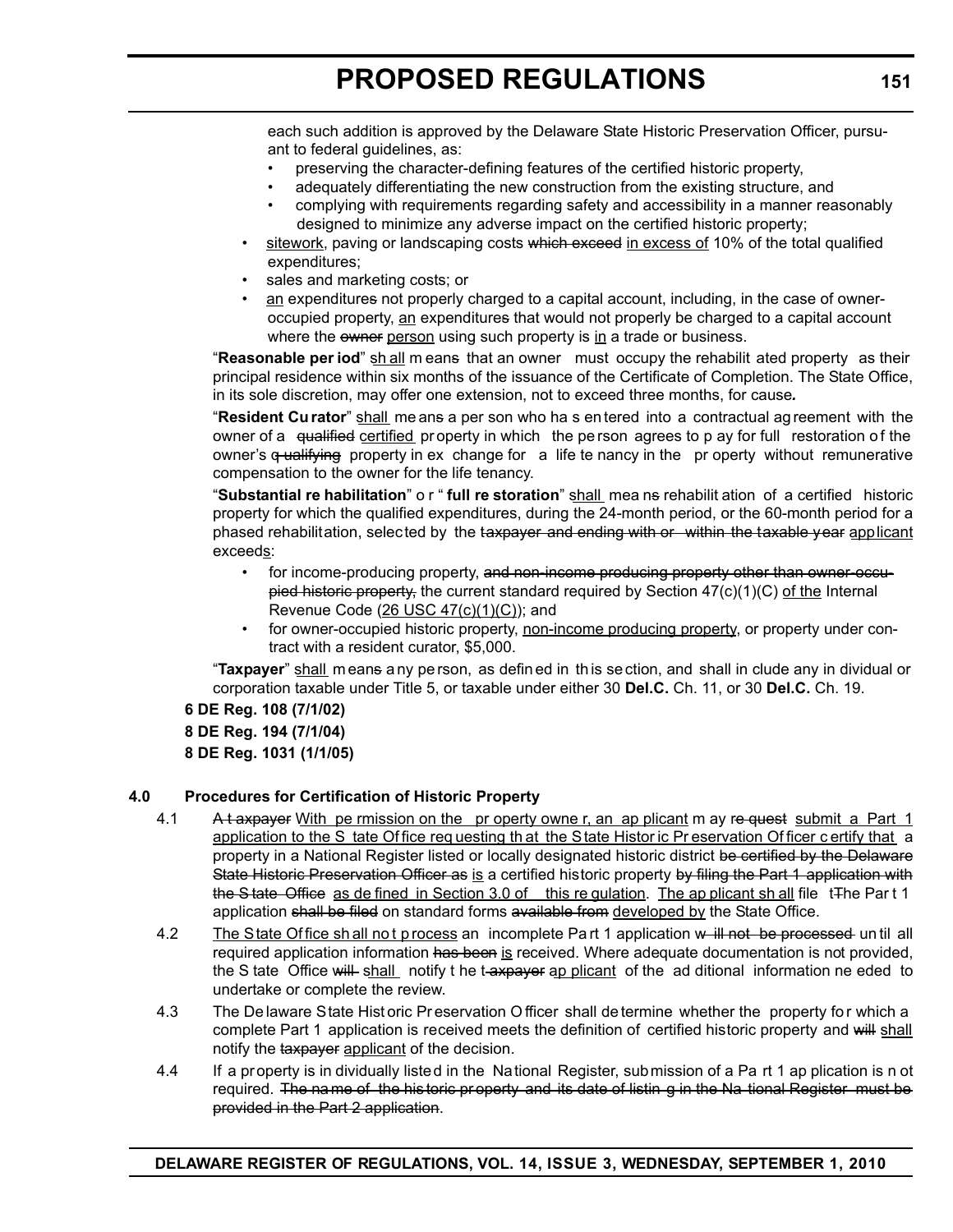4.5 The Dela ware State Historic Pr eservation Officer ma y certify a s histo ric a ny pr operty for wh ich a n applicant has ob tained a Part 1 cer tification from the fed eral go vernment p ursuant to 36 CFR 6 7. Under this provision, an applicant shall file only the cover page of the Delaware Part 1 application.

**6 DE Reg. 108 (7/1/02) 8 DE Reg. 1031 (1/1/05)**

# **5.0 Procedures for Certification of Rehabilitation**

- 5.1 An applicant taxpayer may request a determination by the Delaware State Historic Preservation Officer that sub mit a Part 2 app lication to the S tate Of fice re questing th at th e Delawar e S tate Histo ric Preservation Officer determine if a proposed rehabilit ation plan meets the criteria for certification by filing a Part 2 applic ation with the State Office as a certified rehabilitation as defined in Section 3.0 of this regulation. The applicant shall file t<sub>The Part 2</sub> application shall be filed on standard forms available from developed by the State Office.
- 5.2 An applicant taxpayer must shall submit Part 1 of the application prior to, or with, Part 2. The State Office shall not process the Part 2 application will not be processed until an ad equately documented and approved Part 1 application, where required as outlined in Section 4.0 4.4 of these regulations, is on file.
- 5.3 The State Office shall not process an incomplete Part 2 app lication will not be processed un til all required application information is has been received. Where adequate documentation is not provided, the S tate Office will shall notify t he t-axpayer ap plicant of the ad ditional information ne eded to undertake or complete review.
- 5.4 Applicants may submit subsequent Part 2 applications for the same property as long as the following criteria are met:
	- For certified properties held for income (depreciable properties, as often as the project work qualifies for income tax credits under Section 47(c)(1)(C) of the Internal Revenue Code (26 USC 47(c)(1)(C))
	- For all other certified properties, no sooner than 24 months from the date of the prior Part 2 approval as long as other program requirements have been met.
- 5.4 5.5 An applicant taxpayer requesting approval of a phased rehabilitation plan shall provide the State Office with a description of the phases and their completion dates when submitting the Part 2 application. The Delaware S tate Historic Preservation Of ficer shall will no tify the app licant t axpayer if the p hased rehabilitation plan is approved. The final completion date for a phased rehabilitation is binding unless the ap plicant t-axpayer reques ts a c hange in writing. For a phased rehabilit ation, the applicant is allowed up to taxpayer has 60 months to meet the substantial rehabilitation test.
- 5.56 The Delaware State Historic Preservation Officer shall determine whether the proposed rehabilitation for which a complete application is received under Section 5.1 of this regulation meets the definition of a certified rehabilitation and shall send the taxpayer applicant notice of the de termination. The State Office may require modifications to the plan in order to meet the definition of a certified rehabilitation.
- 5.6 A Request for Credit Award application must be submitted with the Part 2 application. A taxpayer must also provide cost estimates of qualified expenditures prepared by a licensed architect, engineer, or contractor or a certified construction cost estimator.
- 5.7 The amount of t ax credit applied against the qualified expenditures in accor dance with 30 **Del.C.** §1813 shall represent the credit award. The cost esti mate supplied by the taxpayer in acco rdance with Section 5.6 will used to determine the credit award for approved Part 2 applications.
- 5.8 Credits will be awarded in chronological order based upon the date and time on which each application receives Part 2 approval from the State Office. The State Historic Preservation Officer shall notify the taxpayer of the amount of the credit award.
- 5.97 In the alternative, Tthe Delaware State Historic Preservation Officer may issue a Part 2 approval to any applicant taxpayer who has obtained a Part 2 certification from the federal government pursuant to 36 CFR 67. Under this provision, an applicant taxpayer shall must file only the cover page of the State of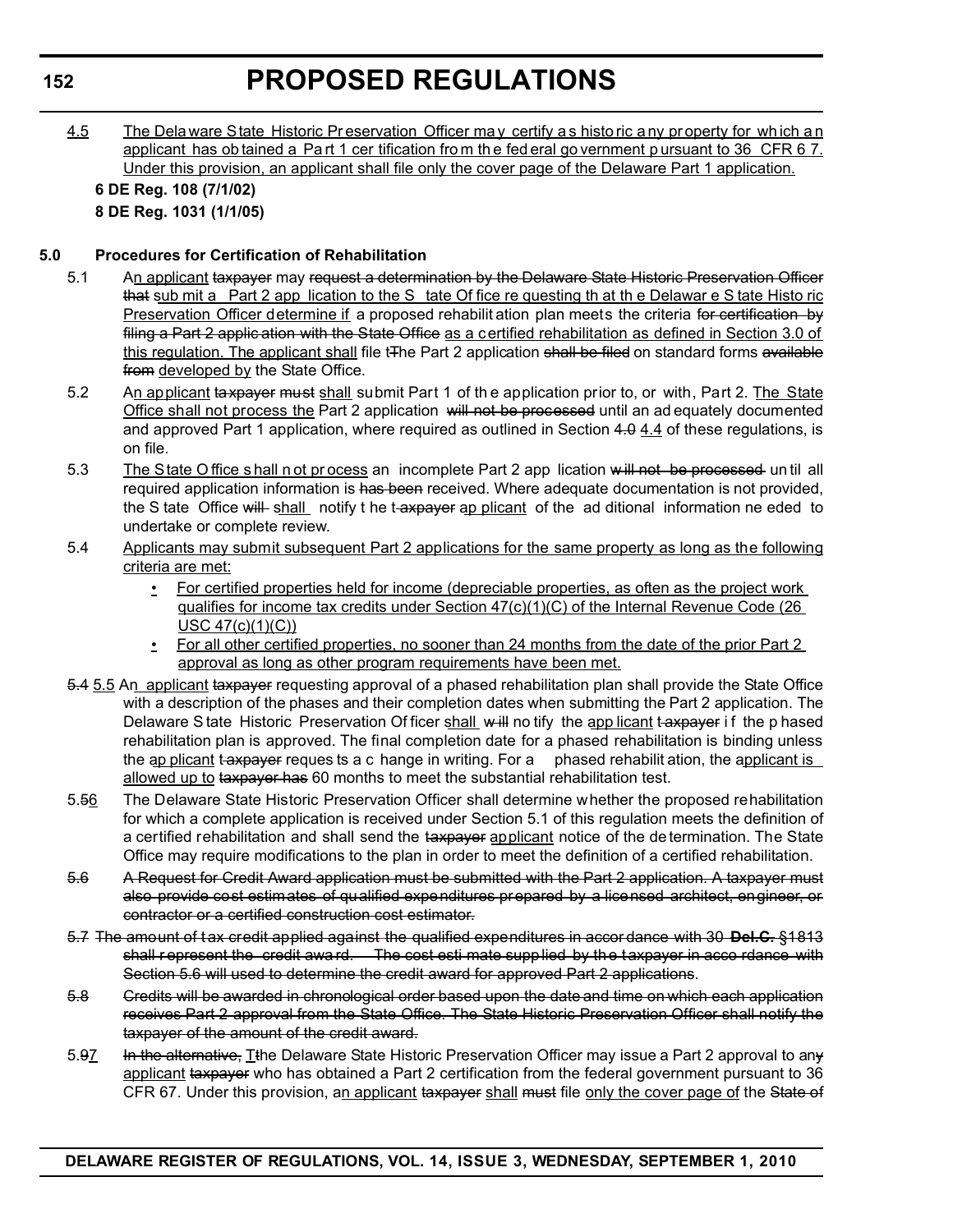Delaware Part 2 application cover form as well as the information required under Section 5.6 of these regulations.

- 5.408 All Applicants taxpayers must begin construction on the appr oved certified rehabilitation plan within one year of receiving the Part 2 approval. If construction on the rehabilitation plan is not subs tantially commenced and diligently pursued within this time period, the applicant taxpayer will shall forfeit any assigned credit award. the awarded credits and the Any forfeited tax credits may awarded to such taxpayer will become available for award to other applicants taxpayers. Substantially commenced and diligently pur sued shall means that the a pplicant can demonstrate that at a minimum, 25% of the estimated rehabilitation costs was must have been expended within the first year after the tax credits are a ssigned. The State Office r eserves the right to obtain d ocumentation from the applicant supporting the expenditure.
- 5.419 The p roject may be inspected by the Dela ware S tate Historic Preservation Officer, or his/her designated representative, may inspect the pr operty to determine if the work is consistent with the approved certified rehab ilitation plan, and if the project has substantially c ommenced and is being diligently pursued.
- 5.10 The applicant may request that the State Office review changes to the project plan after the Part 2 application is approved. The Delaware State Historic Preservation Officer shall determine whether the proposed change meets the definition of a certified rehabilitation and shall send the applicant notice of the determination.

**6 DE Reg. 108 (7/1/02) 8 DE Reg. 1031 (1/1/05)**

# **6.0 Procedures for Certification of Completion**

- 6.1 Upon completion of a certified the rehabilitation work outlined in the Part 2 application, or an approved project phase thereof, the taxpayer applicant must submit to the State Office a Part 3 applic ation with required documentation supporting a ny con ditions in the Part 2 ap plication a pproval, the for  $m(s)$ required in the Division of Revenue's regulations indicating the name of the taxpayer who will claim the tax credit, and a final accounting of qualified expenditures, to the Delaware State Historic Preservation Office.
- 6.2 The State Office shall not process aAn incomplete Part 3 applic ation will not be processed until all required application information is has been received. Where adequate documentation is not provided, the S tate Office will shall notify t he t-axpayer ap plicant of the ad ditional information ne eded to undertake or com plete the re view. The  $S$  tate Of fice ma y in spect the completed pr oject may beinspected by the Delaware State Historic Preservation Officer, or his/her designated representative, to determine if the work meets the definition of a certified rehabilitation.
- 6.3 Upon approval by the S tate Office that the completed rehabilitation, or an approved ph ase thereof, meets the definition of a certified rehabilit ation, the State Office s hall s ubmit the documentation of qualified expenditures to the Division of Revenue and request a determination of the value of the tax credit fo r the completed pr oject or a n ap proved p hase the reof, me ets the de finition of a cer tified rehabilitation, the Delaware State Historic Preservation Officer shall issue a Certificate of Completion for the project, or phase thereo f. For approv ed phased rehabilitations, each phase must receive a Certificate of Completion in order for the overall project to be considered a certified rehabilitation.
- 6.4 Upon receipt from the Division of Revenu e of the certification of the valu e of the t ax credit for the project, or an approved phase thereof, the Delaware State Historic Preservation Officer shall issue a Certificate of C ompletion to the taxpayer. Fo r approved phased rehabilit ations, each phase must receive a C ertificate of Completion indicating that each phase is a ce rtified rehabilitation in order for the overall project to be considered to be a certi fied rehabilitation. After a project, or phase thereof, receives its Certificate of Completion, the State Office shall submit the documentation outlined in 6.3 of these regulations to the Division of Revenue, and request a determination of the value of the tax credit for the completed project or an approved phase. For all p rojects in which the tax credits are to be applied against franchise taxes, and at other times as requested by the Division of Revenue, the forms and documentation will also be submitted to the State Bank Commissioner's Office.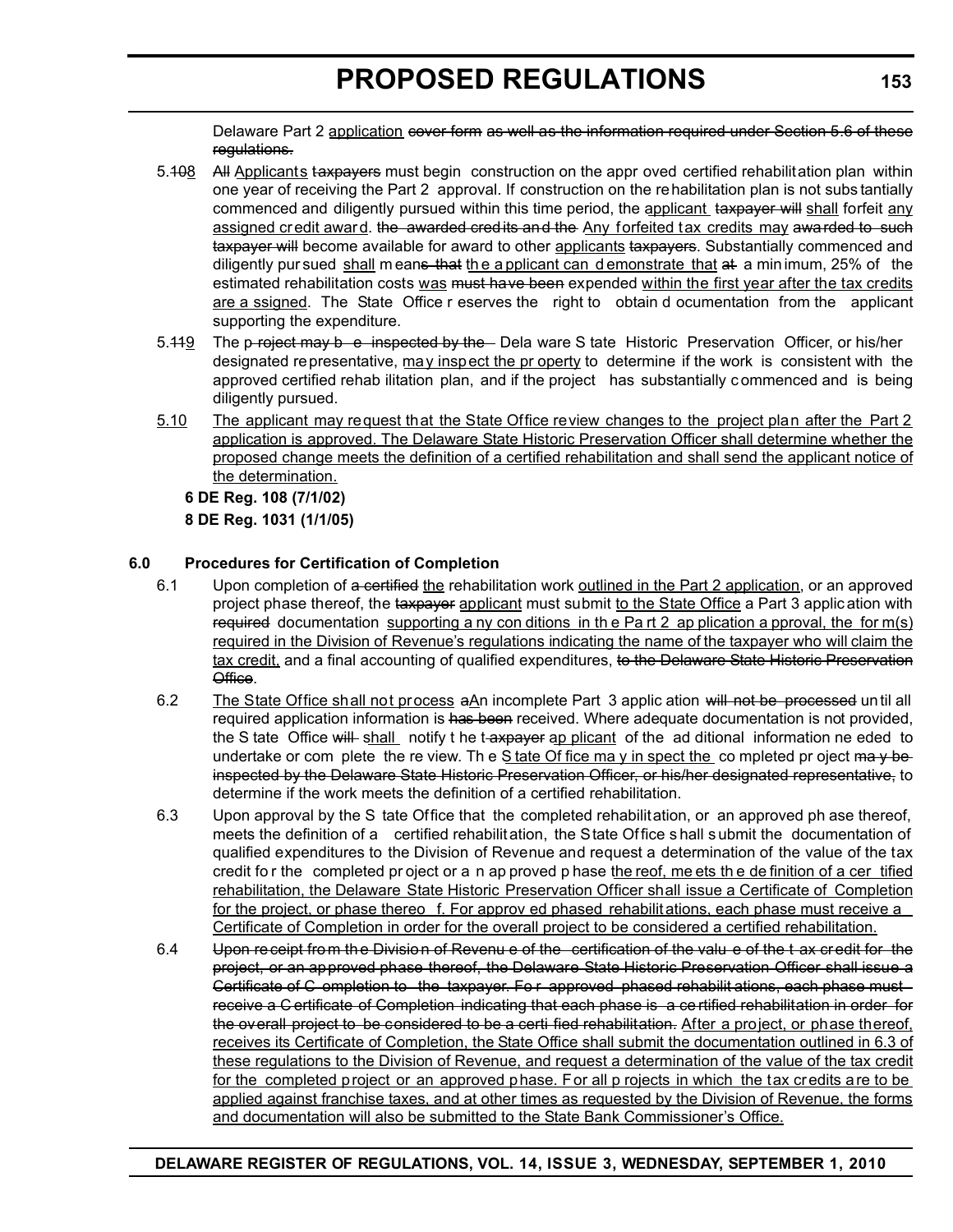- 6.5 The Division of Revenue will return the forms certifying the value of the tax credit for the project, or an approved phase thereof, to the State Officer which shall ransmit the Certificate of Completion and the Revenue form(s) to the taxpayer who will claim the tax credits.
- 6.56 In the c ase of approved pha sed projects, a single rehabilitation project may receive more than one Certificate of Completion. may be awarded to a single rehabilitation project. Credits issued to the initial assignee, or in the case of a tax-exempt assignee, to the first taxable transferee after the associated phase completion, shall b e are su bject to r evocation and r epayment to the Dela ware Division of Revenue or the Office of the State Bank Commissioner if, under regulations issued by the State Office, a phased rehabilit ation is not completed by the agr eed upon comple tion date indicating that the applicant for the credit award is unable or unwilling to complete it; or in the event that the project does not meet the certification requirements previously agreed to with the State Office.
- 6.6 In no event shall the credit claimed by a taxpayer exceed the approved Part 2 credit award. **6 DE Reg. 108 (7/1/02)**

# **7.0 Procedures for Requesting a Credit Award**

- 7.1 An applicant shall request a credit award by filing a Request for Credit Award application with the State Office. The Request for Credit Award application may be submitted at the same time or subsequent to the submission of the Part 2 application, but no latter than simultaneously with the Part 3 application.
- 7.2 The applicant shall support the amount of qualified expenditures indicated on the Request for Credit Award by sub mitting a cost estim ate prepared by a licen sed architect or engineer; an accountant; a contractor or a certifie d c onstruction c ost es timator. Where the rehabilit ation work is complete, documentation of cost s may be pr epared b y a lice nsed ar chitect o r e ngineer; an a ccountant; a contractor or a cer tified con struction cost estimator; or ma y be do cumented by p aid in voices or cancelled checks for contractual work; and store invoices for material purchases. The State Office may prescribe the fo rmat in which the docum entation o f q ualified expe nditures is subm itted. T he cost estimate is verified by and may be adjusted by the State Office if documentation is inadequate or costs are disallowed.
- 7.3 The S tate Of fice will not process an incomplete Re quest for Credit A ward application until all documentation as r equired in Section 7 .3 o f the r egulations is received. Wh ere adequate documentation is not pr ovided, the State Office shall notify the applicant of the additional information needed to undertake or complete the review.
- 7.4 The credit award is calculated as a percentage of the qualified expenditures and will be rounded down to the nearest whole dollar. The criteria for applying the percentages to establish the credit award are:
	- For depreciable (income-producing) certified properties, 20% of qualified expenditures;
	- For depreciable certified properties where the whole or a part, receives low income housing credits, 30% to be applied to that portion of the square footage;
	- For all other certified properties, 30% except where an owner would meet HUD established low income criteria, then 40%.
- 7.5 The State Historic Preservation Officer shall notify the applicant of the amount of the credit award. The Delaware State Historic Preservation Officer will consider increasing the credit award where there has been an increase in qualified costs of greater than 5% of the total.
- 7.6 Each fiscal year, \$2 million of the \$5 million assigned to make credit awards under these regulations is reserved for projects receiving a credit award of not more than \$300,000. After April 1, any unassigned portion of the \$2 million is released to be available for credit awards to any eligible project.

# **7.0 8.0 Fees for Processing Rehabilitation Certification Request**

78.1 The fee for review of rehabilit ation work for project s where th e qualified ex penditures are over \$100,000 is \$250 for each separate application. The fee from a single taxpayer for multiple projects submitted at the same time shall not exceed \$2,500. Final action will not be taken on any application until the appropriate remittance is received. No fee will be charged for rehabilitation projects where the qualified expenditures are under less than \$100,000.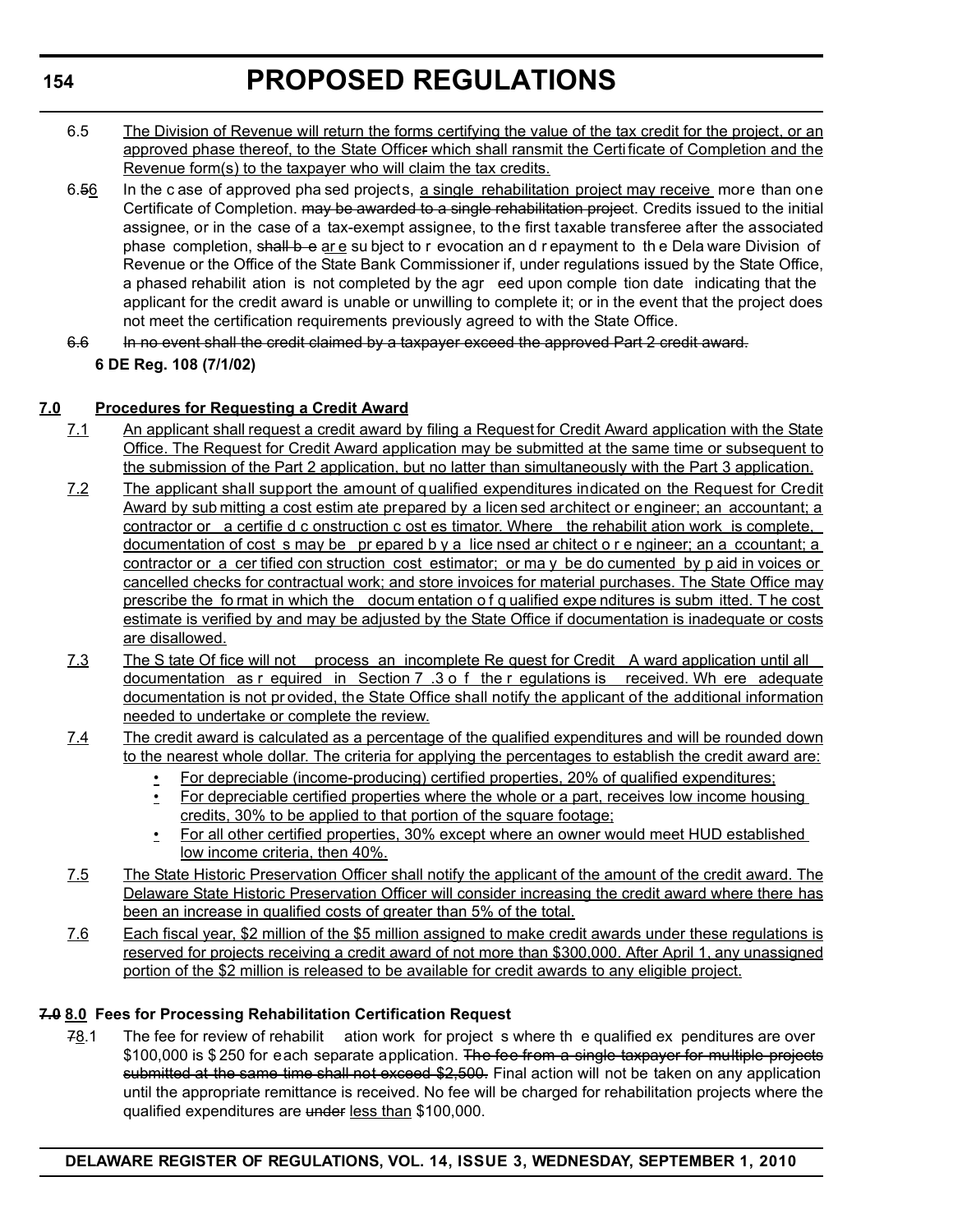78.2 The applicant shall submit the fee, where applicable, must be submitted with the Part 3 application. For phased projects, the applicant shall submit the fee must be submitted with the first Part 3 submitted. All checks shall be made payable to the State of Delaware.

#### **6 DE Reg. 108 (7/1/02) 8 DE Reg. 1031 (1/1/05)**

#### **8.0 9.0 Requirements for Resident Curator Program Properties**

- 89.1 Curatorship property is subject to periodic inspection by the State Office during the tax years in which the credit is applicable.
- 89.2 Improvements to cu ratorship property must shall be completed within five y ears from the date of execution of the contract between the owner and the resident curator.
- 89.3 Curatorship property may shall not be used for commercial purposes.

**8 DE Reg. 194 (7/1/04)**

#### **9.0 10.0Administrative Review**

- 910.1 A taxpayer whose application has be en is disapproved by the Delaware State Historic Preservation Officer under these regulations may file a written request for review with the Secretary of State or the Secretary's designee within 60 days after the notice of disapproval is sent.
- 910.2 The Secretary of State or the Secretary's designee shall review the request within 60 days after receipt of the r equest. If the Secretary of S tate or the Se cretary's designee determines that the a pplication filed meets the standards set forth in these regulations the application shall be considered approved. If the Secretary of State or Secretary's designee determines that the application filed does not meet the standards set forth in these regulations, the application shall be disapproved. The Secretary of State or Secretary's designee shall promptly notify the taxpayer of the Secretary's determination.
- 910.3 A t axpayer whose ap plication has been is disap proved by the Secretary of S tate may ap peal that action in accordance with the Administrative Procedures Act, 29 **Del.C.** §10101 et. seq.
- 910.4 An appellant who has exhausted exhausts all administrative remedies shall be is entitled to judicial review in accordance with 29 **Del.C.** Ch. 101, Subch. V of the Administrative Procedures Act.

**6 DE Reg. 108 (7/1/02)**

### **11.0 Reporting Requirements**

- 11.1 Annually, on or b efore January  $31^{51}$ , the Delaware State Historic Preservation Officer shall issue an annual report on the restoration and rehabilitation status of all t ax credit projects approved in the previous calendar year.
- 11.2 The annual report shall include a list of all tax credit projects issued in previous years for which the tax credits have not been claimed.
- 11.3 The annual report will be distributed to the Governor and the General Assembly.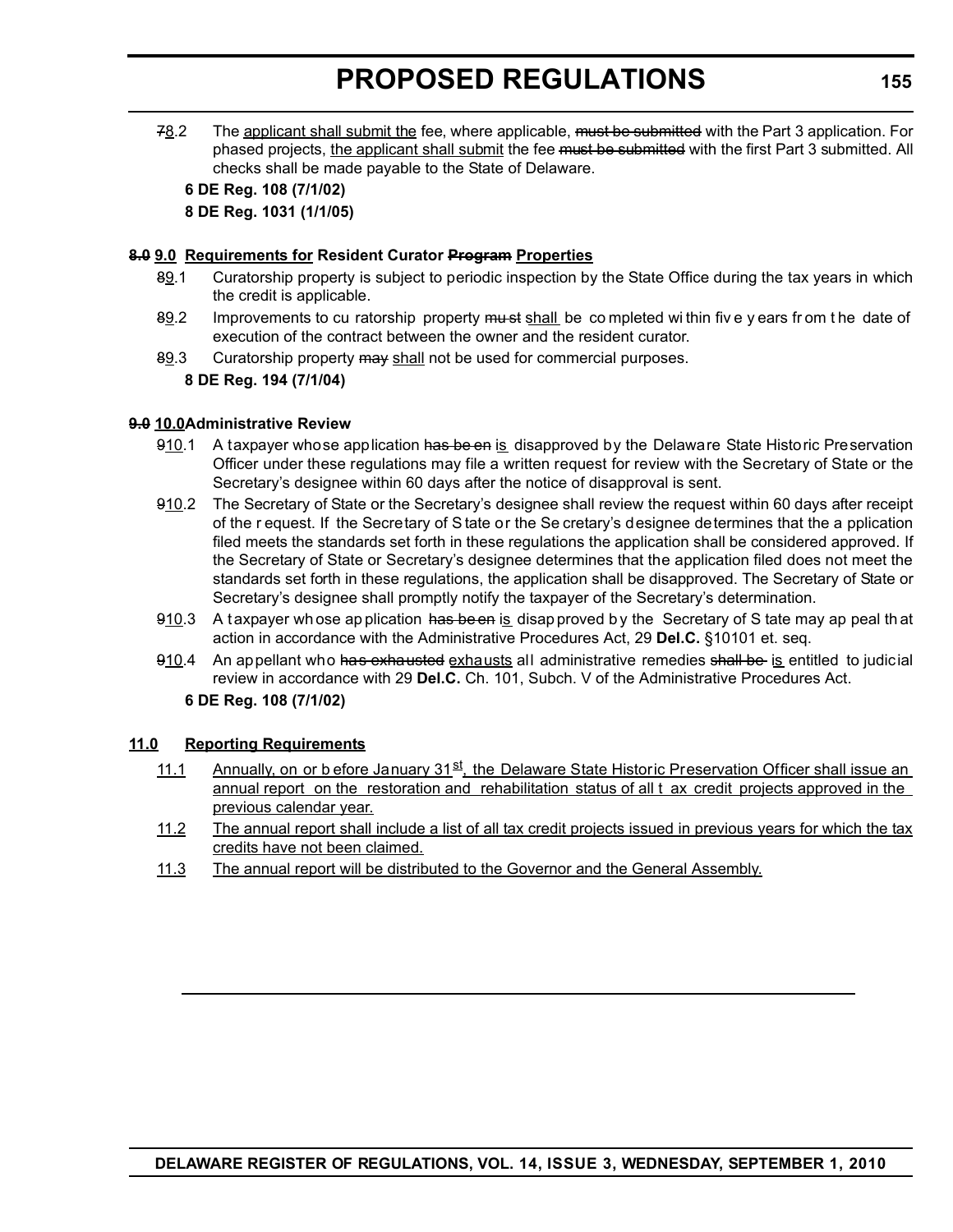# <span id="page-30-0"></span>**DIVISION [OF PROFESSIONAL REGULATION](http://dpr.delaware.gov/boards/gaming/index.shtml) GAMING CONTROL BOARD** Statutory Authority: 28 Delaware Code, Section 1122 (28 **Del.C.** §1122) 10 **DE Admin. Code** 101

#### **[101 Regulations Governing Bingo](#page-3-0)**

#### **PUBLIC NOTICE**

### **A. Type of Regulatory Action Required**

Amendment to Existing Regulations

### **B. Synopsis of Subject Matter of the Regulation**

The Delaware Gaming Board will seek public comments on the issue of whether its current Rule 1.0 in 10 **DE Admin. Code** 101 should be amended. The rule relates to the definition of "cookie jar bingo" and to the manner of playing cookie jar bingo games. The Board proposes to change the definition of "Cookie Jar Bingo" as it appears therein, to make it clear that the fee to enter to play a cookie jar bingo game must be separately collected and may not be included in any other fees.

Persons wishing to present their views regarding this matter may do so in writing by the close of business on or before October 1 to : Delaware Gaming Control Board, 861 Silver Lake Boulevard, Cannon Building, Suite 20 3, Dover, DE 19904. A copy of these regulations is available from the above address or may be viewed at the Division of Professional Regulation business office at the same address.

#### **C. Summary of Proposal**

Currently, the definition of "cookie jar bingo" involves a chance for a player to pay a fee into a jar or container to obtain a chance to win the funds contained therein. The Board wishes to clarify and make it clear that this fee must be a separately collected fee.

#### **101 Regulations Governing Bingo**

#### **1.0 Definitions**

**"Bingo"** A game of chance played for prizes with cards bearing numbers or other designations, five or more in one line, the h older cover ing numbers as ob jects similarly nu mbered ar e dr awn from a receptacle an d the gam e be ing won by the p erson who fir st cover s a pr eviously de signated arrangement of numbers on such a-card.

**"Bingo Statute"** The statutory law concerning bingo, as contained in 28 **Del.C.**, §1101 et. seq.

**"Board"** The Delaware Gaming Control Board.

**"Color Coded"** A different color for each of the five letters of the word "BINGO."

**"Cookie J ar Bingo"** A ga me of chan ce in wh ich player s pay a set fe e into a cookie jar or other container and receive a number which entitles the player to a chance to win the total funds in the cookie jar or container. At the start of the event, a bingo number shall be drawn which shall serve as the "cookie jar number." That number shall be posted for all players to see. During the games played on that occasion, if a player achieves bingo when the cookie jar number is drawn, the player shall win the funds in the cookie jar or container. If no one achieves bingo when the cookie jar number is drawn, the funds in the jar shall not be awarded. An organization may not otherwise offer a cookie jar game and may not designate the last game of the night or any other particular game as a cookie jar game at which the funds will be awarded w ithout a person achievi ng bingo when the c ookie jar number is drawn. The fee to play a cookie jar bingo game must be collected separately and such fee may not be included in the fee to play regular bingo games or in any other fee.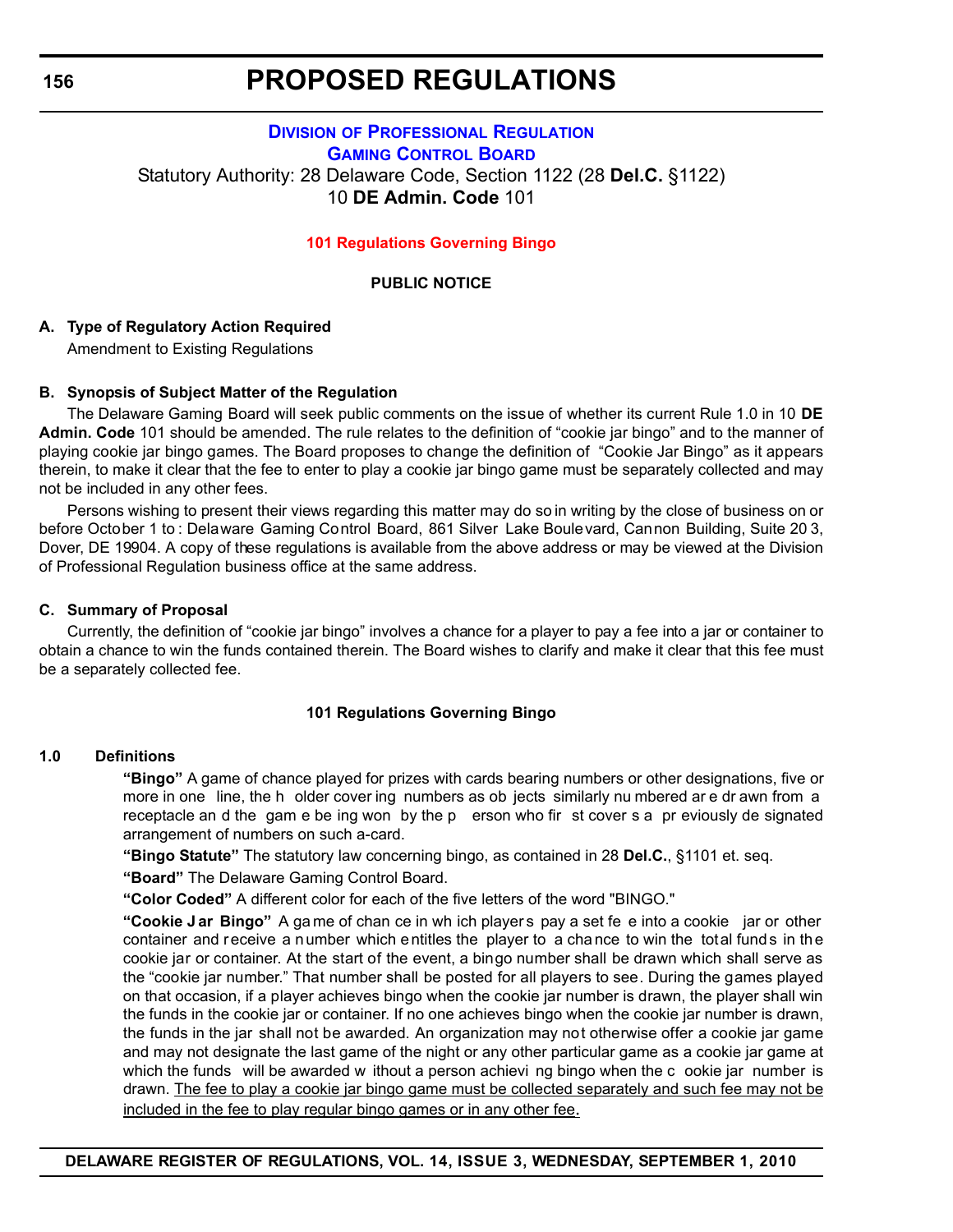Any a mounts in an y co okie ja r bingo g ames shall n ot be in cluded in any p rize money limit ations contained in these rules. An organization may not have more than two cookie jar bingo pots at any one time. The first jar must be awarded before a third jar can be started. If two cookie jar pots each contain the maximum amount of mo ney allowed by law , the first jar must be awarded at the same event at which the second jar reaches the allowable maximum. If the first jar has not been awarded by the final game of the night, a special final bingo game of "full card" or "black out" bingo using a separate, single card, shall be played and the jar will be won by the first person who covers all spaces on their entire card.

If at the beginning of an event when players pay their fee, one jar contains the maximum (up to \$1,000) and the second jar would go over the maximum if the fees are added, the fees shall be held and not placed in the second jar at that time. When the first jar is then won, the second jar shall be filled to a total of the maximum and the remaining fee moneys shall be placed in a new jar.

**"Districts"** Those districts mentioned in Article II, 917A of the Delaware Constitution.

**"Equipment"** The receptacle and color coded numbered objects to be drawn from it, the master board upon which su ch objects ar e pla ced as dr awn, the car ds or sheets bea ring nu mbers or other designations to be co vered an d the o bjects used to co ver the m, th e bo ards or sig ns, h owever operated, used to announce or display the numbers or designations as they are drawn, public address systems, tables, chairs, and other articles essential to the operation, conduct and playing of bingo. **"Game"** The game of bingo.

**"Instant Bingo"** A game of chance played with se aled or covered cards which must be op ened in some fashion by the holder such that the cards reveal instantly whether the holder has won a prize. This type of game includes but is not limited to games commonly known as "rip-offs" or "Nevada pulltabs."

**"Member in Charge"** A bona fide, active member of the "Qualified Organization" in charge of, and primarily responsible for the conduct of the game on each occasion.

**"Occasion"** A sin gle ga thering or session at which a series of successive b ingo g ames (regular, special, or otherwise) is played, not to exceed forty (40) in number.

**"Proceeds"** The gross income received from all activities eng aged in or on occasion when bingo is played, less only, such a ctual expenses incurred as ar e authorized in the Bingo Statute and these Rules and Regulations.

**"Qualified Orga nization"** A vol unteer fire comp any, veterans organization, r eligious o r charitable organization, or fraternal society that is operated in a manner so as to come within the provisions of Section 170 of the U.S. Secretary of the Treasury.

**"Week"** means a seven day period beginning on Sunday and ending on Saturday.

**2 DE Reg. 1224 (01/01/99) 12 DE Reg. 357 (09/01/08) 13 DE Reg. 412 (09/01/09) 13 DE Reg. 1355 (04/01/10)**

# **2.0 Applications For Bingo License**

- 2.1 Original applications shall be filed upon:
	- 2.1.1 the first application of an organization for a license;
	- 2.1.2 after the first application and upon a subsequent change in the organization's charter or bylaws; or
	- 2.1.3 in th e ev ent of a subsequent application aft er a prior refusal, suspension, or revocation by the Board.
- 2.2 Supplemental applications for bingo licenses shall be filed in all instances except those covered by the original application. All promotional give-away events, as defin ed under 28 **Del.C.** §1139(h)(2), must be listed o n a n a pplicant's application for licen sure, giving the d ates of the promotional give-away events. If the event is not listed on the application, no promotional give-away event can be conducted.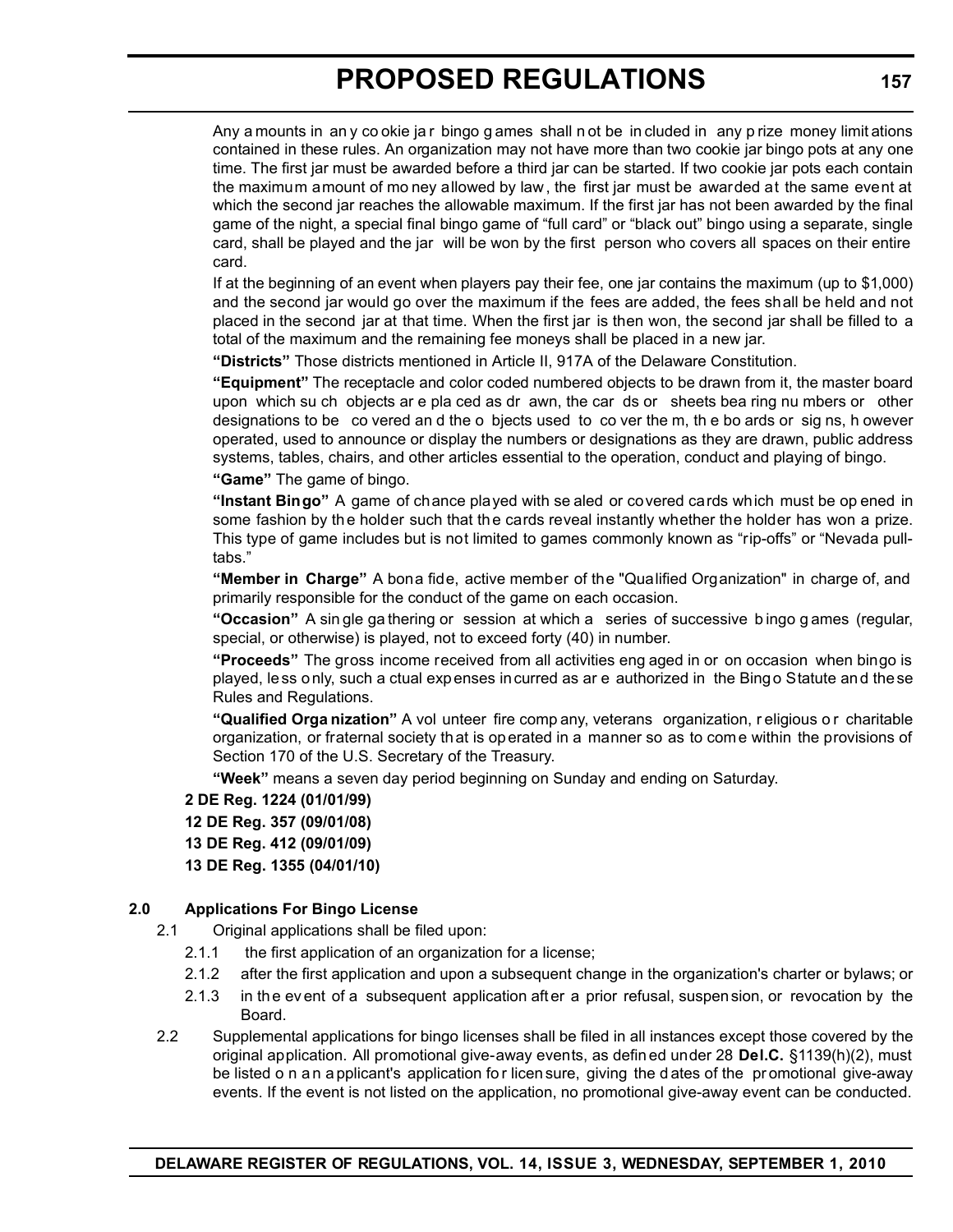- 2.3 All original and supplemental applications shall be filed with the Secretary of the Board at least six (6) weeks prior to the date of the occasion.
	- 2.3.1 An application must be submitted in advance of the proposed date of the function as to allow the Board to consider the application at two consecutive board meetings before deciding to approve or deny the application.
- 2.4 No applications (original or supplemental) shall be accepted unless the applicant, at the time of the filing, attaches a check or money order for the full amount of the fees payable by law for each occasion requested. In the event an application is refused by the Board, the application fees shall be refunded in full to the applicant. There shall be a license fee of \$15 for each occasion on which bingo is conducted under a license.
- 2.5 No app lication sh all be received by the Commiss ion unles s it clearly show s that the applicant is located in an d seeks to conduct the game in a di strict which has approved the licensing of bingo by referendum, and on premises owned or regularly leased by the applicant. If the applicant desires to conduct gam es on pr emises spe cially leased for t he o ccasion, a separate written re quest ther efor (together with supporting reasons) shall accompany the application. The Board reserves the right to accept or reject any application for the conduct of games on specially leased premises. Organization conducting a Function shall prepare and have available on the premises a list of all persons taking part in the management or operation of the Function. Such list shall be maintained as part of the licensees, records of the F unction and shall be made available to an y memb er or age nt of the Bo ard or law enforcement officer.

**2 DE Reg. 1224 (1/1/99) 8 DE Reg. 531 (10/01/04) 12 DE Reg. 357 (09/01/08)**

# **3.0 Bingo Licenses**

- 3.1 Upon receiving an application, the Board shall make an investigation of the merits of the application. The Board shall consider the impact of the approval of any license application on existing licen sees within the applicant's geographical location prior to granting any new license. The Board may deny an application if it concludes that approval of the application would be detrimental to existing licensees.
- 3.2 The Board may issue a license only after it determines that:
	- 3.2.1 The app licant is du ly qu alified to conduct games under th e Sta te Constitution, sta tutes, an d regulations.
	- 3.2.2 The me mbers of th e ap plicant who inten d to co nduct the bing o ga mes ar e b ona fid e active members of the ap plicant an d are pe rsons o f go od m oral ch aracter a nd have never be en convicted of a crime involving moral turpitude.
	- 3.2.3 The bingo games are to be conducted in accordance with the provisions of the State Constitution, statutes, and regulations.
	- 3.2.4 The proceeds are to be disposed of as provided in the State Constitution and statutes.
	- 3.2.5 No salary, compensation or reward whatever will be paid or given to any member under whom the game is co nducted. If the fin dings and d eterminations of the Boa rd are to the effect that the application is approved, the Secretary shall execute a license for the applicant.
- 3.3 The license shall be issued. The original thereof shall be transmitted to the applicant.
- 3.4 If the findings and determinations of the Commission are to the effect that the application is denied, the Secretary shall so notify the applicant by certified mail of the reasons for denial, and shall refund any application fees submitted.
- 3.5 In the event of a request for an amendment of a license, the request shall be promptly submitted to the Commission in wr iting, and shall contain the name of the licensee, license number, and a co ncise statement of the reasons for requested amendment. The Commission may grant or deny the request, in its discretion, and may require supporting proof from the licensee before making any determination. The Commission may require the payment of an additional license fee before granting the request.

**DELAWARE REGISTER OF REGULATIONS, VOL. 14, ISSUE 3, WEDNESDAY, SEPTEMBER 1, 2010**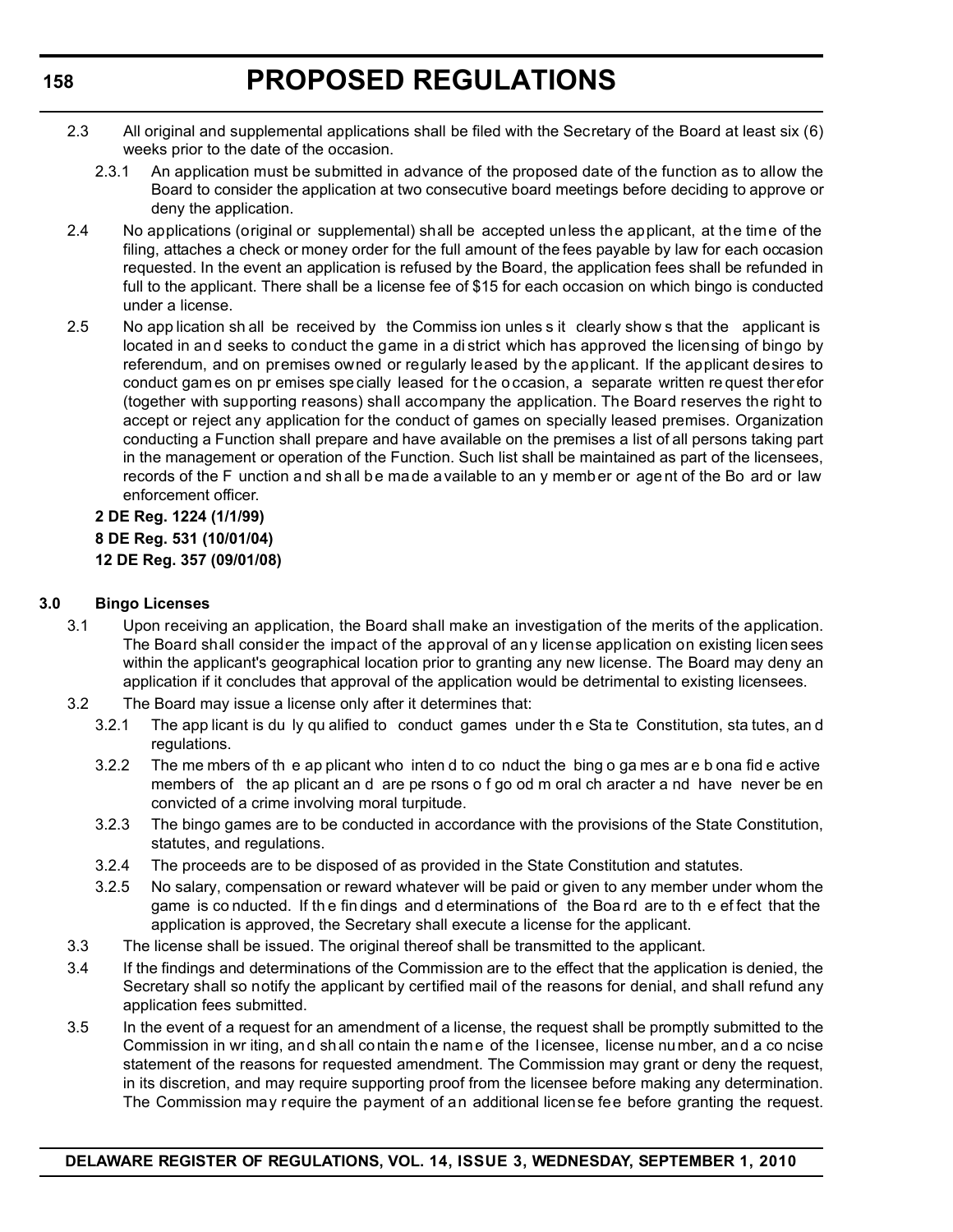The licensee shall be no tified of the Commission's action by appropriate communication, so that the licensee will not be unduly inconvenienced.

- 3.6 No license shall be effective for a period of more than one year from the date it was issued.
- 3.7 No license shall be effective after the or ganization to which it was granted has become ineligible to conduct bingo under any provision of Article II, §17A of the Delaware Constitution.
- 3.8 No lice nse s hall be e ffective after th e v oters in any Dis trict d esignated in Art icle II, §1 7A of th e Constitution have decided against bingo in a referendum held pursuant to that section and subchapter II of the Bingo Statute.
- 3.9 No bingo licensee licensed prior to July 14, 1998, shall conduct more than ten (10) bingo events in any calendar month and no bingo licensee licensed after the enactment of 71 **Del. Laws** 444 (July 14, 1998) shall conduct more than one (1) bingo event per week. A bingo licensee who was licensed prior to July,14, 1998 whose license lapses for six (6) months or more due to non-renewal or suspension or any othe r r eason sha ll, upon lice nsing thereafter, be conside red a licensee licen sed a fter the enactment of 71 **Del. Laws** 444 (July 14, 1998).
- 3.10 The license application shall contain a full and fair description of the prize and the appraised value of the prize. In lieu of submitting an appraisal, the applicant or licensee may submit the full retail value of the prize. In cases where the applicant or licensee purchases the prize from a third party, the Board may require that the ap plicant or licensee arrange for an independent appraisal of the value of the prize from a person licensed to render such appraisals, or if there is no person licensed to render such appraisals, from a person qualified to render such appraisals.
- 3.11 When bingo is conducted in conjunction with a carnival, festival, or similar event scheduled for more than one day, the game may be played up to every night of the event and shall be considered a single event for purposes of the rule allowing one event per week for those licensed after July 10, 1998 or ten events per month for those licensed before July 10, 1998.

**2 DE Reg. 1224 (1/1/99) 3 DE Reg. 1692 (6/1/00) 4 DE Reg. 334 (8/1/00) 13 DE Reg. 412 (09/01/09) 13 DE Reg. (01/01/10)**

# **4.0 Conduct of Bingo**

- 4.1 The officers of a licensee shall designate a bona fide, active member to be in charge of and primarily responsible for the conduct of the ga me of ch ance on each occasion. The member in char ge shall supervise all activities on the o ccasions for which he is in ch arge and shall be responsible for the making of the required report thereof. The member in charge shall be familiar with the provisions of the Bingo Statute, and these rules and regulations.
- 4.2 The room where any game is be ing held, operated, or conducted, or where it is int ended that any game shall be held, operated, or conducted, or where it is intended that any equipment be used, shall at all times be open to inspection by the appropriate law enforcement officers and agents of the District in which the premises are situated, and to the Board and its agents and employees. Bingo games shall not be commenced prior to 1 :30 p.m. and the operation of a fun ction shall be limited to six ho urs. Instant bingo is permitted during any event sponsored by the organization that is licensed to conduct it, regardless of the day or time.
- 4.3 No person under the age of eighteen (18) may participate in any bingo game. No person under the age of 18 shall be permitted to p articipate in any instant bingo game. Persons between the ages of 16 through 18 may conduct or assist in conducting the bingo game and persons over the age of fourteen (14) may act as waiters and waitresses in th e handling of food or dr inks at an occasion on which a licensee conducts bingo.
- 4.4 No organization licensed prior to enactment of 71 **Del. Law** 444 (July 14, 1998), may hold, operate, or conduct bingo more often than ten (10) days in any calendar month. No bingo licensee licensed after the enactment of 71 **Del. Laws** 444 (July 14, 1998) shall conduct more than one bingo event per week.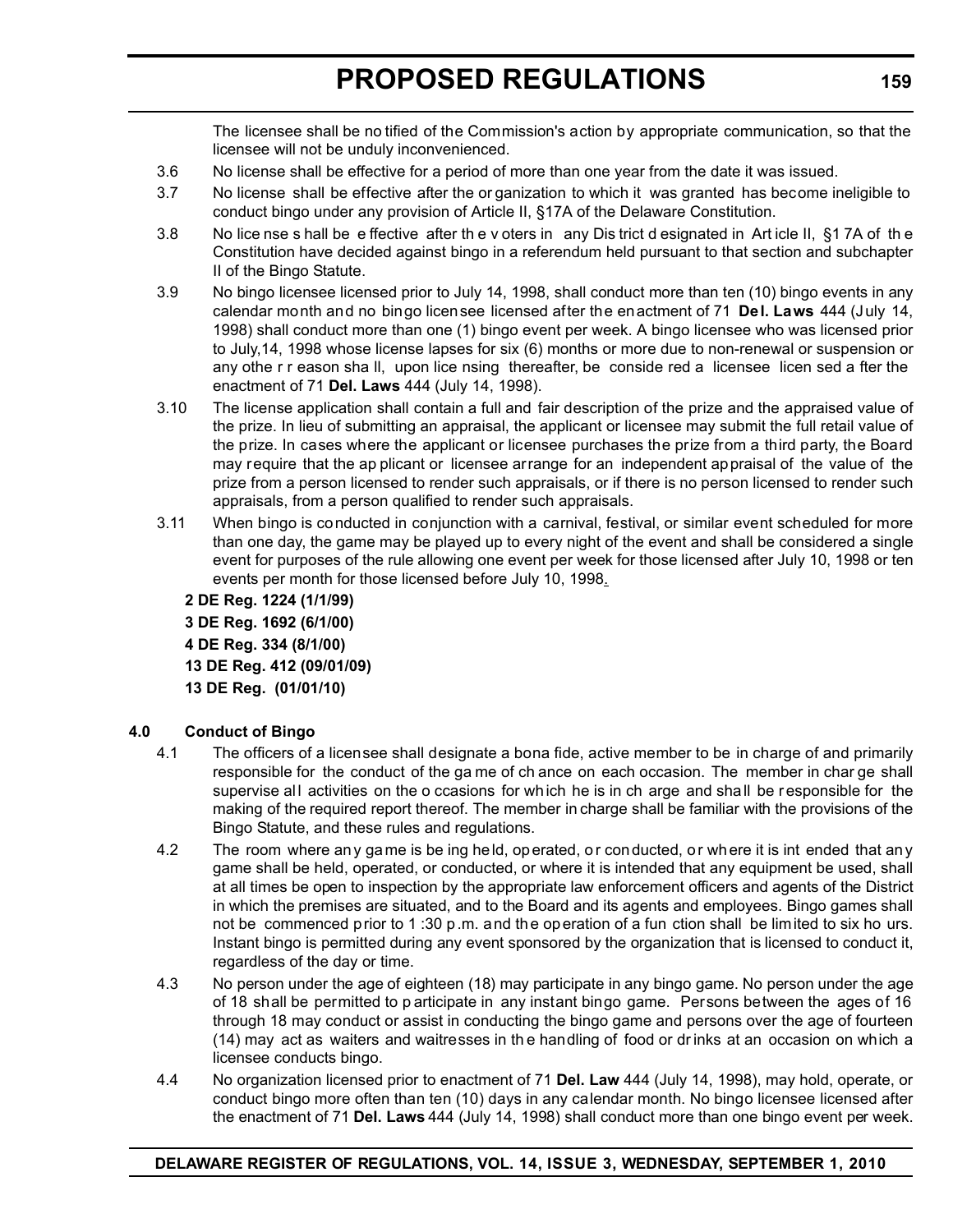A bingo licensee licensed prior to the enactment of 71 **Del. Laws** 444 (July 14, 1998), whose license lapses for six (6) months or more due to nonrenewal or suspension or any other reason shall, upon licensing thereafter, be considered a licensee licensed after the enactment of 71 **Del. Laws** 444 (July 14, 1998).

- 4.5 The Board and its duly authorized agents and employees may examine the books and records of any licensee, so far as tho se bo oks and re cords relate to a ny tran saction con nected with th e h olding, operating, and con ducting of th e g ame of b ingo, an d may e xamine an y ma nager, officer, d irector, agent, member, employee, or assistant of the licensee under oath in relation to the co nduct of the game of bingo.
- 4.6 No prize in an amount or value greater than \$250 shall be offered or given in any single game and the aggregate amount or value of all prizes offered or given in all games played on a single occasion shall not exce ed \$1,250. All winn ers shall be d etermined and all p rizes shall b e awar ded in a ny game played on any occasion within the same calendar day as that u pon which th e game is played. The value of any promotional giveaways, which shall be no more than \$500 per annum to be distributed at an organizational anniversary date and no more than three (3) holiday dates per year, shall not be counted towar ds the do llar amounts de scribed in this section. Howev er, a licens ee may of fer inducements, including but not limited to cookie-jar bingo games that do not exceed \$1,000 per game per night, free refreshments, and free transportation of players to and from bingo events, to attract bingo players to the bingo event, provided that the fair market value of induc ements is limited to 15% of the total amount of all other prizes offered or given during the bingo event.
- 4.7 Two or more organizations may not hold games of bingo at the same place on the same day. Unless a bingo licensee has been licensed prior to the enactment of 71 **Del. Laws** 444 (July 14, 1998), only one licensed organization may ho ld bingo games in a licensed organization's building during any give n week.
- 4.8 No alcoholic beverages shall be permitted in the room from the time the bingo hall opens until the conclusion of the last bingo game of the occasion.
- 4.9 All games shall be conducted with equipment that is owned absolutely by the licensee or that is leased for fees not in excess of those allowable under the Schedule of Rental for leasing of equipment on file with the Board. Equipment shall include playing cards. If the licensee uses cards that are for more than one session of playing bingo, these cards should be identified as the property of the licensee.
- 4.10 All winners shall be determined and all prizes shall be awarded in any game played on any occasion within the same calendar day as that upon which the game is played.
- 4.11 When more than one player is foun d to be the winner on the call of the same number in the same game, the designated prize shall be divided equally as possible; and when division is not p ossible, substitute prizes, wh ose ag gregate va lue shall no t e xceed th at of th e d esignated pr ize, sh all be awarded; but such substitute prizes shall be of equal value to each other.
- 4.12 The equipment used in the playing of bingo and the method of play shall be such that each card shall have an equal opportunity to be a winner. The objects drawn shall b e essentially equal as to size, shape, weight, and balance, and as to all other characteristics that may control their selection, and all shall be present in the receptacle before each game is begun. All numbers shall be announced so as to be visible or audible to all players present.
- 4.13 The p articular ar rangement of nu mbers re quired to be cover ed in or der to win th e ga me shall b e clearly described and announced to the players immediately before each game is begun.
- 4.14 No arrangement of numbers shall be required to be covered in order to win the g ame other than the following:
	- 4.14.1 one unspecified horizontal row;
	- 4.14.2 one unspecified vertical row;
	- 4.14.3 one unspecified full diagonal row;
	- 4.14.4 one unspecified row (horizontal, vertical, or diagonal);
	- 4.14.5 Two or more of the foregoing, forming a specified arrangement;
	- 4.14.6 The entire card;

**160**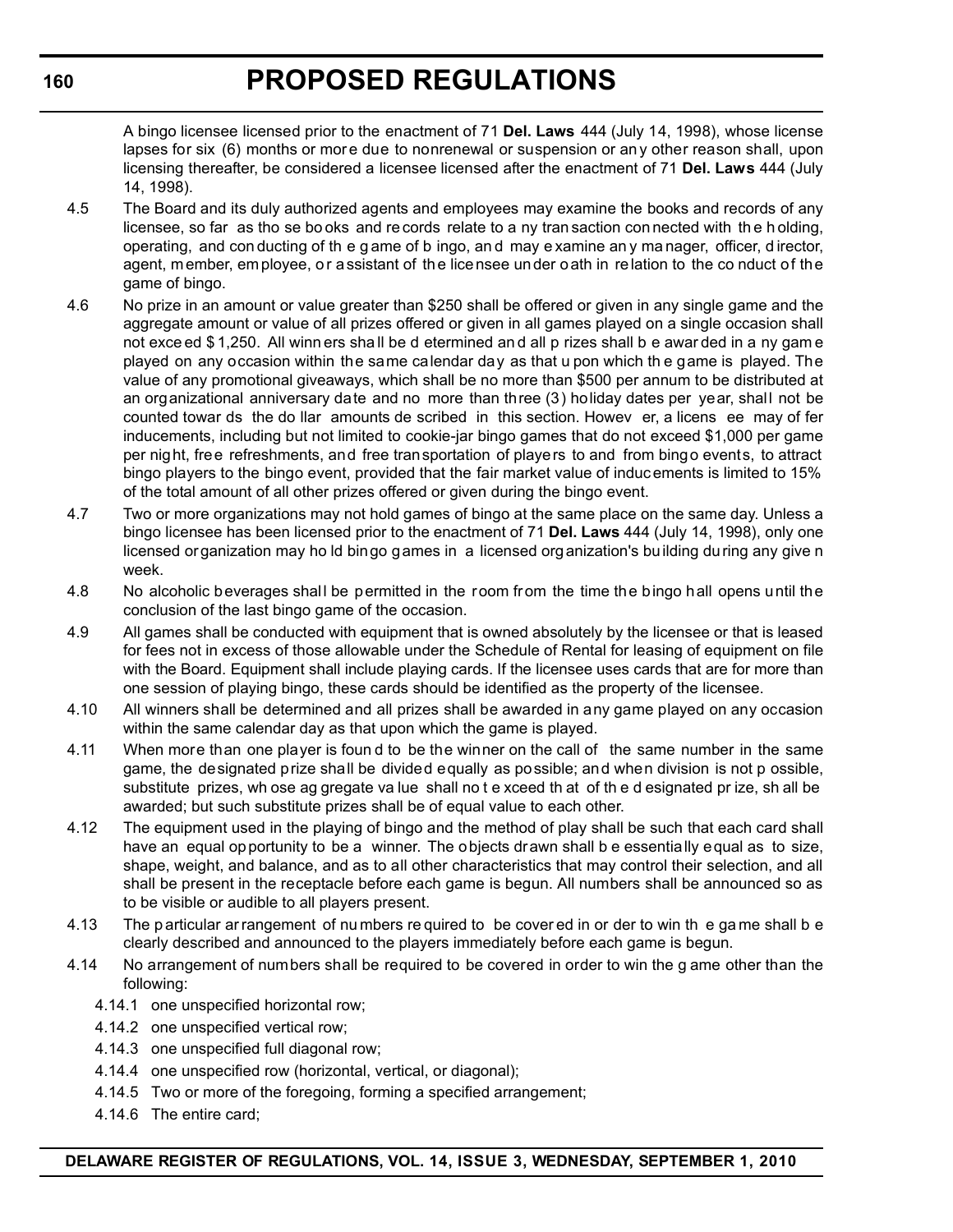- 4.14.7 Four corners;
- 4.14.8 Eight spaces surrounding the free space.
- 4.14.9 Any other configuration or shape on the card established by an organization, provided the players are informed of the shape needed to win before play commences.
- 4.15 Within the limits contained in 28 **Del.C.** §1132(b), alternate prizes may be offered depending upon the number of calls within which bingo is reached, provided the application for the bingo license and the license so specify.
- 4.16 Any pla yer sha ll be e ntitled to call for a veri fication of all nu mbers dr awn at the time a winne r is determined, and for a ve rification of the objects remaining in th e receptacle and not yet drawn. The verification shall be made in the immediate presence of the member designated to be in charge on the occasion, but if such member is also the announcer, then in the immediate presence of an officer of the licensee.
- 4.17 No licensee shall conduct more than forty (40) games on a single occasion.
- 4.18 In the playing of bingo, no person who is not physically present in the room where the game is actually conducted shall be allowed to participate as a player in the game.
- 4.19 Within the limits contained in 28 **Del.C.** §1132(6), the prizes offered may be varied depending upon the number of people who attend the occasion, provided the application for bingo license and license so specify. If a licens ee avails itself of the prov isions of this rule, it must ann ounce at the b eginning of each game the number of people present and the prizes to be awarded.
- 4.20 The entire proceeds of the games of bingo must be used solely for the promotion or achievement of the purposes of the licensee.
- 4.21 Any local rules adopted by the licensee that affect the conduct of the players or the awarding of prizes shall be pro minently posted in at least four location s with in th e ar ea wher e th e bin go ga mes are conducted.
- 4.22 The licensee shall be permitted to reserve seats within the area where the bingo games are conducted to p rovide for th e sp ecial needs of ha ndicapped persons, an d the licen see sh all en sure th at the remaining seats are made available to the players on an equal basis.
- 4.23 A licensee may charge an admission fee to a game event in any room or area in which a game is to be conducted. Th e ad mission fe e shal l entitle th e ga me pla yer ( a) to a card e nabling the player to participate without additional charge in all regular games to be played under the license at the event, or (b) to free refreshments. The licensee may charge an additional fee to a game player for a single opportunity to participate in a special game to be played under license at the event.
- 4.24 No p erson shall conduct o r assist in co nducting a ny game except a n active m ember o f the organization to which the license is issued.
- 4.25 No item of expense shall be incurred or paid in connection with the conduct of the game except shall be incurred or paid in connection with the conduct of the game except such as are bona fide items of a reasonable amount for merchandise furnished or services rendered which are reasonably necessary for the conduct of the game.
	- **2 DE Reg. 1224 (1/1/99)**
	- **2 DE Reg. 1761 (4/1/99)**
	- **12 DE Reg. 357 (09/01/08)**
	- **13 DE Reg. 107 (07/01/09)**
	- **13 DE Reg. 412 (09/01/09)**
	- **13 DE Reg. 1355 (04/01/10)**

### **5.0 Reports After the Function**

- 5.1 When no ga me is held on a da te a licensee is authorized to hold such game, a report to th at effect shall be filed with the Board.
- 5.2 Within 5 days of the last day of the function, the member-in-charge shall submit a report to the Board that includes all information required by 28 **Del.C.** §1140(a).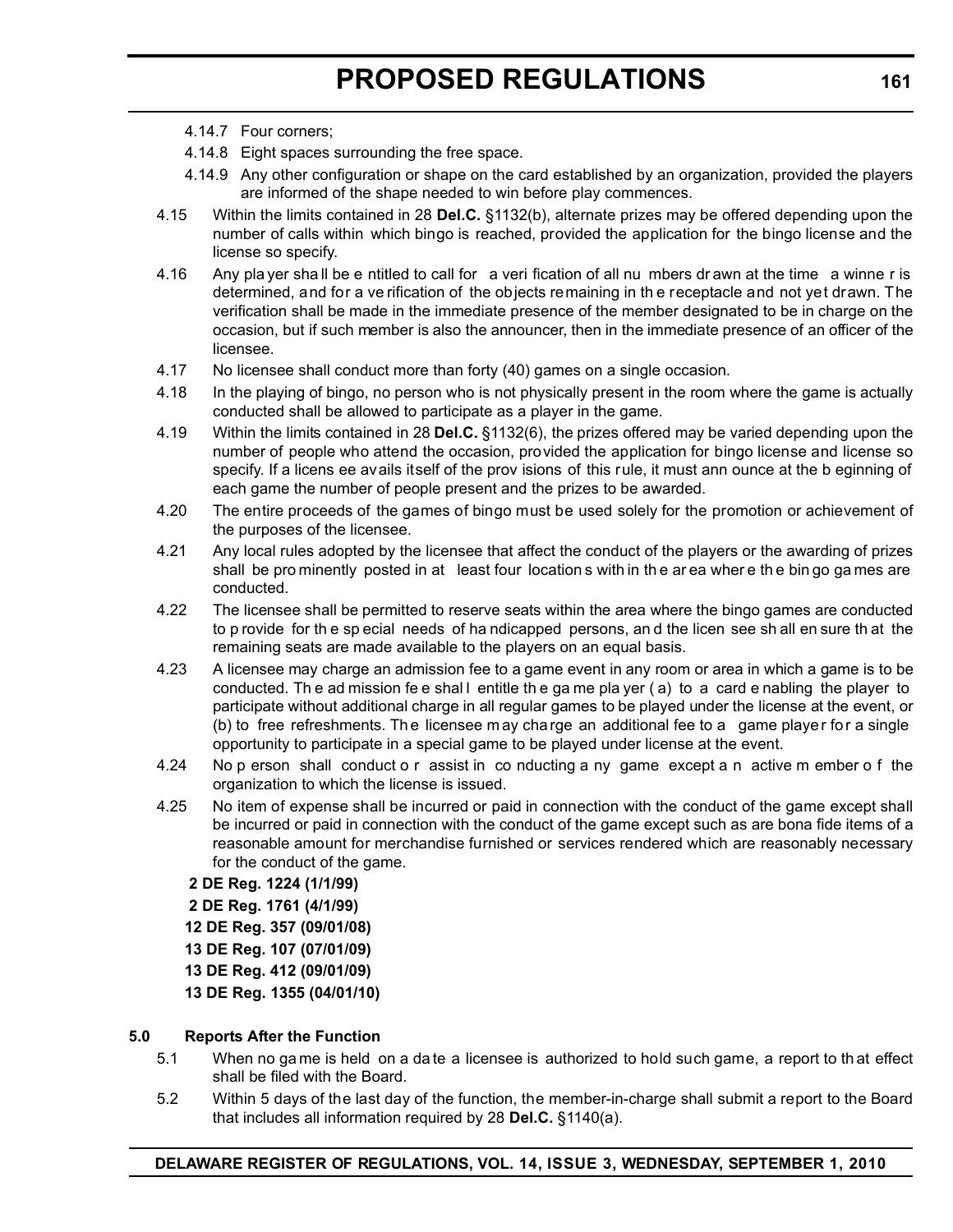## **PROPOSED REGULATIONS**

5.3 If a licensee fails to timely file a report or if a report is not properly verified, or not fully, accurately, and truthfully completed, no further license shall be issued to the licensee and any existing license shall be suspended until such time as the deficiency has been corrected.

**11 DE Reg. 516 (10/01/07)**

**12 DE Reg. 357 (09/01/08)**

**13 DE Reg. 107 (07/01/09)**

#### **6.0 Suspension and Revocation of Licenses**

- 6.1 Proceedings to suspend or to revoke a license shall be brought by notifying the licensee of the ground thereof and the date set forth for a hearing thereon. The Commission may stop the operation of a game pending hearing, in which case the hearing must be held within five (5) days after such action.
- 6.2 When suspe nsion or re vocation proceedings a re begun be fore the Co mmission, it shall hear th e matter a nd m ake wr itten findings in su pport of its decision. The lic ensee shall be in formed of the decision and of the effective date of the suspension or revocation.
- 6.3 When a license is suspended or revoked, the licensee shall surrender up the license to the Board on or before th at effective da te se t for th in th e no tice of de cision. I n no ca se shall a ny license be valid beyond the effective date of suspension or revocation, whether surrendered or not.
- 6.4 Upon finding of the violation of these rules and regulations or the Bingo Statute, such as would warrant the suspension or revocation of a license, the Board may in addition to any other penalties which may be imposed, declare the violator ineligible to conduct a game of bingo and to apply for a license under said law for a period not exc eeding thirty (30) months thereaf ter. Such declaration of the ineligibility may be extended to in clude, in addition to the violator, any of its subsidiary organizations, its parent organization and any other organiz ation having a common p arent organization or otherwise af filiated with the viola tor, when in the o pinion of the Boa rd, the circumstances of the violation warrant such action.

## **7.0 Severability**

If any p rovision of these Regulations or the app lication o f su ch pr ovision to any p erson or circumstances s hall be held invalid, the v alidity of th e rem ainder of these Regu lations an d the applicability of such provisions to other persons or circumstances shall not be affected thereby.

## **2 DE Reg. 1224 (1/1/99)**

## **[PUBLIC SERVICE COMMISSION](http://depsc.delaware.gov/default.shtml)**

Statutory Authority: 29 Delaware Code, Sections 1133 and 10115(a) (29 **Del.C.**, §§1133 & 10115(a))

IN THE MATTER OF THE ADOPTION OF RULES | AND REGULATIONS GOVERNING THE PROCEDURE FOR INSPECTION AND COPYING | PSC REGULATION DOCKET NO. 62 OF PUBLIC RECORDS UNDER THE FREEDOM OF INFORMATION ACT, 29 DEL.C. §§10001-10006 | (OPENED AUGUST 17, 2010) |

## **[ORDER NO. 7820](#page-3-0)**

**AND NOW, this 17<sup>th</sup> day of August, 2010.** 

**WHEREAS**, from time to time, the Delaware Public Service Commission (the "Commission") receives requests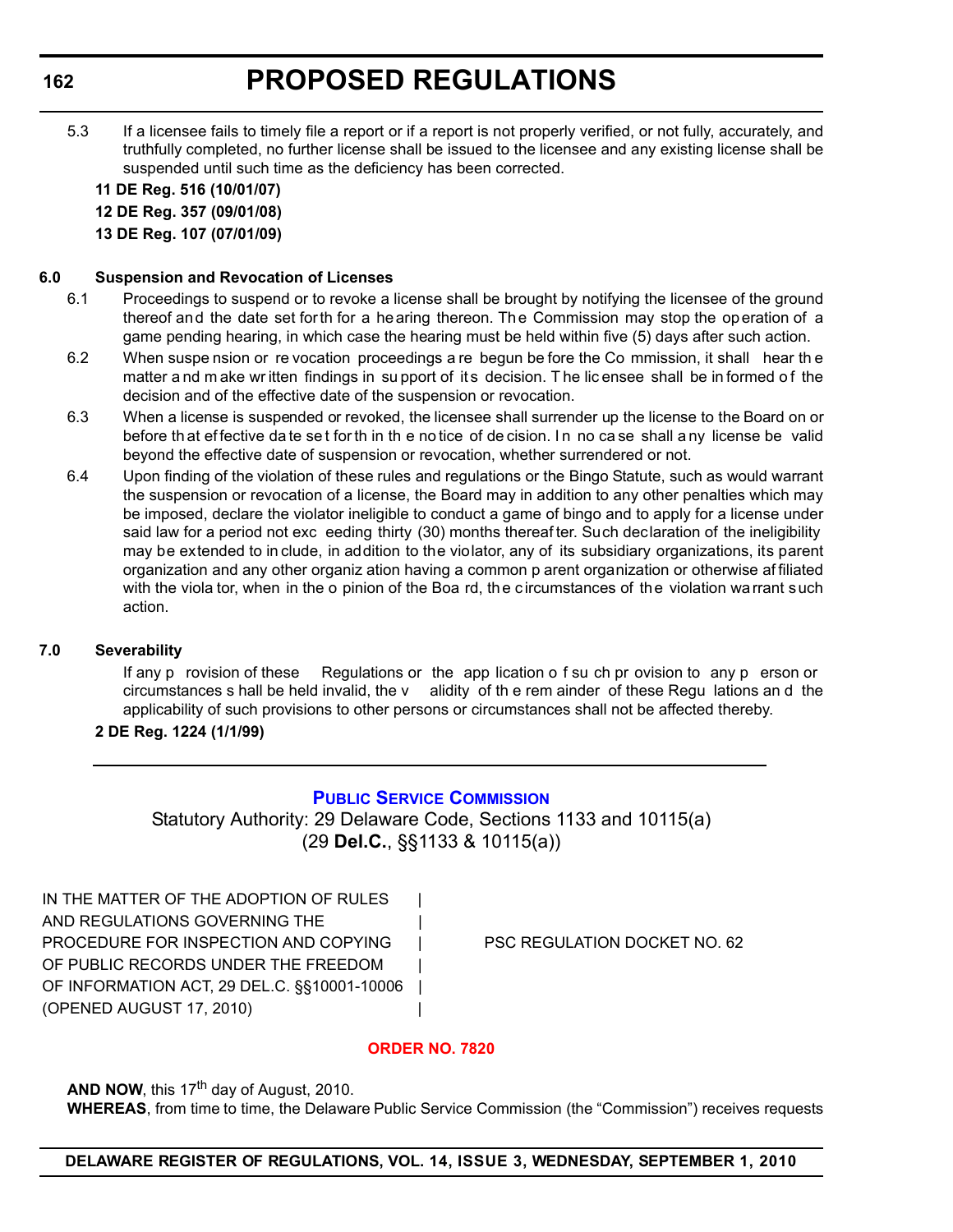for documents pursuant to the Freedom of Information Act, 29 **Del.C.** §§10001-10006 ("FOIA"); and

**WHEREAS**, section 10003 of FOIA states that it is the responsibility of public bodi es to est ablish rules and procedures regarding access to public records as well as fees charged for copying such records; and

**WHEREAS,** the Commission opens this docket to propose rules and regulations applicable to FOIA requests made to the Commission for public records in the possession of the Commission (the "Proposed FOIA Rules"); and **WHEREAS,** a copy of the Commission's Proposed FOIA Rules is attached hereto as **Exhibit A**; and

**WHEREAS,** the Commission believes that the Proposed FOIA Rules shou ld be published in the *Delaware Register of Regulations* to provide public notice of the rulemaking to develop final rules and regulations;

#### **NOW, THEREFORE, IT IS HEREBY ORDERED BY THE AFFIRMATIVE VOTE OF NO FEWER THAN THREE COMMISSIONERS:**

1. That, for the reasons set forth in the body of this Order, and pursuant to 29 **Del.C.** §10003(b) and 29 **Del.C.** §10115, the Commission proposes rules and regulations applicable to requests made to the Commission, pursuant to the Freedom of Information Act, 29 **Del.C.** §§10001-10006 ("FOIA"), for public records in the possession of the Commission (the "Proposed FOIA Rules", a copy of which is attached hereto as **Exhibit A**).

2. That, pur suant to 29 **Del.C.** §§1133 an d 10 115(a), the Secr etary shall transmit to the Reg istrar of Regulations for pu blication in the *Delaware Register of Regulations* a copy of th is Order, along with a copy of Proposed FOIA Rules (**Exhibit A**).

3. That th e Secr etary shall cause the No tice of Proposed Rule -Making ( the " Notice", a copy of which is attached hereto as **Exhibit B**) to be published in *The News Journal* and the *Delaware State News* newspapers on or before September 1, 2010. The Secretary shall include proof of such pub lication in th e docket file before the public hearing in this matter.

4. That, pursuant to 29 **Del.C.** §§ 10115(a) a nd 1 0116, pe rsons o r entities ma y file written comm ents, suggestions, compilations of data, briefs, or other written materials, on or before September 30, 2010.

5. The Commission reserves the jurisdiction and authority to enter such further Orders in this matter as may be deemed necessary or proper.

If you wish to obtain written copies of the Order and the Proposed FOIA Rules, please contact the PSC at (302) 736-7500. Copies are \$0.25 per page. Payment is expected prior to copying (if you wish the copies to be mailed) or at the time the copies are retrieved (if you retrieve them in person). You may also download a copy of the Proposed FOIA Rules from the September 2010 issue of the *Register of Regulations* (*see* http://regulations.delaware.gov/).

The PSC now solicits comments, suggestions, compilations of data, briefs, or other written materials about the Proposed FOIA Rules. If you wish to file any such materials, you should submit an original and ten copies of such written documents on or before September 30, 2010. You should file such materials with the PSC at the following address:

> Public Service Commission 861 Silver Lake Boulevard Cannon Building, Suite 100 Dover, Delaware, 19904 Attn: Proposed FOIA Rules

If possible, you should accompany such written comments with an electronic version of the submission. Such electronic co py m ay b e f iled on a co py-capable CD -Rom dis k or se nt as an a ttachment to an In ternet e- mail addressed to joseph.handlon@state.de.us.

If no comments or objections are timely received, the Commission may approve the Proposed FOIA Rules as final without further proceedings.

Any individual with a disability desiring to participate in these proceedings or to review the filings should contact the Commission to discuss any auxiliary aids or serv ices needed. The SA C's toll-free telephone number w ithin Delaware is 1-800-282-8574. The PSC m ay b e reached at ( 302) 73 6-7500 (in cluding text telephone communications).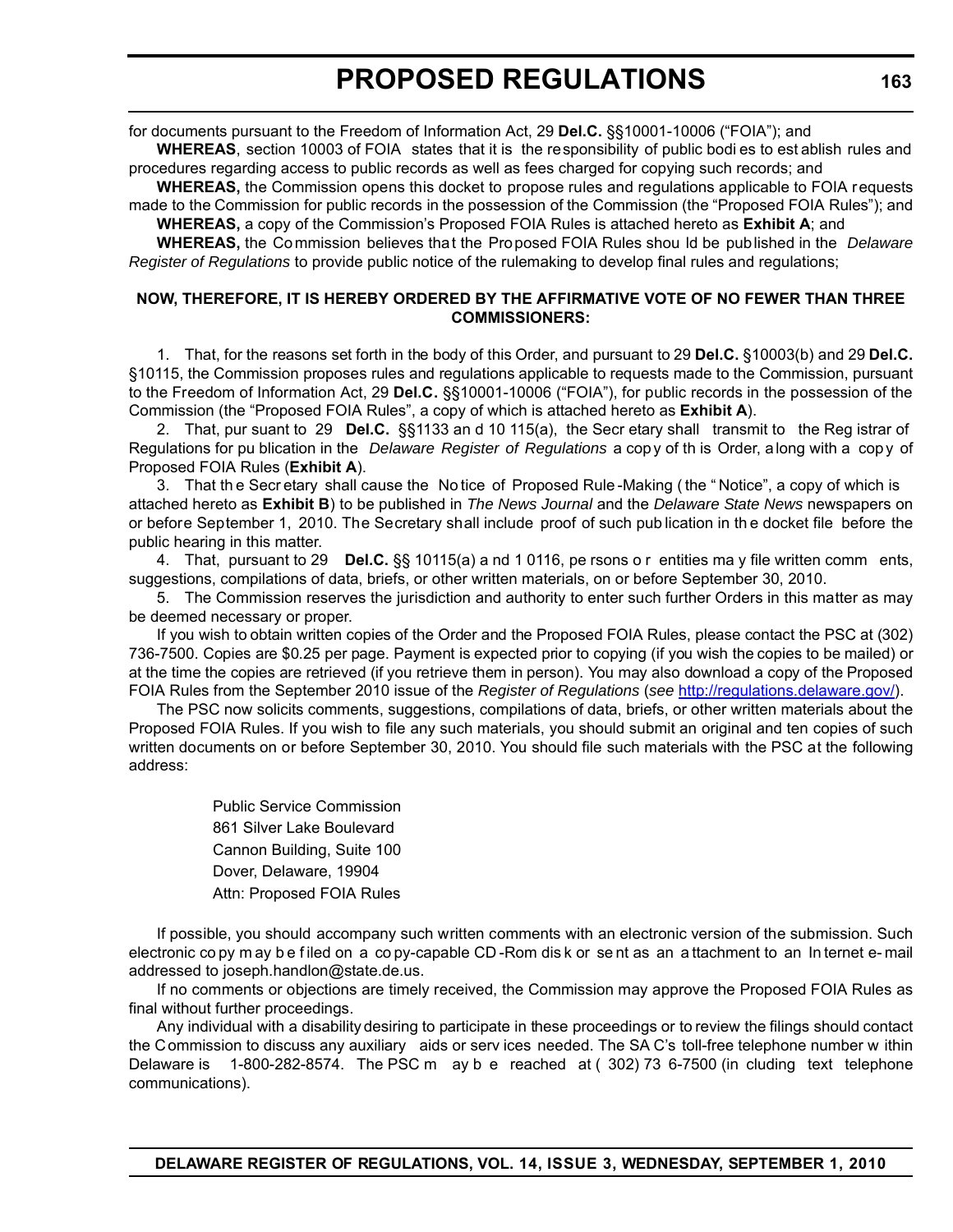BY ORDER OF THE COMMISSION:

Arnetta McRae, Chair Jeffrey J. Clark, Commissioner Joann T. Conaway, Commissioner Jaymes B. Lester, Commissioner Dallas Winslow, Commissioner

## ATTEST:

Alisa Carrow Bentley, Secretary

## **1008 Regulations Governing Requests made pursuant to the Freedom of Information Act**

## **1.0 Definitions**

Capitalized ter ms not otherwise d efined in the se regulations shall have the mea nings given those terms in FOIA and the Com mission's Rule s of Pr actice an d Procedure (see 26 **DE Admin. Code** §1001), as applicable.

"**Affected Party**" means any party who has submitted Third Party Confidential Records.

"**FOIA**" shall mean the Freedom of Information Act, 29 **Del.C.,** Ch. 100, as may be amended from time to time.

"**Third Party Confidential Records**" are records submitted to the Commission by a third party under a claim of confidentiality pursuant to the Commis sion's Rules of Practice and Procedure. Records will not be considered Third Party Confidential Records for purpose of these requlations if the records were n ot iden tified an d subm itted as co nfidential in ac cordance with t he Commiss ion's R ules of Practice and Procedure.

## **2.0 General**

- 2.1 The Comm ission pr omulgates the se re gulations, pursuant to 29 **Del.C.** §10 003(b), to est ablish procedures regarding requests made to the Commission pursuant to FOIA fo r public records in the possession of the Commission. The Commission is under no obligation under FOIA to answer written questions, analyze data, create documents not already in its possession or compile information in a record. F OIA r equests sha ll b e made fo r the purposes of obtaining existing d ocuments i n th e Commission's possession.
- 2.2 Consistent with FOIA, it is the Commission's desire that the public have access to the Commission's public records under reasonable terms and conditions. These regulations establish reasonable fees for compiling and photo-copying public records and prov ide instructions regarding how to make FOIA requests with the Commission and how such requests will be processed.
- 2.3 Commission staff may perform the duties of the Commission under these regulations.

## **3.0 Requests**

3.1 Persons requesting requests for records pursuant to FOIA shall submit an original and one copy of a written letter request indicating that the request is being made pursuant to FOIA. The written request shall be addressed to:

> Delaware Public Service Commission **Attn.: Commission Secretary** 861 Silver Lake Boulevard Cannon Building, Suite 100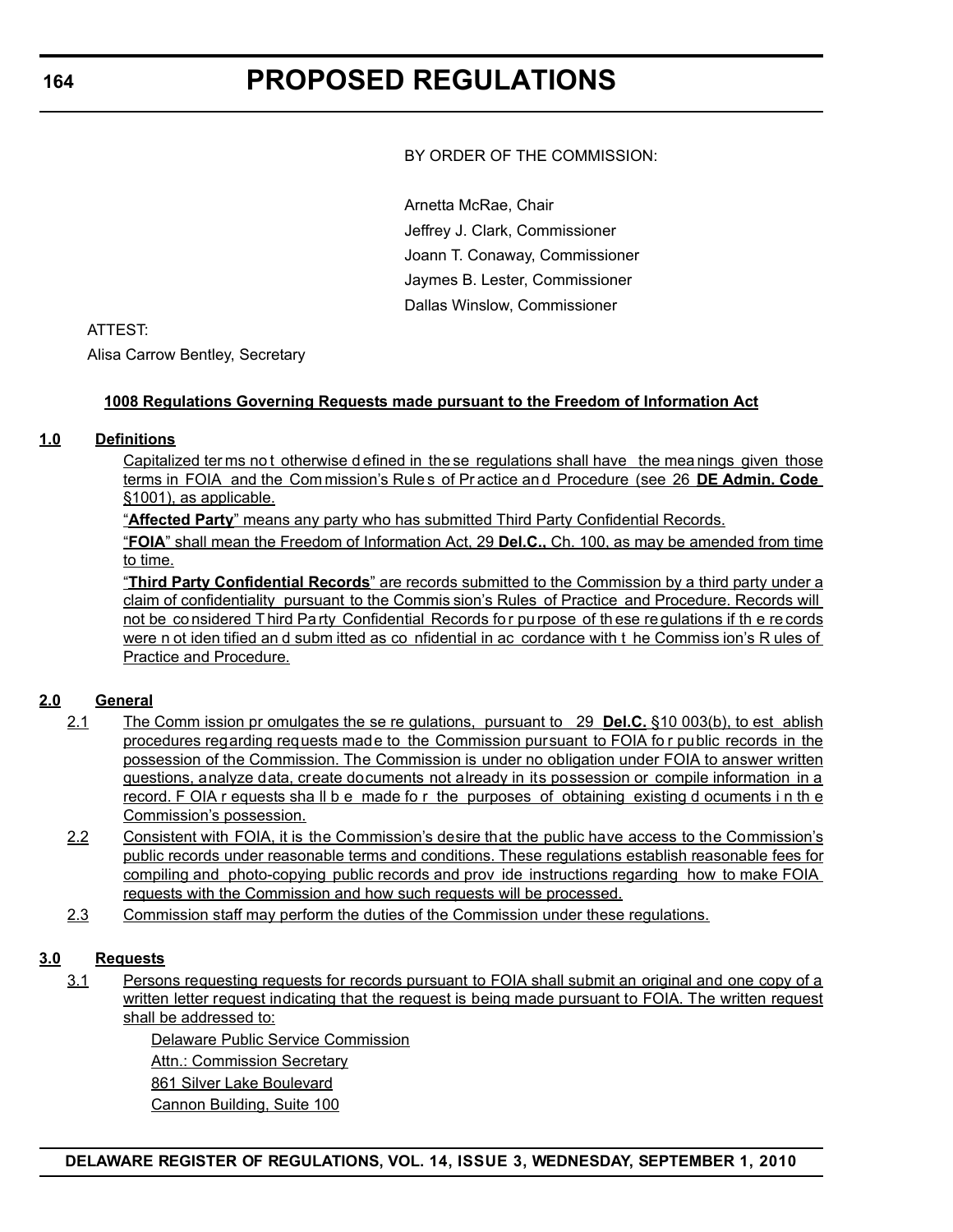# **PROPOSED REGULATIONS**

Dover, Delaware 19904

Requests by electronic mail will not be entertained.

- 3.2 Requests shall indicate clearly where records are to be sent.
- 3.3 Requests for records shall describe the records sought in sufficient detail to enable their location with reasonable effort.
- 3.4 Records may not be produced to any person who has an outstanding balance with the Commission relating to a prior FOIA request.
- 3.5 Requests that do not comply with these regulations may be denied in whole or in part.

## **4.0 Responses**

- 4.1 The Commission shall respond to a request made under these regulations with in ten (10) days of receipt of the request. Such response may include the requested records, deny the request in whole or in part, or indicate when the r equested records will be produced and under what, if any, conditions. A response to a request for Third Party Confidential Records shall be made pursuant to the procedures and the timeframe set forth in Rule 6 below.
- 4.2 To the e xtent a FOIA r equest see ks d ocuments th at the Co mmission, in its sole discretion, may consider voluminous, the Commission may require that the party requesting the records inspect and copy the re cords at th e Co mmission's of fice during its r egular b usiness h ours. Alter natively, the Commission may, in it s s ole discr etion, employ the assist ance of an ou tside ven dor to copy the requested records, in which case the requester will be required to pay the copy charges assessed by such vendor.

## **5.0 Fees for Photocopying Performed by Commission and Administrative Fees.**

- 5.1 Administrative Fees. The C ommission may assess administrative fees incurred in re sponding to a FOIA request as set forth herein. Such fees include:
	- 5.1.1 Staff time asso ciated wit h pr ocessing FOIA r equests, inclu ding, but not limited to, time spent locating and reviewing files, monitoring file reviews, and generating computer records.
	- 5.1.2 Administrative fees will be billed per quarter hour and will be billed at the current, hourly pay grade rate of the personnel per forming the servic e. Administrative charges will be in addition to any copying charges.
- 5.2 Photocopy Charges
	- 5.2.1 Standard Size Copies. The charge for copying standard size black and white public records shall be \$0.50 per printed page (i.e., single-sided copies are \$0.50 and double-sided copies are \$1.00). The charge for color copies or printouts shall be \$2.00 per page. This charge applies to copies on the following standard paper sizes: 8.5 x 11; 8.5 x 14; and 11 x 17.
	- 5.2.2 Oversized Copies/Printouts. The charge for copying oversized public records (including but not limited to blueprints, engineering drawings, GIS printouts and maps) shall be as follows: 24 x 26: \$2.00 each; 24 x 36: \$3.00 each; 30 x 42: \$5.00 each; and all larger documents: \$1.00 per square foot. An additional charge of \$1.50 per page will be assessed to color copies.
	- 5.2.3 Microfilm/Microfiche Printouts. Microfilm and/or micr ofiche printouts mad e by Commission personnel and printed on standard sized paper will be \$1.00 per page.
	- 5.2.4 Electronically-Generated Records. Charges for copying records maintained in an electronic format will be calculated by the material costs involved in generating the copies, including but not limited to magnetic tape, diskette or compact disc costs and third-party costs.
- 5.3 Payment for copies and/or administrative charges are due at the time the records are released.

## **6.0 Requests Seeking Non-Public and Third Party Confidential Records.**

6.1 Records identified as non-public pursuant to 29 **Del.C.** §10002(g) shall not be produced in response to a FOIA request. In addition, the following procedures shall apply to requests seeking records that the Commission believes are non-public because they are Third Party Confidential Records: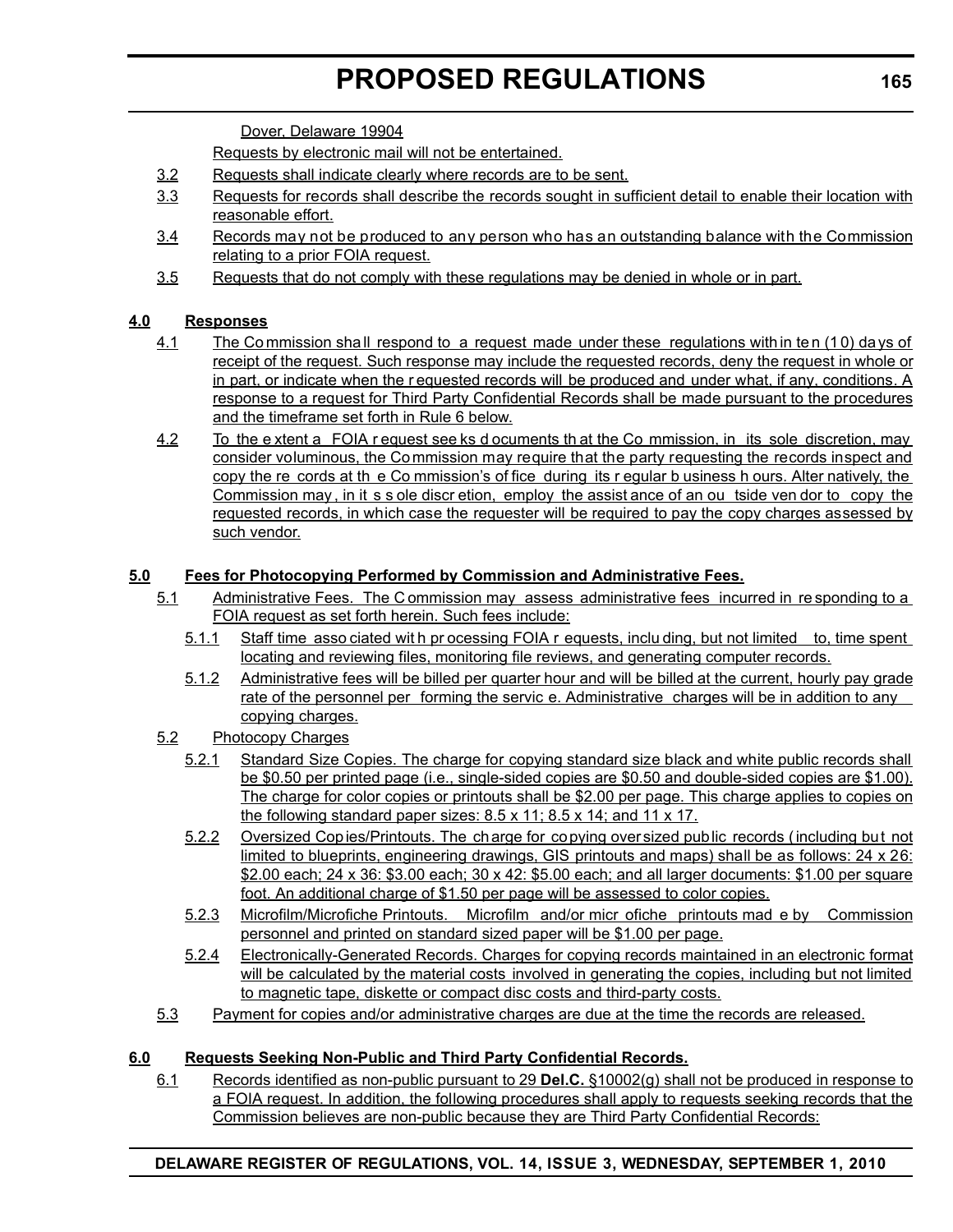## **PROPOSED REGULATIONS**

- 6.1.1 Upon receipt of a request seeking Third Party Confidential Records, the Commission will notify the Affected Party in writin g of th e re quest, ide ntifying th e party making th e re quest an d the Third Party Confidential Records sought.
- 6.1.2 Within ten (10) days of receipt of the notice required by Rule 6.1, the Affected Party shall advise the Commission in w riting whether it opposes the disclosure of th e Thir d Party Confidential Records. If the Commission is not so notified, it will produce the Third Party Confidential Records.
- 6.1.3 If the Affected Party timely objects to the production of the Third Party Confidential Records, the Affected Party sh all, at the time of no tifying the Commission of its objection, provide in wr iting information sufficient to justify a claim of confidentiality under FOIA. Such information shall include, but not be limited to, the following:
	- 6.1.3.1 Any measures taken by the Affected Party to guard against disclosure of the Third Party Confidential Records;
	- 6.1.3.2 Whether the Third Party Confide ntial Re cords have been in tentionally or in advertently disclosed since their submission to the Commission and any actions or precautions taken in connection with such disclosure; and
	- 6.1.3.3 Whether the disclosure of the Third Party Confidential Records would result in substantial or harmful effects on the Affected Party's commercial or financial interests, and if so: (a) what those harmful effects would be; (b) why the effects should be viewed as substantial; and (c) how the disclosure would cause such harmful effects.
- 6.1.4 The Affe cted Party bears th e bu rden of establishin g confid entiality und er FOIA. A unil ateral assertion that records are confidential or otherwise not subject to a FOIA request is insufficient to support a finding that requested information is in fact non-public.
- 6.1.5 Within a reasonable time after receiving the Affected Party's response filed pursuant to Rule 5.1.2, the Co mmission sh all de termine whe ther th e Th ird Party Confide ntial Docu ments shou ld b e produced pursuant to FOIA despite the Affected Party's claim of confidentiality. Written notice of the Co mmission's de cision sh all b e pr ovided to th e p arty making th e FOIA r equest and the Affected Party.

## **7.0 Appeals of Commission's Decision.**

As authorized by 29 **Del.C.** §10005, any person denied access to requested records may (i) bring suit in a cour t of competent jurisdiction within sixty (6 0) days of su ch denial or (ii) petition the Attorn ey General to determine whether a vi olation of FOIA ha s occurred. The procedures applicable to such petition are provided in 29 **Del.C.** §10005.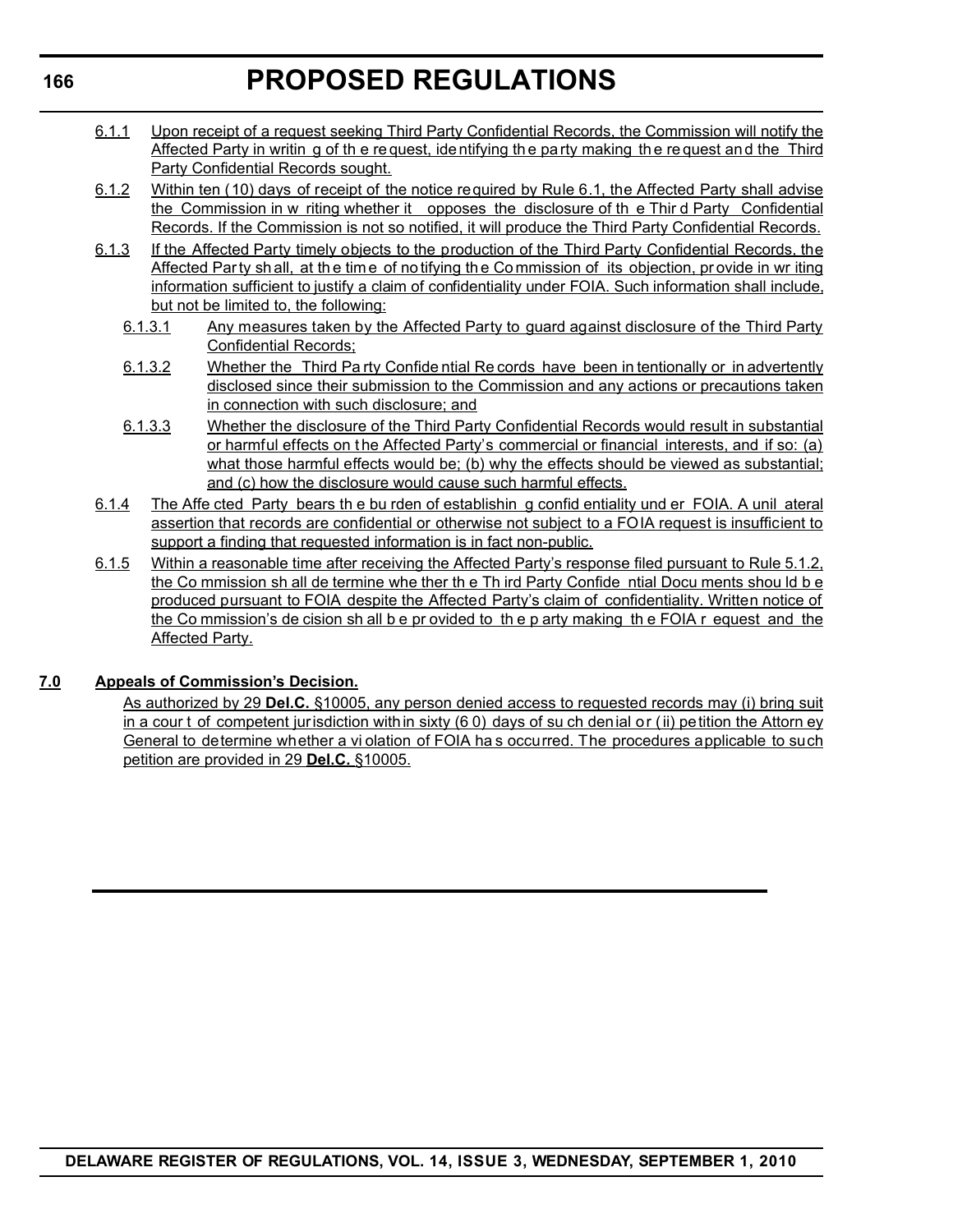## **Symbol Key**

Arial type indicates the text existing prior to the regulation being promulgated. Underlined text indicates new text added at the time of the proposed action. Language which is stricken through indicates text being deleted. **[Bracketed Bold la nguage]** indicates text added at the time the final o rder was issu ed. **[Bracketed stricken through]** indicates language deleted at the time the final order was issued.

## **Final Regulations**

The op portunity for public comme nt shall be he ld ope n fo r a min imum of 30 da ys af ter the proposal is published in the *Register of Regulations*. At the conclusion of all hearings and after receipt within the time allowed of all written materials, upon all the testimonial and wr itten evidence and information submitted, together with summaries of the evidence and information by subordinates, the agency shall determine whether a regulation should be adopted, amended or repealed and shall issue its conclusion in an order which shall include: (1) A brief summary of the evidence and information submitted; (2) A brief summary of its findings of fact with respect to the evidence and information, except where a rule of procedure is being adopted or amended; (3) A decision to adopt, amend or repeal a re gulation or to take no action and the d ecision sh all be supported by its findings on the evidence an d information r eceived; (4) T he exact text and cit ation of such reg ulation ado pted, ame nded or repealed; (5) The effective date of the order; ( 6) Any other findings or conclusions required by th e law under which the agency has authority to act; and (7) The signature of at least a quorum of the agency members.

The effective date of an order which ad opts, amends or repeals a re quiation shall be n ot less than 10 days from the date the order adopting, amending or repealing a regulation has bee n published in it s final form in the *Register of Regulations*, unless such adoption, amendment or repeal qualifies as an emergency under §10119.

## **[DEPARTMENT OF EDUCATION](http://www.doe.k12.de.us/)**

**OFFICE OF THE SECRETARY** Statutory Authority: 14 Delaware Code, Section 122(b) (14 **Del.C.** §122(b)) 14 **DE Admin. Code** 501

## **REGULATORY IMPLEMENTING ORDER**

## **[501 State Content Standards](#page-3-0)**

## **I. Summary of the Evidence and Information Submitted**

The Secretary of Education seeks the consent of the State Board of Education to amend 14 **DE Admin. Code** 501 State Content Standards to reflect the State's adoption of the Common Core Standards in English language arts and mathematics. The Common Core Standards were developed in partnership with the National Governors Association (NGA) and the Council of Chief State School Officers (CCSSO). State stakeholders participated in the review of the standards.

Notice of the proposed regulation was published in the *News Journal* and the *Delaware State News* on July 6, 2010 in the form hereto attached as *Exhibit "A"*. Comments were received from Governor's Advisory Council for Exceptional Citizens and the State Council for Persons with Disabilities endorsing the amendments.

#### **II. Findings of Facts**

The Secretary finds that it is appropriate to amend 14 **DE Admin. Code** 501 State Content Standards in order to reflect the State's adoption of the Common Core Standards in English language arts and mathematics.

## **III. Decision to Amend the Regulation**

For the foregoing reasons, the Secretary concludes that it is appropriate to amend 14 **DE Admin. Code** 501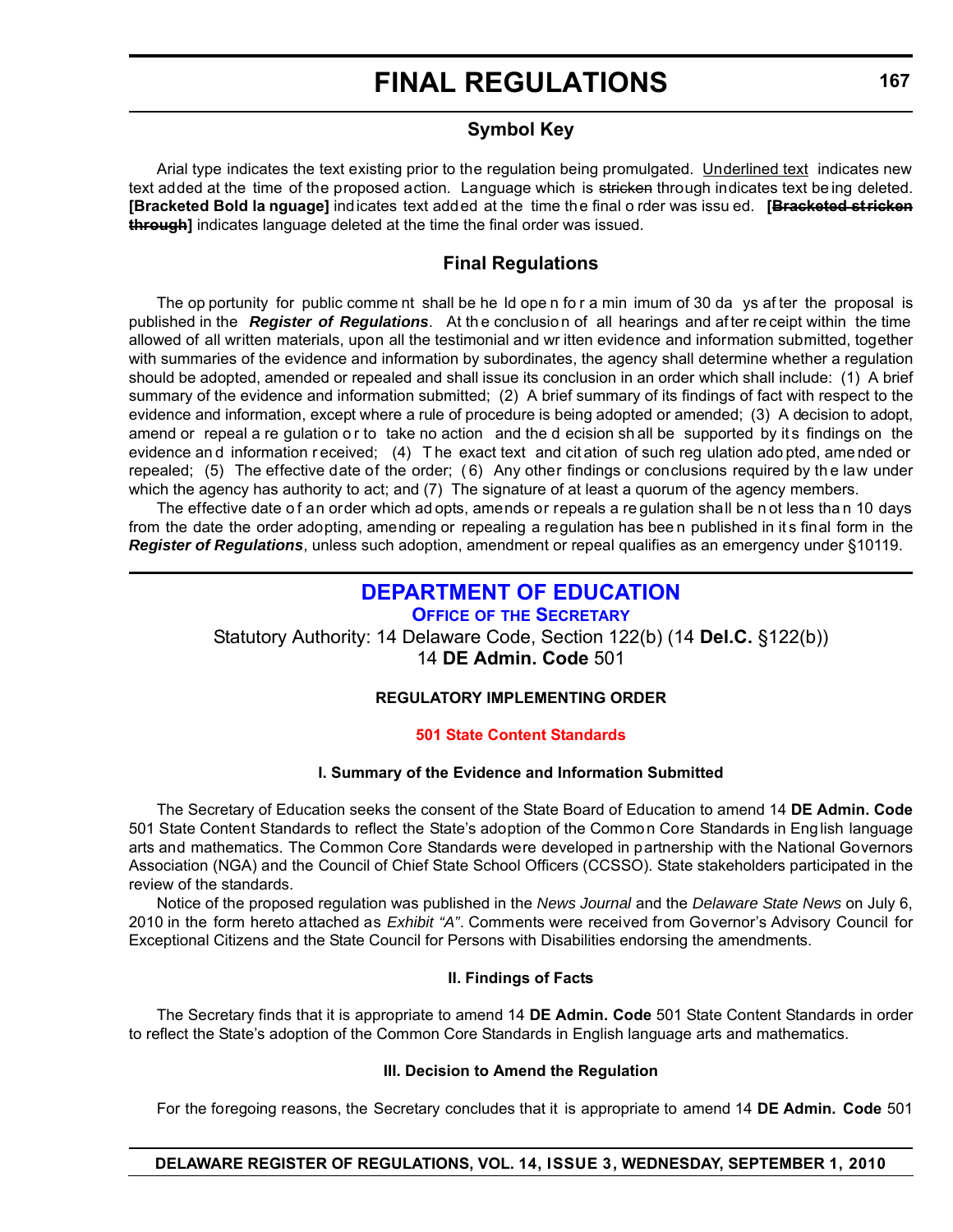#### **168**

## **FINAL REGULATIONS**

State Content S tandards. Therefore, pur suant to 14 **Del.C.** § 122, 14 **DE A dmin. Code** 501 S tate Content Standards attached hereto as *Exhibit "B"* is hereby amended. Pursuant to the provision of 14 **Del.C.** §122(e), 14 **DE Admin. Code** 501 State Content Standards hereby amended shall be in effect for a period of five years from the effective date of this order as set forth in Section V. below.

## **IV. Text and Citation**

The text of 14 **DE Admin. Code** 501 State Content Standards amended hereby shall be in the form attached hereto as *Exhibit "B"*, and said regulation shall be cited as 14 **DE Admin. Code** 501 State Content Standards in the *Administrative Code of Regulations* for the Department of Education.

#### **V. Effective Date of Order**

The actions hereinabove referred to were taken by the Secretary pursuant to 14 **Del.C.** §122 on August 19, 2010. The effective date of this Order shall be ten (10) days from the date this Order is published in the *Delaware Register of Regulations.*

**IT IS SO ORDERED** the 19th day of August 2010.

**DEPARTMENT OF EDUCATION** Lillian M. Lowery, Ed.D., Secretary of Education

Approved this 19<sup>th</sup> day of August 2010.

## **STATE BOARD OF EDUCATION**

Teri Quinn Gray, Ph.D., President Gregory Coverdale Jorge L. Melendez, Vice President Terry M. Whittaker, Ed.D. G. Patrick Heffernan **G. Patrick Heffernan** James L. Wilson, Ed.D. Barbara B. Rutt

#### **501 State Content Standards**

## **1.0 Instructional Programs**

- 1.1 Instructional p rograms of fered in the p ublic sch ools of Delaware s hall be in alignment w ith the appropriate content standards documents. These documents are: English Language Arts Curriculum Framework, M athematics Cu rriculum F ramework, Science Curriculum F ramework, Social Studies Curriculum Fr amework, Health Ed ucation Cu rriculum F ramework and Assessmen t, Physica l Education Content Standards, Visual and Performing Arts Content Standards, Agriscience Curriculum Framework Con tent Standards, Busine ss Fina nce and Marketing Education Curriculum Framework Content S tandards, W orld La nguage Cur riculum Fra mework Content S tandards, Technology Education Curriculum Framework Content S tandards, Skilled and T echnical Sciences Content Standards and the Family and Consumer Sciences Content Standards.
	- 1.1.1 The content standards documents may from time to time hereafter be amended with the approval of the Secretary and the State Board of Education.
		- 1.1.1.1 Effective with th e 20 10-2011 schoo l year , Delaware C ontent Standards in English language ar ts an d m athematics sha ll be comp rised of the Comm on Core S tandards developed in partnership with the National Governors Association and the Council of Chief State School Officers.
	- 1.1.2 Integration of the content standards shall be provided for within and across the curricula.
	- 1.1.3 Instructional materials and curricula content shall be kept current and consistent with provisions of 14 **DE Admin. Code** 50 2 Alig nment of Lo cal Schoo l Distr ict Curricula to the S tate Co ntent Standards and 14 **DE Admin. Code** 503 Instructional Program Requirements.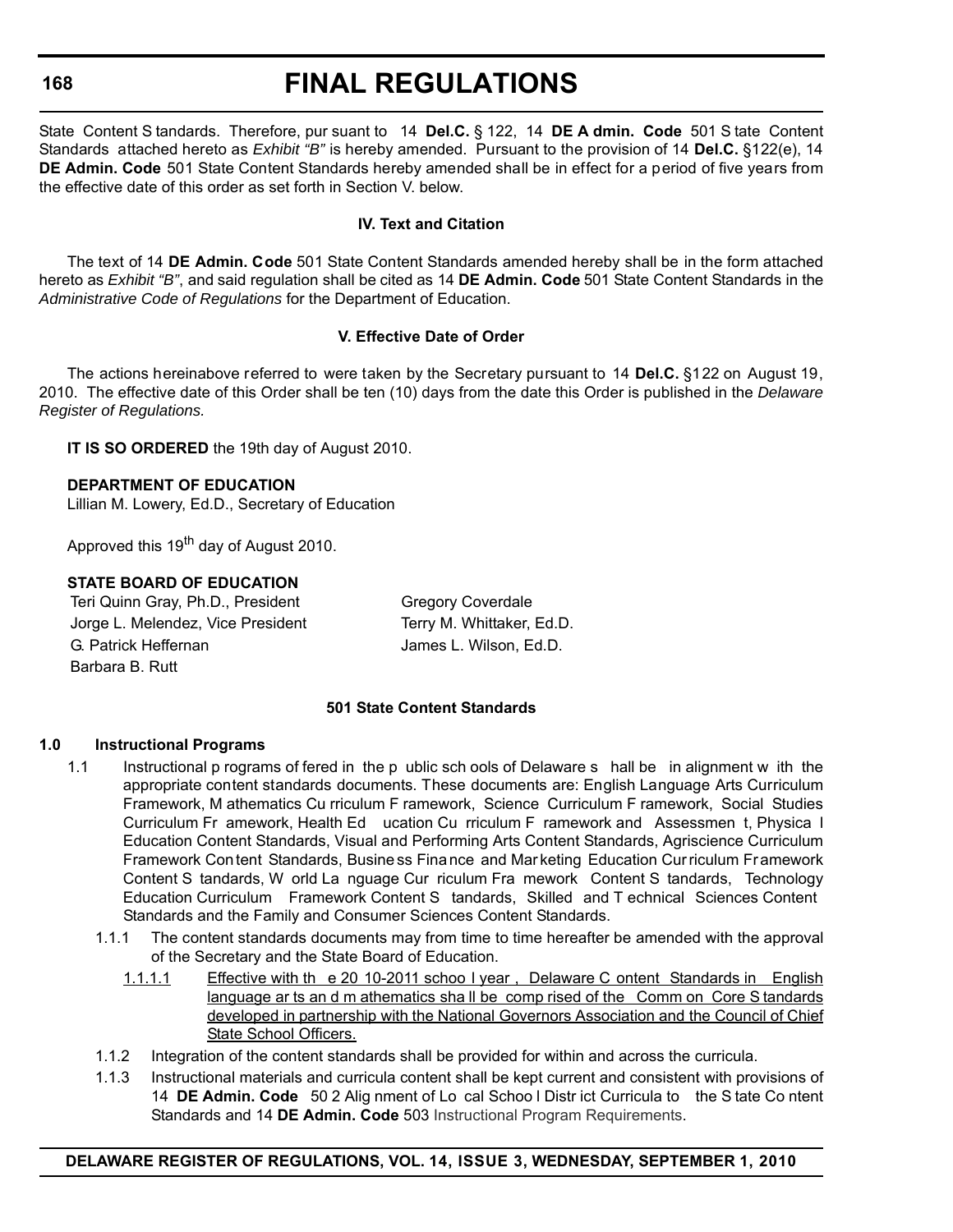**1 DE Reg. 153 (8/1/97) 1 DE Reg. 729 (12/1/97) 4 DE Reg. 343 (8/1/00) 4 DE Reg. 850 (10/1/00) 4 DE Reg. 853 (11/1/00) 5 DE Reg. 865 (10/1/01) 8 DE Reg. 445 (9/1/04) 13 DE Reg. 256 (8/1/09)**

## **[DEPARTMENT OF HEALTH AND SOCIAL SERVICES](http://www.dhss.delaware.gov/dhss/dltcrp/index.html)**

**DIVISION OF LONG TERM CARE RESIDENTS PROTECTION**

Statutory Authority: 16 Delaware Code, Section 3003A; 29 Delaware Code, Section 7971 (14) (16 **Del.C.**, §3003A; 29 **Del.C.**, §7971(14)) 16 **DE Admin. Code** 3220

## **ORDER**

#### **[3220 Training and Qualifications for Nursing Assistants and Certified Nursing Assistants](#page-3-0)**

#### **NATURE OF THE PROCEEDINGS**

Delaware Health and Social Servic es ("Department"), Division of Long Term Care Reside nts Pr otection, initiated proceedings to a mend the r egulations regarding t he T raining and Certification of Certified Nursing Assistants. The Department's proceedings to amend its regulations were initiated pursuant to 29 **Delaware Code**, Section 10114, with authority prescribed by 29 **Delaware Code**, Section 7971.

The Department published its notice of pr oposed regulatory change pursuant to 29 **Delaware Code** Section 10115 in th e May 2010 *Delaware Register of Regulations*, requiring written materials and suggestions from the public concerning the proposed regulations to be produced by May 31, 2010 at which time the Department would receive information, factual evidence and public comment to the said proposed changes to the regulations.

## **SUMMARY OF PROPOSED CHANGE**

The proposal amends existing Regulation 3220 – Training and Certification of C ertified Nursing Assistants. The proposed change will amend the regulation relative to the assessment of fees for reciprocal certification of a nursing a ssistant from another st ate, a dd a r equirement fo r continuing education, m odify tra ining pr ogram requirements and delete the Senior CNA Training Program Instructor component.

#### **Statutory Authority**

- 16 **Del.C.** §3002A, "Training and Qualification for Nursing Assistants and Certified Nursing Assistants."
- 29 **Del.C.** §7971, (14) "Regulate the Certification of Nursing Assistants."

#### **Summary of Changes**

The Beebe Medical Center School of Nursing, POLYTECH Adult Education Program, New Castle County Vo-Tech Sc hool D istrict, D elaware Technical and Community Colleg e, Gene sis He althcare Cor poration, Cour tland Manor Inc, th e Dela ware Health care Associatio n an d the Alzh eimer's Asso ciation o ffered the comments and recommendations summarized below. DLTCRP has considered each comment and respond as follows:

1) Clar ification is r equested on whether the term general supervision requires that a p erson be personally present at all times.

*Response: The term General Supervision is now defined at 1.0 and does not require actual observation of students at all times.*

"General Supervision" is providing necessary guidance for the program and maintaining ultimate responsibility.

2) T he requirement of an RN h aving lon g te rm c are experience limits who c an te ach a nursing a ssistant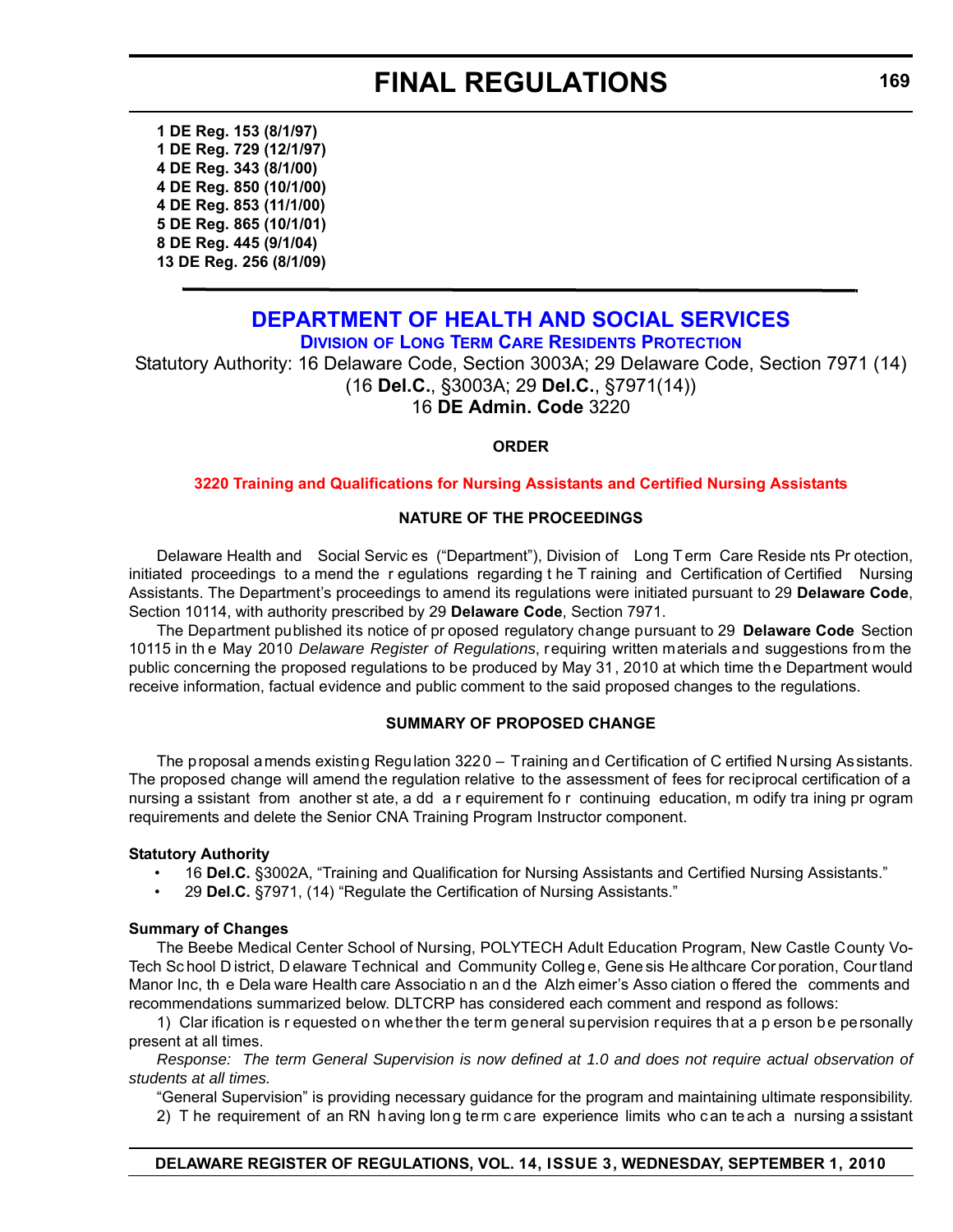course.

*Response: The regulation has been modified to more closely match the federal regulation. Instructors do not have to have one year of long term care experience if the program is under the general supervision of at least one Registered Nurse who has the requisite long term care experience.*

3.1.5 All in structors (cla ssroom a nd clinical) must ha ve completed a course in teach ing adults or have experience tea ching adults or in th e ca se of high sc hool p rograms, b e a state licensed h igh scho ol teacher. Instructors do not have to have one year of long term care experience if the school has identified a RN supervisor as described in 3.1.4. The RN supervisor shall be available to all instructors, shall assist in developing lesson plans based on exper ience in t aking ca re of nursing home re sidents, shall periodically en sure and do cument th at instructors are operating effectively and that the program is operating in a ccordance with all st ate and fed eral regulations. Classroom ratios of student to instructor shall not exceed 24:1.

3) The requirement at 2.3 of testing within 30 days of course completion, or 90 days in the event of a failure is unreasonable in the current market.

*Response: This regulation has been modified. The individual has 24 months from the date of course completion to pass the competency test. The 90 days only applies if facilities wish to include the nursing assistant in staffing calculations.*

4) The continuing education requirement at 2.4 may be cost prohibitive to many certified nursing assistants.

*Response: The Division will be offering courses statewide at little or no cost to nursing assistants.*

5) Section 2.6 permits persons currently enrolled in nursing programs to take the CNA competency test after having satisfactorily completed a Fundamentals/Basic Nursing course, will the instructors of those hospital-based courses be deemed to have met the CNA Instructor requirements?

*Response: No, to clarify the importance of the long term care experience, 2.6 has been modified to add 75 hours of clinical training in a long term care setting. 3.1.4 also includes the long term care requirement.*

6) At Sectio n 2.8 the regulation permits an individual to t ake the CNA competency t est after satisf actorily completing a military nursing assistant training course or a hospital based nursing assistant training course. Would the faculty in the hospital based nursing program be considered to meet the CNA Training Pr ogram in structor requirements?

*Response: No. Please note that 2.8 has been deleted.*

7) Hospital-based CNA training programs may not be able to meet the requirement at 3.1.2 that 75 hours of clinical instruction be performed in a long term care setting.

*Response: This change brings the Delaware regulations into compliance with 42 CFR 483.152 which requires that the clinical portion of the training be performed in a facility or laboratory setting similar to the setting in which the individual functions as a nurse aide such as a nursing or skilled nursing facility. This construction of the regulatory requirement has recently been confirmed with CMS.*

8) High school and community college teachers may not be able to meet the teaching experience requirement at 3.1.4.

*Response: Please refer to the new 3.1.5. The adult education training requirement is a federal regulation. The high school exception is set forth in the regulation and at 6.2.2.*

9) Appropriately licensed or certified personnel are excluded from being adjunct instructors in their areas of expertise.

*Response: No, this concern is cured by a new section 3.1.8.*

3.1.8 Other pe rsonnel from the he alth profession may sup plement th e in structor, including but n ot limited to , registered nu rses, licensed p ractical/vocational n urses, ph armacists, dieticians, social wo rkers, sanitarians, fire safety expe rts, nur sing hom e administrators, ge rontologists, p sychologists, ph ysical a nd occupational therapists, activ ity spec ialist, speech/l anguage/hearing ther apists a nd re sident rights exp erts. Supplemental personnel must have at least 1 year of experience in their respective fields.

10) The 60 day notice requirement at 3.1.9, for changes to program personnel is problematic.

*Response: The requirement was modified to 21 days and a provision for a waiver has been added.*

3.1.9 Programs must notify the Divis ion in w riting (which may be fa xed) at least 2 1 days prior to implementing permanent and/or substantial changes to th e program or the program's personnel. Examp les of substantial changes include, but are not limited to, instructor(s), clinical or classroom site, major revision of course structure, change in textbook. The 21 day time period may be waived by the Division for good cause shown.

11) The curriculum competencies related to the p sychosocial needs of the resident needed to be revised to reflect current practices.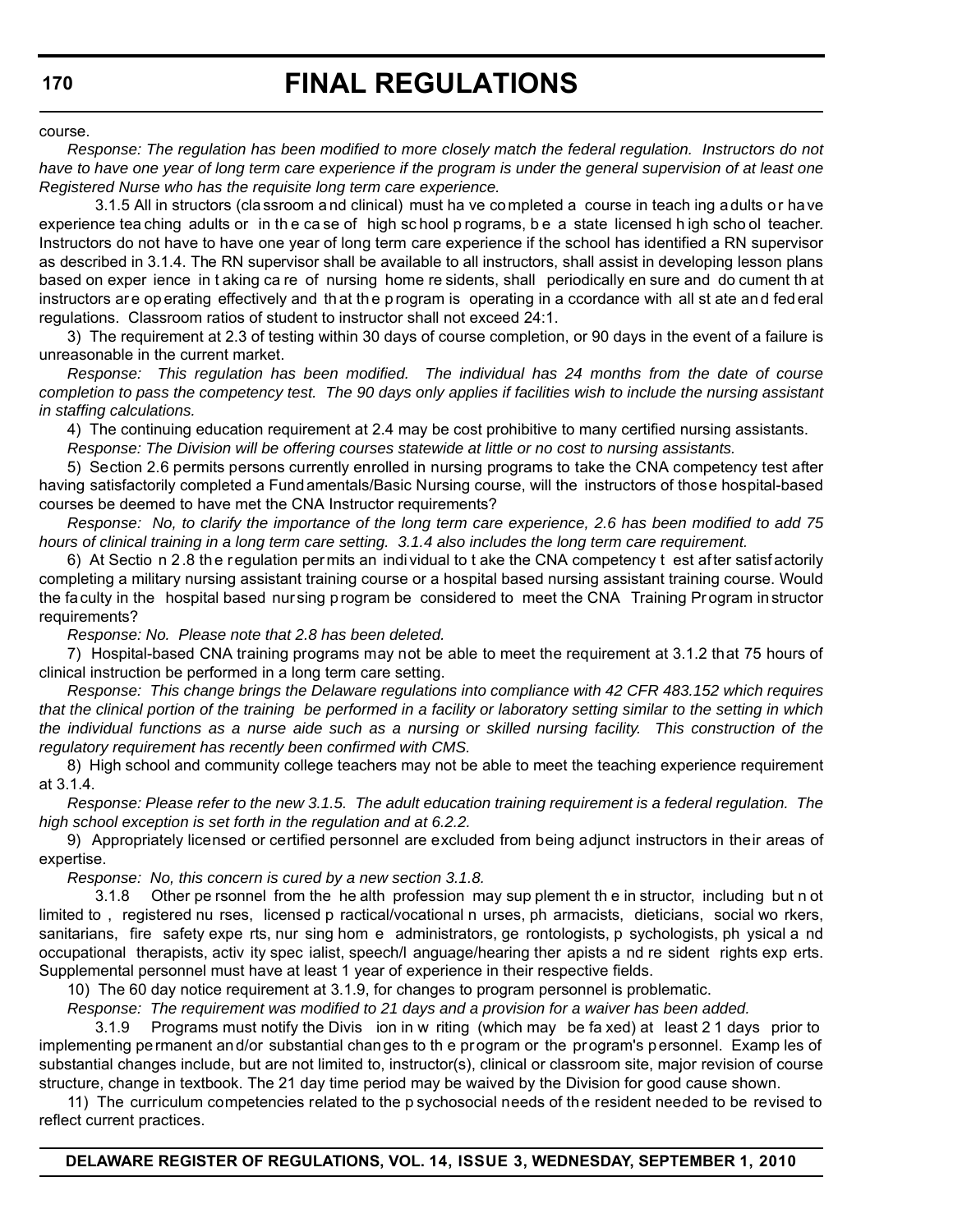*Response: Competencies 3.3.3.1.5 and 3.3.3.1.9 were revised.* 

12) High schoo l and community college teachers may not be able to meet the r equirement at 6.0 to ha ve formal educational preparation or experience with skills of adult learning.

*Response: As to the community college teachers, they teach adults, so the requirement must be met. High school programs meet the requirement with licensed teachers. See 6.2.2.*

#### **FINDINGS OF FACT**

The Department finds that the proposed changes set forth in the May 2010 Register of Regulations should be adopted, subject to the modification set forth above which is not substantive.

**THEREFORE, IT IS ORDERED**, that the proposed changes to Regulation 3220 -Training and Certification of Certified Nu rsing Assist ants, with the mo dification ind icated he rein, is ad opted and shall be fina l effective September 1, 2010.

Rita Landgraf, Secretary, DHSS

#### **3220 Training and Qualifications for Nursing Assistants and Certified Nursing Assistants (Formerly Regulation No. 69)**

#### **1.0 Definitions**

**"Advanced Pra ctice Nurs e"** shal l mea n a n i ndividual wh ose e ducation a nd licensure m eet the criteria outlined in 24 **Del.C.** Ch. 19 and who is certified in at least one of the following specialty areas: (1) Adult n urse pr actitioner; ( 2) Gerontological clinical nurse s pecialist; (3 ) Ger ontological n urse practitioner; (4) Psychiatric/mental health clinical nurse specialist; (5) Family nurse practitioner.

**"Assisted Living Fa cility"** As sisted living facility is a resi dential arrangement for fee licensed pursuant to 16 **Del.C.** Ch. 11.

**"Certified Nursing Assistant (CNA)"** a duly certified individual under the supervision of a licensed nurse, who provides care which does not require the judgment and skills of a licensed nurse. The care may includ e, but is no t limited to , th e following: bathing, dr essing, g rooming, toiletin g, am bulating, transferring and feeding, observing and reporting the general well-being of the person(s) to whom they are providing care.

**"Department"** the Department of Health and Social Services.

"**Direct Supervision**" means actually observing students performing tasks.

**"Division"** the Division of Long Term Care Residents Protection.

"**General Supervision** " is pr oviding necessary guidance for the p rogram a nd ma intaining ultima te responsibility.

**"Intermediate Care Facility"** Facility licensed pursuant to 16 **Del.C.** Ch. 11 with a license designated for intermediate care beds.

**"Licensed Nurse"** shall mean a licensed practical nurse, registered nurse and/or advanced practice nurse whose education and licensure meet the criteria in 24 **Del.C.** Ch. 19.

"**Licensed Nu rsing Fa cility**" is a residential ins titution, as defined in 16 **Del.C.**, §1104(4), w hich provides services to residents which include resident beds, continuous nursing services, and health and treatment services for individuals who do not currently require continuous hospital care. Care is given in accordance with physician's orders and requires the competences of a registered nurse (RN).

**"Licensed Prac tical Nurs e ( LPN)"** a n urse wh o is lic ensed as a practical nurse in Delaware or whose license is recognized to practice in the State of Delaware, and who may su pervise LPN's, CNA's, NA's and other unlicensed personnel.

**"Nursing As sistant (NA)"** a n in dividual who ha s co mpleted the re quisite training to be come a Certified Nursing Assistant but is awaiting certification.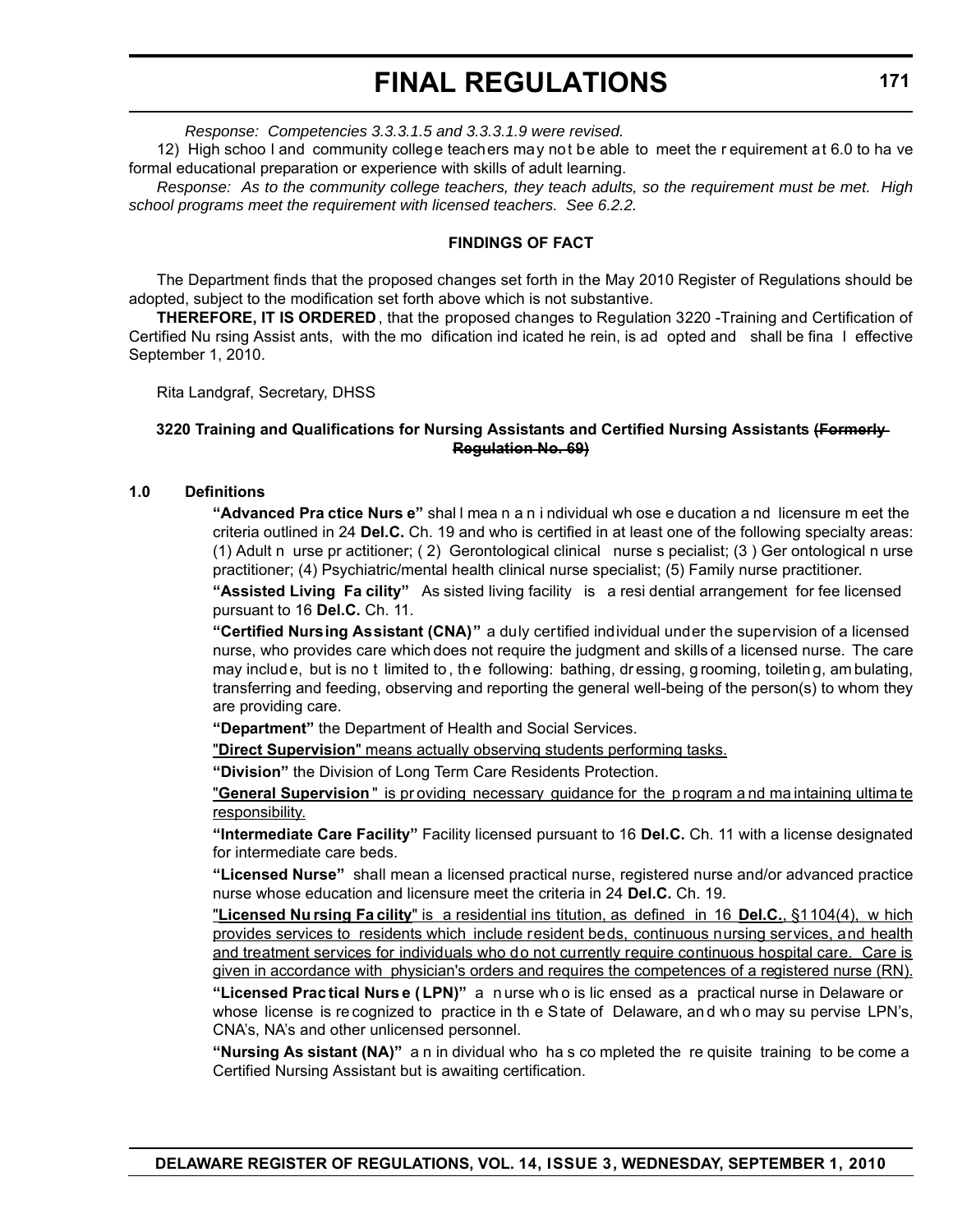**"Nursing Relat ed Services"** those he alth re lated ser vices th at inc lude su pervision of , and dir ect assistance to, individuals in their activities of daily living and/or those physical and psychosocial basic skills encompassed in the certified nursing assistant curriculum.

**"Nursing Services Direct Caregivers"** those individuals, as defined in 16 **Del.C.**, §1161(e), assigned to the direct care of nursing facility residents.

**"Physician"** a physician licensed to practice in the State of Delaware.

**"Registered Nurse (RN)"** a n urse who is a gr aduate of an approved school of professional nursing and who is licensed in Delaware or whose license is recognized to practice in the State of Delaware.

**"Rehabilitation"** the restoration or ma intenance of an ill or injured pers on to self-sufficiency at his or her highest attainable level.

**"Resident"** a person admitted to a nursing facility or similar facility licensed pursuant to 16 **Del.C.** Ch 11.

**"Restraint" "Physical Restraints"** are defined as any manual method or p hysical or m echanical device, material or equipment attached or adjacent to the resident's body that the individual cannot remove easily wh ich restricts freedom o f mo vement o r no rmal access to one 's b ody. **"Chemical Restraints"** are defined as a psychopharmacologic drug that is used for discipline or convenience and not required to treat medical symptoms.

**"Senior Certified Nursing Assistant"** a Certified Nursing Assistant who has met the requirements and training specified in Section 4 of these regulations.

**"Skilled Care Faci lity"** Facility licensed pursuant to 16 **Del.C.** Ch. 11 with a license designated for skilled care beds.

**"Student"** a person enrolled in a course offering certification as a CNA.

**["Supervision" direct ov ersight a nd inspe ction of the act of acc omplishing a func tion or activity.]**

## **6 DE Reg. 1505 (5/1/03)**

## **2.0 General Training Requirements And Competency Test**

Each Nursing Assistant/Certified Nursing Assistant employed by any nursing facility either as contract/ agency or facility staff shall be required to meet the following:

- 2.1 An individual shall complete a nu rsing assistant training course approved by the Dep artment on the recommendation of the CNA T raining Cu rriculum Committee. The Committee shall consist of individuals with experience in the knowledge and skills required of CNAs.
- 2.2 Nursing Assistants a re re quired to p ass a competency te st p rovided by the De partment or b y a contractor approved by the Department.
- 2.3 **[Nursing As sistants s hall t ake t he c ompetency t est wit hin 30 day s of co mpletion of a n approved program or when the nearest testing location is av ailable to the nursing assistant, whichever is later. Nursing assistants who fail to obtain a passing score may repeat the test two ad ditional t imes, but mus t obt ain cert ification wit hin 90 da ys of prog ram comple tion. Nursing assistants who fail to obtain a passing score after testing three times must repeat the CNA training program before retaking the test, or they cannot continue to work as a nursing assistant.**

**Nursing Assistants shall take the competency test within 30 days of completion of an approved program. Nurs ing as sistants who fail to obt ain a p assing s core may repe at the te st two additional times. Nursing assistants who fail to obtain a passing score after testing three times must repeat the CNA training program before retaking the test. The certificate of completion of an ap proved p rogram, a p rerequisite t o t esting, must be da ted wit hin 24 mont hs of th e available te sting date. Nursing assistants who are tr ained in a facility and are counted for staffing purposes pu rsuant to 16 Del.C. §1 162 ( f) mu st pass t he t est within 9 0 days of completion of the facility program to continue to be counted in staffing calculations**.**]**

2.4 A Certified Nursing Assistant must In order to qualify for recertification, a CNA m ust, during each 24 month certification period: 1) complete 24 hours of approved continuing education, and 2) perform at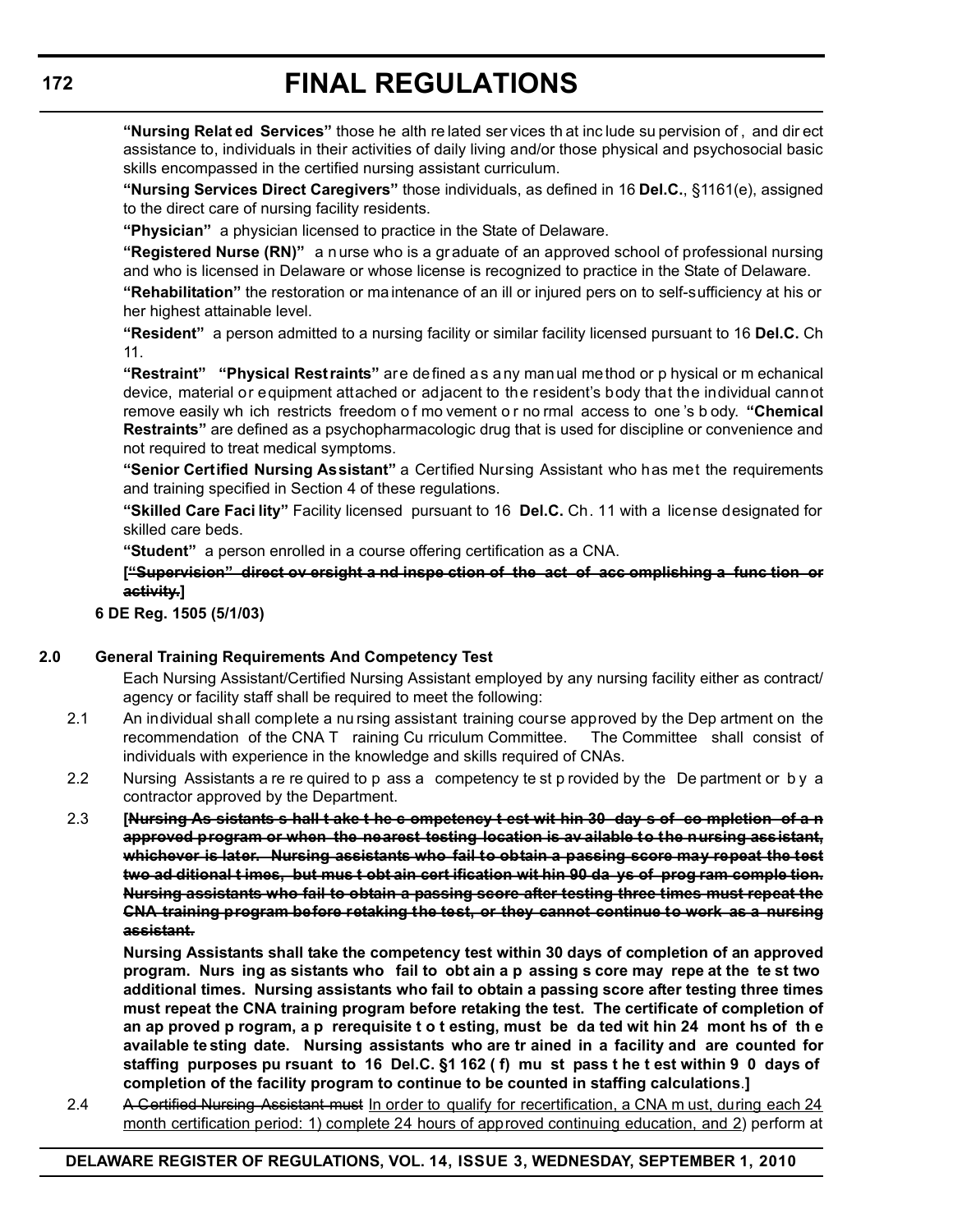least 64 ho urs o f nu rsing re lated se rvices fo r pay un der the su pervision of a licen sed n urse or physician during each 24 month certification period in ord er to qualify for recertification. A certified nursing as sistant CN A who do es not pe rform a t least 64 h ours of n ursing r elated ser vices in a certification period or fails to com plete the required continuing education must complete and pass a new training course and the competency test again, or competency test. Nursing assistants who fail to obtain a p assing score af ter testing thr ee tim es must repeat th e CNA training pr ogram before additional testing will be permitted.

- 2.5 **[A Certified Nursing Assistant An individual A Certified Nursing Assistant]** trained and certified outside the State of Delaware in a program that equals or exceeds the federal nurse aide training program requirements in the Code of Federal Regulations §483.152 cannot work in Delaware without a Delaw are certificate. Delaware certification is required pr ior to be ing em ployed as a CNA. The Department will grant reciprocity if the following conditions are met:
	- 2.5.1 **[The CNA The individual The CNA]** must have a current certificate from the jurisdiction where he or she currently practices, except that candidates from the State of Maryland must hold a current Geriatric Nursing Assistant certificate.
	- 2.5.2 **[The CNA The in dividual The CNA ]** must ha ve 3 m onths o f fu ll-time experience as a CNA performing nursing related services for pay under the supervision of a licensed nurse or physician, or have completed a train ing and competency evaluation program with the number of hou rs at least equal to that required by the State of Delaware.
	- 2.5.3 **[The CNA The individual The CNA]** must be in good standing in the jurisdiction where he/she is currently certified.
	- 2.5.4 The **[Nursing Assistant CNA]** submits \$30 to the Department to cover the costs associated with granting the reciprocity.
- 2.6 **[Employees h ired a s]** Nu rsing **[Assistants/Certified N ursing Assistants st udents]** who are currently e nrolled in a nur sing p rogram a nd h ave satisfa ctorily co mpleted a Fun damentals/Basic Nursing course with a 75 hour clinical component in a long term care setting will be deemed to meet the training requirements. These individuals will be appr oved to t ake the competency test upon submission of a le tter fro m th eir scho ol of nu rsing attestin g to cur rent enr ollment st atus and satisfactory course completion as described.
- 2.7 **[Individuals Nursing students]** who have graduated from an RN or LPN program within 24 months prior to application for certification are deemed qualified to meet the Department's nurse aide training and competency evaluation program requirements and are eligible for certification upon submission of a sealed copy of th eir diploma. Individ uals who h ave graduated from an RN or LPN pro gram more than 24 months prior to application for certification are deemed qualified to meet the Department's nurse aide tra ining pr ogram r equirements a nd ar e e ligible to t ake the competency te st u pon submission of a sealed copy of their diploma.
- 2.8 **[An individual who has satisfactorily completed a military nursing assistant training course or hospital-based nur sing as sistant t raining co urse of at le ast 150 hours with a which is substantially similar to Delaware's nurse aide training program curriculum comparable to the curriculum co ntent of Section 69.303 of t hese regu lations and who has per formed nurs ing related services within 24 months prior to application for certification is deemed qualified to meet t he Department's nu rse aide tr aining program requirements and is eligible to t ake the competency test upon submission of documentation of course completion.**
- **2.9]** For the purpose of calculating minimum staffing levels, any individual who has completed all of the classroom training and half of the clinical training in a facility sponsored training program may be considered as a member of such facility's staff while undergoing the last 37.5 hours of clinical training at such facility.
- 2.**[109]** A nursing assistant who is employed by, or who has received an offer of employment from, a federally certified nursing facility on the date on which the aide begins a nurse aide training and competency evaluation pr ogram may not be ch arged for a ny portion of the pr ogram including tuition, any te sts taken and fees for textbooks or other required course materials.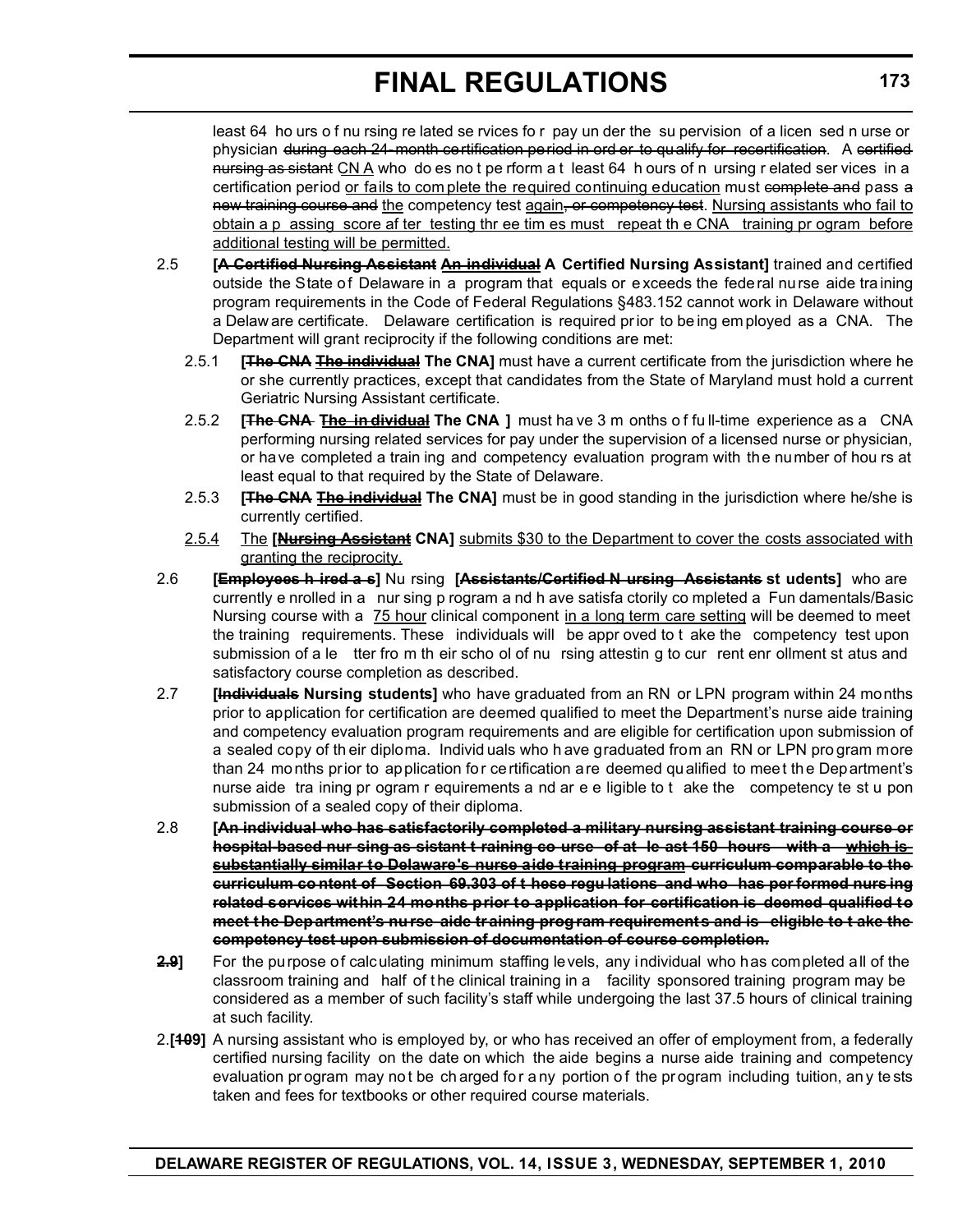- 2.**[110]** If a Certified Nursing Assistant who is not employed, or does not have an offer to be employed as a nurse aide be comes emp loyed by, or receives an of fer of emp loyment fro m, a fede rally certified nursing fac ility not later than 12 months af ter completing a nurse aide training and competency evaluation program, the federally certified nursing facility shall reimburse all doc umented personally incurred costs in completing the program. Facilities s hall accept as documentation canceled checks, paid receipts, written verification from a training program or other written evidence which reasonably establishes the CNA's personally incurred costs. Such costs include tuition, tests taken and fees for textbooks or othe r required cour se m aterials. Su ch cost s shall be re imbursed in eq ual qu arterly payments with full reimbursement to coincide with the CNA's completion of on e year of em ployment including the orientation period.
- 2.**[121]** Any nurs ing facility which reimburses a Certified Nurs ing Assis tant for documented personally incurred costs of a nurse aide training and competency evaluation program shall notify the Division of Long Term Care Residents Protection of such reimbursement. Notice of such reimbursement shall be entered in the CNA Registry dat abase and infor mation reg arding such reimbursement sha ll be available to facilities upon request.

**6 DE Reg. 1505 (5/1/03) 8 DE Reg. 1014 (1/1/05)**

## **3.0 CNA Training Program Requirements**

- 3.1 General. Program approval must be obtained from the Division prior to operating a CNA program. To obtain approval, the curriculum content for the Certified Nursing Assistant training programs shall meet each of the following requirements:
	- 3.1.1 The curriculum shall inc lude material that will prov ide a basic lev el of both knowledge and demonstrable skills for each individual completing the program.
	- 3.1.2 The program shall be a minimum of 150 hours in length, div—ided equally between clinical s kills training and classroom instruction consisting of: 1) classroom instruction including laboratory time of 75 hours, and 2) clinical skills training of 75 hours in a long term care setting. Additional hours may be added in either of these areas or both.
	- 3.1.3 Classroom in struction and demonstrated proficienc y in eac h skill shall be completed prior to students' pe rforming d irect resident ca re. Programs sh all main tain docum entation of re quired skills that each student has successfully demonstrated to the RN instructor.
	- 3.1.4 Classroom ratios of student to RN instructor shall not ex ceed 24:1. Clinical and laboratory ratios of student to instructor shall not exceed 8:1.**[All instructors must have completed a course in teaching adults. [Or in the case of High School Programs be a state-licensed high school teacher.]**

**The training of nursing assistant must be done by or under the general supervision of a RN who possesses a minimum of two yea rs of nursing experience, at least 1 yea r of wh ich must be in the provision of long term care facility services. The required one year of fulltime (35-hours per week) long term care experience can be met by work experience in, or supervision or teaching of students in a certified skilled nursing facility or nursing facility defined in 42 CFR § 483.5(a).]**

3.1.5 **[All class room inst ruction mus t be done by a Re gistered Nurse. The Regis tered Nurs e must possess a minimum of 2 years of full time (35 hours per week) nursing experience in the past 5 ye ars, at least 1 year of which must be in the provision of long term care at a certified Skilled Nursi ng Faci lity or nursing facility as de fined in 42 CF R § 483 .5(a). Classroom ratios of student to RN instructor shall not exceed 24:1.**

**All instructors (classroom and clinical) must have completed a course in teaching adults or have experience teaching adults or in the case of high school programs, be a state licensed high school teacher. Instructors do not have to have one year of long term care experience if the school has identified a RN supervisor as described in 3.1.4. The RN supervisor shall be available to all instructors, shall assist in developing lesson plans based on experience in t aking ca re of nursing ho me re sidents, s hall pe riodically ensure and document t hat**

**DELAWARE REGISTER OF REGULATIONS, VOL. 14, ISSUE 3, WEDNESDAY, SEPTEMBER 1, 2010**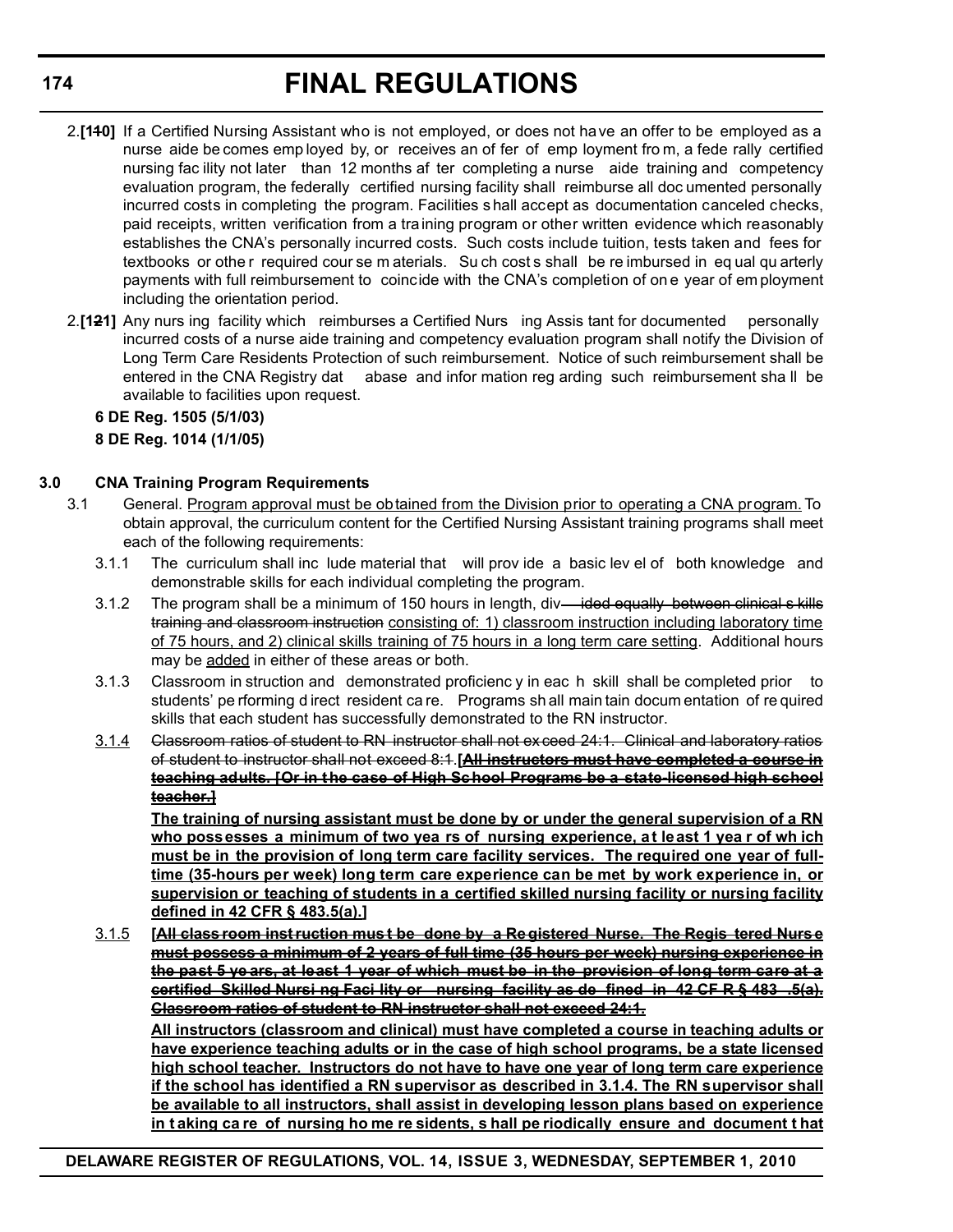**instructors are operating effectively and that the program is operating in accordance with all state and federal regulations. Classroom ratios of student to instructor shall not exceed 24:1]**

3.1.6 **[Laboratory and clin ical inst ruction ma y be provided by a qua lified Regis tered Nur se o r Licensed Practical Nurse. The Licensed Practical Nurse must have a minimum of three (3) years e xperience un der the su pervision o f a Regist ered Nur se and must ha ve the equivalent o f 1 ye ar f ull time (35 hours pe r we ek) ex perience in a lice nsed sk illed o r intermediate care nursing facility or hospital within the past 5 years. Clinical and laboratory ratios of s tudent t o Re gistered Nurs e o r L icensed Practical Nurse inst ructor sh all not exceed 8:1.**

**LPN instructors must have at least three years of nursing experience and must work under the general supervision of a RN.]**

3.1.57 **[The RN instructor shall directly supervise provide general supervision to students at all times d uring clinical inst ruction. A Re gistered Nurs e or Lice nsed Pra ctical Nurs e s hall provide d irect supe rvision to st udents Stud ents sh all re main in visua l c ontact with a licensed nurse in the clinical setting while performing any skills in which proficiency has not been both demonstrated and documented.**

**Clinical instructors shall provide general supervision of students at all times during clinical instruction. Clinical instructors shall provide direct supervision to students in the clinical setting while th e s tudent is lea rning a comp etency un til proficiency ha s be en both demonstrated and do cumented. Clin ical and labo ratory ra tios of st udent t o Re gistered Nurse or Licensed Practical Nurse instructor shall not exceed 8:1.**

- **3.1.8 Other personnel from the health profession may supplement the instructor, including but not limit ed to , registered nurses, lice nsed pra ctical/vocational nur ses, pharmacists, dieticians, social wo rkers, sa nitarians, fire sa fety e xperts, n ursing ho me ad ministrators, gerontologists, p sychologists, ph ysical and oc cupational therapists, ac tivity sp ecialist, speech/language/hearing therapists a nd re sident rights e xperts. Supplemental pe rsonnel must have at least 1 year of experience in their respective fields.]**
- 3.1.6**[89]**Programs must notify the Division in writing (which may be faxed) when at least 21 days prior to implementing permanent and/or substantial changes to the program or the program's personnel are made. Examples of substantial changes include, but are not limited to, instructor(s), clinical or classroom site, major revision of course structure, change in textbook. The 21 day time period may be waived by the Division for good cause shown.

## 3.2 Equipment

All programs shall have available at a minimum the following equipment:

- 3.2.1 Audio/Visual (Overhead projector and/or TV with VCR)
- 3.2.2 Teaching Mannequin, Adult, for catheter and perineal care
- 3.2.3 Hospital Bed
- 3.2.4 Bedpan/Urinal
- 3.2.5 Bedside commode
- 3.2.6 Wheelchair
- 3.2.7 Scale
- 3.2.8 Overbed Table
- 3.2.9 Sphygmomanometer
- 3.2.10 Stethoscope
- 3.2.11 Resident Gowns
- 3.2.12 Thermometers, Glass and Electronic
- 3.2.13 Crutches
- 3.2.14 Canes (Variety)
- 3.2.15 Walker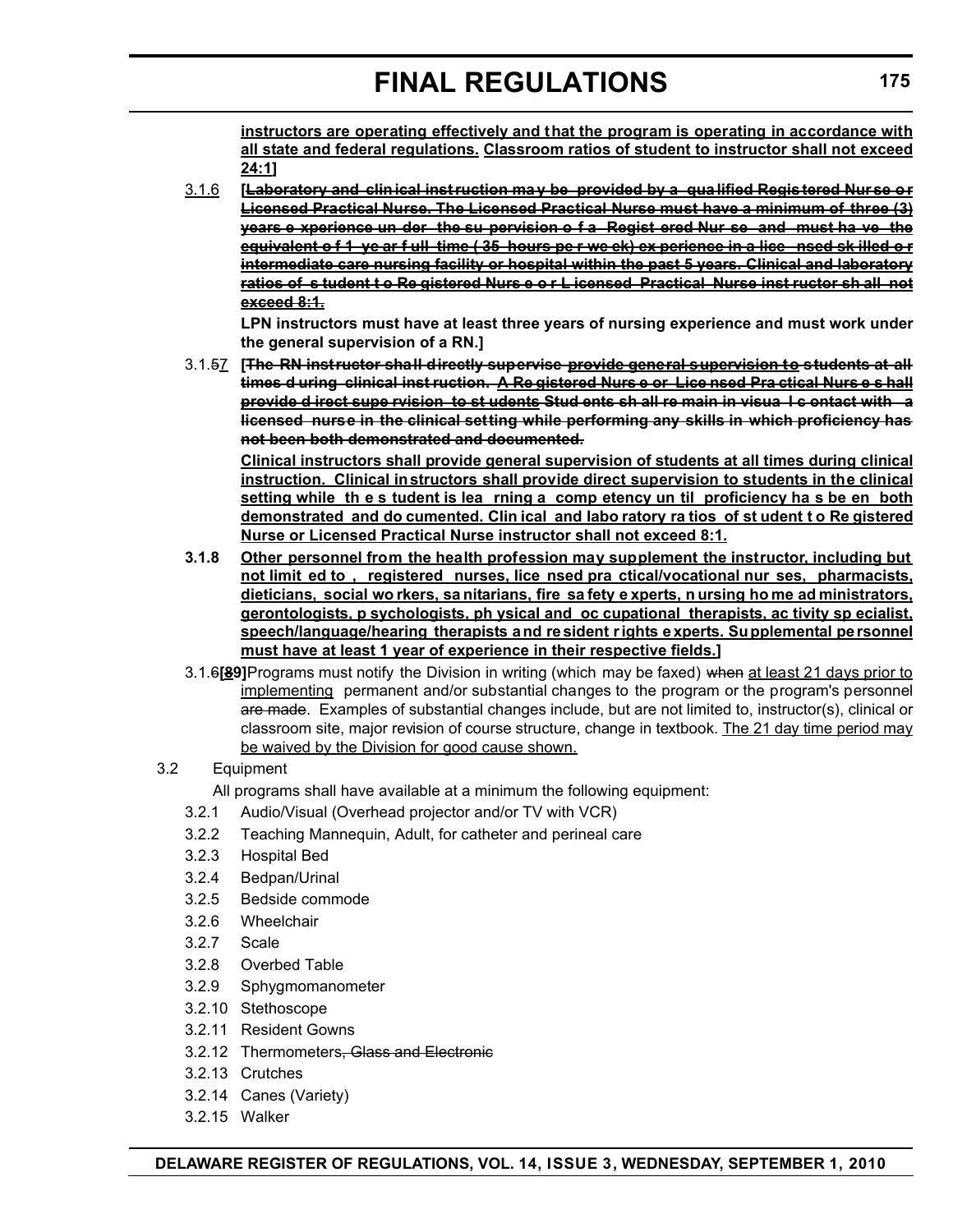- 3.2.16 Miscellaneous Supplies: i.e ., Band ages, Co mpresses, Heating Pad, He aring A id, Dentures, Toothbrushes, Razors.
- 3.2.17 Foley Catheter Drainage Bag
- 3.2.18 Hydraulic Lift
- 3.2.19 Adaptive eating utensils/equipment
- 3.3 Curriculum Content

The following material identifies the minimum competencies that the curriculum content shall develop. Nursing assistants being prepared to work in skilled, intermediate, or assisted living facilities either as direct or contract staff shall master each competency. All demonstrable competencies for each student must be documented as mastered by the RN instructor in order for a student to qualify as successfully having completed that section of programming.

3.3.1 The Nursing Assistant Role And Function

Introduces th e characteristics o f a n ef fective n ursing assistant: p ersonal attributes, o n-the-job conduct, ap pearance, g rooming, h ealth an d ethical behavior. Also pr esented are th e responsibilities of the nursing assistant as a member of the resident care team. Legal aspects of resident care and resident rights are presented. Rele vant Federal and State statutes ar e also reviewed.

Competencies:

- 3.3.1.1 Function as a nursing assistant within the standards described below:
	- 3.3.1.1.1 Define the role and functions of the nursing assistant and provide awareness of the legal limitations of being a nursing assistant.
	- 3.3.1.1.2 Recognize the responsibilities of the nursing assistant as a member of the health care team. Understand the relevant State and Federal regulations for long term care and legalities of reporting and documenting incidents and accidents.
	- 3.3.1.1.3 Understand the role of Long Term Care advocates, investigators and surveyors.
	- 3.3.1.1.4 Identify th e " chain of c ommand" in the o rganizational stru cture of the h ealth car e agency.
	- 3.3.1.1.5 Maintain pe rsonal hygiene and ex hibit dr ess pr actices wh ich m eet p rofessional standards.
	- 3.3.1.1.6 Recognize the importance of punctuality and commitment to the job.
	- 3.3.1.1.7 Differentiate between ethical and unethical behavior on the job.
	- 3.3.1.1.8 **[Understand Rec ognize Underst and]** the role, responsibility and functional limitations of the nursing assistant.
- 3.3.1.2 Demonstrate behavior that maintains resident's rights.
	- 3.3.1.2.1 Provide privacy and maintenance of confidentiality.
	- 3.3.1.2.2 Promote th e resident's rig ht to m ake personal choices to accommodate individual needs.
	- 3.3.1.2.3 Give assistance in resolving grievances.
	- 3.3.1.2.4 Provide needed assistance in going to and participating in resident and family groups and other activities.
	- 3.3.1.2.5 Maintain care and security of resident's personal possessions as per the resident's desires.
	- 3.3.1.2.6 Provide care which en sures that th e re sidents ar e fre e from ab use, mistreatment, neglect or finan cial explo itation and re port any inst ances of su ch po or ca re to th e Division of Long Term Care Residents Protection. Discuss the psychological impact of abuse, n eglect, mistre atment, m isappropriation of pr operty of r esidents a nd/or financial exploitation.
	- 3.3.1.2.7 Maintain the resident's environment and care through appropriate nursing assistant behavior so as to keep the resident free from physical and chemical restraints.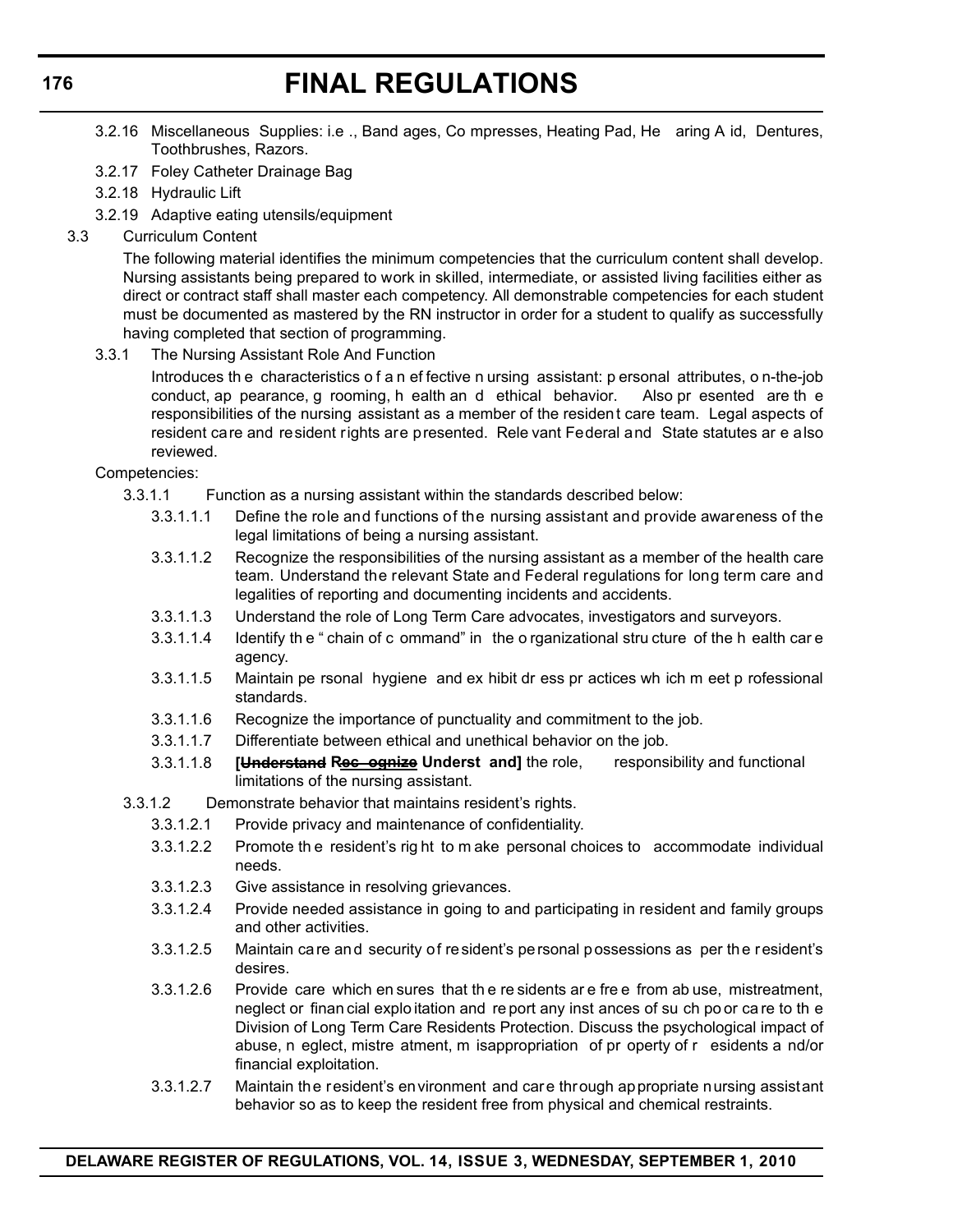- 3.3.1.2.8 Discuss the potential negative outcomes of physical restraints, including side rails.
- 3.3.2 Environmental Needs Of The Resident

Key Concepts: Introduces the nursing assistant to the need to keep residents safe from injury and infection in the long-term care setting. The nursing assistant is taught why and how to use infection control and isolation techniques. Safety through prevention of fires and accidents, and emergency procedures for fire and other disasters are presented. Competencies:

- 3.3.2.1 Apply the basic principles of infection control.
	- 3.3.2.1.1 Identify ho w dis eases ar e transmitted a nd understand concep ts of in fection prevention.
	- 3.3.2.1.2 Demonstrate proper hand washing technique.
	- 3.3.2.1.3 Demonstrate appropriate aseptic techniques in the performance of normal duties and understand the role of basic cleaning, disinfecting, and sterilization tasks.
	- 3.3.2.1.4 Demonstrate p roper iso lation an d s afety techn iques in the ca re of the infectious resident and proper handling and disposal of contaminated materials.
- 3.3.2.2 Assist with basic emergency procedures.
	- 3.3.2.2.1 Follow safety and emergency procedures.
	- 3.3.2.2.2 Identify safety measures that prevent accidents to residents.
	- 3.3.2.2.3 Recognize signs when a resident is choking or may have an obstructed airway.
	- 3.3.2.2.4 Assist with clearing obstructed airway.
	- 3.3.2.2.5 Call for help when encountering convulsive disorders, loss of conscious ness, shock, hemorrhage, and assist the resident until professional help arrives.
	- 3.3.2.2.6 Follow disaster procedures.
	- 3.3.2.2.7 Report emergencies accurately and immediately.
	- 3.3.2.2.8 Identify potential fire hazards.
- 3.3.2.3 Provide a safe, clean environment.
	- 3.3.2.3.1 Identify the resident's need for a clean and comfortable environment. Describe types of common accidents in the nursing home and their preventive measures. Be aware of the impact o f e nvironmental fa ctors o n the r esident in all areas in cluding bu t not limited to light and noise levels.
	- 3.3.2.3.2 Report unsafe c onditions to appropriate superv isor. Use the nurs e call syst em effectively.
	- 3.3.2.3.3 Report evidence of pests to appropriate supervisory personnel.
	- 3.3.2.3.4 Report nonfunctioning equipment to appropriate supervisory/charge personnel.
	- 3.3.2.3.5 Prepare soiled linen for laundry.
	- 3.3.2.3.6 Make arrangement of furniture and equipment for the resident's convenience and to keep environment safe.
- 3.3.3 Psychosocial Needs Of The Resident

Key Concepts: Focus is placed on the diverse social, emotional, recreational and spiritual needs of r esidents in a lon g term ca re se tting. T he curriculum sha ll describ e some of the ph ysical, mental, and emotional changes associated with aging and institutionalization, and present ways in which the nursing assistant may effectively communicate with residents and their families. Competencies:

- 3.3.3.1 Demonstrate basic skills by identifying the psychosocial characteristics of the populations being serv ed in the nurs ing facility inc luding pers ons with ment al ret ardation, ment al illness and persons w ith dementia, Alzheimer's diseas e, developmental disabilities and other related disorders.
	- 3.3.3.1.1 Indicate the ways to meet the resident's basic human needs for life and mental well being.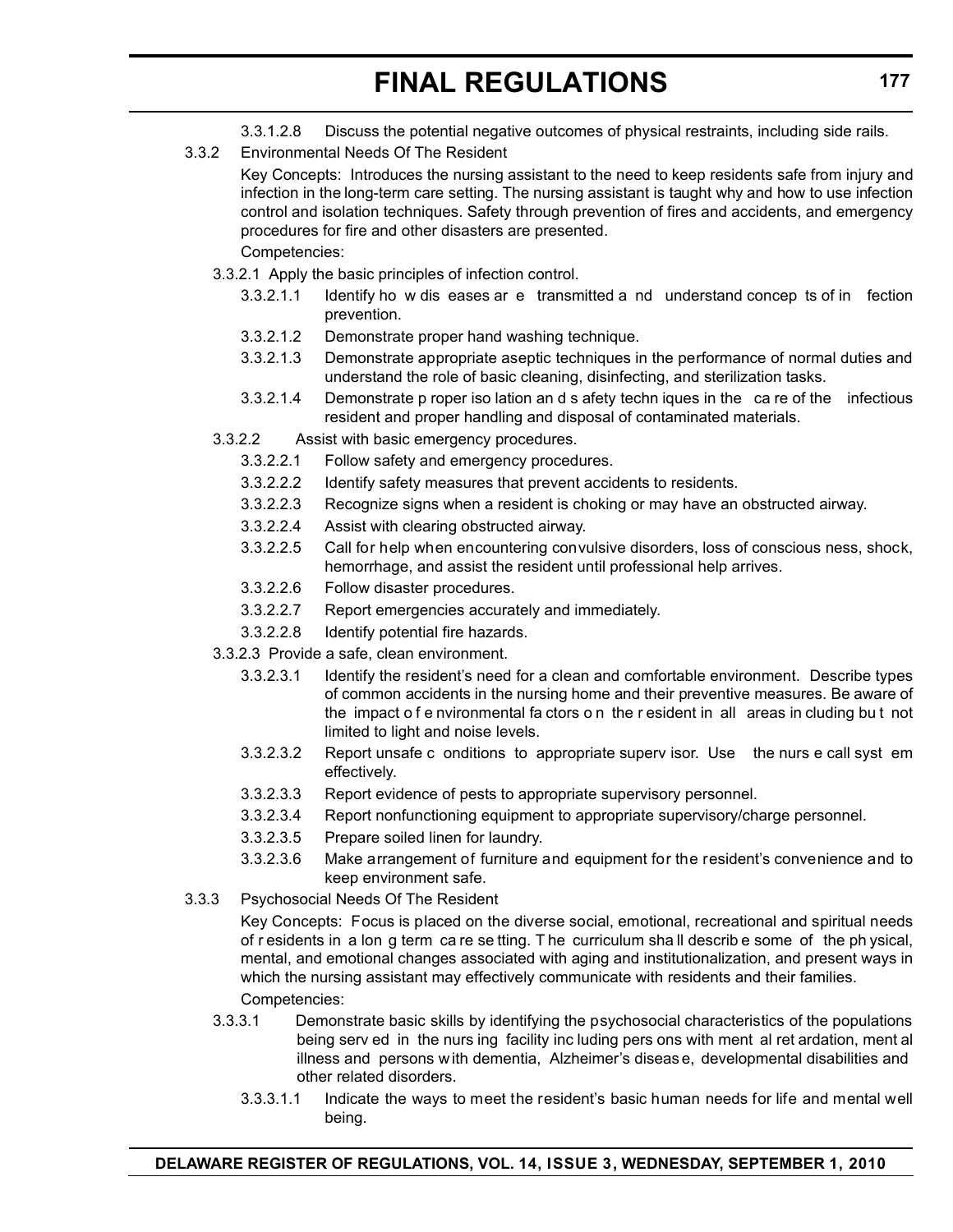- 3.3.3.1.2 Modify h is/her own be havior in response to resident's be havior. Re spect the resident's b eliefs r ecognizing cultural dif ferences in ho lidays, spirituality, clothin g, foods and medical treatments.
- 3.3.3.1.3 Identify methods to ensure that the resident may fulfill his /her maximum potential within the normal aging process.
- 3.3.3.1.4 Provide training in, and the op portunity for , self- care accor ding to the resident's capabilities.
- 3.3.3.1.5 Demonstrate principles of behavior management by reinforcing appropriate behavior and reducing or e liminating in appropriate b ehavior. **[For p ersons wi th de mentia, recognize that cognitive functions are impaired, determine what the resident is trying to communicate and respond appropriately.]**
- 3.3.3.1.6 Demonstrate skills which allow the resident to make personal c hoices and promote the resident's dignity.
- 3.3.3.1.7 Utilize resident's family as a source of emotional s upport and recogniz e the family' s need for emotional support.
- 3.3.3.1.8 Recognize how age, illness and disability af fect me mory, sexuality , mood and behavior, including wandering.
- 3.3.3.1.9 **[Describe aggressive and wandering behavior; recognize responsibility of staff related to wanderers and aggressive residents. Recognize aggressive behavior and learn management techniques. Recognize that certain behaviors, such as wandering, are a form of communication. Learn to apply strategies to promote safe behaviors.]**

## *(Break in Continuity Within Section)*

**\*Please note that no additional changes were made to the regulation as originally proposed and published in the May 2010 issue of the** *Register* **at page 1386 (13 DE Reg. 1386). Therefore, the entire final regulation is not being republished. A copy of the final regulation is available at:**

**[3220 Training and Qualifications for Nursing Assistants and Certified Nursing Assistants](http://regulations.delaware.gov/register/september2010/final/14 DE Reg 169 09-01-10.htm)**

## **DIVISION [OF SOCIAL SERVICES](http://www.dhss.delaware.gov/dhss/dss/index.html)**

Statutory Authority: 31 Delaware Code, Section 512 (31 **Del.C.** §512)

## **ORDER**

#### **[Child Care Subsidy Program](#page-3-0)**

#### **NATURE OF THE PROCEEDINGS**

Delaware He alth an d S ocial Se rvices (" Department") / Division of Soc ial Serv ices in itiated p roceedings to provide information of public inte rest wit h res pect to the Child Care Su bsidy Pr ogram re garding *Income and Making Income Determinations*. The Department's pr oceedings wer e initiated pursuant to 29 **Delaware Code** Section 10114 and its authority as prescribed by 31 **Delaware Code** Section 512.

The Department published its notice of public comment pursuant to 29 **Delaware Code** Section 10115 in the July 20 10 *Delaware Register of Regulations*, r equiring wr itten ma terials a nd su ggestions fr om the pu blic concerning the proposed regulations to be produced by July 31, 2010 at which time the Department would receive information, factual evidence and public comment to the said proposed changes to the regulations.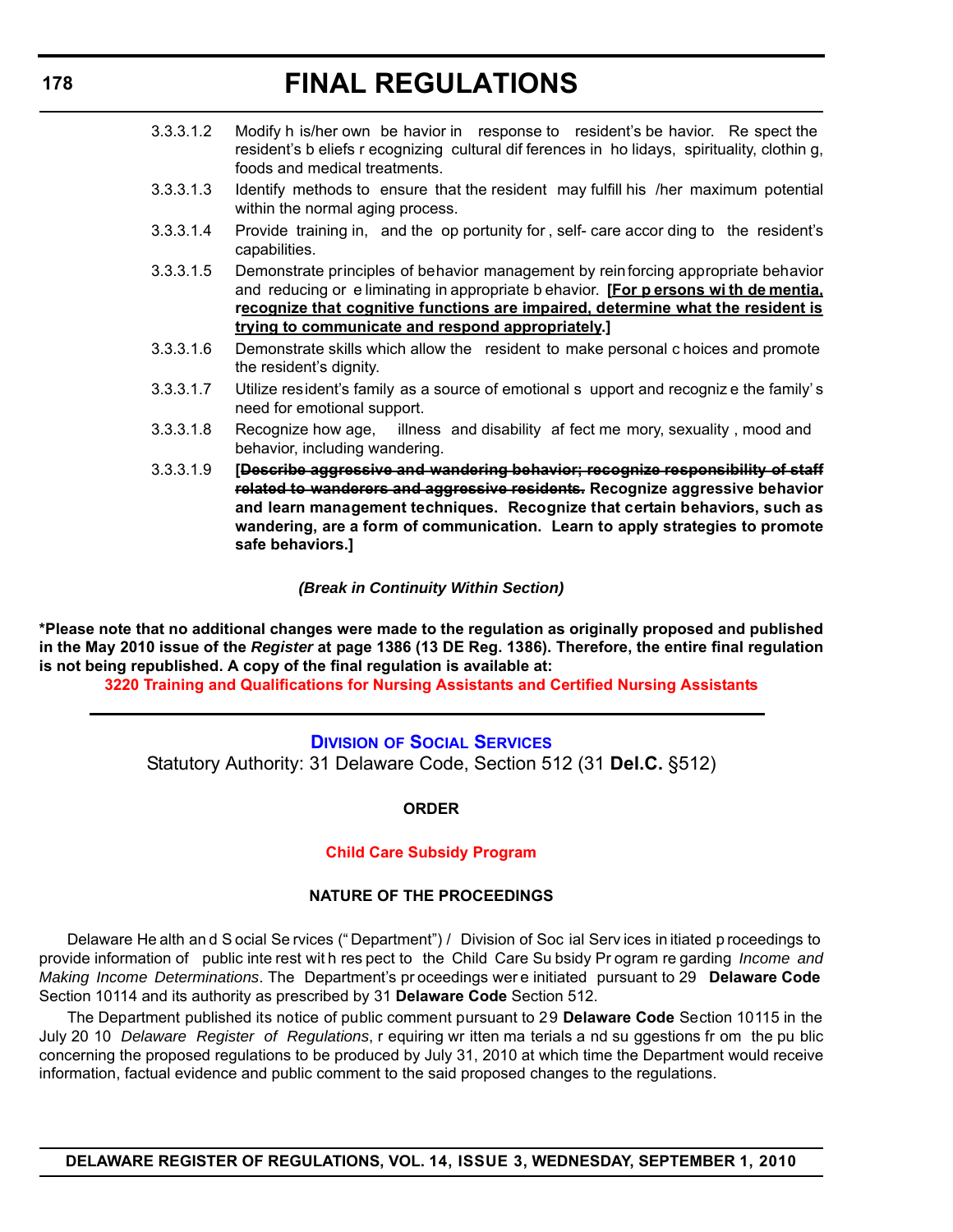## **SUMMARY OF PROPOSED CHANGES**

The proposed change described below amends Child Care Subsidy Program policies in the Division of Social Services Manual (DSSM) regarding *Income and Making Income Determinations.*

#### **Statutory Authority**

45 CFR §98.11(b)(2), *Administration under contracts and agreements*

#### **Summary of Proposed Changes**

1) **D SSM 11003.9.1**, *Income*: The purpose of th is ru le ch ange is to clarify the ru les regarding determining countable income and to remove procedures. This amendment clarifies how to d ecide what income to count to determine eligibility for subsidized child care.

2) **DSSM 1 1003.9.5**, *Making Income Determinations*: The purpose of this rule change is to clarify the rules regarding determining financial eligibility and to remove procedures. The revised rule clarifies how to count income to arrive at a monthly amount.

#### **SUMMARY OF COMMENTS RECEIVED WITH AGENCY RESPONSE AND EXPLANATION OF CHANGES**

The Governor 's Advisory Council for Exceptional Citizens (GAC EC) and the State Council for Persons with Disabilities (SC PD) of fered the fo llowing observation an d recommendation summarized below . DSS has considered each comment and responds as follows.

First, §11003.9.1A refers to "social security pensions". Section 11003.9.1 refers to (capitalized) "Social Security pensions". DSS may wish to su bstitute "S ocial Sec urity income" in both contexts similar to it s r eference to "Supplemental Security I ncome" in th e la tter se ction. Ot herwise, th e re ference w ould appear to co ver Social Security retirement benefits but not Title II SSDI benefits.

*Agency Response*: Thank you for your observation. The policy has been changed to read as follows:

*Countable Income. All sources of income, earned (such as wages) and unearned (such as child support, Social Security income, etc.) are countable income when determining a family's monthly gross income. …*

Second, §11003.9.1 lists "disregarded income which includes the following subpart:

7. The value of USDA donated foods and Food Stamp Act of 1964 as amended;

This provision remains unchanged from the current regulation. However, the reference to the Food Stamp Act literally makes no sense (e.g. the value of the Food Stamp Act of 1964 is disregarded). We suspect some words are missing.

*Agency Response*: Thank you for picking up on this error. The policy has been changed as follows:

*7. the value of USDA donated foods*;

#### **FINDINGS OF FACT**

The Department finds that the proposed changes as set forth in the July 2010 *Register of Regulations* should be adopted.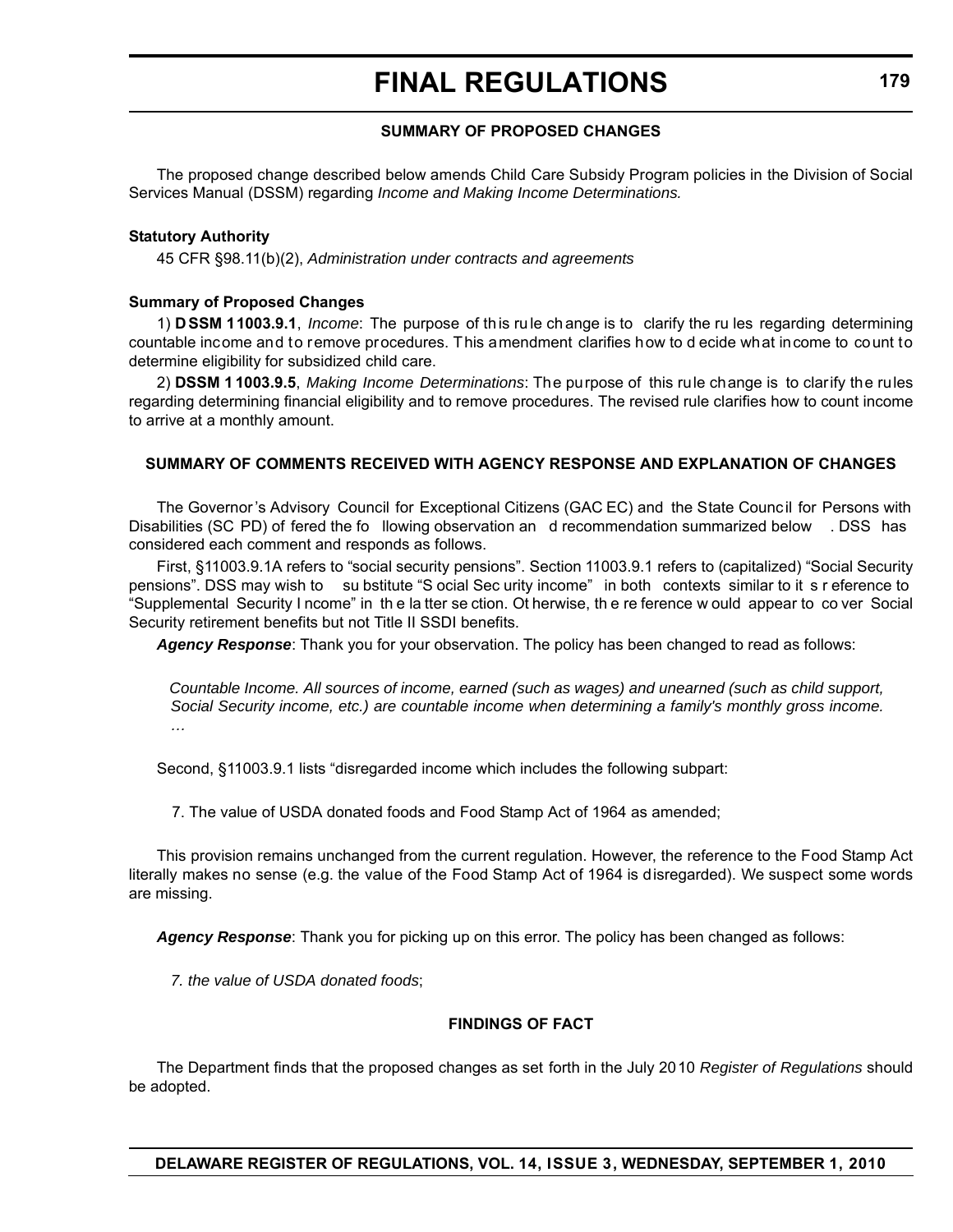**180**

## **FINAL REGULATIONS**

**THEREFORE, IT IS ORDERED**, that the p roposed r equilation to a mend the Child Care Su bsidy Program policies regarding *Income and Making Income Determinations* is ad opted and shall be fin al effective September 10, 2010.

Rita M. Landgraf, Secretary, DHSS

## **DSS FINAL ORDER REGULATIONS #10-36 REVISIONS:**

**11003.9.1 Income**

45 CFR 98.11(b)(2)

A. Countable Incom e. All sou rces of income , e arned (such as wag es) an d un earned (su ch as child su pport, **[social s ecurity pensions So cial Sec urity in come]**, etc.) are countable income when de termining a family's monthly gross income. Monthly gross income typically includes the following:

1. Money from wages or salary, such as total money earnings Money earned from work performed as an employee, including wages, salary, Armed Forces pay, commissions, tips, piece rate payments and cash bonuses. Count the amount earned before deductions are made for taxes, bonds, pensions, union dues, etc. This is g ross income. Wages need to be equal to the federal minimum wage or an equivalent.

Gross income from farm or non-farm self-employment is determined by subtracting the self-employment standard deduction for producing income as described below. The individual's personal expenses (lunch, transportation, income tax, etc.) are not deducted as business expenses but are deducted by using the TANF standard allowance for work connected expenses. In the case of unusual situations (such as parent/caretaker just beginning business), refer to DSSM 9056 and 9074.

Earnings from self-employment are counted after applying a standard deduction for self-employment expenses. To get the self-employment deduction, self-employed households must ve rify at least one business cost to produce income.

Self-Employment Standard Deduction for Producing Income

The cost for p roducing in come is a st andard de duction of the gr oss in come. Th is st andard d eduction is a percentage of the gross income determined annually and listed in the Cost-of-Living Adjustment (COLA) notice each October. The standard deduction is considered the cost to produce income.

The st andard ded uction is co nsidered the co st to produce income. T he gross in come t est is ap plied a fter the standard deduction. The earned income deductions are then applied to the net self-employment income and any other earned income in the household.

The standard deduction app lies to all self-e mployed hou seholds with co sts to produce income. To receive the standard deduction, the self-employed household must provide and verify they have business costs to produce income. The verifications can include, but are not limited to, tax records, ledgers, business records, receipts, check receipts, and business statements. The self-employed household does not have to verify all its business costs to receive the standard deduction.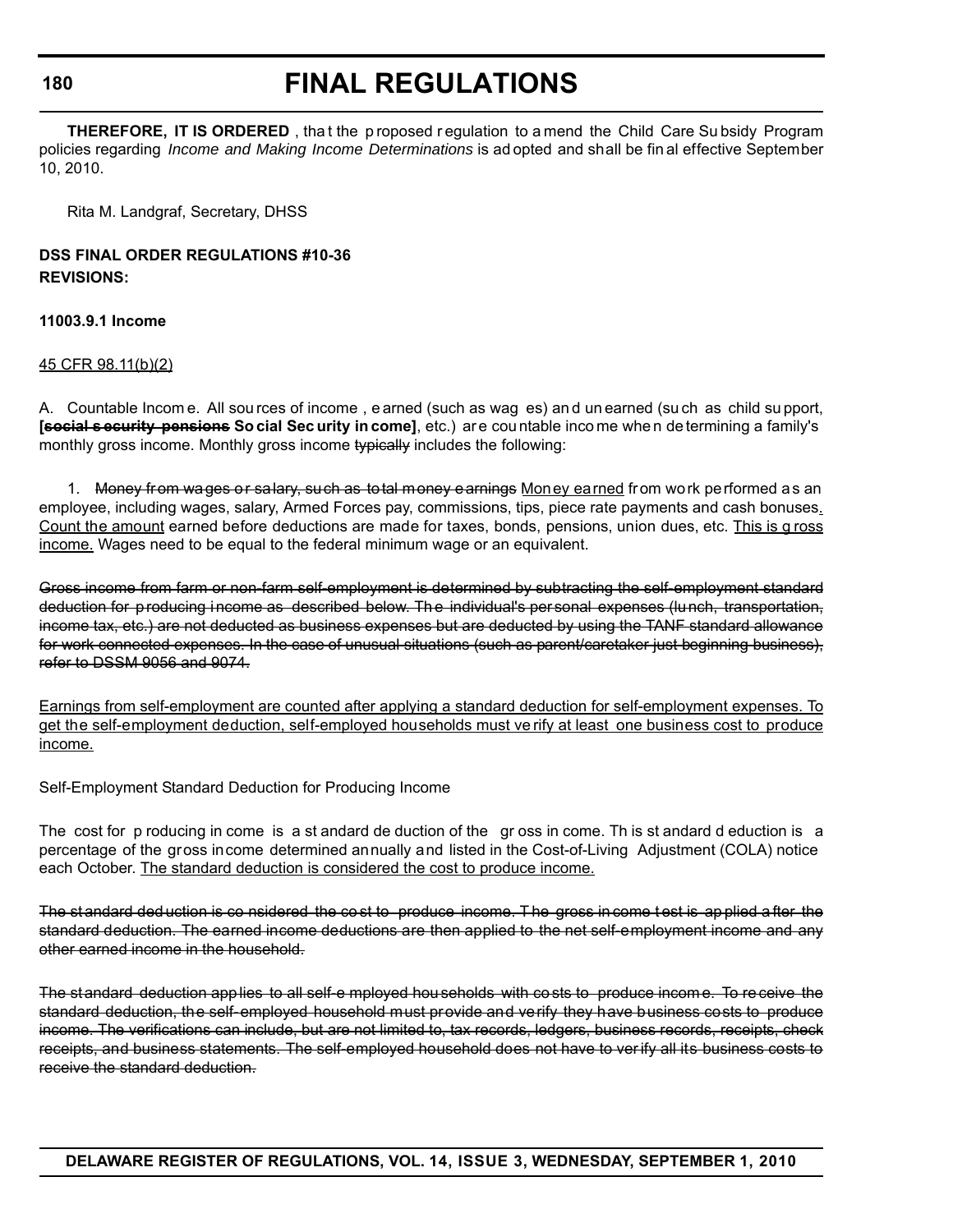Self-employed households not claiming or y erifying any cost s to pr oduce inc ome will not receive the s tandard deduction.

2. Social Security pensions, Supplemental Security Income, Veteran's benefits, public

assistance p ayments, net r ental in come, u nemployment com pensation, wo rkers compensation, pe nsions, annuities, alimony, adoption assistance, dis ability benefits, milit ary allotments, Rail Road Retirement, and child support.

## B. Disregarded Income

Monies received from the following sources are not counted:

1. per capita payments to or funds held in trust for any individual in satisfaction of a judgment of Indian Claims Commission or the Court of Claims;

2. payments made pursuant to th e Alaska Native Claims Settlement Act to th e extent such payments are exempt from taxation under ESM 21(a) of the Act;

3. money received from the sale of property such as stocks, bonds, a house or a car (unless the person was engaged in the business of selling such property, in which case the net proceeds are counted as income from selfemployment);

4. withdrawal of bank deposits;

- 5. money borrowed or given as gifts;
- 6. capital gains;
- 7. the value of USDA donated foods **[and Food Stamp Act of 1964 as amended]**;

8. the value of supplemental food assist ance und er the Child Nutrition Act of 1966 and the special food service program for children under the National School Lunch Act, as amended;

9. any payment received under the Uniform Relocation Assistance and Real Property Acquisition Policies Act of 1970;

10. loans or grants such as scholarships obtained and used under conditions that preclude their use for current living costs;

11. any grant or loa n to any und ergraduate stu dent for educational pu rposes mad e or insured und er any program administered by the Commissioner of Education under the Higher Education Act;

12. home produce utilized used for household consumption;

13. all of the earned income of a <del>minor or minor parent (under 18) who is a full-time student or a part-time child</del> under age 18 who is a student who is wor king but is not a full-time employee (such as high school students who are employed full-time during summer);

14. all payments derived from participation in projects under the Food Stamp Benefit Employment & Training  $(FS FB E&T)$  program or other job training programs;

- 15. all Vista income; and
- 16. all income derived as a Census taker.

Resources (s uch as cars, homes, savings accou nts, life in surance, etc.) ar e n ot co nsidered when determining financial eligibility or the parent fee.

## *(Break In Continuity of Sections)*

## **11003.9.5 Making Income Determinations**

## 45 CFR 98.11(b)(2)

DSS programmed the DCIS II Child Care Sub system to automatically make financial eligibility decisions. As long as the appropriate income for the appropriate persons is entered into the system, and as long as the correct family size is entered, the DCIS II Child Care Sub system will calculate income and determine eligibility.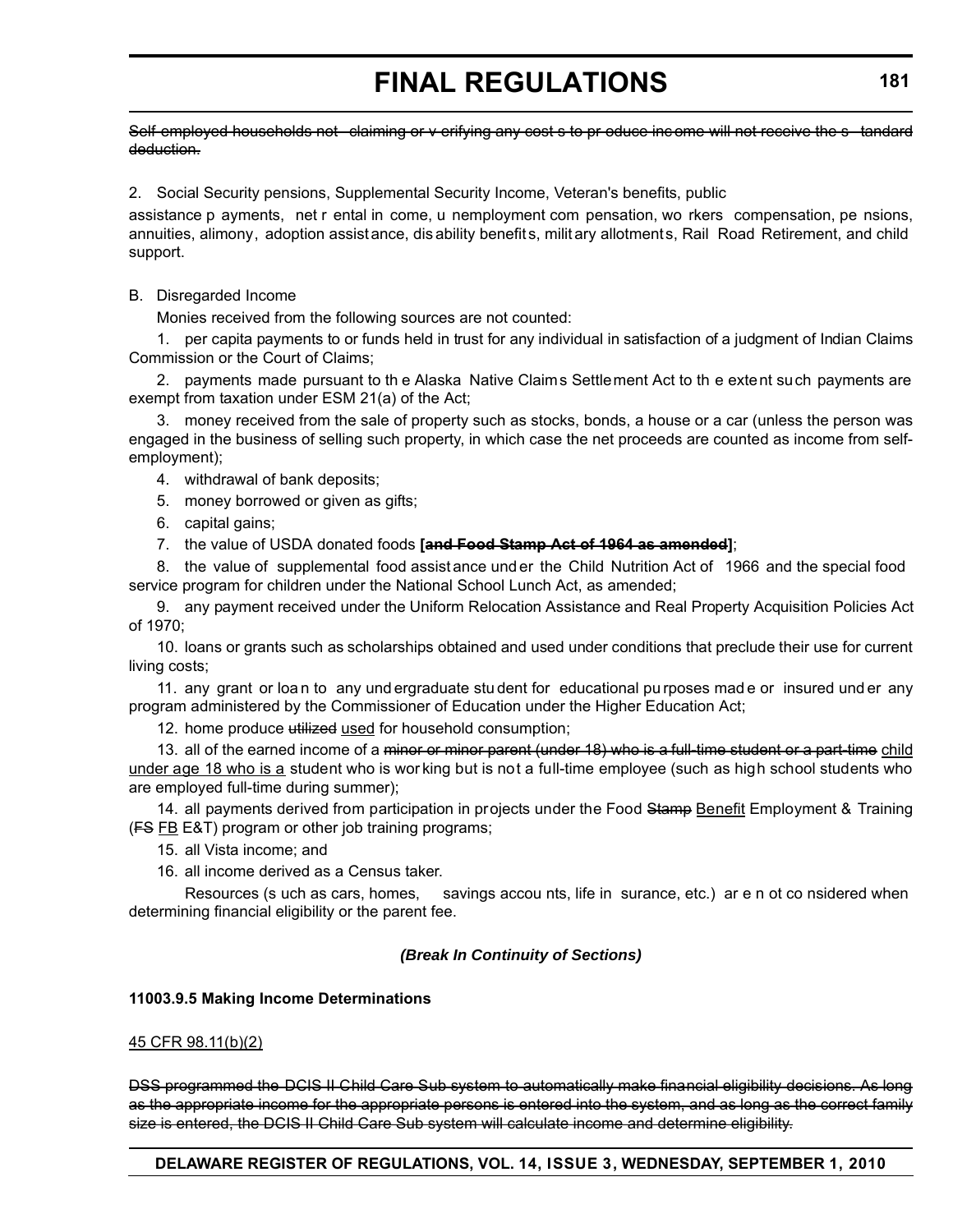### **182**

## **FINAL REGULATIONS**

In the event of system failure, use 4 1/3 weeks per month to compute a person's monthly gross income. If there is a variance in wages, use the average of the last month's wages or the average of the last three month's wages, whichever is less.

The following are examples for converting various pay schedules to monthly income.

A. Client A is paid \$200.00 per week - \$200 x 4.33 = \$866/month.

B. Client A is paid \$200 per week, but has a varying work schedule. Week one - \$200; week two \$100; week three  $-$  \$176; week four  $-$  \$200. \$200 + \$100 + \$176 + \$200 = \$676 divided by 4 = \$169/week average. \$169 x 4.33 = \$731.77/month.

C. Client B is paid \$400 every other week. \$400 x 2.16 = \$864.

D. Client C is paid  $$950$  twice a month.  $$950 \times 2 = $1900/m$  onth.

E. Other sources of income, such as child support, are added to wages either as the actual amount received or as an average of the amount received in the past three months.

Staff will use gross monthly income in all cases except for self-employment income. Gross income is income before any deductions. See 11003.9.1 for disregarded income.

Determine the mo nthly a mount of in come using the conversion method b elow. T his ap plies to ea rned and unearned income.

A. Weekly gross income is multiplied by 4.33 to calculate the monthly income.

B. Bi-weekly gross income is multiplied by 2.16 to calculate the monthly income. Bi-weekly income is income that is received every other week.

C. Semi-monthly gross income is multiplied by 2 to calculate the monthly income. Semi-monthly income is income that is received twice each month.

If the income is different from pay to pay, use the income from the previous month or the average of the last three months income, whichever is less. This applies for earned and unearned income.

## **DIVISION [OF SOCIAL SERVICES](http://www.dhss.delaware.gov/dhss/dss/index.html)**

Statutory Authority: 31 Delaware Code, Section 512 (31 **Del.C.** §512)

## **ORDER**

## **[Child Care Subsidy Program](#page-3-0)**

## **NATURE OF THE PROCEEDINGS**

Delaware He alth an d S ocial Se rvices (" Department") / Division of Soc ial Serv ices in itiated p roceedings to provide information of public interest with respect to the Child Care Subsidy Program regarding *Interviews and Authorizing Service*. The Department's proceedings were initiated pursuant to 29 **Delaware Code** Section 10114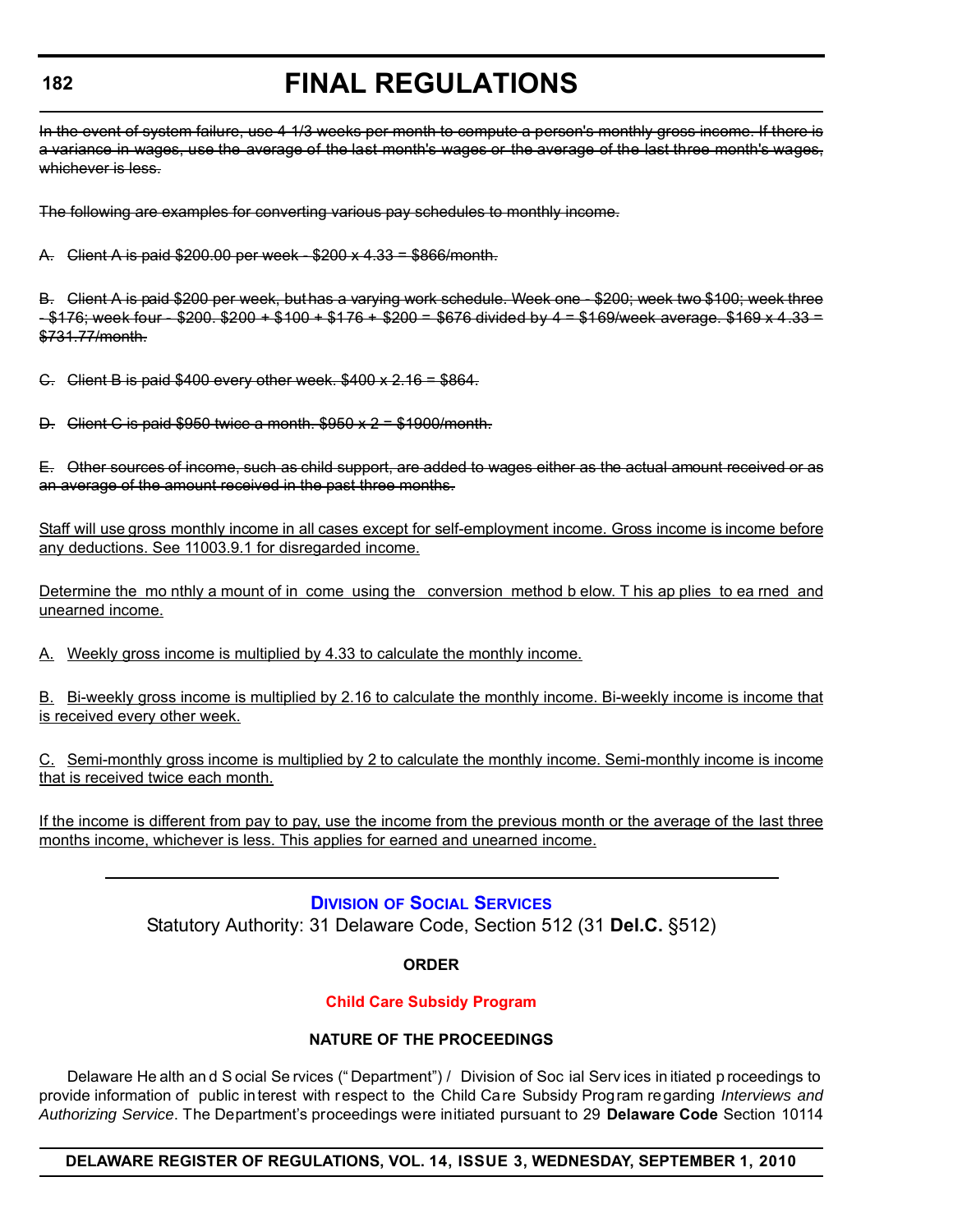and its authority as prescribed by 31 **Delaware Code** Section 512.

The Department published its notice of public comment pursuant to 29 **Delaware Code** Section 10115 in the July 20 10 *Delaware Register of Regulations*, r equiring wr itten mate rials a nd su ggestions fr om th e pu blic concerning the proposed regulations to be produced by July 31, 2010 at which time the Department would receive information, factual evidence and public comment to the said proposed changes to the regulations.

#### **SUMMARY OF PROPOSED CHANGES**

The proposed change described below amends Child Care Subsidy Program policies in the Division of Social Services Manual (DSSM) regarding *Interviews and Authorizing Service*.

#### **Statutory Authority**

45 CFR §98.11, *Administration under contracts and agreements*

#### **Summary of Proposed Changes**

1) **DSSM 11004.2**, *Interviews*: The purpose of this rule change is to clarify current policy regarding interviews and to remove procedures. The original text is also r eformatted to further clarify interview requirements for child care services. The intent of the proposed amendment is to simplify language and improve readability.

2) **DSSM 11004.9**, *Authorizing Service Authorizing Child Care Services*: The purpose of this rule change is to add program g uidelines for a uthorizing ser vices and to r emove procedures. The a mended p olicy st ates that Purchase of Care (POC) funds cannot be paid for parents/caretakers to provide direct care to their own children in a home or any other child care facility.

## **SUMMARY OF COMMENTS RECEIVED WITH AGENCY RESPONSE AND EXPLANATION OF CHANGES**

The Governor 's Advisory Council for Exceptional Citizens (GAC EC) and the State Council for Persons with Disabilities (SC PD) of fered the fo llowing observation an d recommendation summarized below . DSS has considered each comment and responds as follows.

Overall, the propos ed regulation is more condensed than the current vers ion and omit s illustrations. It als o clarifies that parents cannot obtain the subsidy if they are caring for their own children in their own home or facility if the parent provides direct care to the child in that setting. The proposed regulation was published as 14 **DE Reg.** 11 in the July 1 , 2010 issue of the *Register of Regulations*. The Councils have the following observations and recommendations.

First, §11004.2.4 authorizes consideration of a " special need" conveyed through "correspondence submitted by a physician or medical professional". The current regulation is more expansive in defining the scope of persons who can submit documentation of a spe cial need. Sectio n 11004.2.B.4.c authorizes the DSS worker to rely on "written documentation from a recognized professional (such as a doctor, social worker, nurse, school counselor, etc) of the special needs". This is superior to the proposed regulation which requires an actual letter (in contrast to "written documentation") and is limited to medical professionals. There are many circumstances in which a nonmedical professional (e.g. DVR worker; social worker; psychologist) could logically provide the confirmation of a special need.

Agency Response: DSS would like to thank you for comme nt. The special ne eds program was re vised through th e *Administrative Procedures Act* in Jul y 2009 to in clude the statement " documentation that m ay be provided on the Special Needs Form or any other written correspondence submitted by a ph ysician or medical professional with the authority to do so." The purpose of this revision was to correct the oversight made in 2009 when this section should have been updated to be consistent with other sections of the manual.

Second, in §11004.2.4, DSS may wish to consider amending the first line to read "any other information...such as documentation of travel time or a special need." Travel time would be relevant to the need for child care in both the employment and school contexts. Merely referencing a "work schedule" or "class schedule" will understate the extent of need which should include travel time.

*Agency Response*: DSS would like to thank you for your respon se however the statement will remain as is. Travel time relates to the *amount* of child care needed and is only considered *after* staff has determined there is a need for child care.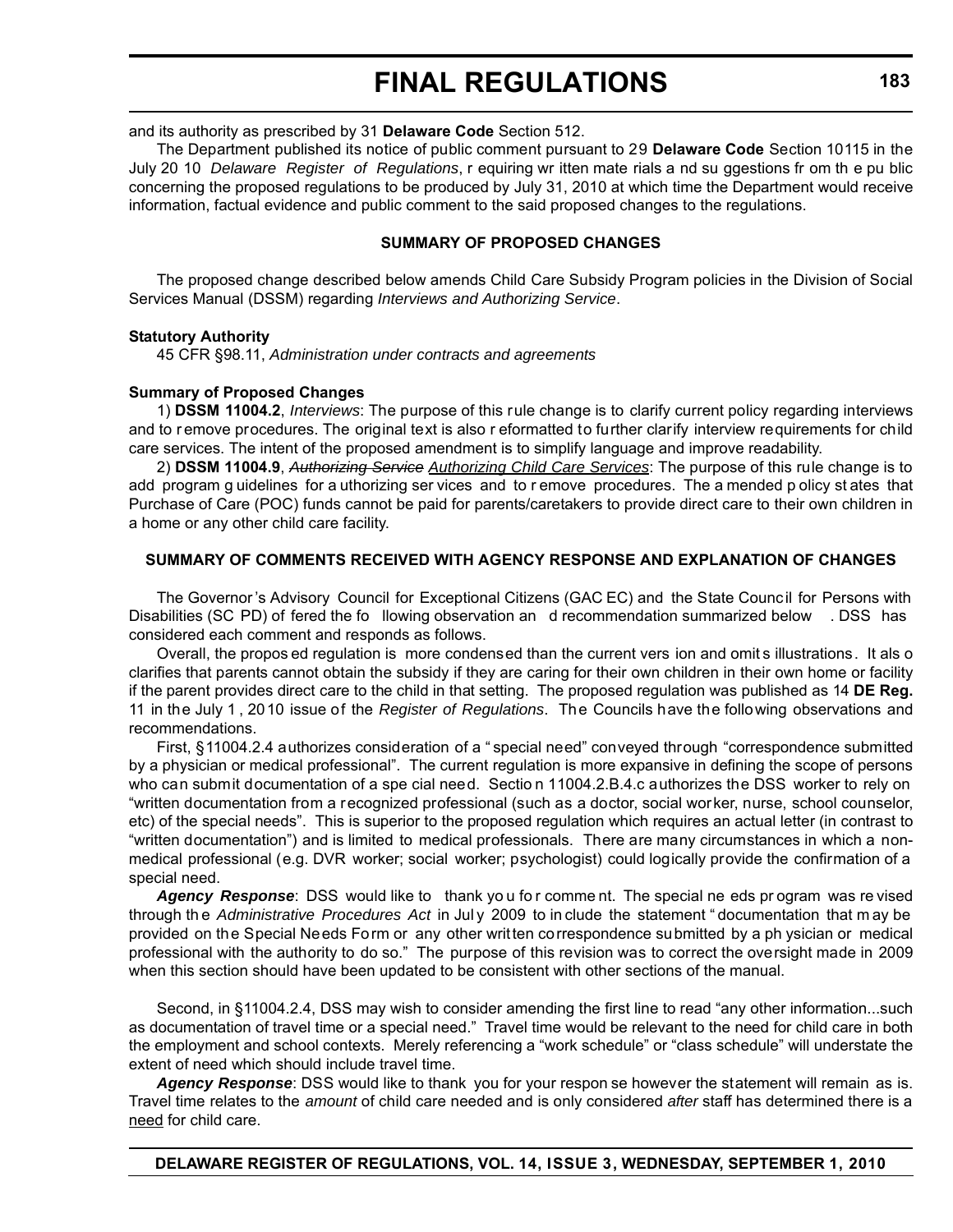#### **184**

## **FINAL REGULATIONS**

Third, §11004.2.4. limits DSS workers to consideration of a "protective need" only if based on a DFS referral: "For a protective need, a referral from Division of Family Services must be submitted." This may be unduly narrow. We recognize that related regulations [§§11003.7.6 and 11003.7.8] limit consideration of children with protective child ca re ne eds to th ose re ferred by DFS. The re levant fe deral r egulation [45 CFR 98 .20] refers to "an appropriate pr otective ser vices wor ker" b ut do es n ot d efine the term. As a practical ma tter, the DSCYF often provides primary case management and other services through contractors (e.g. Child, Inc.; Delaware Guidance). Moreover, there are many victim protection organizations. Fo r example, many police departments have victim advocates. We recommend expanding the scope of persons who can document a "protective need". Consider the following substitute standard:

A protective need must be ba sed on a re ferral from the Division of Family Serv ices ("DFS"), authorized DFS cont ract agency, or vict im services perso nnel em ployed by la w enforcement or no n-profit organization.

Agency Response: DSS u nderstands you r desire to in crease the so urces of a p rotective need referral. However, the Division is not in a position to expand this group of eligibles at this time.

Fourth, §11004.9 includes the following recital: "These children may be able to get another type of child care". This is somewhat cryptic. If DSS is aware of some other sources of child care assistance in this context, it would be pr eferable to pr ovide some guidance to workers th rough a cross re ference o r no te. The De partment of Education periodically includes non-regulatory notes in its regulations with cross references to other regulations or resources.

*Agency Response*: Thank you for your suggestion that we give some guidance to workers through a cr oss reference or note to the other types of child care available. This statement serves as a reminder that those parents who cannot get child care assistance because they are providing direct care to their own children are not prohibited from receiving child care assistance if their children are placed in another child care setting. DSS has revised the policy as follows:

*All child care services must be authorized before parents/caretakers can receive subsidized child care. Parents/caretakers can choose any provider who is either licensed, licensed exempt or self arranged. No parent/caretaker can receive POC funds to provide child care services to their own children in a home or any other child care facility where the parent/caretaker provides direct care to that child. These children may be able to get child care assistance if their children are placed in another child care setting.* 

## **FINDINGS OF FACT**

The Department finds that the proposed changes as set forth in the July 2010 *Register of Regulations* should be adopted.

**THEREFORE, IT IS ORDERED**, that the p roposed r equilation to a mend the Child Care Su bsidy Program policies regarding *Interviews and Authorizing Service* is adopted and shall be final effective September 10, 2010.

Rita M. Landgraf, Secretary, DHSS

#### **DSS FINAL ORDER REGULATIONS #10-39 REVISIONS:**

## **11004.2 Interviews and Necessary Documentation**

45 CFR 98.11

Complete an interview either over the phone or in person.

When scheduling an applicant for an interview do so in the following manner.

A As soon as re asonably possible after the parent/caretaker makes an informal contact set a specific d ay and time for an interview. Co nsider th e p arent/caretaker's sc hedule a nd attempt to sc hedule a ppointments a t parent/caretaker convenience.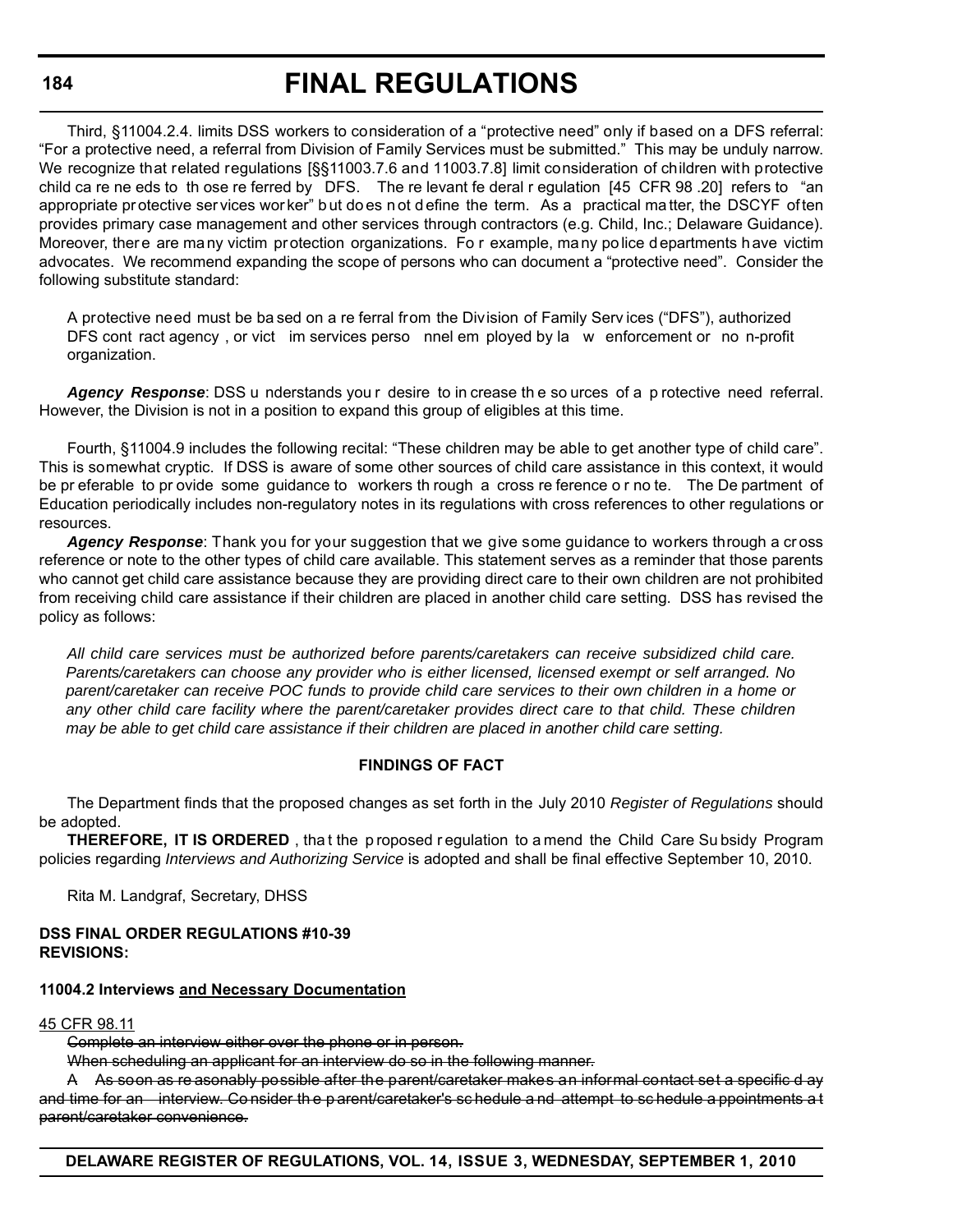B Advise the p arents/caretakers of the information they will need to bring to the interview . At a minimum parent/caretakers should bring:

1. if employed, current pay stubs covering the 30 days immediately before the date of ap plication or a letter or employer statement (on company letterhead) noting the employer's name, the parent/caretaker's work schedule, earnings, frequency of pay, and start date;

2. if in training and/or school, a statement from the school/training program with starting and completion dates and days and hours required to attend or a copy of a registration form and class schedule;

3. any other income information;

4. any other information which may have a bearing on establishing need, such as:

a. in cases of a spe cial need for either a child or an adult, parents/caretakers must complete the Special Needs Form;

b. for a protective need, a completed Division of Family Services Referral; or

c. written documentation fr om a r ecognized pr ofessional (such as doctor , social wor ker, nu rse, school counselor, etc.) of the special needs.

C. Along with appointment information, send and/or give parents/caretakers a child care certificate package and a list of approximately five available contracted providers. Instruct parents/caretakers to select a provider prior to the formal interview. Even though parents/caretakers may ultimately select providers under contract with DSS, provide them with enough information to make an informed choice. Therefore, in all instances, send and/or give parents/caretakers a certificate package and Guide to Quality Child Care booklet. Inform clients that if they fail to provide the DSS Case Manager with a provider within 60 days of eligibility confirmation and noticing, their case will close.

D. For p arents/caretakers wh o come into the of fice without a sch eduled app ointment, co nduct the fo rmal interview process that same day if possible. However, the parents/caretakers need to select a child care provider before care can be authorized.

E Though verification of the appropriate information to establish need is important, the system will authorize Presumptive Child Ca re se rvice can be auth orized fo r a pproximately o ne mo nth while ce rtain infor mation verification is pending. In this case, the sy stem will, gi ve notice of needed informat ion, authorize child care for approximately one month (depending on the date of application) and end date the authorization. If the system does not authorize Presumptive Child Care, parents/caretakers will be giv en ten da ys from the date of the initial application to secure and provide the ne cessary d ocumentation. If the parents/caretakers receive P resumptive Child Care and the initial application date occurs between the first and the ninth of the month, the authorization for care will extend to the end of the current month. If the initial application occurs from the tenth of the month or after, authorization for care will extend to th e end of the following month. (For mo re information on Presumptive Child Care see section 11004.8)

EXAMPLE 1: A parent comes into the office on January 6 and need s care to start work beginning January 7. The parent meets eligibility c riteria. The system will authorize Presumptiv e Child Care until J anuary 31 and give the parent until Jan uary 16 to provide proof of employment. If by January 16 the parent provides proof, enter the information and verification into the system and run SFU/EDBC. The system will generate a new authorization with the end date of June 30<sup>th</sup>. If by January 17 the parent fails to provide proof, a DCIS II Child Care Sub system notice is mailed informing the parent that child care services will end as of January 31.

EXAMPLE 2: A parent comes into the of fice on January 12 and needs to start work beginning January 13. The parent meets eligibility requirements. The system will authorize care until February 28 an d give the p arent until January 22 to provide proof. If by January 22 the parent provides proof, enter the information and verification into the system and run SFU/EDBC. The system will generate a new authorization with an end date of June 30<sup>th</sup>. If by January 22 the parent fails to provide proof, a DCIS II Child Care Sub system notice is mailed informing the parent that child care will end as of February 28.

Complete an interview either over the phone or in person. Conduct the interview the same day if possible. Parents will need to supply the following verifications:

1. if employed: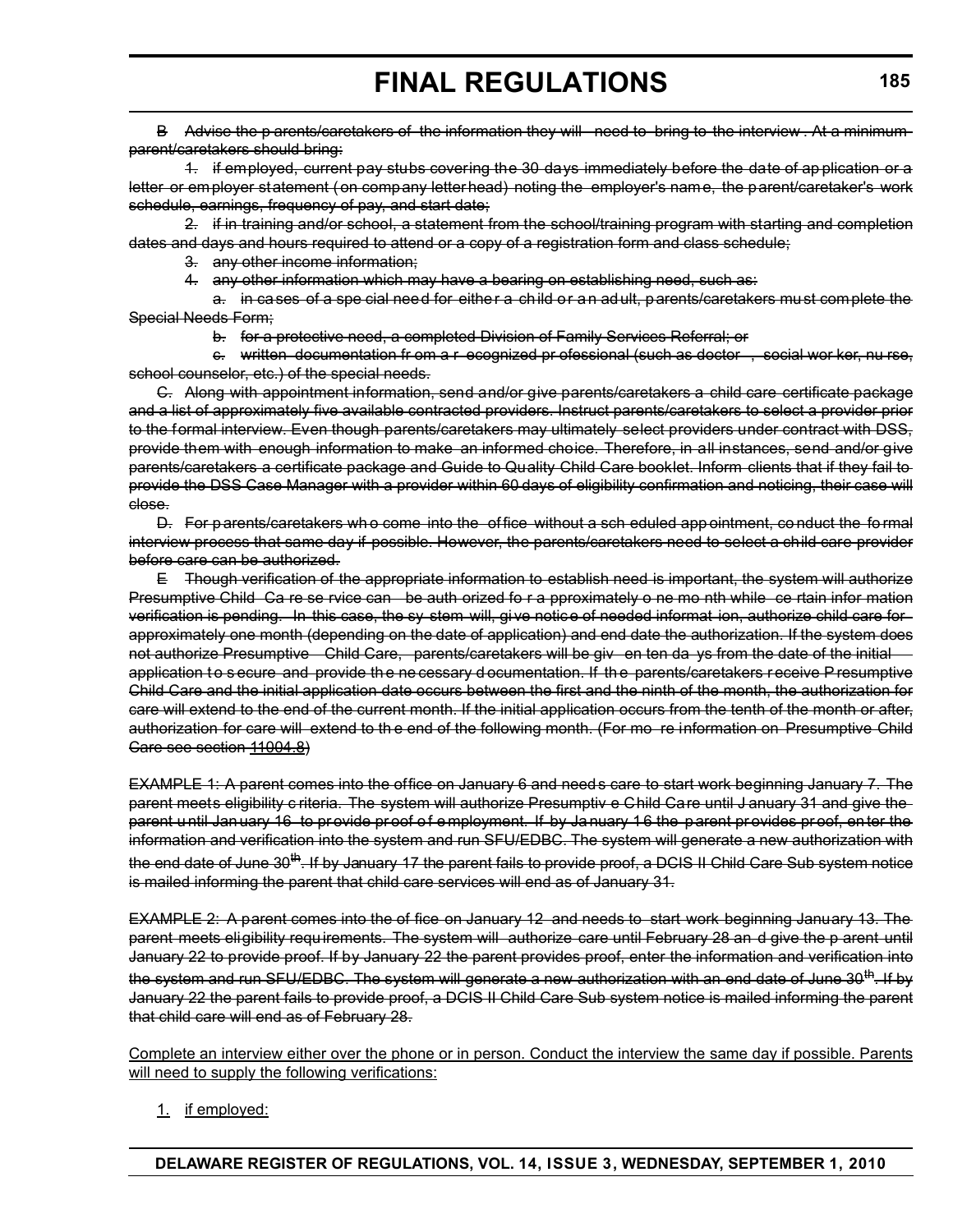#### **186**

## **FINAL REGULATIONS**

a. pay stubs for the 30 days before the date of application, or

b. a letter or em ployer st atement ( on comp any letter head) noting the employer's na me, te lephone number, the parent's/caretaker's work schedule, earnings, frequency of pay, and start date,

2. any unearned income, such as child support, Social Security, and unemployment compensation

3. if in training and/or school:

a. a statement from the school/training program with starting and completion dates and days and hours required to attend, or

b. a copy of a registration form and class schedule;

4. any other information which will help in determining the need for s ervice, s uch as doc umentation of a special need. Documentation of the special need may be provided on the Special Needs Form or any other written correspondence submitted by a physician or medical professional with the authority to do so. For a pr otective need, a referral from Division of Family Services must be submitted.

Parents must be given any information that will help them to make an informed decision regarding their child care services. Provide parents/caretakers with a list of providers and a child care certificate packet as needed. Although verifications are needed, Presumptive Child Care may be opened pending information. Presumptive Care can be authorized fo r app roximately one mon th, dep ending on the date of a pplication. ( For mo re information o n Presumptive Child Care see DSSM 11004.8).

## *(Break In Continuity of Sections)*

#### **11004.9Authorizing Service Authorizing Child Care Services**

#### 45 CFR 98.11

Once a case is created, service mu st be au thorized before parents/caretakers can receive subsidized child care. Authorization is both the name for the form (618d) and the process to g rant parents/caretakers child care services (see Section 11002.9 for definition).

Complete a se parate authorization for each child who is eligible to receive child care services. Therefore, if there is m ore tha n one child in a family who needs service, complete sep arate aut horizations for each child. Complete an authorization by creating one in the DCIS II Child Care Sub system. Again, as when entering a case, in DCIS II authorization data screens have required data fields which are highlighted. Complete these data fields before proceeding. Follow the rules below in creating authorizations.

A. Obtain provider information before completing an authorization. This means that if parents/caretakers wish to select a provider by using a child care certificate, they must have the certificate returned before an authorization can be issued.

B. Parents/caretakers can only choose providers who are either self-arranged, licensed exempt or who can be matched to existing information in the Site Referral function of the DCIS II Child Care Sub system. If the provider selected has a contract with DSS, this provider will be listed in the DCIS II under the Site Referral section. Access these providers t hrough their s ite ID# or s ite se arch. Finally, if p arent/caretakers p arents/caretakers u se a certificate and they select a contracted provider, consider this as contracted care even though the parent/caretaker used a certificate.

C. When parents/caretakers wish to self-arrange child care, ensure the parent submits the information on the Self-Arranged Provid er Ag reement and Registra tion Form. When parents/caretakers w ish to a rrange certificate child c are, ensure the p arent s ubmits the infor mation on th e Child Care Certific ate Provider Ag reement an d Registration Form. Send th e appropriate form to the Child C are Monitor for CCMIS proce ssing. The monitor will notify the Case Manager when the information is data entered.

D. When the monitor notifies the Case Manager that data has been entered in CCMIS, enter effective and expiration dates on the authorization. Effective dates will always start when service is due to begin. In most cases, service will begin either the same day the authorization is completed or on a date in the near future. However, there may be occasions when service will begin prior to the actual date of the child care interview.

EXAMPLE 1: The TANF parent who self -initiates a Food S tamp Employment & Training (FS E& T) training or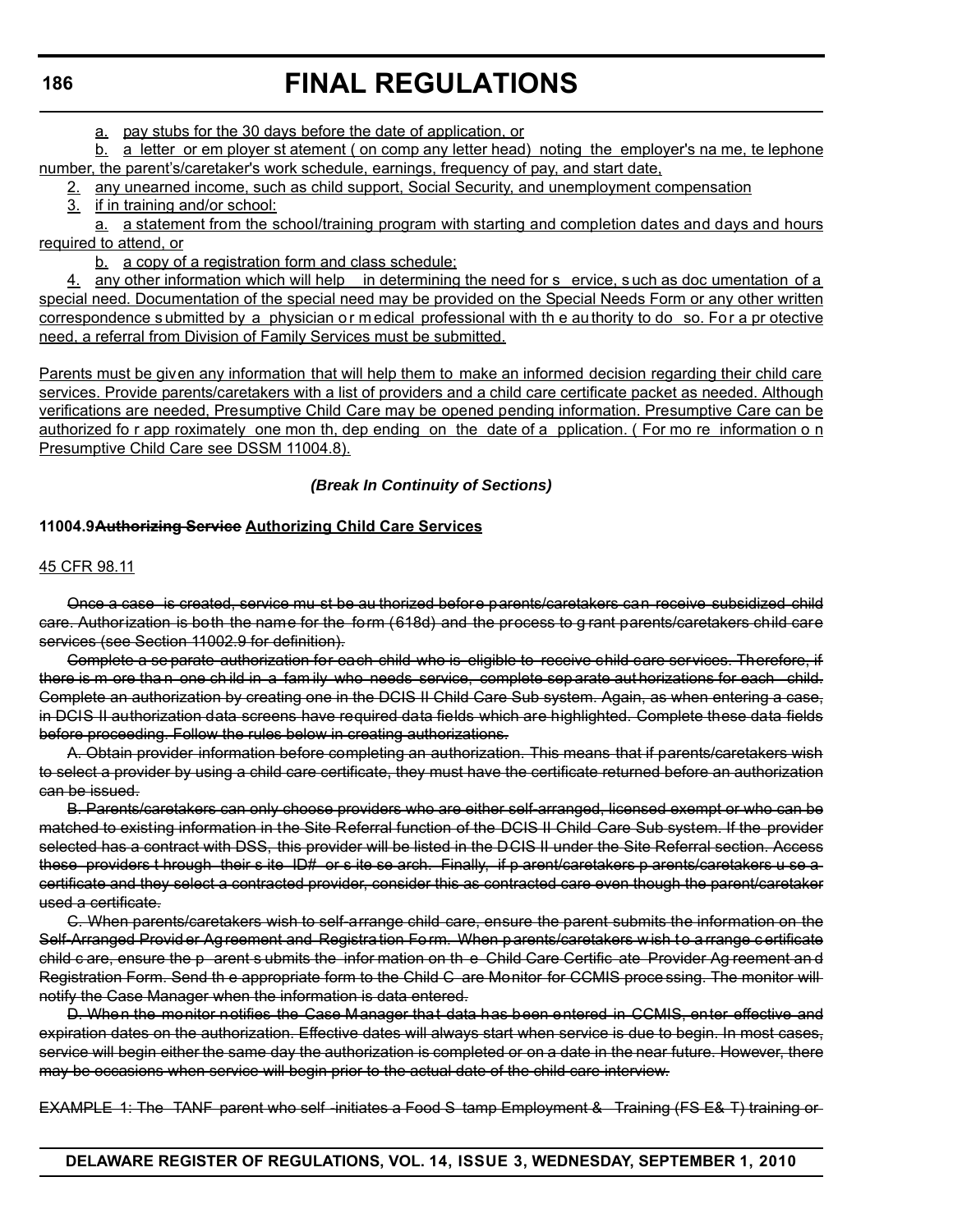education co mponent. In this ca se, m ake the au thorization e ffective as of the date the p arent st arted the component activity if the parent needed child care for the activity and was financially eligible.

EXAMPLE 2: When a Child Care Case Manager receives a protective referral from Family Services after child care services have already started.

The ending date for the authorization period means the last day for which Case Managers can authorize care. The authorization period can not exceed the recertification date. This is for all categories of care.

As noted above, the ending date will always be the last day of the month of the authorization period.

E. Ensur e tha t service is au thorized o nly for th e d ays and ho urs tha t p arent/caretakers parents/caretakers actually need care. Therefore, only enter the following on the DCIS II Child Care Authorization Detail screens.

1. the appropriate number of days per week that p arent/caretakers parents/caretakers will need care, for example 1, 2, 3, 4, or 5 days;

2. the appropriate type of care needed, half-day  $(P)$ , full-day  $(X)$ , day and a half  $(T)$ , or two full d ays  $(D)$ (supervisory approval is necessary for T and D care);

3. whether absent days are paid (absent days correspond to the number of autho rized days, however, when care is self-arranged, DSS pays only for the days the child attends care). If a client is authorized for 7 days s/ he does not receive paid absent days;

4. whether extended care is authorized; and

5. whether school care is authorized.

F. The remaining fields (Category, Waive Fee Reason, Family Size, and Family Income) of the authorization screen are system completed, depending upon the information previously entered. Press the appropriate key to post the authorization in the system. Click th e 'save' button. Complete separate authorizations if there are more children who need care.

All child care services must be au thorized before parents/caretakers can receive subsidized child care. Parents/ caretakers can choose any provider who is either licensed, licensed exempt or self arranged. No parent/caretaker can receive POC funds to provide child care services to their own children in a home or any other child care facility where the parent/caretaker provides direct care to that child. These parents may be able to get **[another type of]** child care **[assistance if their children are placed in another child care setting]**.

Authorizations always start after service has been approved. The exact date is selected by the parent/caretaker. An authorization ends on the last day of the month of the authorization period. At no time can the authorization period exceed the review date. Child care may be authorized only for the days and hours that parents/caretakers need care. The types of care that can be authorized are part time  $(P)$ , full day  $(X)$ , day and a half  $(T)$  and double time  $(D)$ which is two days. All licen sed and licensed exempt child care providers can receive up to five (5) absent days, depending on the number of da ys the child is a uthorized to attend. Children in self arranged care and children authorized for seven (7) days do not receive absent days.

## **DIVISION [OF SOCIAL SERVICES](http://www.dhss.delaware.gov/dhss/dss/index.html)** Statutory Authority: 31 Delaware Code, Section 512 (31 **Del.C.** §512)

## **ORDER**

## **[Child Care Subsidy Program](#page-3-0)**

#### **NATURE OF THE PROCEEDINGS:**

Delaware H ealth and Social Serv ices ("Dep artment") / Division of Soc ial Serv ices in itiated p roceedings to provide information of pu blic interest with respect to the Child Care Subsidy Program regarding *Overpayments*. The Department's proceedings were initiated pursuant to 29 **Delaware Code** Section 10114 and its authority as prescribed by 31 **Delaware Code** Section 512**.**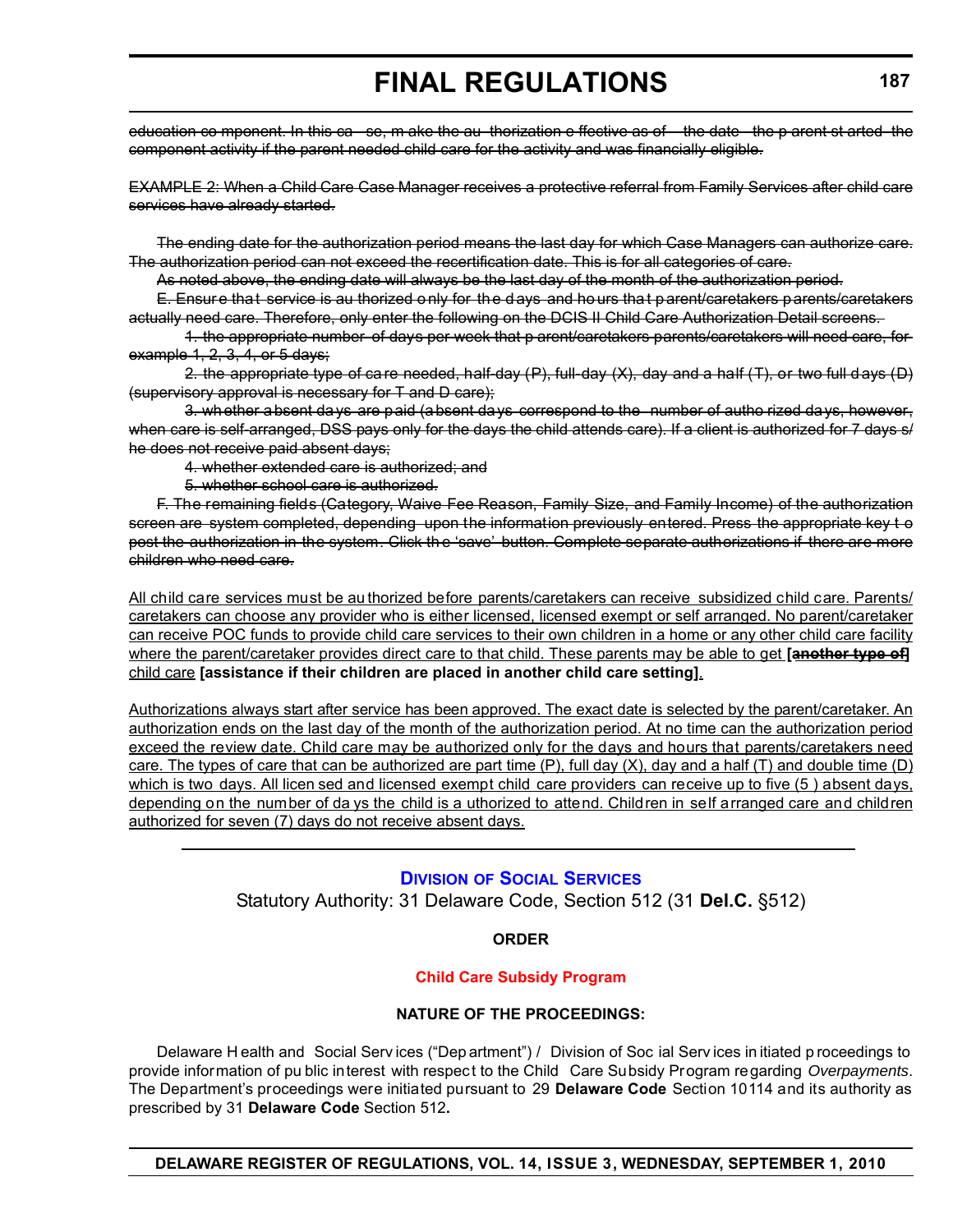**188**

## **FINAL REGULATIONS**

The Department published its notice of public comment pursuant to 29 **Delaware Code** Section 10115 in the July 20 10 *Delaware Register of Regulations*, r equiring wr itten ma terials a nd su ggestions fr om the pu blic concerning the proposed regulations to be produced by July 31, 2010 at which time the Department would receive information, factual evidence and public comment to the said proposed changes to the regulations.

## **SUMMARY OF PROPOSED CHANGES**

The proposed change described below amends Child Care Subsidy Program policies in the Division of Social Services Manual (DSSM) regarding *Overpayments*.

#### **Statutory Authority**

45 CFR §98.11, *Administration under contracts and agreements*

#### **Summary of Proposed Changes**

**DSSM 11005.4, 11005.4.1, 11005.4.2 and 11005.4.3 [Reserved]**, *Child Care Overpayments*: The purpose of this rule change is to clarify current policy guidelines regarding overpayments and to remove the examples. The original text is also reformatted to simplify language and improve readability.

#### **SUMMARY OF COMMENTS RECEIVED WITH AGENCY RESPONSE AND EXPLANATION OF CHANGES**

The Governor's Advisory Council for Exceptional Citizens (GAC EC) and the State Council for Persons with Disabilities ( SCPD) offered th e follo wing ob servation an d r ecommendation summarized b elow. DSS has considered each comment and responds as follows.

First, the introduction, last sentence, reads as follows: "Each in the adult child care household is liable for repayment of the overpayment." There is ostensibly a word missing from the sentence. Alternatively, perhaps the sentence was intended to read as follows: "Each adult in the child care household is liable for overpayment." Apart from the wording, we have multiple substantive concerns with the concept embodied in the sentence.

*Agency Response*: DSS thanks you for your recommendation and will revise the sentence to read as follows: *"Each adult in the child care household is liable for the overpayment."*

A. There is no de finition of "child ca re household". Th ere a re r eferences to " a fa mily" [§ §11003.6, 11003.7.2, and 11003.9]. In particular, §11003.9.3 recites as follows:

The people whose needs and income are considered together comprise the definition of family size. Family size is the basis upon which DSS looks at income to determine a family's financial eligibility and the child care parent fee.

Imposing liability on everyone in an undefined "household" will predictably result in confusion and fair hearings. *Agency Response*: The Division thanks you for your response however, the definition of "family size and child care household," are synonymous. The same people in the "family,' and the child care household, are defined as the people whose needs and income comprise the definition of family size. Th erefore, these same people along with their income make up the "child care household."

B. Section 11003.9.4 identifies minor parents as separate eligibility units under the program "even if they live with their leg al g uardian o r parents". Th ere is so me " tension" b etween the regulatory e stablishment o f a separate eligibility unit for minor p arents and the rec ital that " each in the ...household is liable for overp ayment. The co-habiting le gal guardian or gr andparent of child ren ser ved in the p rogram sho uld no t be liable for overpayments. Moreover, the legal basis for imposing liab ility of other non-applicant co-habiting persons is also questionable.

*Agency Response*: DSS thanks you for your response. DSS does not permit dependent minors to apply for be nefits on their own. Th e responsible adult(s) in the h ome must sign a ny application. As such, they take responsibility for any overpayments that occur subsequent to that application.

C. There is a lack of due process if everyone in a "household" is liable for an overpayment while notice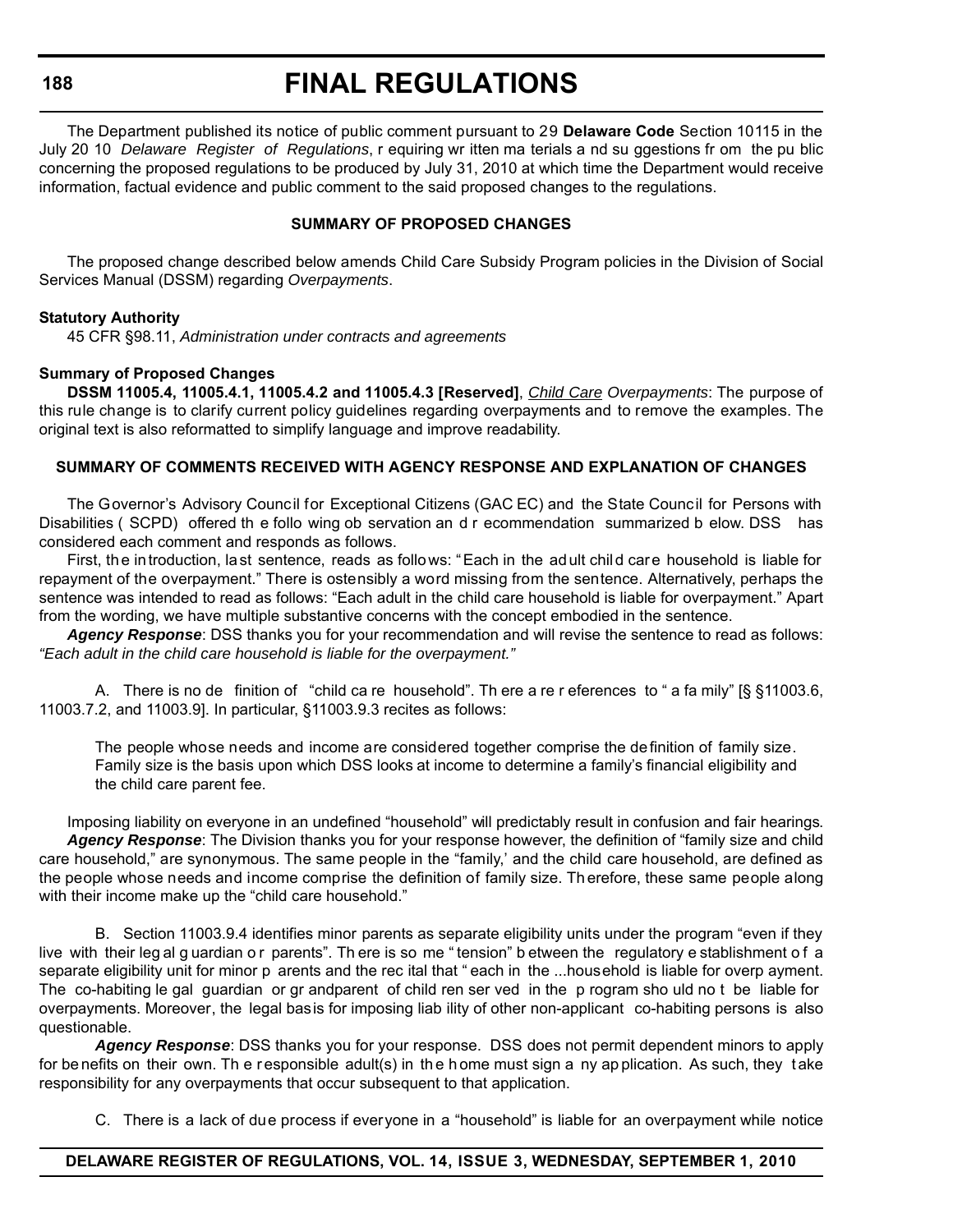and opportunity for hearing is only offered to the parent/caretaker under §11005.4.2.

**Agency Response**: The ho usehold issu e is addressed in the responses abo ve. In the case of a responsible adult signing the application for a min or parent the notice and opportunity for hearing is sent to that adult. The notifications are not sent to the minor.

Second, in the last paragraph in the regulation, the term "over payments" should be "overpayments".

*Agency Response*: DSS has reviewed your comments and agrees with your recommendation. The term, "over payments," will be changed to "*overpayments*."

Third, DSS is eliminating all examples from the regulation. We encourage the Division to reconsider the value or retaining the examples. Much of the State workforce is aging and retiring. New DSS emp loyees would benefit from the examples which provide easily-understood guidance reflecting long-term practice.

*Agency Response*: The ex amples were re moved from the policy be cause wit h th e p olicy rewritten fo r clarification, there is no need for them. Over time the examples become inaccurate and misleading. The DSS has plans to provide a compilation of examples for staff use outside of the policy manual.

#### **FINDINGS OF FACT:**

The Department finds that the proposed changes as set forth in the July 2010 *Register of Regulations* should be adopted.

**THEREFORE, IT IS ORDERED**, that the p roposed r equilation to a mend the Child Care Su bsidy Program policies regarding *Child Care Overpayments* is adopted and shall be final effective September 10, 2010.

Rita M. Landgraf, Secretary, DHSS

## **DSS FINAL ORDER REGULATION #10-38 REVISIONS:**

#### **11005.4 Child Care Overpayments**

#### 45 CFR 98.11

A child care overpayment occurs when DSS pays providers for more child care service than parents/caretakers are eligible to receive. The overpayment may result because of agency or parent/caretaker error.

EXAMPLE 1: A Case Manager incorrectly enters parent income informati on resulting in a lower parent fee. After several months, the Case Manager realizes the mistake. Because DSS has already made payment to the provider, the Case Manager must process this change as an overpayment.

EXAMPLE 2: A p arent reports income of \$500.00 for a family size of three. However , after several months, the Case Manager discovers income actually was \$750.00. The lower income resulted in the parent paying a smaller fee than the parent should have paid. Because DSS has already made payment to the provider, the Case Manager must process this change as an overpayment.

The CCMIS will not process changes to an authorization for a prior period of time through the Correct Transactions function when the result is negative. A negative change means parents/caretakers receive less service because of a change in circumstances; for example, the change results in the parent paying a higher fee. In these situations, process an overpayment, using the child care overpayment notice and complete a Change Authorization to correct the error for future authorizations.

DSS is to attempt recovery in all cases of suspected fraud, in all cases involving current recipients, and in all cases where the overpayment amount would equal or exceed the costs of recovery.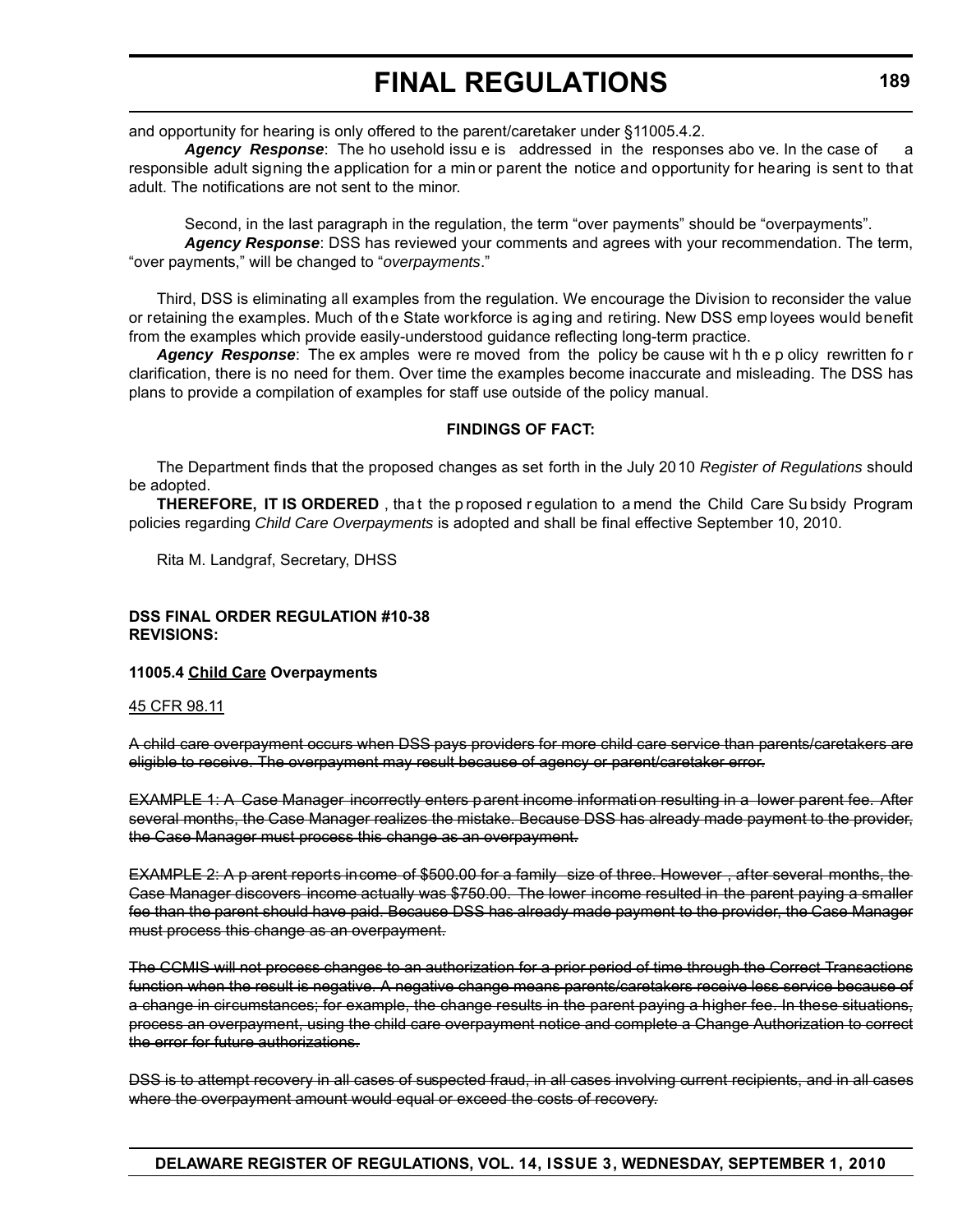#### **11005.4.1Determine the Overpayment Amount**

Determine the amount of the overpayment by:

A. subtracting the difference between what DSS paid the provider versus what DSS should have paid, or

B. subtracting the difference between the fee the parent paid and the fee the parent should have paid.

EXAMPLE: A child over age two in a center is paid \$13.00/day or \$299.00 (\$13.00 x 23 days) for a full month of child care. The parent paid no fee; DSS paid the full fee. However, the parent should have paid a fee amounting to \$1.00/day. DSS should have paid \$12.00/day if the parent paid \$1.00/day fee, or \$276.00 monthly.

\$299.00 DSS paid 276.00 DSS should have paid 23.00 Overpayment

If th is over payment con tinued for six m onths, the to tal o verpayment is \$1 38.00. The Ca se Ma nager must complete an overpayment notice, noting the amount of the overpayment and the child care category under which the child received service.

DCIS provides case ma nagers with a ccess to the Claims Management func tion of the CCMIS to assist in determining th e ov erpayment a mount. Access is limit ed to child tr ansactions and is inquiry only . The Claims Management function provides access to the actual provider payment.

#### **11005.4.2Overpayment Notices**

Once the overpayment amount is determined, complete an overpayment notice in detail. Submit the notice to the supervisor who will check it for accuracy.

Send the original notice to the parent/caretaker and, after waiting 10 days, send a copy to the Audit and Recovery Unit. Audit and Recovery are responsible for establishing repayment agreements with parents/caretakers and for collecting and tracking payments on overpayment debts.

To provide parent/caretakers who disagree with the overpayment amount the opportunity to request a fair hearing, wait 10 days before send ing the co py of th e over payment n otice to Audit and Re covery. This allows parents/ caretakers with an opportunity to contact case managers to possibly resolve the matter before intervention by Audit and Recovery.

#### **11005.4.3Role of Audit and Recovery**

Collection of the overpayment by Audit and Recovery follows current policy as noted in DSSM 7000. Note that DSS can only recoup child care payments from child care benefits. Any attempt to recover child care overpayments from AFDC benefits can only occur if there is a voluntary request from the recipient family. The recipient family can only make such a voluntary request if the child care they were receiving was Food Stamp Employment & Training (FS E&T) - AFDC Child Care, At-Risk, or Transitional Child Care.

In ad dition to est ablishing repayment agreements and overseeing the colle ction of over payments, Audit an d Recovery als o i nvestigate overpayments for suspicion of fraud. Case man agers will not make fr aud determinations, but in cases where they suspect fraud, they should notify Audit and Recovery of their suspicions.

The Provider Administrator, along with Child Care Monitors, will continue to assume responsib ility for situations involving provider overpayments.

A child care overpayment occurs when DSS pays for more child care service than parents/caretakers are eligible to

## **DELAWARE REGISTER OF REGULATIONS, VOL. 14, ISSUE 3, WEDNESDAY, SEPTEMBER 1, 2010**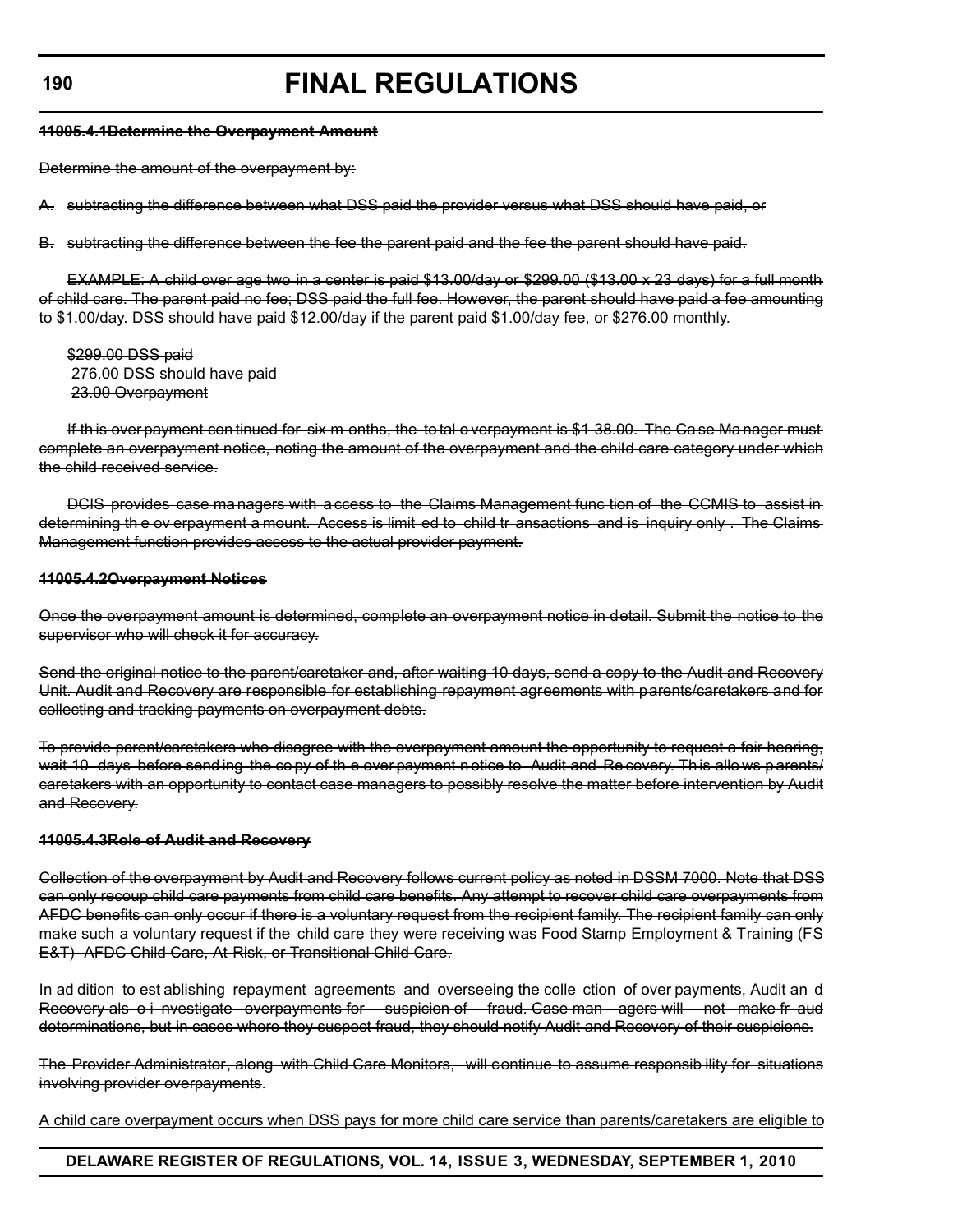receive. Overpayments may be the result of an agency, provider or parent/caretaker action.

DHSS will attempt recovery in all cases of suspected fraud, in all cases involving current recipients, and in all cases where the overpayment amount would equal or exceed the costs of recovery. Each **[adult]** in the **[adult]** child care household is lia ble f or re payment of th e overpayment. **[In ins tances wher e a legal guardian or p arent is required to sign the child care application, the legal guardian(s) or the parent(s) in the home is responsible for t he overpayment even t hough t he p arent(s) or gu ardian(s) is n ot technically p art of th e c hild care household.]**

## **11005.4.1 Determining the Overpayment Amount**

To determine the amount of the overpayment subtract the amount that the parent should have paid the provider from the DSS calculated parent fee. The difference is the overpayment amount.

## **11005.4.2 Overpayment Notices**

Notify parents/caretakers in writing of any overpayment. The overpayment notice will contain:

- 1. a statement of the client's right to a fair hearing as provided in DSSM 5300
- 2. the method by which s/he may request a fair hearing
- 3. what to do to continue receiving your benefits after requesting a fair hearing
- 4. a statement that s/he may represent him/herself or that s/he may be represented by counsel or by another

## person

- 5. the reason for the overpayment
- 6. the amount of the overpayment
- 7. the overpayment time period
- 8. the name of the child/ren associated with the overpayment.

DSS can o nly re coup child ca re **[exer payments** overpayments] from child care benefits. Any at tempt to recover child ca re overpayments from TANF be nefits can only occu r if there is a vo luntary re quest fro m the recipient fa mily. Au dit and Re covery Management Se rvices (ARMS) is the agency re sponsible for establishing repayment agreements and the collection of overpayments.

## **11005.4.3 RESERVED**

## **[DEPARTMENT OF NATURAL RESOURCES AND ENVIRONMENTAL](http://www.fw.delaware.gov/Pages/FWPortal.aspx)  CONTROL**

## **DIVISION OF FISH AND WILDLIFE**

Statutory Authority: 7 Delaware Code, Sections 903(e)(1)(c); 903(f) (7 **Del.C.** §§903(e)(1)(c); §903(f)) 7 **DE Admin. Code** 3541

## **Secretary's Order No.: 2010-F-0025**

## **[7 DE Admin. Code 3541 Atlantic Sharks](#page-3-0)**

#### **Date of Issuance: August 16, 2010 Effective Date of the Amendment: September 11, 2010**

Under the authority vested in the Secretary of the Department of Natural Resources and Environmental Control ("Department" o r " DNREC") the following findi ngs, re asons and con clusions a re entered a s an Order of the Secretary in the above-referenced rulemaking proceeding.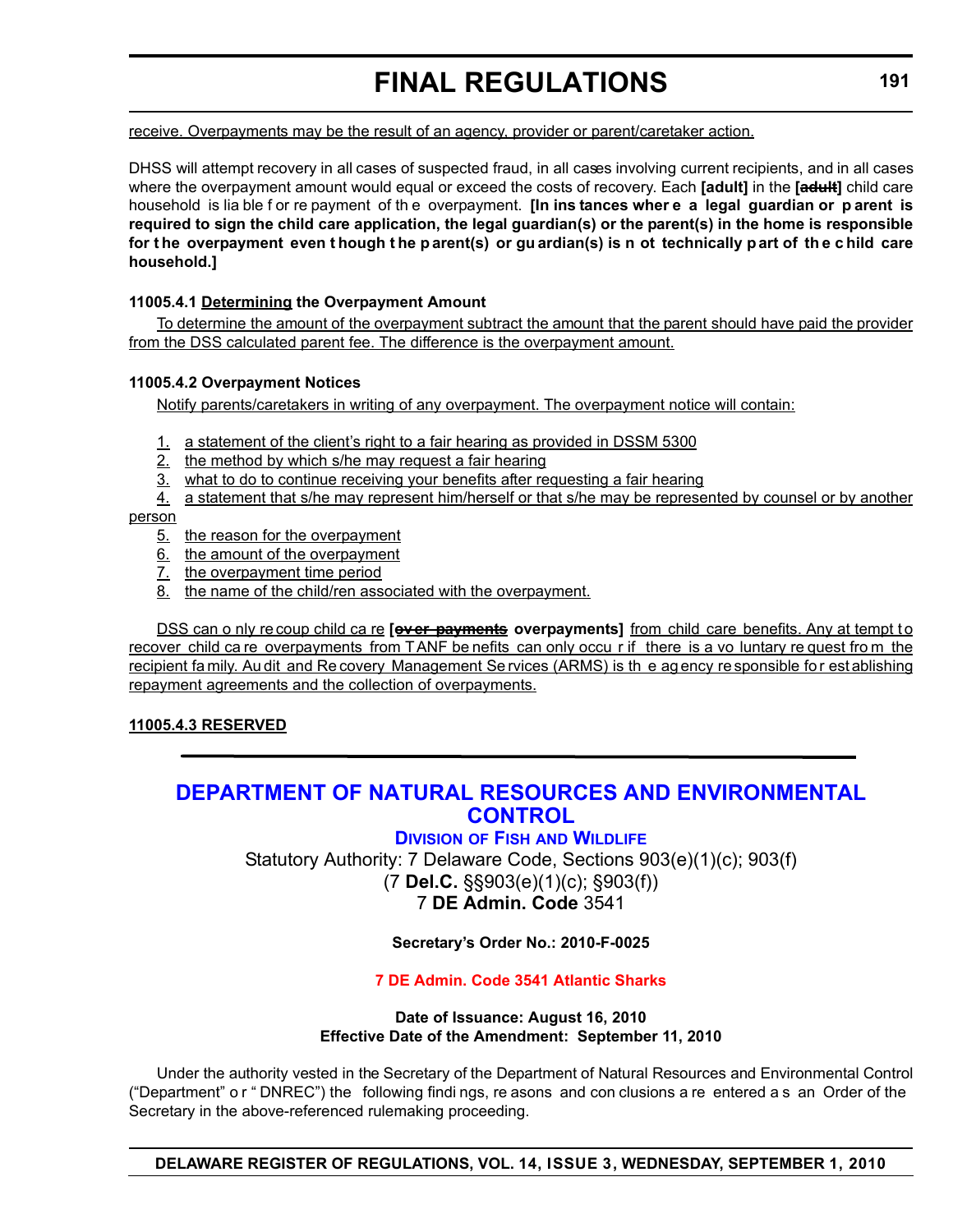#### **Background and Procedural History**

This Or der con siders p roposed r egulations to ame nd 7 **DE Admin. Code** 3541, *Atlantic Sharks*. The Department's Division of Fish and Wildlife co mmenced the re gulatory develo pment process with S tart Actio n Notice 2010-15. The Dep artment published it s in itial p roposed r egulation Ame ndments in the Ma y 1, 2 010 *Delaware Register of Regulations*, a nd held a public hearing o n Jun e 21 , 201 0. Th e p ublic h earing r ecord remained open at that time for public comment through June 30, 2010. It should be noted that no members of the public were in attendance at th e hearing held on June 21, 2010, nor was an y public comment received by the Department at any time concerning this proposed promulgation.

The Department is proposing to a mend Tidal Finfish Regulation 3541 concerning Atlantic Sha rks in o rder to bring D elaware into compli ance with the Atla ntic S tates Mar ine Fisheries Co mmission's (" ASMFC") Interstate Fishery Management Plan ("IFMP") for Atlantic Coastal Sharks. The IFMP for Atlantic Coastal Sharks specifies which gears that fishermen are a uthorized to use in st ate waters on the Atlan tic Coast. The gears that are authorized by A SMFC are hook and line, gill net, trawl net, short-line, pound net and weir. Presently, Delaware allows the use of hook and line, troll line, dip net, lift net, push net, cast net, spear or harpoon, haul seine, bag net, hoop net, fyke net, fish pot, and gill net for use in state waters to harvest food-fish, which includes sharks. To meet the requirements of the IFMP, Delaware must restrict the commercial gears that may be used for the harvesting of Atlantic coastal sharks to hook and line, and gill net. R ecreational fishermen are restricted to the use of rod and reel and hand line. Fishermen with a federal shark permit who are fishing outside of state waters are not restricted to these gear types and may land sharks using any ge ar that is in accord ance with the r ules and regulations established by NOAA Fisheries.

Additionally, the IFMP for Atlantic Coastal Sharks specifies that a federal Commercial Shark Dealer Permit is required to b uy and sell an y shark caught in st ate waters. At the present time, the State of Dela ware does not require seafood dealers to have this permit to buy and sell shark caught in state waters. Again, these modifications to th e existing sh ark r egulations wo uld br ing Delaware into full complianc e with the IFMP for Atlantic Coas tal Sharks.

The Department's presiding hearing officer, Lisa A. Vest, prepared a Hearing Officer's Report dated August 6, 2010 ( Report). The Rep ort recommends ce rtain find ings and the a doption of the p roposed Ame ndments as attached to the Report as Appendix A.

#### **Findings and Discussion**

I find that the proposed Amendments are well-supported by the re cord developed by the Department, and I adopt the Report to the extent it is consistent with this Order. The Department's experts developed the record and drafted the proposed Amendments.

I find that the Department's experts in the Division of Fish and Wildlife fully developed the record to support adoption of these Ame ndments. With the adoption of this Order, Delaware will (1) allow Delaware to remain in compliance with the ASMFC Plan for Coastal Sharks, as well as the latest addendum to the IFMP for Coastal Shark; and (2) prevent total closure of these fisheries in Delaware by order of the Secretary of Commerce due to lack of compliance with federal regulations concerning this species.

In conclusion, the following findings and conclusions are entered:

1.) The Dep artment has jur isdiction und er its st atutory au thority to issue an Or der ado pting these proposed Amendments as final;

2.) The De partment provided ad equate pu blic notice of the pr oposed Amen dments, and pr ovided the public with an adequate opportunity to comment on the proposed Amendments, including at the public hearing held on June 21, 2010;

3.) The Department held a pu blic hearing on Jun e 21, 20 10 in or der to co nsider public comment before making any final decision;

4.) The Department's Hearing Officer's Report, including its recommended record and the recommended Amendments as set forth in Appendix A, are adopted to provide additional reasons and findings for this Order;

5.) The r ecommended Am endments sh ould be ado pted a s fin al r egulation Am endments becau se Delaware will be able to (1 ) remain in compliance wit h the aforementioned Fish ery Management Plan for this species, as implemented by the ASMF C; (2) prevent total closure of th ese fisheries in Delaware by o rder of the Secretary of Commerce due to l ack of compliance with fed eral regulations concerning this species; and, lastly,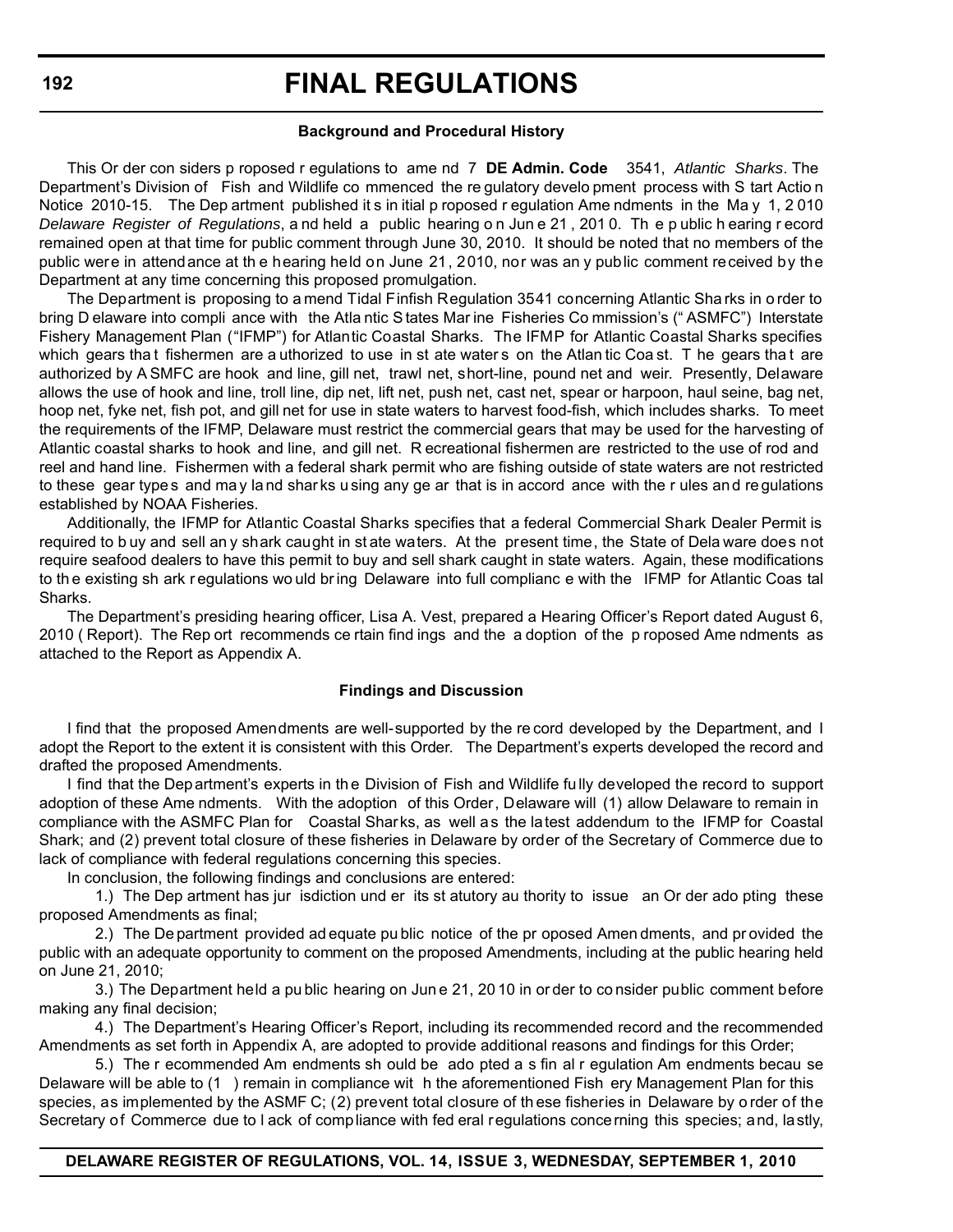because (3) the amendments are well supported by documents in the record;

6.) The Department sha ll su bmit this Or der ap proving th e final regulation to the *Delaware Register of Regulations* for public ation in its ne xt available issue, and provide such other notice as th e law and regulation require and the Department determines is appropriate.

Collin P. O'Mara, Secretary

## **3541 Atlantic Sharks**

(Penalty Section 7 **Del.C.** §936(b)(2))

## **1.0 Definitions:**

- "**Fillet"** shall mean to remove slices of fish flesh, of ir regular size and shape, from the carcass by cuts made parallel to the backbone.
- **"Land or Landing"** shall mean to put or cause to go on shore from a vessel.
- **"Management Unit"** shall mean any of the non-sandbar large coastal species, small coastal species, pelagic species and prohibited species of sharks or parts thereof defined in th is regulation. Smooth dogfish (*Mustelus canus*), although they are a species of shark, are not presently part of the management unit as defined above, and are not subject to minimum size or daily harvest restirctions. They are subject to the provisions of Regulation 3541, Sections 3.0 and 4.0.
- **"Non-Sandbar Large Coastal Species"** shall mean any of the following species of sharks or parts thereof:

Great hammerhead, *Sphyrna mokarran* Scalloped hammerhead, *Sphyrna lewini* Smooth hammerhead, *Sphyrna zyqaena*

Nurse shark, *Ginglymostoma cirratum*

Blacktip shark, *Carcharhinus limbatus*

Bull shark, *Carcharhinus leucas*

Lemon shark, *Neqaprion brevirostris*

Silky shark, *Carcharhinus falciformis*

Spinner shark, *Carcharhinus brevipinna*

Tiger shark, *Galeocerdo cuvieri*

**"Pelagic Species"** shall mean any of the following species of sharks or parts thereof:

Porbeagle shark, *Lamna nasus*

Shortfin mako, *Isurus oxyrinchus*

Blue shark, *Prionace qlauca*

Oceanic whitetip shark, *Carcharhinus longimanus*

Thresher shark, *Alopias vulpinus*

**"Prohibited Species"** shall mean any of the following species of sharks or parts thereof:

- Basking shark, *Cetorhinidae maximus*
- White shark, *Carcharodon carcharias*
- Bigeye sand tiger, *Odontaspis noronhai*
- Sand tiger, *Odontaspis taurus*
- Whale shark, *Rhincodon typus*
- Bignose shark, *Carcharhinus altimus*
- Caribbean reef shark, *Carcharhinus perezi*
- Dusky shark, *Carcharhinus obscurus*
- Galapagos shark, *Carcharhinus galapaqensis*
- Narrowtooth shark, *Carcharhinus brachyurus*
- Night shark, *Carcharhinus siqnatus*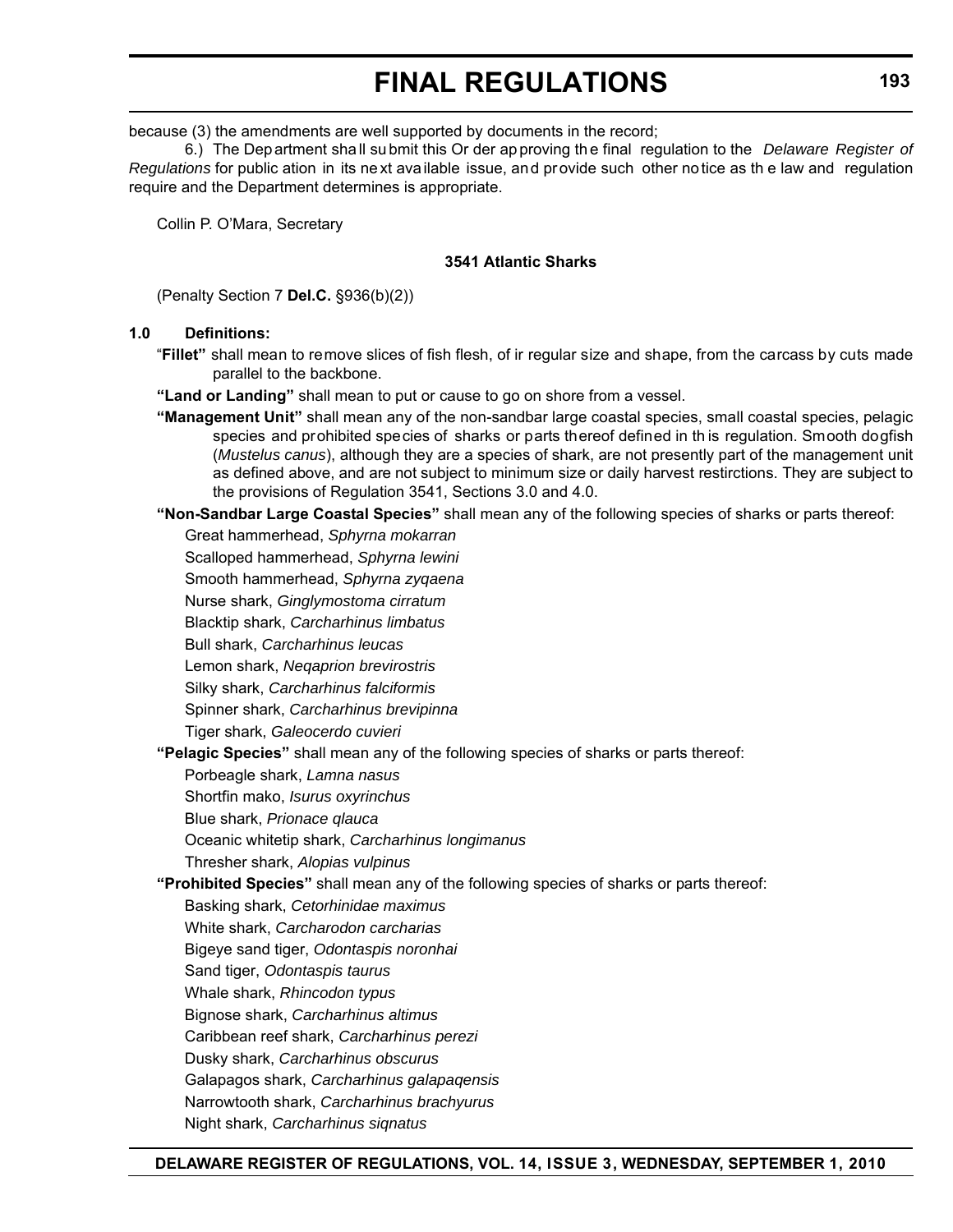Atlantic angel shark, *Squatina dumerili*

Caribbean sharpnose shark, *Rhizoprionodon porosus*

Smalltail shark, *Carcharhinus porosus*

Bigeye sixgill shark, *Hexanchus vitulus*

Sevengill shark, *Heptranchias perlo*

Sixgill shark, *Hexanchus griseus*

Longfin mako, *Isurus paucus*

Bigeye thresher, *Alopias superciliosus*

"**Sandbar shark**" shall mean Carcharhinus plumbeus

"**Shore fishing**" shall mean any fishing that does not take place on board a vessel. The terms "shore fishing" and "shore angler" are synonymous.

**"Small Coastal Species"** shall mean any of the following species of sharks or parts thereof:

Bonnethead, *Sphyrna tiburo*

Atlantic sharpnose shark, *Rhizoprionodon terraenovae* Blacknose shark, *Carcharhinus acronotus* Finetooth shark, *Carcharhinus isodon*

#### **3 DE Reg. 1088 (02/01/00) 12 DE Reg. 1517 (06/01/09)**

**2.0** It shall be unlawful for any person to land, purchase, trade, barter, or possess or attempt to land, purchase, trade, barter, or possess a prohibited species.

**3.0** It shall be unlawful for any person to possess the fins from any shark in the management unit prior to landing said shark unless said fins are naturally attached to the body of said shark.

**4.0** It shall be unlawful for any person to fish for any shark while in state waters with any fishing equipment or by any method, except: (1) Hook and Line; (2) Gill Net.

**45.0** It shall be unlawful for any person to fillet a shark in the management unit prior to landing said shark. A shark may be eviscerated prior to landing said shark, but the head, tail, and fins must remain naturally attached to the carcass, except that commercial fishermen may eviscerate and remove the head of any shark reduced to possession, but the tail and fins must remain attached to the carcass.

## **12 DE Reg. 1517 (06/01/09)**

**56.0** It shall be unlawful to release any shark in the management unit in a manner that will not ensure said sharks maximum probability of survival.

**67.0** It shall be unlawful for the operator of any vessel without a commercial food fishing license to have on board said vessel more than one non-prohibited shark per trip from among those species in the management unit, regardless of the number of people on board the vessel. In addition each recreational angler fishing from a vessel may harvest and possess one bonnethead, and one Atlantic sharpnose shark per trip.

7.1 It shall be un lawful for any shark ca ught in state waters to be bou ght and sold with out a fed eral Commercial Shark Dealer Permit.

**1 DE Reg. 345 (10/1/97) 3 DE Reg. 1088 (2/1/00) 8 DE Reg. 1718 (6/1/05) 12 DE Reg. 1517 (06/01/09)**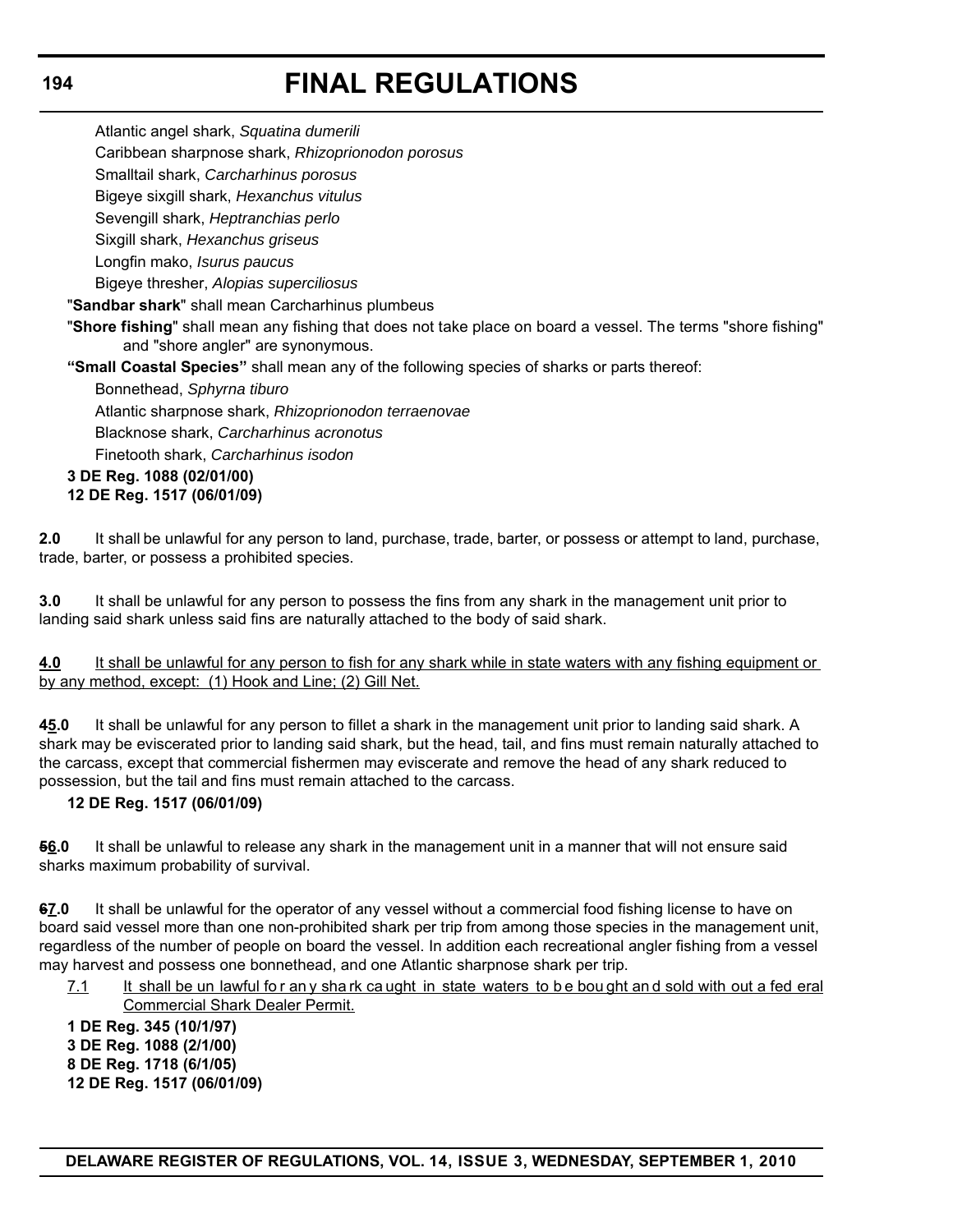**78.0** It shall be unlawful for any person who has been issued a valid commercial food fishing license while on board any vessel to possess any non-prohibited shark from among those species in the management unit during the remainder of any period after the effective date a commercial quota for that group of sharks has been reached in said period or is projected to be reached in said period by the National Marine Fisheries Service, National Oceanic and Atmospheric Administration and the U.S. Department of Commerce. Further, it shall be unlawful for any person who has been issued a valid commercial food fishing license while on board any vessel to possess any non-sandbar large coastal sharks, small coastal sharts, or pelagic sharks in exesss of current federal daily harvest limits administered by the National Marine Fisheries Service.

## **12 DE Reg. 1517 (06/01/09)**

**89.0** It shall be unlawful for any person to engage in a directed commercial fishery for a prohibited species.

**910.0** It shall be unlawful for the operator of any vessel without a commercial foodfishing license to have on board said vessel any non-prohibited shark from among those species in the management unit that measures less than 54 inches, fork length (tip of snout to indentation between dorsal and ventral tail lobes), with the exception of Atlantic sharpnose, blacknose, finetooth, bonnethead, and smooth dogfish sharks, for which no minimum size limit applies.

```
3 DE Reg. 1088 (2/1/00)
1 DE Reg. 850 (1/1/98)
1 DE Reg. 1005 (2/1/98)
12 DE Reg. 1517 (06/01/09)
```
**1011.0** It shall be unlawful for any shore angler without a commercial foodfishing license to take and reduce to possession any non-prohibited shark from among those species in the management unit less than 54 inches, with the exception of Atlantic sharpnose, blacknose, finetooth, bonnethead, and smooth dogfish sharks, for which no size limit applies.

## **12 DE Reg. 1517 (06/01/09)**

**1112.0** It shall be unlawful for any shore angler without a commercial foodfishing license to take and reduce to possession more than one non-prohibited shark from among those species in the management unit per day (a day being 24 hours). Recreational shore anglers may also harvest one additional bonnethead, and one additional Atlantic sharpnose shark per day.

## **8 DE Reg. 1718 (6/1/05) 12 DE Reg. 1517 (06/01/09)**

**1213.0** It shall be unlawful for any recreational or commercial fisherman to possess silky, tiger, blacktip, spinner, bull, lemon, nurse, scalloped hammerhead, great hammerhead, and smooth hammerhead sharks from May 15 through July 15, regardless of where the shark was caught. Fishermen who catch any of these species in federal waters may not transport them through Delaware state waters during the aforementioned closed season.

## **12 DE Reg. 1517 (06/01/09)**

**1314.0** It shall be unlawful for any recreational or commercial fisherman to land or possess any sandbar sharks, except for a commercial fisherman in possession of a valid sandbar shark research permit issued by the National Marine Fisheries Service. There must be a qualified observer aboard any vessel that lands and possesses sandbar sharks fishing under the auspices of a valid federal research permit.

## **12 DE Reg. 1517 (06/01/09)**

**1415.0** It shall unlawful for any Delaware recreational or commercial fisherman to land or possess any species of shark in state waters that is illegal to catch or land or possess in federal waters. Presently it is unlawfil for recreational fishermen to take and possess silky sharks in federal waters at any time of the year.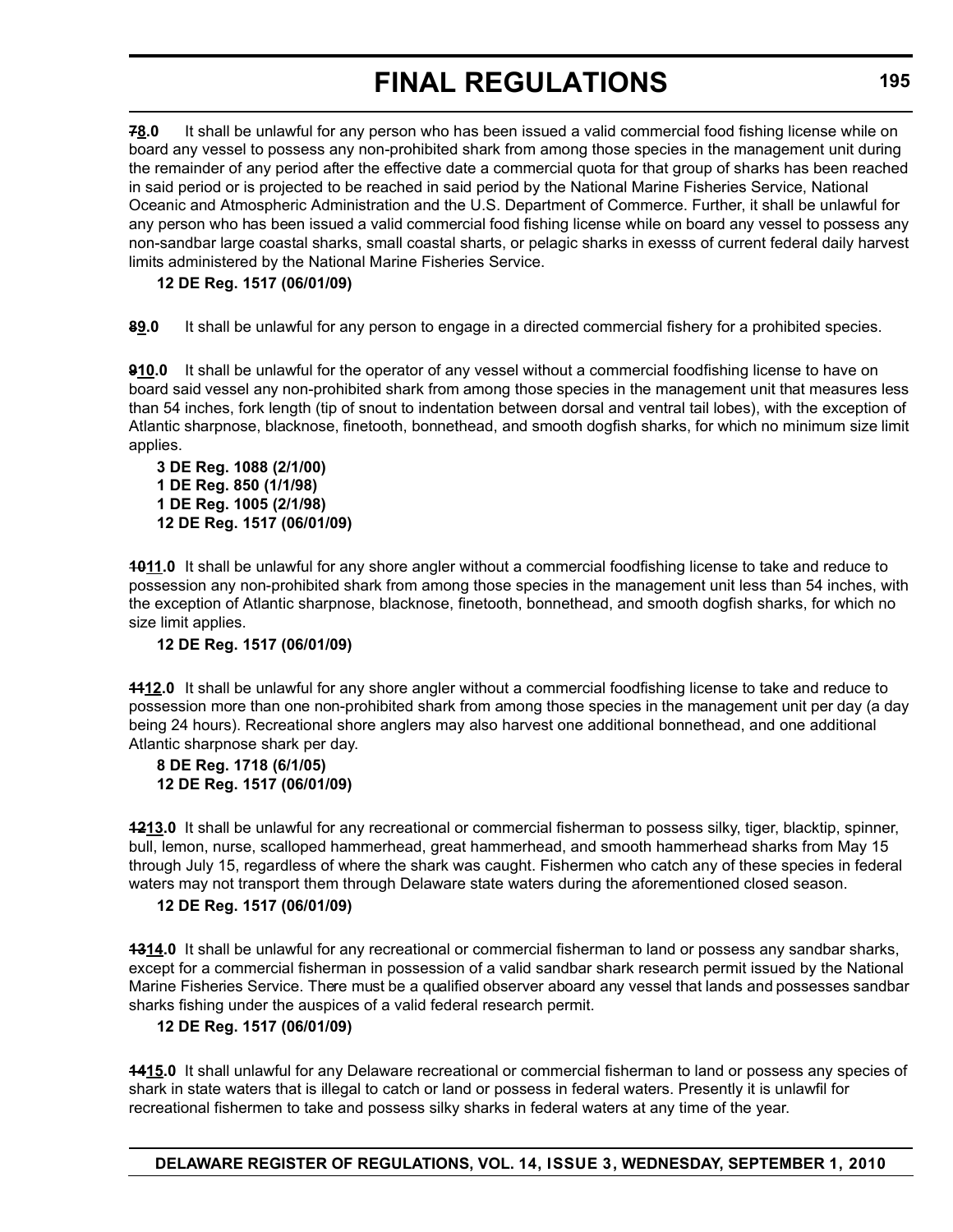**12 DE Reg. 1517 (06/01/09)**

**1516.0** The Department may grant anyone permission to take and possess sharks that would otherwise be illegal to take and possess when used for display and/or research purposes. Applicants will need a current State of Delaware scientific collecting permit. Applicants must annually report the number, weight, species, location caught, and gear used for each shark collected for research or display purposes, and the annual disposition of said sharks throughout the life of each shark so taken. The Division reserves the right to place limits on or deny any request to take prohibited species of sharks under the auspices of a scientific collecting permit.

**8 DE Reg. 1718 (06/01/05) 12 DE Reg. 1517 (06/01/09)**

## **[DEPARTMENT OF TRANSPORTATION](http://www.deldot.gov/home/divisions/)**

**DIVISION OF PLANNING**

Statutory Authority: 17 Delaware Code, Sections 132, 137 and 149; 29 Delaware Code, Section 8404 (17 **Del.C.** §§132, 137 & 149 29 **Del.C.** §8404) 2 **DE Admin. Code** 2311

## **ORDER**

## **[2311 Long-Term Lease Policies and Practices](#page-4-0)**

## **Background**

The Delaware Department of T ransportation (DelDOT), through its Division of Planning, proposed to adopt regulations to manage its real estate leasing practices and policies.

On oc casion, c ircumstances involvin g p arcels of la nd un der DelDOT's co ntrol ma y p resent an ap propriate opportunity for leasing, as a means of managing the Department's property assets until they are either needed for implementation of th e State's tr ansportation pr ogram, or are de termined to be n o lo nger ne cessary for such purposes, and made available for disposition under the provisions of 17 **Del.C.** Section 137.

## **Public Comment Period**

The Department took written comments on the proposed changes to its regulations regarding leasing policies and practices from July 1, 2010 through July 31, 2010. The proposed regulations were published in the *Delaware Register* in the July 2010 issue, Volume 14, on page 21.

## **Summary of the Evidence and Information Submitted**

Four comments were received, for which the comments and the Department's responses are set forth below:

1. When someone leases DelDOT property and is going to develop it, it should be a part of the lease, that the Lessee be the re sponsible party for an y and all maintenance of storm water structures that may be required. It would appear DelDOT could be further burden to provide yearly maintenance inspections, review site plans , and general responsibility should the Lessee default on the lease.

*Response:* It generally would only be under a long term lease that anyone would develop our property to the point a sto rm water management pond would be r equired. In the future we wou ld not lease the property to anyone who would be using our land solely for the placement of a storm water pond on our property rather than their own, or a llow a ny str uctures to b e p laced on ou r leased lan d that co uld result in DelDOT becoming responsible for the maintenance and repair of such structure.

2. When the new Policy mentions using a licensed appraiser, can a DelDOT staff member be that licensed appraiser?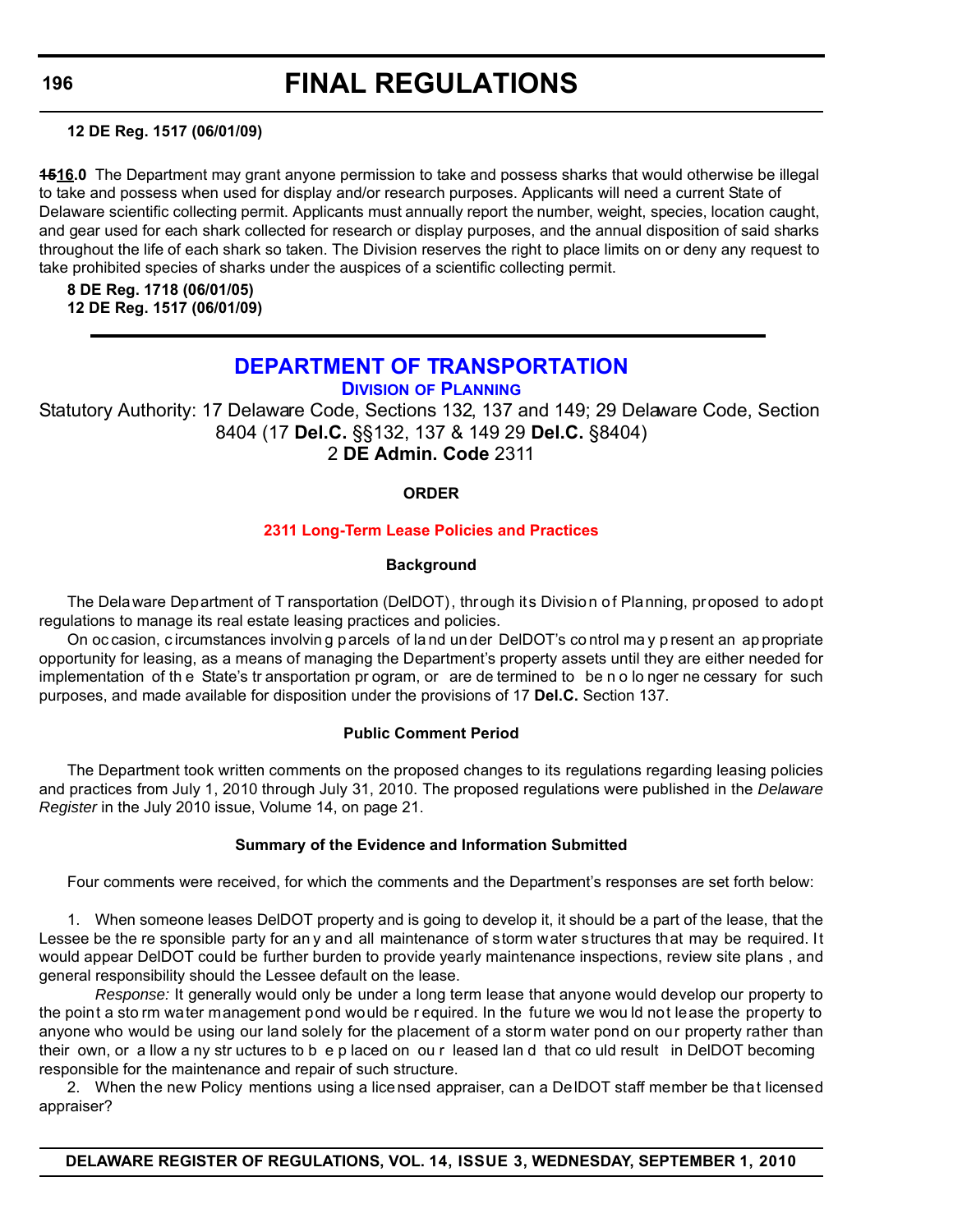*Response:* No. While DelDOT has qualified staff members who could determine the rental values, it was felt that an independent valuation would be the best way to go.

3. When there is a potential econ omic development opportunity, how will the reduced value rent be determined?

*Response:* The Leasee would advise DelDOT and D EDO of the rent al they w ould be willing to p ay and DEDO will determine the merit of the rent reduction based on the factors it determines warrants a rental reduction

4. The Department cannot accept less than 85% of the approved market value rent and all bids shall begin at that rent. The FHWA has responded that this would be contrary to federal law that st ates if lands acquired using title 23 funds, DelDOT must receive market value for the property.

*Response:* The 85% rental acceptance should be removed in favor of developing a fair market value rental range. On matters pertaining to social, environmental or economic rent reduction DelDOT must clearly show that an exem ption is in the o verall pu blic inter est fo r so cial, e nvironmental or econo mic pu rposes; n onproprietary governmental use or us es under 23 U. S.C.142 (f) Public T ransportation. Our Real est ate manual will reflect the criteria for evaluating leasing at less than fair market value. The Department also suggests changing the text of the proposed regulation to note that the FHWA will accept a fair market lease range. In addition, if the D epartment receives a bid for less than fair market value for a property originally obtained with Federal aid, then it will request permission from the FHWA to lease the property at less than fair market value.

## **Findings of Fact**

Based on the record in this docket, I make the following findings of fact:

1. The p roposed ame ndments to th e Department's re gulations, to pr ovide for rules re garding its pr operty leasing policies and procedures, are useful and proper, and should be adopted as originally proposed during the comment period process required under the Administrative Procedures Act, except as described in the response to comment 4 above, and as shown in bold text in the adopted regulation text below.

2. The adoption of these proposed regulations is in the best interests of the State of Delaware.

## **Decision and Effective Date**

Based on the provisions of Delaware law and the record in this docket, I hereby adopt the Leasing Policies and Practices regulations, as set forth in the version attached hereto, to be effective on September 21, 2010. **IT IS SO ORDERED** this 18<sup>th</sup> day of August, 2010.

Carolann Wicks, Secretary, Delaware Department of Transportation

## **2311 Long-Term Lease Policies and Practices**

## **1.0 Long-Term Leases**

Any future lease of **[DelDOT Department]**-owned pr operty fo r a ter m of five ( 5) yea rs or more inclusive of any r enewal option shall be deemed a "long-term lease", and DelDOT shall follow the regulation below to determine the value of the leasehold interest. This regulation shall not apply to any leaseback tran sactions; i.e. any lea se by and between DelDOT and the owner /tenant in lega l occupancy on the date the property was originally acquired by DelDOT.

## **2.0 Competitive Sealed Bid Process**

Unless DelDOT seeks to proceed under 3.0 below, DelDOT will provide an oppor tunity for parties to publicly bid on the lease of the property through a competitive sealed bid process. DelDOT shall retain the right to reject all bids. Notice of the proposed leasin g will be advertised at least twenty (20) days prior to bid opening in a newspaper of general circulation in the county in which the parcel is located. Conspicuous notice sh all also be displa yed on the property in question at least 20 days prior to bid opening. The second notice will be published approxim ately ten (10) days prior to bid opening in a newspaper of general circulation in the county in which the parcel is loc ated. **[DelDOT Department]**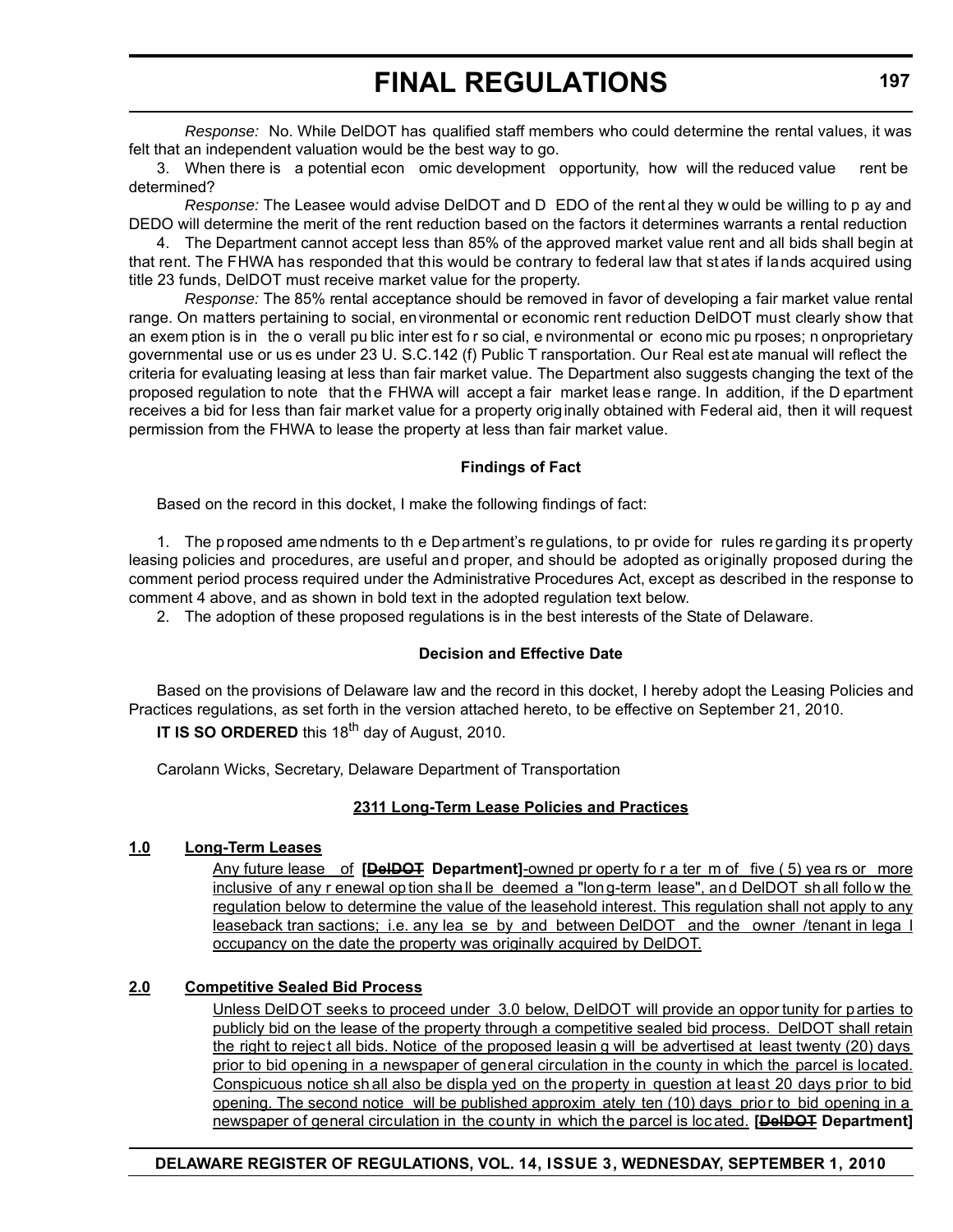# **FINAL REGULATIONS**

shall offer the property for lease **[beginning]** at not less than **[85 percent of]** the **[lowest]** approved market value **[rent range]** established by a licensed **[fee]** appraiser.

## **3.0 Economic and Civic/Benevolent Purpose Consideration.**

- 3.1 In the event DelDOT should be asked by a party or otherwise consider entering into a long-term lease for economic development c onsideration or civic/benevolent purposes, DelDOT w ill first determine market valu e r ent through a licensed ap praiser. For pu rposes of this r egulation, an economic development or civic/benevolent purpose proposal is defined as changes to material conditions under the lease that result in less direct monetary value to DelDOT in exchange for the development of jobs, economic g rowth an d/or the fu rtherance of a ci vic/benevolent purpose. Th e pu rpose of this valu e determination is to allow for a fair, thorough and transparent consideration of the proposed incentive or grant being considered.
- 3.2 In cases where the request inv olves a p otential e conomic de velopment op portunity, De IDOT, a fter making the value determination referenced above, shall refer the matter to the Delaware Economic Development Office ("DEDO") for its determination of whether the economic development benefits justify the value of the reduced lease. To the extent DEDO r ecommends moving forward with the lease transaction, DEDO and DelDOT shall first present such proposal to the Council on Development Finance ("CDF") fo r CDF revie w an d ap proval, following the re quired notice pr ovisions for CDF proceedings. In addition, DelDOT shall provide conspicuous notice on the property in question at least 20 day prior to the CDF meeting where the proposal is considered. If approved by the CDF, DelDOT may enter into the lease agreement on the condition that the nature of the lease, terms of rent and other m aterial co nditions are consistent with the recommendations of DEDO and approval of CDF. DelDOT will continue to manage the properties during the lease term.
- 3.3 In the cases where the request involves a potential civic or other benevolent purpose, DelDOT shall hold a public meeting in the general vicinity of property in question. The notice shall clearly state the proposed lessee, the proposed lease term, the estimated value of the reduced lease terms and such notice will be advertis ed at least twenty (20) days prior to the hearing in a newspaper of general circulation in the county in which the parcel is located. Conspicuous notice shall also be displayed on the property in question at leas t 20 day s pri or to bid opening. A second notice will be published approximately ten (10) days prior to bid opening in a newspaper of general circulation in the county in which the parcel is located. In addition, DelDOT shall notify in writing and seek input from the elected State Representative and Senator of the district where the property is located. Upon conclusion of the hearing and a period of 10 days for additional written comments, the Secretary will determine whether or not DelDOT will lease the property as proposed.

### **4.0 General Policies Governing Long-Term Leases of DelDOT Owned Property**

- 4.1 Form leases shall be prepared by in-house legal counsel.
- 4.2 All long-term leases or modifications thereof shall require the review of in-house legal counsel and the signature of the Secretary or the Secretary's designee.
- **[4.3 If Federal a id wa s us ed to acquire t he property s uggested f or le ase, DelDOT will request permission from the FHWA to lease the property at less than fair market rental value, if no bids are received in any higher amount.]**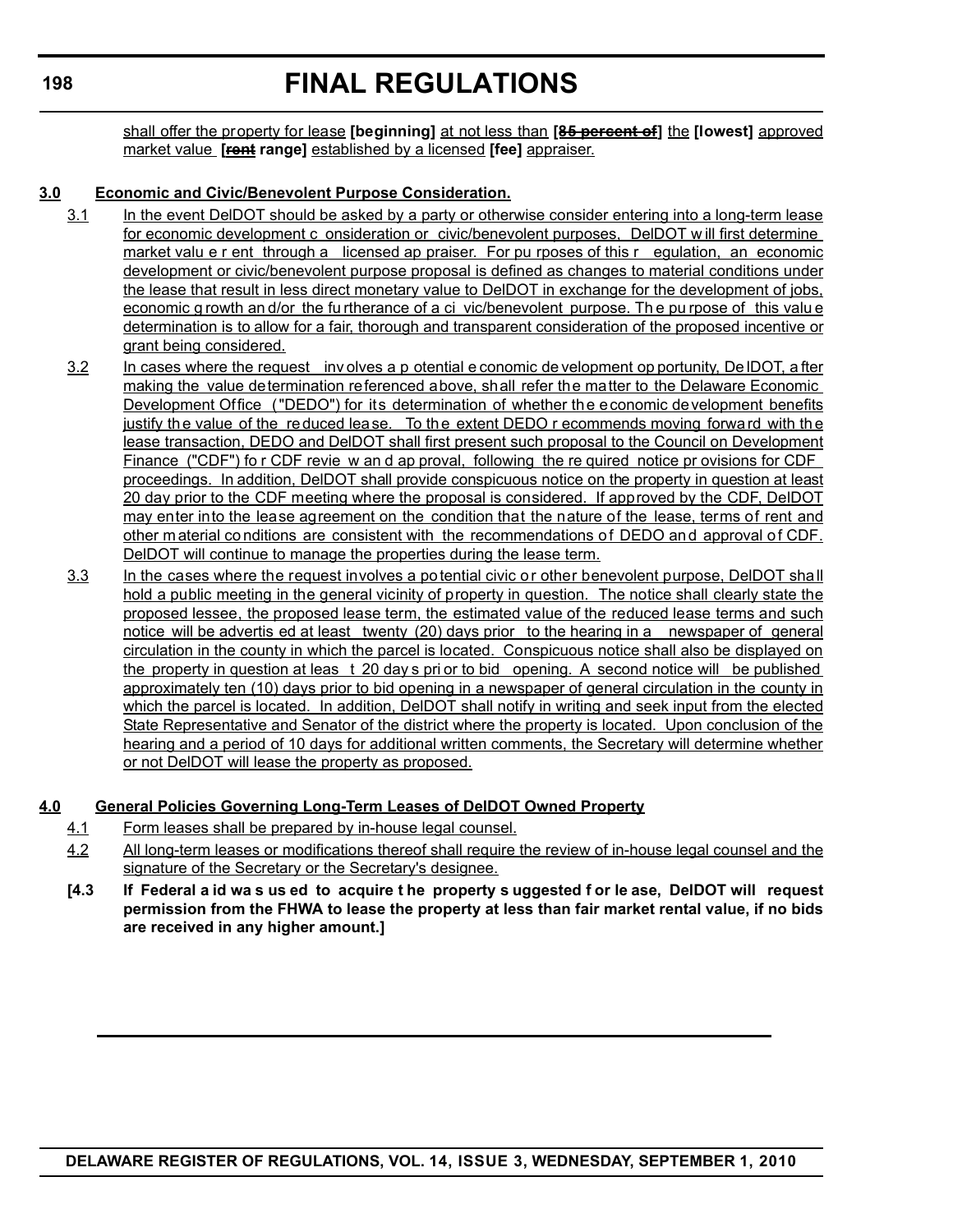## **GOVERNOR'S EXECUTIVE ORDERS**

### **STATE OF DELAWARE [EXECUTIVE DEPARTMENT](http://governor.delaware.gov/orders/index.shtml) DOVER**

#### **[EXECUTIVE ORDER](#page-4-0) NUMBER TWENTY**

### **RE: IN OBSERVANCE OF WAR HERO AND DELAWARE FARMER ROBERT 'BOB' MINNER, JR.**

**WHEREAS**, Bob Minner has remained dedicated to Delaware agriculture since he started farming near Houston, Delaware with his father in the 1950s until the advent of the Vietnam War; and

**WHEREAS**, following the Vietnam War, Bob Minner chose to return to his Delaware roots and to the present day, Bob Minner continuously farmed more than 400 acres where he produced First Rate From the First State; and

**WHEREAS**, because quality farmland is es sential to the produc tivity and sust ainability of Delaw are agriculture, Bob Minner and his family ar e actively engaged in permanently preserving their farmland as a le gacy for future generations; and

**WHEREAS**, in 1970, Bob Minner entered into a more than 40-year direct store delivery relationship with Acme Markets in the region through which he helped establish a clear connection between the agriculture community of Delaware and the food Delawareans put on their tables by providing a large volume of produce from his own fields, such as watermelons, cantaloupes, squash, pumpkins and gourds, to the markets; and

**WHEREAS**, over the course of these 40 years, Bob Minner helped his fellow Delaware farmers by purchasing produce from them, \$75,000-80,000 annually, for direct store delivery to Acme Markets; and

**WHEREAS**, the success of the great heritage of Delaware agriculture through the years depended on men and women with Bob Minner's knowledge and education.

**Now, Therefore, We, J ack A. Markell, Gove rnor, and Matthew De nn, Lieut enant Go vernor,** do hereby declare August 12, 2010 Bob Minner Day in the State of Delaware and urge all Delawareans to follow his example of courage, dedication and hard work.

**Jack A. Markell, Governor**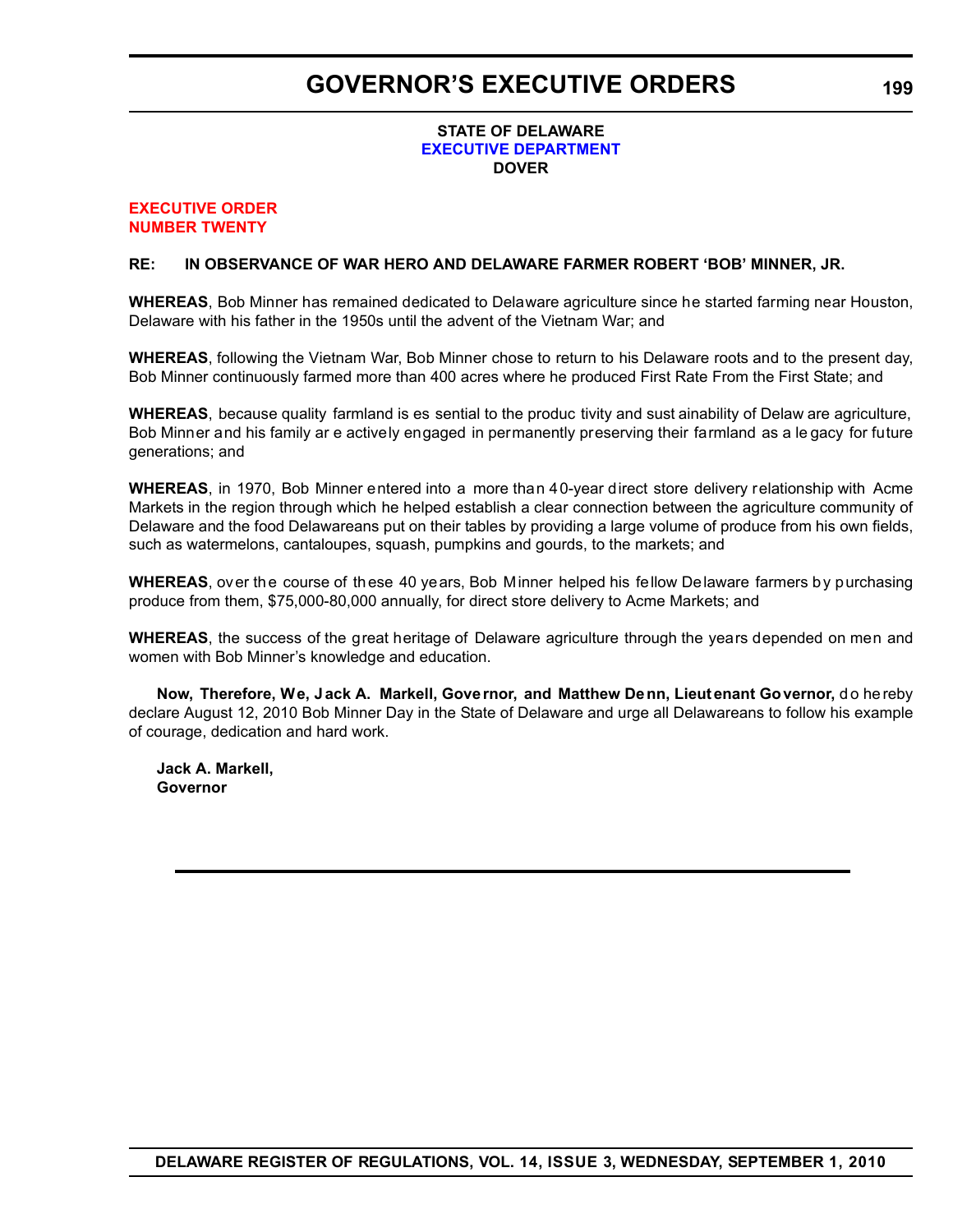## **CALENDAR OF EVENTS/HEARING NOTICES**

## **[DELAWARE RIVER BASIN COMMISSION](http://www.state.nj.us/drbc/) [PUBLIC NOTICE](#page-4-0)**

The Dela ware River Basin Comm ission will hold a pub lic hearing an d bu siness meeting on Wednesday, September 15, 2010 beginning at 10: 30 a.m. The meeting will be held at the West T renton V olunteer Fire Company, W est Uppe r Ferry Roa d, W est T renton, NJ. Fo r m ore in formation, visit the DRBC web site at www.drbc.net or contact Pamela M. Bush, Esq., Commission Secretary and Assistant General Counsel, at 609 883-9500 extension 203.

## **[DEPARTMENT OF AGRIGULTURE](http://dda.delaware.gov/harness/index.shtml) HARNESS RACING COMMISSION 501 Harness Racing Rules and Regulations [PUBLIC NOTICE](#page-4-0)**

The Delaw are Harness Racing Co mmission, pu rsuant to 3 **Del.C.** §10 005, pro poses to cha nge it s Rule 7.6.6.7.7. The Commission will hold a public hearing on the proposed rule changes on *October 12, 2010. Please note this date has been changed from the previous posting of August 10, 2010.)*

Written comments sho uld be sent to Hu gh J. Gallagher, Admin istrator of Harness Racing, Dep artment of Agriculture, 2320 S. D uPont Highway, Dover, DE 19901. W ritten comments will be acc epted for thirty (30) days from the date of publication in the *Register of Regulations* on September 1, 2010.

The proposed ch anges a re for the purpose of updating the Rules and to m ore a ccurately reflect cur rent policies, pr actices a nd p rocedures. Copies a re pu blished on line at th e *Register of Regulations* we bsite: http:// regulations.delaware.gov/services/current\_issue.shtml

A copy is also available for inspection at the Harness Racing Commission office.

## **[DEPARTMENT OF EDUCATION](http://www.doe.k12.de.us/) [PUBLIC NOTICE](#page-4-0)**

The State Board of Education will hold its monthly meeting on Thursday, August 20, 2010 at 1:00 p.m. in the Townsend Building, Dover, Delaware.

## **[DEPARTMENT OF HEALTH AND SOCIAL SERVICES](http://www.dhss.delaware.gov/dhss/dmma/)**

**DIVISION OF MEDICAID AND MEDICAL ASSISTANCE School-Based Wellness Center Clinic Services [PUBLIC NOTICE](#page-4-0)**

In compliance with the State's Administrative Procedures Act (APA - T itle 29, Chapter 101 of the **Delaware Code**) with 42 CFR §447.205, and under the authority of Title 31 of the **Delaware Cod**e, Chapter 5, Section 512, Delaware Health and Social Services (DHSS) / Division of Medicaid and Medical Assistance (DMMA) is amending the Title XIX Medicaid State Plan to update the reimbursement methodology for *School-Based Wellness Center Clinic Services*.

Any person who wishes to make written suggestions, compilations of data, testimony, briefs or other written materials concerning the proposed new regulations must submit same to Sharon L. Summers, Planning & Policy Development Unit, Division of Medicaid and Medical Assistance, 1901 North DuPont Highway, P.O. Box 906, New Castle, Delaware 19720-0906 or by fax to (302) 255-4454 by September 30, 2010.

**DELAWARE REGISTER OF REGULATIONS, VOL. 14, ISSUE 3, WEDNESDAY, SEPTEMBER 1, 2010**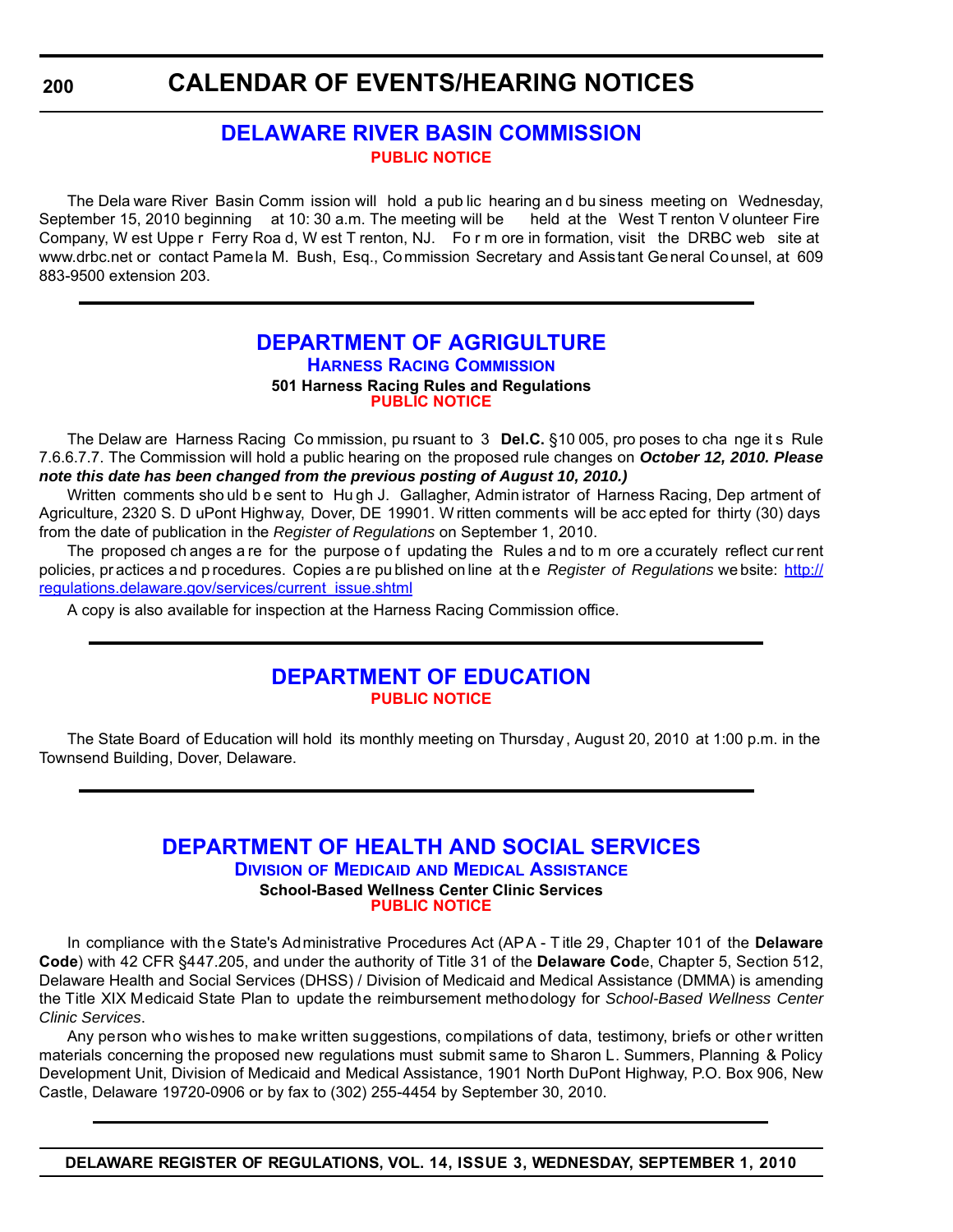## **CALENDAR OF EVENTS/HEARING NOTICES**

### **[DEPARTMENT OF INSURANCE](http://www.delawareinsurance.gov/) 908 Freedom of Information Requests [PUBLIC NOTICE](#page-4-0)**

INSURANCE COMMISSIONER KAREN WELD IN STEWART, CIR-ML hereby gives notice of intent to adopt Department of Insurance Regulation 908 relating to requests from the public for information under the *Freedom of Information Act*. The docket number for this proposed amendment is 1379.

The purpose of the proposed Regulation 908 is to establish procedures for providing information requested by the public and guaranteeing that information that is provided can be provided and, if so , is provided in a ti mely fashion. The text of the proposed regulation is reproduced in the September 2010 edition of the *Delaware Register of Regulations.* The text can also be viewed at th e De laware In surance Commission er's we bsite at: http:// www.delawareinsurance.gov/departments/documents/ProposedRegs/ProposedRegs.shtml.

The Department of Insurance does not plan to hold a public hearing on the proposed changes. Any person can file written comments, suggestions, briefs, compilations of data or other materials concerning the p roposed amendments. Any written submission in re sponse to this notice and relevant to th e proposed changes must be received by th e De partment of Insur ance no later th an 4:00 p .m., Monday Octo ber 4 , 20 10, and sho uld be addressed to Mitch Crane, Esquire, Delaware Department of Insurance, 841 Silver Lake Boulevard, Dover, DE 19904, or sent by fax to 302.739.2021 or email to mitch.crane@state.de.us.

## **[DEPARTMENT OF NATURAL RESOURCES AND ENVIRONMENTAL](http://www.awm.delaware.gov/Pages/default.aspx)  CONTROL**

**DIVISION OF AIR AND WASTE MANAGEMENT**

#### **1138 Emission Standards for Hazardous Air Pollutants for Source Categories [REGISTER NOTICE](#page-4-0)**

Under Section 112(k) of the 1990 Clean Air Act Amendments, Congress mandated that the EPA identify 30 or more hazardous air pollutants (HAPs) that posed the greatest threat to public health in urban areas, to identify the small area sources that emit those HAPs, and to develop regulations to reduce the emissions of those HAPs. In 1999, the EPA identified 33 HAPs that posed the greatest threat to public health and has, since that time, identified over 60 new area source categories for which regulations are being developed.

On December 2, 2009, the EPA promulgated another of these ar ea source category standards that will affect existing and fu ture Delaware sources, th e ar ea so urce standard for asp halt p rocessing a nd asphalt r oofing products manufacturing operations under 40 CFR Part 63 Subpart AAAAAAA.

Delaware is proposing to amend Regulation 1138 by adding a new Section 16 that covers asphalt processing and asphalt roofing products manufacturing operations. The purpose of this proposed amendment is to provide increased protection for Delaware citizens against a variety of potential adverse health effects linked to a long term exposure to po lycyclic aromatic hydrocarbons, PAHs. L ung cancer is th e primary concern. Seven of the P AHs have been classified as Group B2, probable human carcinogens by EPA. The proposed amendment will provide greater consistency b etween Delawar e's a ir toxics standards fo r the se typ es of op erations a nd the r ecently promulgated federal standard (40 CFR Part 63 Subpart AAAAAAA) on which this proposed amendment is heavily based. In addition, this amendment proposes to include a more health protective requirement that currently exists in similar area source air toxics standards found in Regulation 1138 and other Delaware air regulations.

Statements a nd te stimony ma y be presented eithe r o rally or in wr iting a t a pu blic he aring to be he ld on Wednesday, September 22, 2010 beginning at 6:00 PM in the DNREC's Grantham Lane Conference Room, 715 Grantham La ne, New Castle , DE. Inter ested parties may submit comments in wr iting to: Jim Sn ead, DNREC Division of Air Quality, 715 Grantham Lane, New Castle, DE 19720.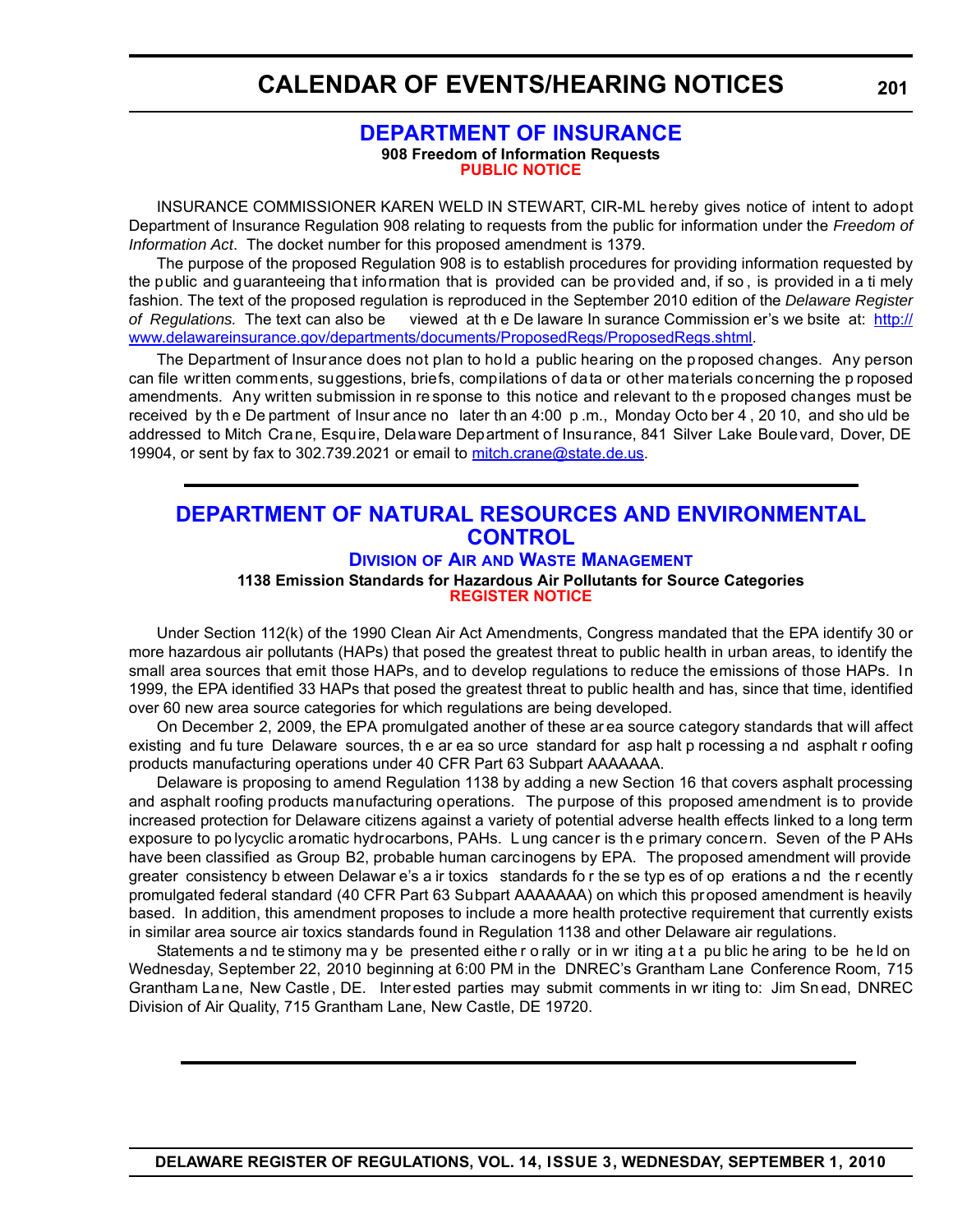## **[DEPARTMENT OF STATE](http://history.delaware.gov/) DIVISION OF HISTORICAL AND CULTURAL AFFAIRS 100 Historic Preservation Tax Credit Program [PUBLIC NOTICE](#page-4-0)**

The Histor ic Pre servation Tax Cred it Act (3 0 **Del.C.** Ch. 1 8, Su bch. II ) was first en acted by th e Gen eral Assembly in 2001 and was amended in 2002, 2003, 2004, and 2005. Program regulations were adopted on July 11, 2002 (6 **DE Reg**. 108 published 07/01/02), and were amended on July 11, 2004 (8 **DE Reg.** 194 published on 07/01/04) and on January11, 2005 (8 **DE Reg.** 1031 published 01/01/05). The 2010 amendments to the legislation provide for a ten-year extension to the Historic Preservation Tax Credit Act, sets aside a portion of the annual cap for projects which will receive a credit award under \$300,000 and provides for the Delaware Department of State to report a nnually to the Governor a nd th e Le gislature. Th e pu rpose o f the followin g pr oposed regulatory amendments is to implement the code changes of 2010 and to clarify various sections of the regulations. The proposed amendments address the changes to the way in which credits are awarded under this program in section 7.6, and address the new reporting requirements in §10.0. As to the clarification of the regulations, the proposed amendments modify 31 sections of the regulations (1.0, 3.0, 4.1, 4.2, 4.3, 4.4, 5.1, 5.2, 5.3, 5.4, 5.5, 5.6, 5.7, 5.8, 5.9, 5.10, 5.11, 6.1, 6.2, 6.3, 6.4, 6.5, 6.6, 7.0, 7.1, 7.2, 8.2, 8.3, 9.1, 9.3, 9.4), and create nine new sections of the regulations (4.5, 5.4, 5.9, and 7.1- 7.6). The Historic Preservation Tax Credit Act is designed to promote community revitalization and redev elopment through the rehabilit ation of his toric property by providing t ax c redits for expenditures made to rehabilitate any certified historic property.

**PLEASE T AKE NOTICE** , p ursuant to 29 **Del.C**., Ch. 101, the Division of His torical and Cultural Af fairs proposes to ame nd rules and regulations pursuant to its authority under 30 **Del.C**. §1815(b). The Division will receive and consider all written comments on the proposed rules and requiations related to imp lementation of amendments to the Historic Preservation Tax Credit Act. Submit comments to the Div ision in care of Timothy A. Slavin, Director, Division of Historical and Cultural Affairs, 21 The Green, Dover, DE 19901. The final date to submit comments is September 30, 2010. Anyone wishing to obtain a copy of the proposed amendments to the rules and regulations should notify Timothy A. Slavin at the above address or call 302-736-7400. This notice will be published in two newspapers of general circulation.

#### **DIVISION [OF PROFESSIONAL REGULATION](http://dpr.delaware.gov/boards/gaming/index.shtml) Gaming Control Board 101 Regulations Governing Bingo [PUBLIC NOTICE](#page-4-0)**

The Delaware Gaming Board will seek public comments on the issue of whether its current Rule 1.0 in 24 **DE Admin. Code** 101 should be amended. The rule relates to the definition of "cookie jar bingo" and to the manner of playing cookie jar bingo games. The Board proposes to change the definition of "Cookie Jar Bingo" as it appears therein, to make it clear that the fee to enter to play a cookie jar bingo game must be separately collected and may not be included in any other fees.

Persons wishing to present their views regarding this matter may do so in writing by the close of business on or before October 1 to : Delaware Gaming Control Board, 861 Silver Lake Boulevard, Cannon Building, Suite 20 3, Dover, DE 19904. A copy of these regulations is available from the above address or may be viewed at the Division of Professional Regulation business office at the same address.

## **[PUBLIC SERVICE COMMISSION](http://depsc.delaware.gov/default.shtml)**

#### **1008 Regulations Governing Requests Made Pursuant to the Freedom of Information Act [PUBLIC NOTICE](#page-4-0)**

From time to time, t he D elaware Public Se rvice Co mmission (the "Commission") r eceives r equests for documents pu rsuant to the Freedom of Infor mation Act, 2 9 Del.C. § §10001-10006 ("FOIA"). Section 10003 of FOIA states that it is the responsibility of public bodies to establish rules and procedures regarding access to public

**DELAWARE REGISTER OF REGULATIONS, VOL. 14, ISSUE 3, WEDNESDAY, SEPTEMBER 1, 2010**